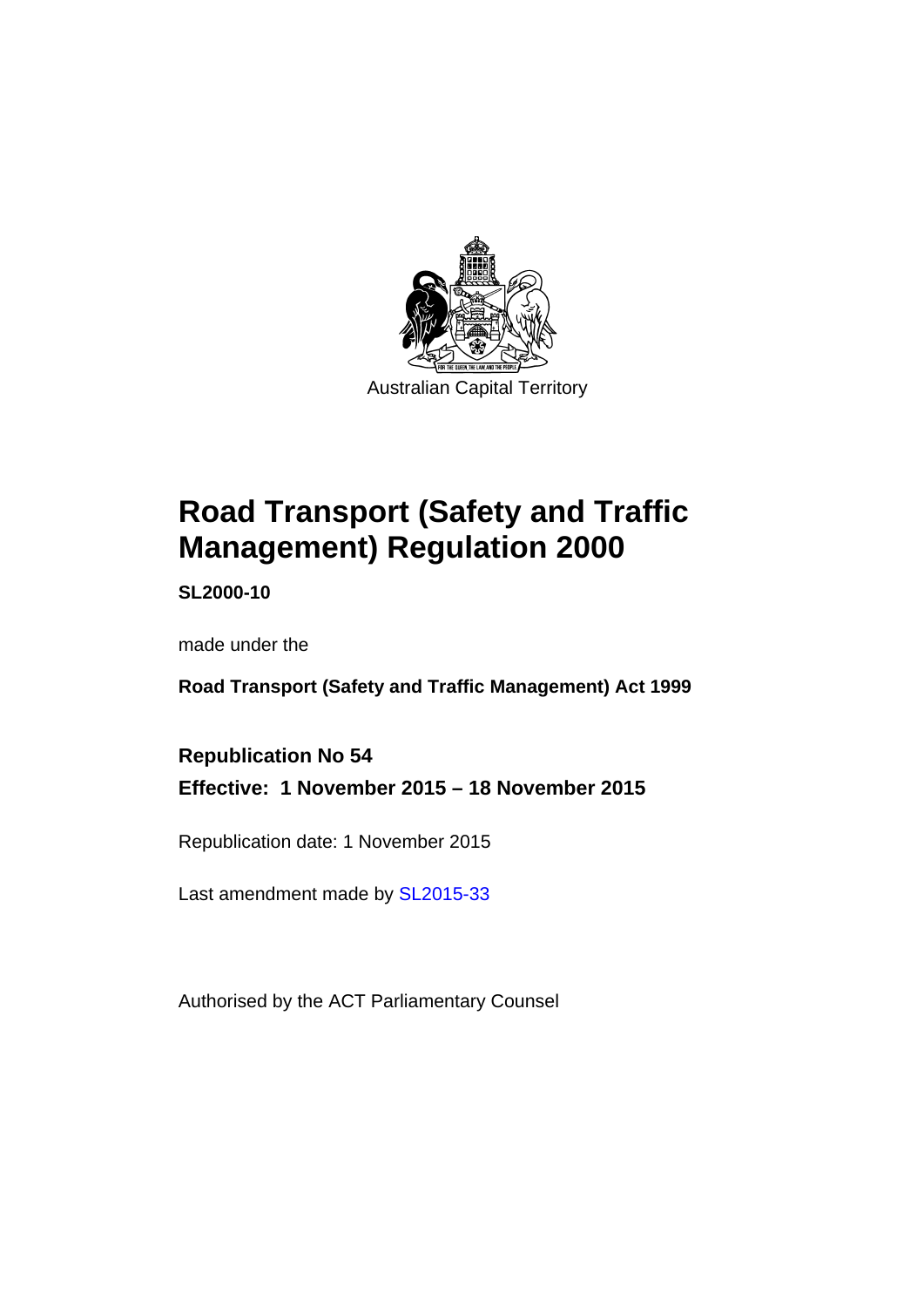#### **About this republication**

#### **The republished law**

This is a republication of the *Road Transport (Safety and Traffic Management) Regulation 2000*, made under the *Road Transport (Safety and Traffic Management) Act 1999* (including any amendment made under the *[Legislation Act 2001](http://www.legislation.act.gov.au/a/2001-14)*, part 11.3 (Editorial changes)) as in force on 1 November 2015*.* It also includes any commencement, amendment, repeal or expiry affecting this republished law to 1 November 2015.

The legislation history and amendment history of the republished law are set out in endnotes 3 and 4.

#### **Kinds of republications**

The Parliamentary Counsel's Office prepares 2 kinds of republications of ACT laws (see the ACT legislation register at [www.legislation.act.gov.au](http://www.legislation.act.gov.au/)):

- authorised republications to which the *[Legislation Act 2001](http://www.legislation.act.gov.au/a/2001-14)* applies
- unauthorised republications.

The status of this republication appears on the bottom of each page.

#### **Editorial changes**

The *[Legislation Act 2001](http://www.legislation.act.gov.au/a/2001-14)*, part 11.3 authorises the Parliamentary Counsel to make editorial amendments and other changes of a formal nature when preparing a law for republication. Editorial changes do not change the effect of the law, but have effect as if they had been made by an Act commencing on the republication date (see *[Legislation Act 2001](http://www.legislation.act.gov.au/a/2001-14)*, s 115 and s 117). The changes are made if the Parliamentary Counsel considers they are desirable to bring the law into line, or more closely into line, with current legislative drafting practice.

This republication includes amendments made under part 11.3 (see endnote 1).

#### **Uncommenced provisions and amendments**

If a provision of the republished law has not commenced, the symbol  $\mathbf{U}$  appears immediately before the provision heading. Any uncommenced amendments that affect this republished law are accessible on the ACT legislation register [\(www.legislation.act.gov.au](http://www.legislation.act.gov.au/)). For more information, see the home page for this law on the register.

#### **Modifications**

If a provision of the republished law is affected by a current modification, the symbol  $\mathbf{M}$ appears immediately before the provision heading. The text of the modifying provision appears in the endnotes. For the legal status of modifications, see the *[Legislation Act 2001](http://www.legislation.act.gov.au/a/2001-14)*, section 95.

#### **Penalties**

At the republication date, the value of a penalty unit for an offence against this law is \$150 for an individual and \$750 for a corporation (see *[Legislation Act 2001](http://www.legislation.act.gov.au/a/2001-14)*, s 133).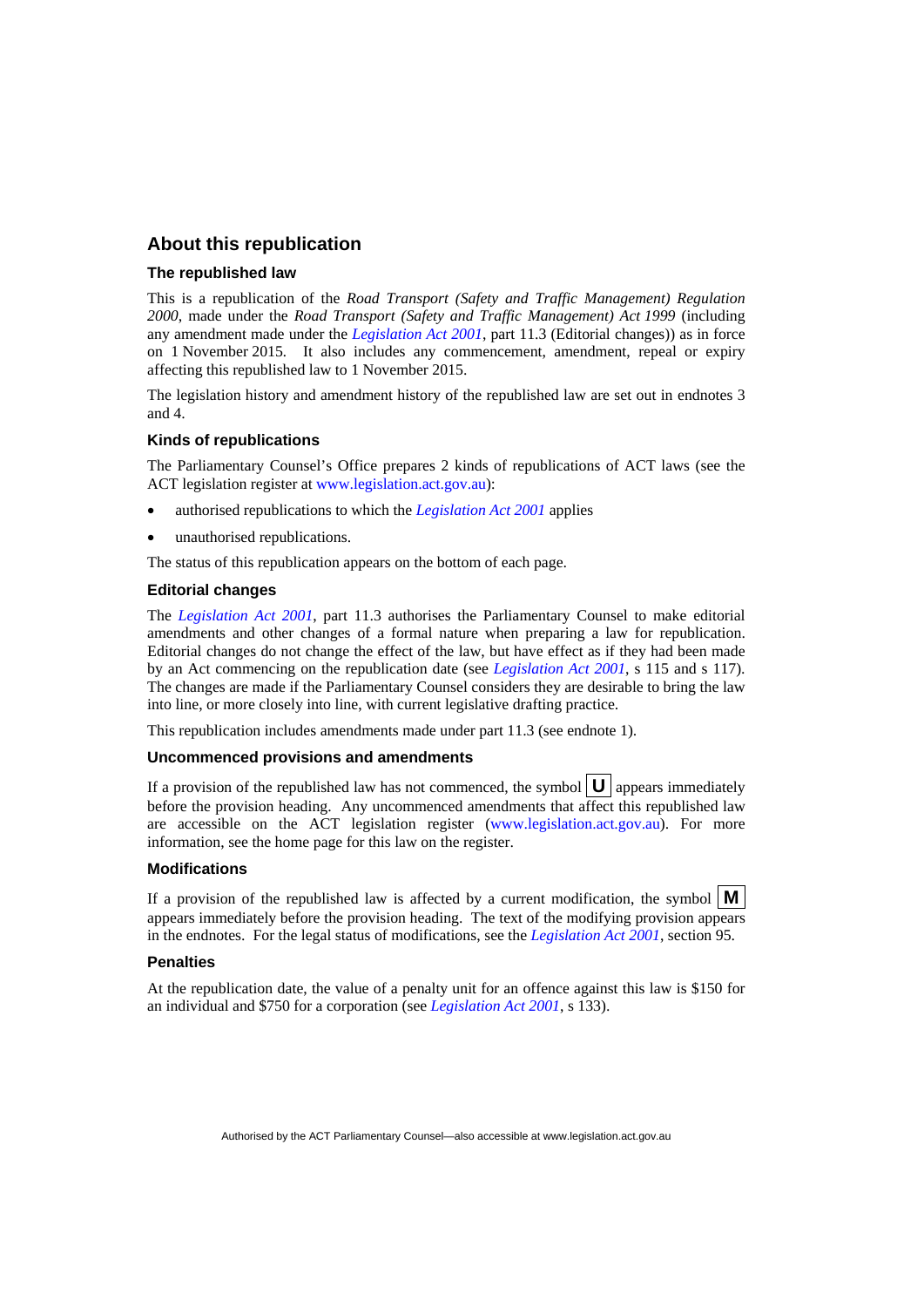

# **Road Transport (Safety and Traffic Management) Regulation 2000**

made under the

**Road Transport (Safety and Traffic Management) Act 1999** 

# **Contents**

Page

| <b>Chapter 1</b> | <b>Preliminary</b>                                           |            |
|------------------|--------------------------------------------------------------|------------|
|                  | Name of regulation                                           | 2          |
| 2                | Dictionary                                                   | 2          |
| 3                | Dictionary—application to Australian Road Rules              | 2          |
| 3A               | Road includes road related area                              | 2          |
| 3B               | Meaning of <i>park</i> and <i>stop</i>                       | 3          |
| 4                | <b>Notes</b>                                                 | 3          |
| 4A               | Offences against regulation—application of Criminal Code etc | 3          |
| 4B               | Offences against regulation are strict liability offences    | 4          |
| R <sub>54</sub>  | Road Transport (Safety and Traffic Management)               | contents 1 |
| 01/11/15         | <b>Regulation 2000</b>                                       |            |
|                  | Effective: 01/11/15-18/11/15                                 |            |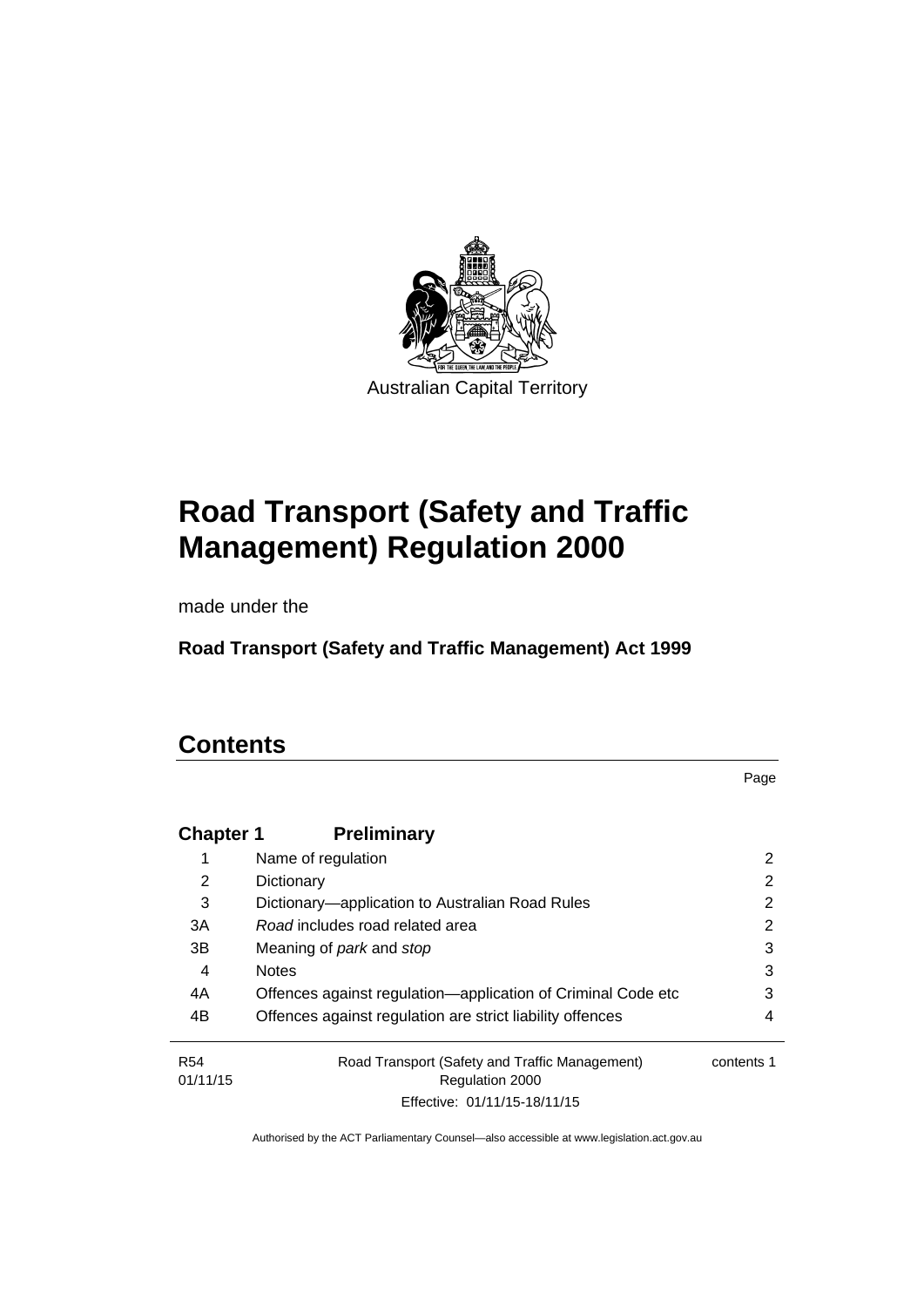| 4C               | General defence of accident or reasonable effort                                     | Page<br>4      |
|------------------|--------------------------------------------------------------------------------------|----------------|
| <b>Chapter 2</b> | <b>Australian Road Rules</b>                                                         |                |
| <b>Part 2.1</b>  | <b>Incorporation into ACT law</b>                                                    |                |
| 5                | Meaning of Australian Road Rules                                                     | 5              |
| 6                | Incorporation of Australian Road Rules into ACT law                                  | 5              |
| <b>Part 2.2</b>  | <b>How the Australian Road Rules are</b><br>incorporated                             |                |
| Division 2.2.1   | <b>General</b>                                                                       |                |
| 7                | References to another law of this jurisdiction etc                                   | $\overline{2}$ |
| Division 2.2.2   | Other provisions for the Australian Road Rules                                       |                |
| 8                | ARR r 10 (2)-penalties for offences                                                  | 2              |
| 9                | ARR r 95—emergency stopping lane only signs                                          | 3              |
| 10               | ARR r 104-no truck signs                                                             | 3              |
| 11               | ARR r 151 (3) (b)—riding a motorbike or bicycle alongside more than<br>1 other rider | 3              |
| 12               | ARR r 158 (2) (c)—other vehicles permitted to travel in bus lanes                    | 3              |
| 13               | ARR r 179 (1) (c)—stopping in a loading zone—goods and permit<br>vehicles            | 4              |
| 13A              | ARR r 179 (1) (c) and (2) (c)-stopping in loading zone-taxis                         | 4              |
| 13B              | ARR r 183-stopping in a bus zone                                                     | 5              |
| 13C              | ARR r 195-stopping at or near a bus stop                                             | 6              |
| 14               | ARR r 199 (2)-stopping near postbox                                                  | 6              |
| 15               | ARR r 206 (2) (b), (c)—time extension for people with disabilities                   |                |
|                  | permit                                                                               | 6              |
| 16               | ARR r 207 (2) (a)—fees for parking in pay parking spaces                             | 7              |
| 16A              | ARR r 213 (5)—making a motor vehicle secure—exception                                | 7              |
| 17               | ARR r 215 (4)-lights required to be fitted to a vehicle                              | $\overline{7}$ |
| 18               | ARR r 216 (3)—towing a vehicle at night or in hazardous weather<br>conditions        | 8              |
| 19               | ARR r 220 (3)—using lights on vehicles that are stopped                              | 8              |
| 20               | ARR r 221 (f)—using hazard warning lights on buses carrying children                 | 8              |
| contents 2       | Road Transport (Safety and Traffic Management)                                       | <b>R54</b>     |
|                  | Regulation 2000                                                                      | 01/11/15       |

Effective: 01/11/15-18/11/15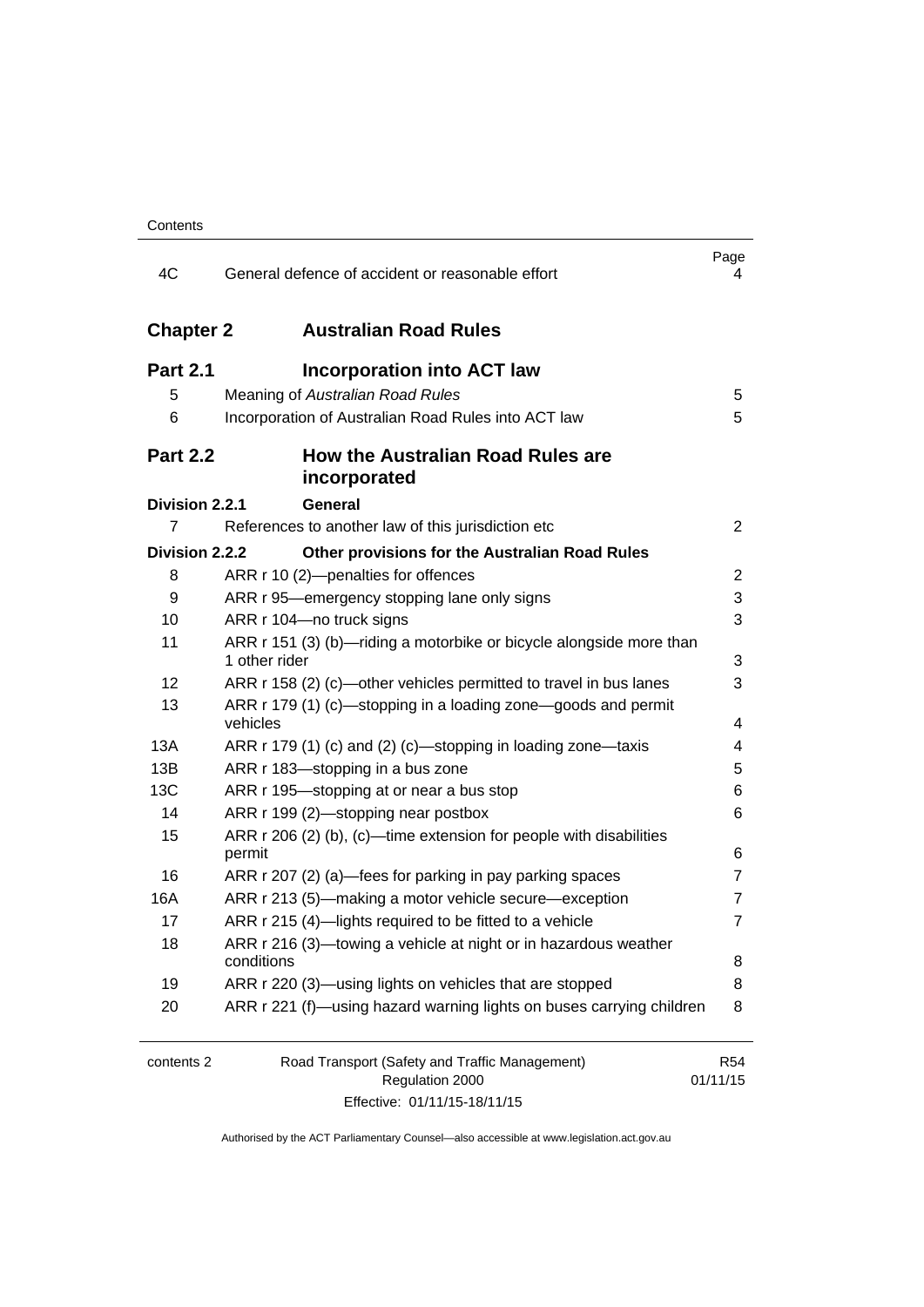| Contents |
|----------|
|----------|

| 21              |                                                                                                            | Page   |
|-----------------|------------------------------------------------------------------------------------------------------------|--------|
| 22              | ARR r 222—using warning lights on buses carrying children<br>ARR r 225-use of radar detectors              | 8<br>9 |
| 22A             |                                                                                                            |        |
| 23              | ARR r 236 (6)-hitchhiking, roadside commerce etc permitted<br>ARR r 244C-motorised scooters not to be used | 9      |
| 24              |                                                                                                            | 10     |
|                 | ARR r 266 (7)-wearing of seatbelts by passengers under 16 years<br>old                                     | 10     |
| 26              | ARR r 270 (3)—wearing motorbike helmets                                                                    | 10     |
| 27              | ARR r 271 (6)-riding on motorbikes                                                                         | 11     |
| 27A             | ARR r 280 (2) (a)—other vehicles to which B light rules apply                                              | 11     |
| 28              | ARR r 287 (3), (4)—duties of participants in crashes                                                       | 11     |
| 29              | ARR r 289 (1) (g)—driving on nature strip                                                                  | 12     |
| 30              | ARR r 298-driving with a person in or on trailer                                                           | 13     |
| 31              | ARR r 310 (3), (4)-exemption for road workers etc                                                          | 14     |
| 32              | ARR r 313-postal workers                                                                                   | 14     |
| 33              | ARR dict-definitions for dictionary                                                                        | 15     |
| <b>Part 2.3</b> | <b>Additional ACT road rules</b>                                                                           |        |
| Division 2.3.1  | Noise and other nuisances                                                                                  |        |
| 37              | Making unnecessary engine noise                                                                            | 18     |
| 38              | Emission of waste oil or grease                                                                            | 18     |
| Division 2.3.1A | <b>Bicycle riders</b>                                                                                      |        |
| 38A             | Keeping safe lateral distance when passing bicycle rider                                                   | 19     |
| 38B             | Exceptions for passing bicycle rider                                                                       | 20     |
| 38C             | Riding across road on crossing                                                                             | 21     |
| 38D             | Application of ARRs to riders crossing road on crossing                                                    | 22     |
| Division 2.3.2  | Driver and passenger safety                                                                                |        |
| 39              | Safety of persons on trailers                                                                              | 23     |
| 40              | Passengers in sidecars to be seated                                                                        | 24     |
| Division 2.3.3  | <b>Trailers and towing</b>                                                                                 |        |
| 41              | Number of vehicles that may be drawn                                                                       | 25     |
| 42              | Towing by vehicles under 4.5t                                                                              | 26     |
| Division 2.3.4  | <b>Lights on vehicles</b>                                                                                  |        |
| 43              | Lights on motor vehicles generally                                                                         | 28     |
|                 |                                                                                                            |        |

| R54      | Road Transport (Safety and Traffic Management) | contents 3 |
|----------|------------------------------------------------|------------|
| 01/11/15 | Regulation 2000                                |            |
|          | Effective: 01/11/15-18/11/15                   |            |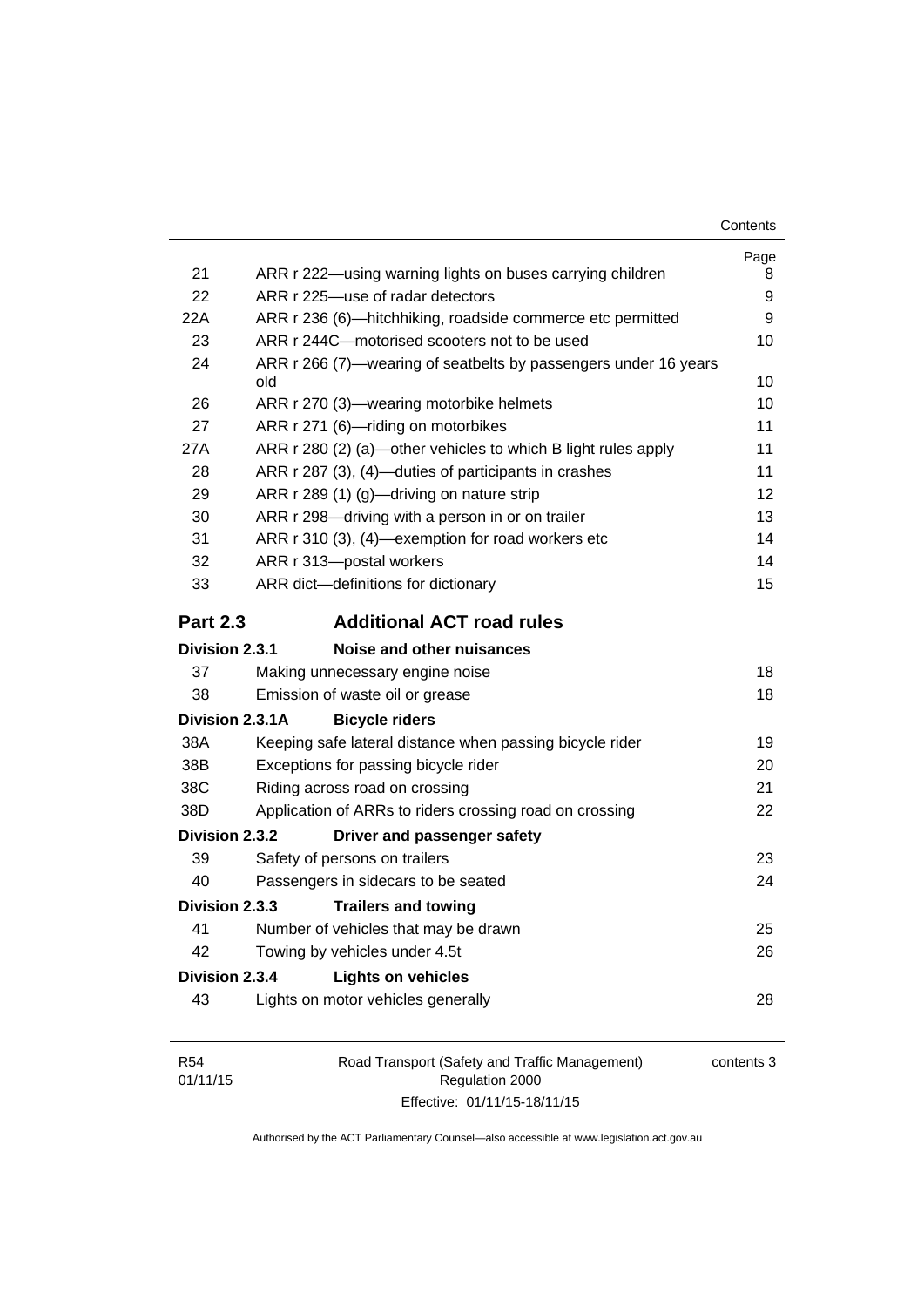#### **Contents**

| Division 2.3.5  | <b>Metered parking</b>                                                                                  | Page            |
|-----------------|---------------------------------------------------------------------------------------------------------|-----------------|
| 44              | Metered parking-parking in spaces                                                                       | 29              |
| 44A             |                                                                                                         | 30              |
| 44B             | Metered parking-parking fees                                                                            |                 |
|                 | Metered parking-maximum length of stay                                                                  | 30              |
| 45              | Metered parking-exceptions to s 44A and s 44B                                                           | 31              |
| 46              | Temporary closure of metered parking spaces                                                             | 32              |
| 47              | Misuse of parking meters                                                                                | 32              |
| 48              | Interfering with parking meters etc                                                                     | 33              |
| Division 2.3.6  | <b>Ticket parking</b>                                                                                   |                 |
| 49              | Ticket parking-parking in spaces                                                                        | 33              |
| 49A             | Ticket parking-display of tickets                                                                       | 34              |
| 49AA            | Ticket parking-e-payment                                                                                | 36              |
| 49B             | Ticket parking-maximum length of stay                                                                   | 36              |
| 50              | Ticket parking-exceptions to s 49A and s 49B                                                            | 37              |
| 51              | Temporary closure of ticket parking spaces and areas                                                    | 38              |
| 52              | Use of false or damaged parking tickets etc                                                             | 39              |
| 53              | Misuse of parking ticket machines                                                                       | 39              |
| 54              | Interfering with parking ticket machines etc                                                            | 40              |
| 55              | Interfering with parking tickets                                                                        | 40              |
| Division 2.3.7  | Other ACT road rules about stopping and parking                                                         |                 |
| 56              | Unauthorised use of parking permits and mobility parking scheme<br>authorities                          | 41              |
| 56A             | Interfering with parking permits and mobility parking scheme<br>authorities                             | 42              |
| 57A             | Stopping public buses in bus zones and at bus stops                                                     | 42              |
| 58              | Stopping in an emergency etc or to comply with another law                                              | 43              |
| Division 2.3.8  | Other ACT road rules                                                                                    |                 |
| 60              | Interrupting funeral processions etc                                                                    | 44              |
| 61              | Driving on roads closed to traffic                                                                      | 45              |
| 62              | Use of wheeled recreational devices and wheeled toys on roads                                           | 45              |
| <b>Part 2.4</b> | <b>Other provisions</b>                                                                                 |                 |
| 63              | Devices that are prescribed traffic control devices—Act, dict, def<br>prescribed traffic control device | 46              |
| contents 4      | Road Transport (Safety and Traffic Management)<br>Regulation 2000                                       | R54<br>01/11/15 |
|                 | Effective: 01/11/15-18/11/15                                                                            |                 |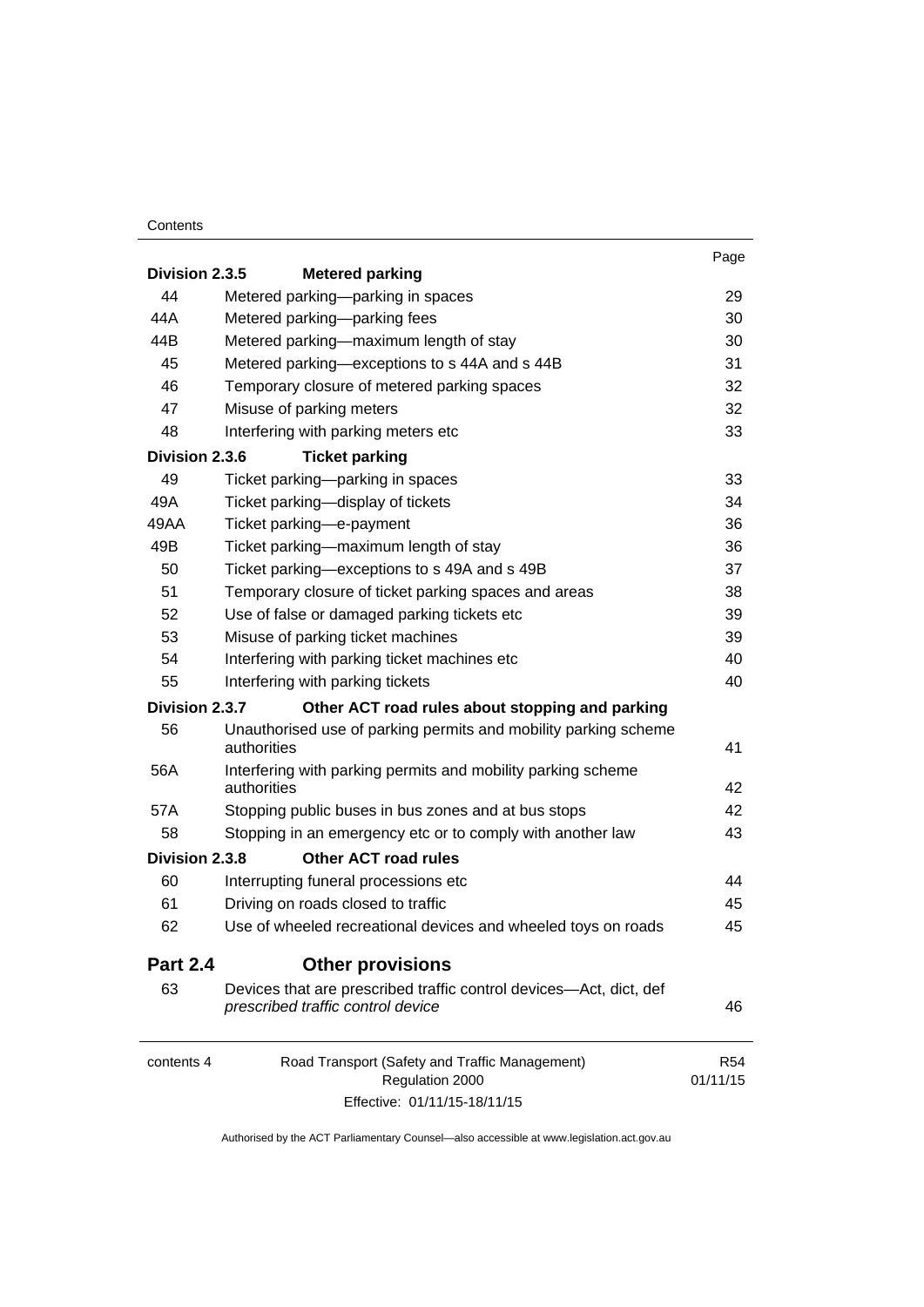|     |                                                                     | Page |
|-----|---------------------------------------------------------------------|------|
| 64  | Preventing prescribed traffic control devices being clearly visible | 46   |
| 65  | Use of do not overtake turning vehicle sign                         | 47   |
| 66  | Approvals etc by road transport authority                           | 47   |
| 67  | Exemption from requirement about riding on motorbikes               | 48   |
| 68  | Defence of complying with direction of police officer or authorised |      |
|     | person                                                              | 48   |
| 69  | Exemption for driver of police vehicle—generally—Act, s 35          | 48   |
| 69A | Exemption for driver of police vehicle—training and assessment      | 49   |
| 70  | Exemption for driver of emergency vehicles                          | 51   |
| 71  | Stopping and parking exemption for police and emergency vehicles    |      |
|     | and authorised people                                               | 51   |

# **[Chapter 3](#page-69-0) Parking**

| <b>Part 3.1</b> | <b>Parking schemes</b>                                   |    |
|-----------------|----------------------------------------------------------|----|
| Division 3.1.1  | <b>Metered parking schemes</b>                           |    |
| 72              | Metered parking schemes                                  | 53 |
| 73              | Metered parking areas                                    | 53 |
| 74              | Parking meters                                           | 53 |
| 75              | Metered parking spaces                                   | 54 |
| Division 3.1.2  | <b>Ticket parking schemes</b>                            |    |
| 75A             | Parking authorities                                      | 54 |
| 75B             | Parking authority guidelines                             | 55 |
| 76              | Ticket parking schemes—road transport authority          | 55 |
| 76AA            | Approval of e-payment method                             | 55 |
| 76A             | Ticket parking schemes—parking authorities               | 56 |
| 77              | Ticket parking areas                                     | 57 |
| 78              | Ticket parking spaces                                    | 57 |
| 79              | <b>Ticket machines</b>                                   | 57 |
| 80              | Parking tickets                                          | 57 |
| 81              | Duration of parking tickets and e-payment parking period | 58 |
| Division 3.1.3  | <b>Heavy vehicle parking</b>                             |    |
| 82              | Definitions-div 3.1.3                                    | 58 |
|                 |                                                          |    |

| R54      | Road Transport (Safety and Traffic Management) | contents 5 |
|----------|------------------------------------------------|------------|
| 01/11/15 | Regulation 2000                                |            |
|          | Effective: 01/11/15-18/11/15                   |            |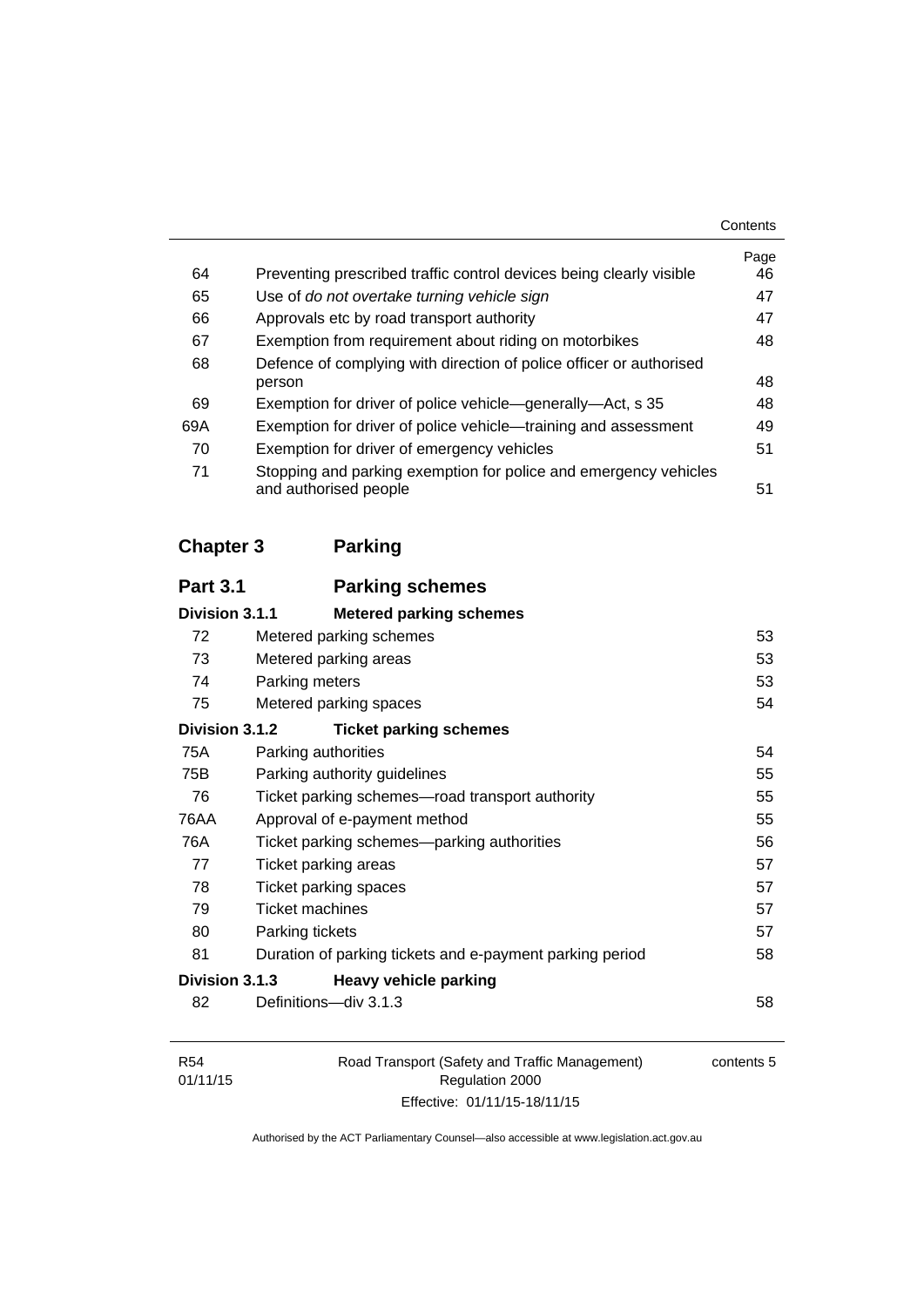| Contents |
|----------|
|----------|

|                 |                                                                           | Page     |
|-----------------|---------------------------------------------------------------------------|----------|
| 83              | References in div 3.1.3 to land adjoining residential land                | 59<br>59 |
| 84              | Vehicle parked partly on residential land                                 |          |
| 85              | Parking of certain vehicles on residential land prohibited                | 59       |
| 85A             | No more than 1 heavy vehicle on residential land                          | 60       |
| 85B             | Heavy vehicles to be parked away from residential land boundaries         | 60       |
| 86              | Parking of certain vehicles on land adjoining residential land prohibited | 61       |
| 87              | Parking of certain commercial vehicles on land with multi-unit housing    | 61       |
| 87A             | No offence if reasonable necessity etc                                    | 62       |
| 87B             | Heavy vehicle refrigeration units not to be operated on residential land  | 62       |
| 87C             | Prohibition on night operation of heavy vehicle<br>63                     |          |
| 88              | Daily infringement                                                        | 63       |
| Division 3.1.3A | Heavy vehicle parking-enforcement                                         |          |
| 89              | Meaning of occupier-div 3.1.3A                                            | 64       |
| 90              | Power to enter premises                                                   | 64       |
| 91              | Production of identity card<br>65                                         |          |
| 92              | 65<br>Consent to entry                                                    |          |
| 93              | General powers on entry to premises<br>66                                 |          |
| 94              | Damage etc to be minimised<br>67                                          |          |
| 95              | Compensation for exercise of enforcement powers<br>67                     |          |
| Division 3.1.4  | <b>Miscellaneous</b>                                                      |          |
| 97A             | Other powers to provide pay parking                                       | 68       |
| 98              | Overlapping schemes                                                       | 68       |
| 98A             | Income from ticket parking scheme                                         | 68       |
| 98B             | Costs of ticket parking scheme                                            | 69       |
| 99              | Trailers not separately chargeable                                        |          |
| <b>Part 3.2</b> | Parking permits and mobility parking scheme<br><b>authorities</b>         |          |

| 100  | Parking permits                                                                  | 70 |
|------|----------------------------------------------------------------------------------|----|
| 101  | Mobility parking scheme authorities                                              | 71 |
| 101A | Parking permits and mobility parking scheme authorities—cancellation             | 72 |
| 101B | Parking permits and mobility parking scheme authorities—return when<br>cancelled | 73 |

| contents 6 | Road Transport (Safety and Traffic Management) |          |
|------------|------------------------------------------------|----------|
|            | Regulation 2000                                | 01/11/15 |
|            | Effective: 01/11/15-18/11/15                   |          |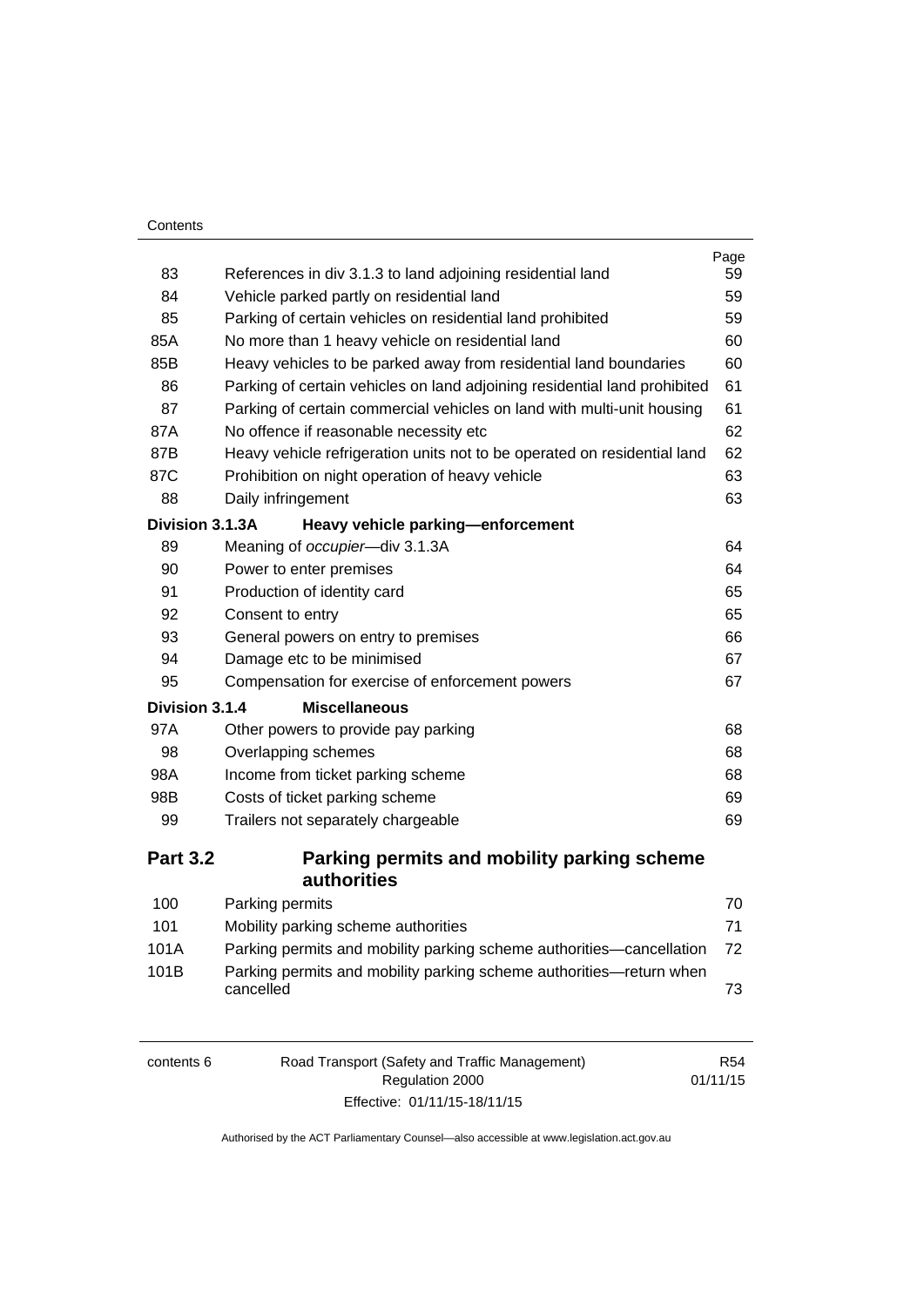|                        |                                                                                                                                         | Contents   |
|------------------------|-----------------------------------------------------------------------------------------------------------------------------------------|------------|
| <b>Part 3.3</b>        |                                                                                                                                         | Page       |
|                        | <b>Parking-other provisions</b>                                                                                                         |            |
| 101C                   | Marking tyres by parking inspectors                                                                                                     | 74         |
| <b>Chapter 4</b>       | <b>Traffic offence detection devices</b>                                                                                                |            |
| 102                    | Definitions-ch 4                                                                                                                        | 75         |
| 103                    | Approved traffic offence detection devices                                                                                              | 77         |
| 103A                   | Approval of police vehicle speedometers                                                                                                 | 78         |
| 103B                   | Average speed detection systems—Act, s 22AA, s 23B and s 24 (2)                                                                         | 78         |
| 104                    | Major testing of laser speed measuring devices                                                                                          | 82         |
| 104A                   | Major testing of other traffic offence detection devices                                                                                | 83         |
| 104B                   | Certification and sealing of traffic offence detection devices                                                                          | 85         |
| 105                    | Use of certain digital camera detection devices                                                                                         | 85         |
| 105A                   | Use of certain laser speed measuring devices                                                                                            | 87         |
| 105B                   | Use of certain radar speed measuring devices                                                                                            | 88         |
| 106                    | Approved people-testing and sealing                                                                                                     |            |
| 107                    | Approved people-use                                                                                                                     | 89         |
| 107A                   | Recording of camera detection device image files—Act, s 23 (2) (c) (ii)                                                                 | 89         |
| 107B                   | Verification of camera detection device image files-Act,<br>s 23 (2) (c) (iii)                                                          |            |
| 108                    | Meaning of codes etc on image taken by approved camera detection<br>device or approved average speed detection system—Act, s 24 (2) (a) | 91         |
| <b>Chapter 5</b>       | <b>Miscellaneous</b>                                                                                                                    |            |
| 109                    | Additional powers of police                                                                                                             | 95         |
| 110                    | Prohibition on car minding                                                                                                              | 95         |
| 111                    | Removal of unattended vehicles-Act, s 32 (1) (c)                                                                                        | 96         |
| 112                    | Disposal of impounded vehicles-Act, s 10K                                                                                               | 96         |
| 112A                   | Disposal of forfeited vehicles-Act, s 10K                                                                                               | 98         |
| 113                    | Responsible person to inspect driver licence                                                                                            | 98         |
| 114                    | Responsible person's consent                                                                                                            | 98         |
| 115                    | Standards for safe carriage of loads-Act, s 14 (2)                                                                                      | 99         |
| 116                    | Tracked vehicle-Act, dict, def vehicle, par (b)                                                                                         | 99         |
| 117                    | Review of div 2.3.1A                                                                                                                    | 99         |
| <b>R54</b><br>01/11/15 | Road Transport (Safety and Traffic Management)<br>Regulation 2000                                                                       | contents 7 |

Authorised by the ACT Parliamentary Counsel—also accessible at www.legislation.act.gov.au

Effective: 01/11/15-18/11/15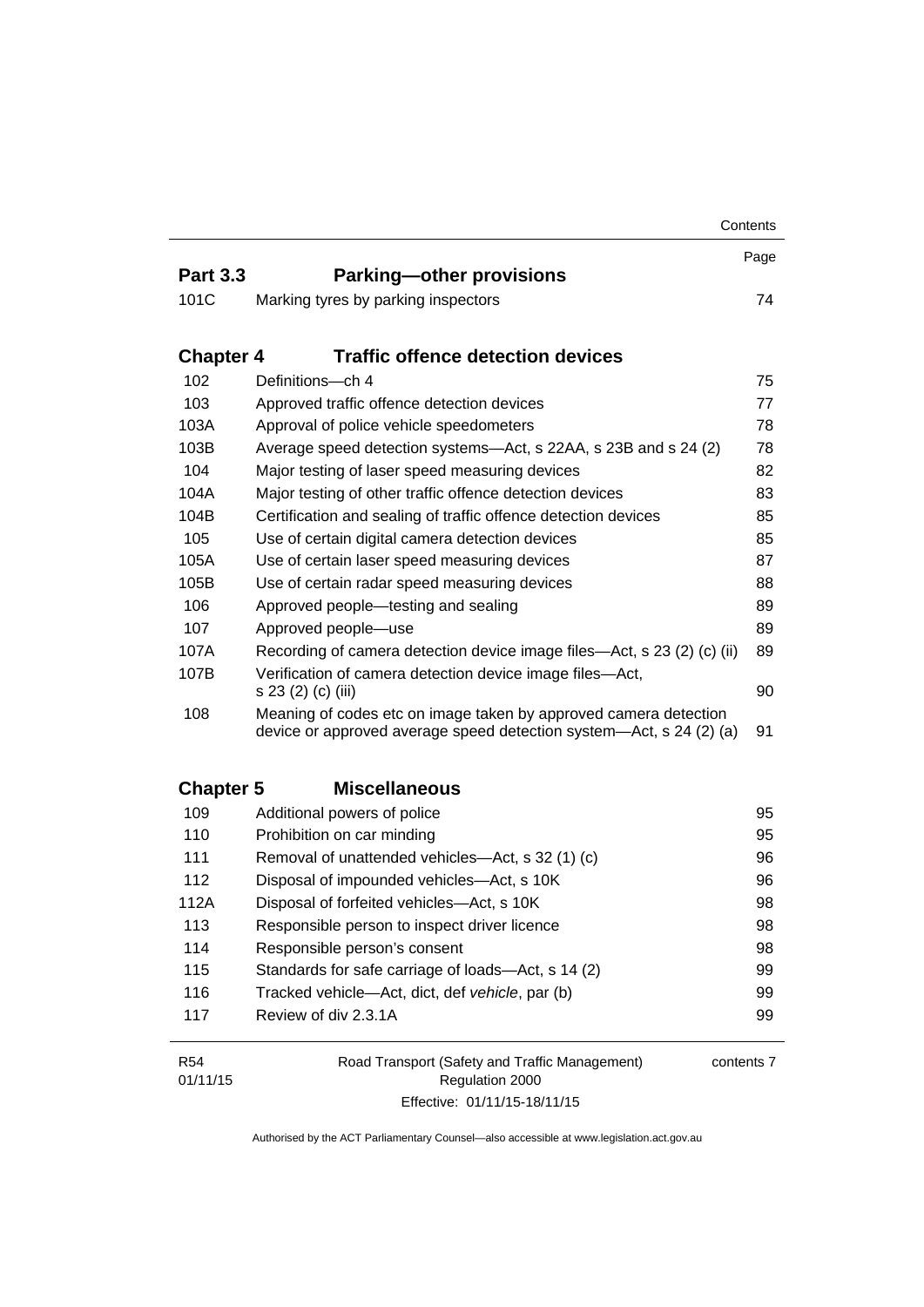**Contents** 

## Page **Dictionary** [100](#page-116-0) **[Endnotes](#page-127-0)** 1 [About the endnotes 110](#page-127-1) 2 [Abbreviation key 110](#page-127-2) 3 [Legislation history 111](#page-128-0) 4 [Amendment history 120](#page-137-0) 5 [Earlier republications 139](#page-156-0)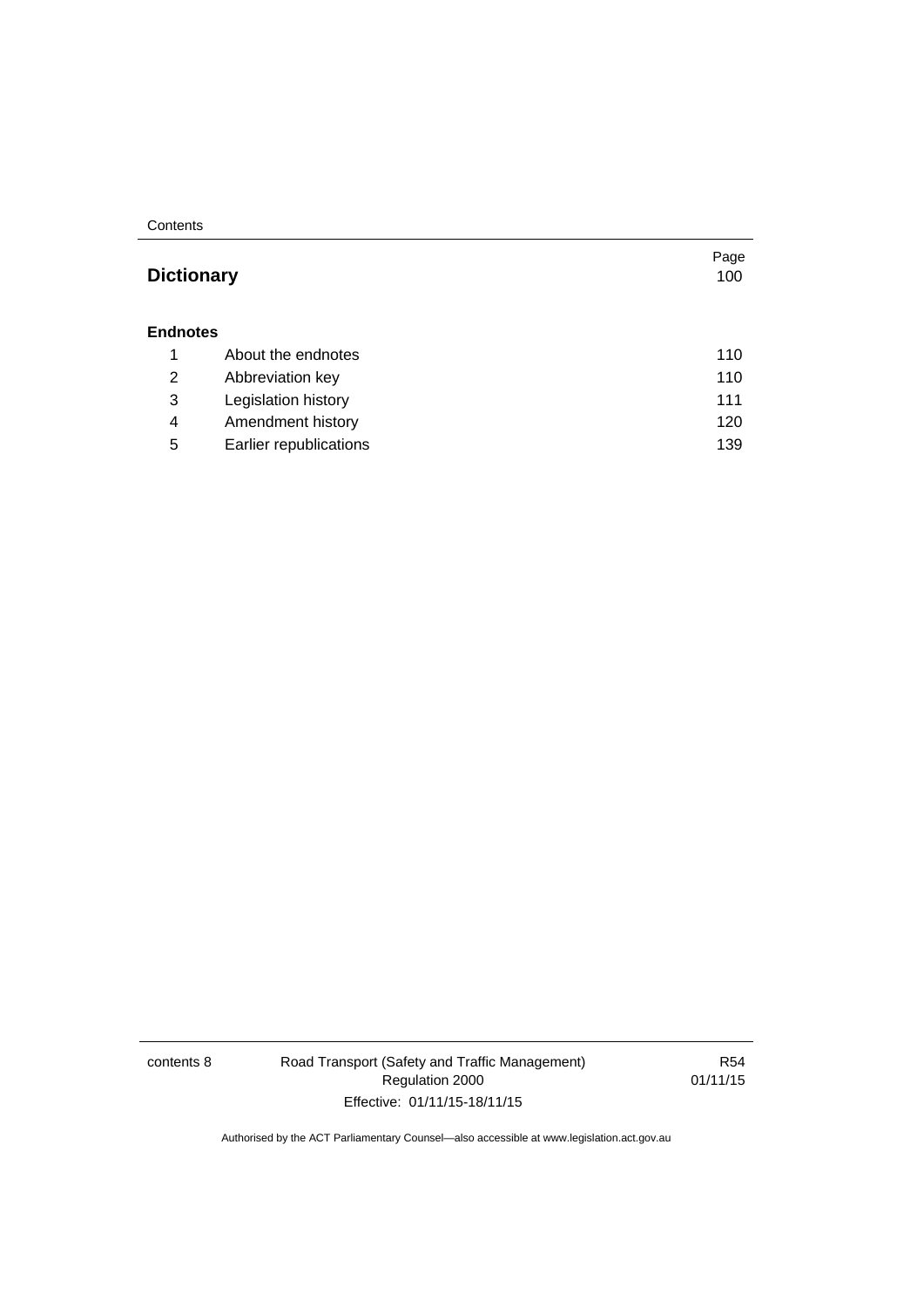

# **Road Transport (Safety and Traffic Management) Regulation 2000**

made under the

**[Road Transport \(Safety and Traffic Management\) Act 1999](http://www.legislation.act.gov.au/a/1999-80)**

R54 01/11/15

l

Road Transport (Safety and Traffic Management) Regulation 2000 Effective: 01/11/15-18/11/15

page 1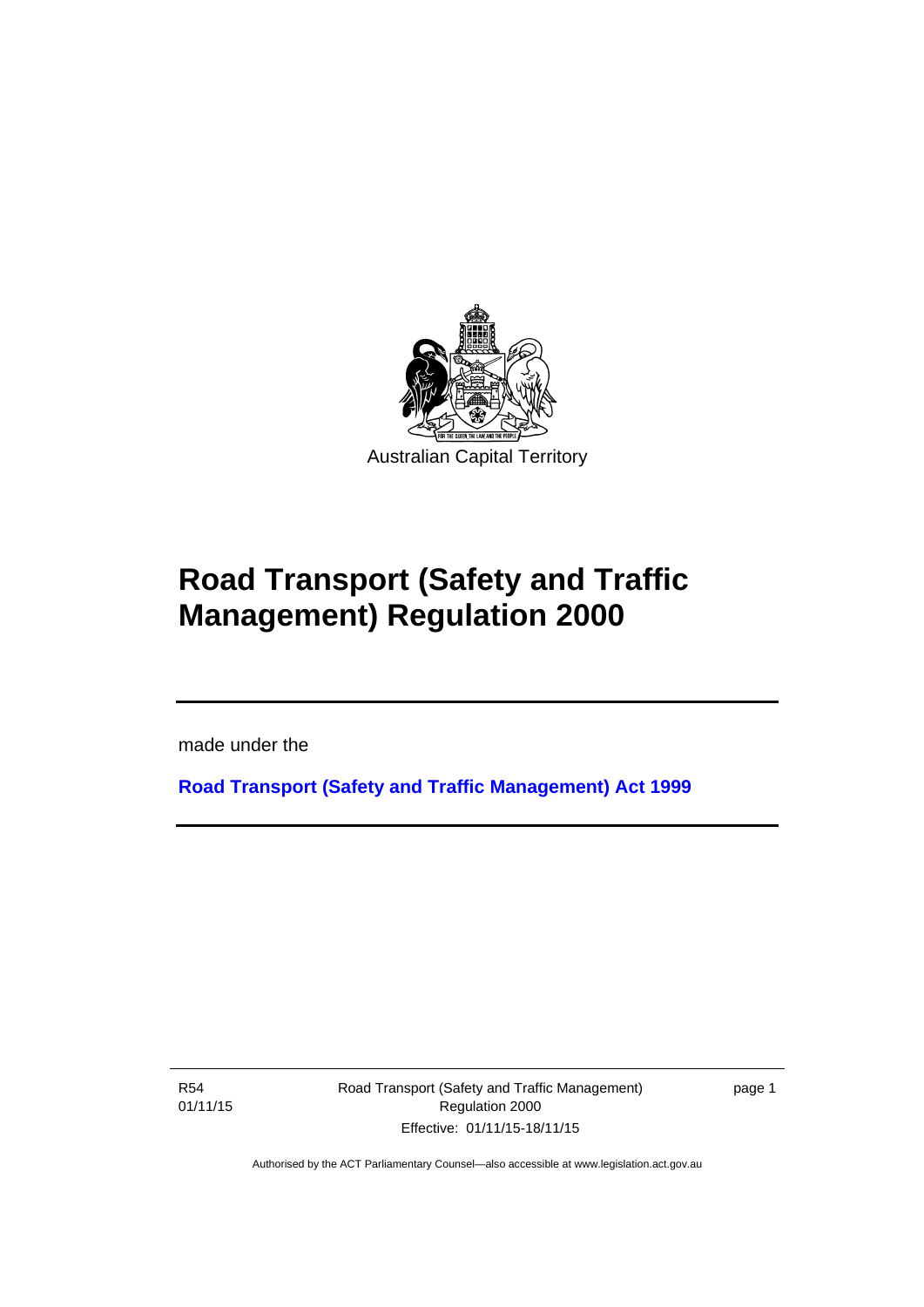# <span id="page-11-0"></span>**Chapter 1** Preliminary

#### <span id="page-11-1"></span>**1 Name of regulation**

This regulation is the *Road Transport (Safety and Traffic Management) Regulation 2000*.

#### <span id="page-11-2"></span>**2 Dictionary**

The dictionary at the end of this regulation is part of the regulation.

*Note 1* The dictionary at the end of this regulation defines certain terms used in this regulation, and includes references (*signpost definitions*) to other terms defined elsewhere.

> For example, the signpost definition '*semitrailer*—see the *[Road](http://www.legislation.act.gov.au/sl/2000-12)  [Transport \(Vehicle Registration\) Regulation 2000](http://www.legislation.act.gov.au/sl/2000-12)*, dictionary.' means that the term 'semitrailer' is defined in that dictionary and the definition applies to this regulation.

*Note 2* A definition in the dictionary (including a signpost definition) applies to the entire regulation unless the definition, or another provision of the regulation, provides otherwise or the contrary intention otherwise appears (see [Legislation Act,](http://www.legislation.act.gov.au/a/2001-14) s 155 and s 156 (1)).

#### <span id="page-11-3"></span>**3 Dictionary—application to Australian Road Rules**

The definitions in the dictionary do not apply to the [Australian Road](http://www.legislation.act.gov.au//ni/db_37271/default.asp)  [Rules](http://www.legislation.act.gov.au//ni/db_37271/default.asp) unless this regulation provides otherwise.

*Note* See div 2.2.1, note 2 for the relevant provisions of this regulation.

#### <span id="page-11-4"></span>**3A** *Road* **includes road related area**

In this regulation:

*road* includes a road related area.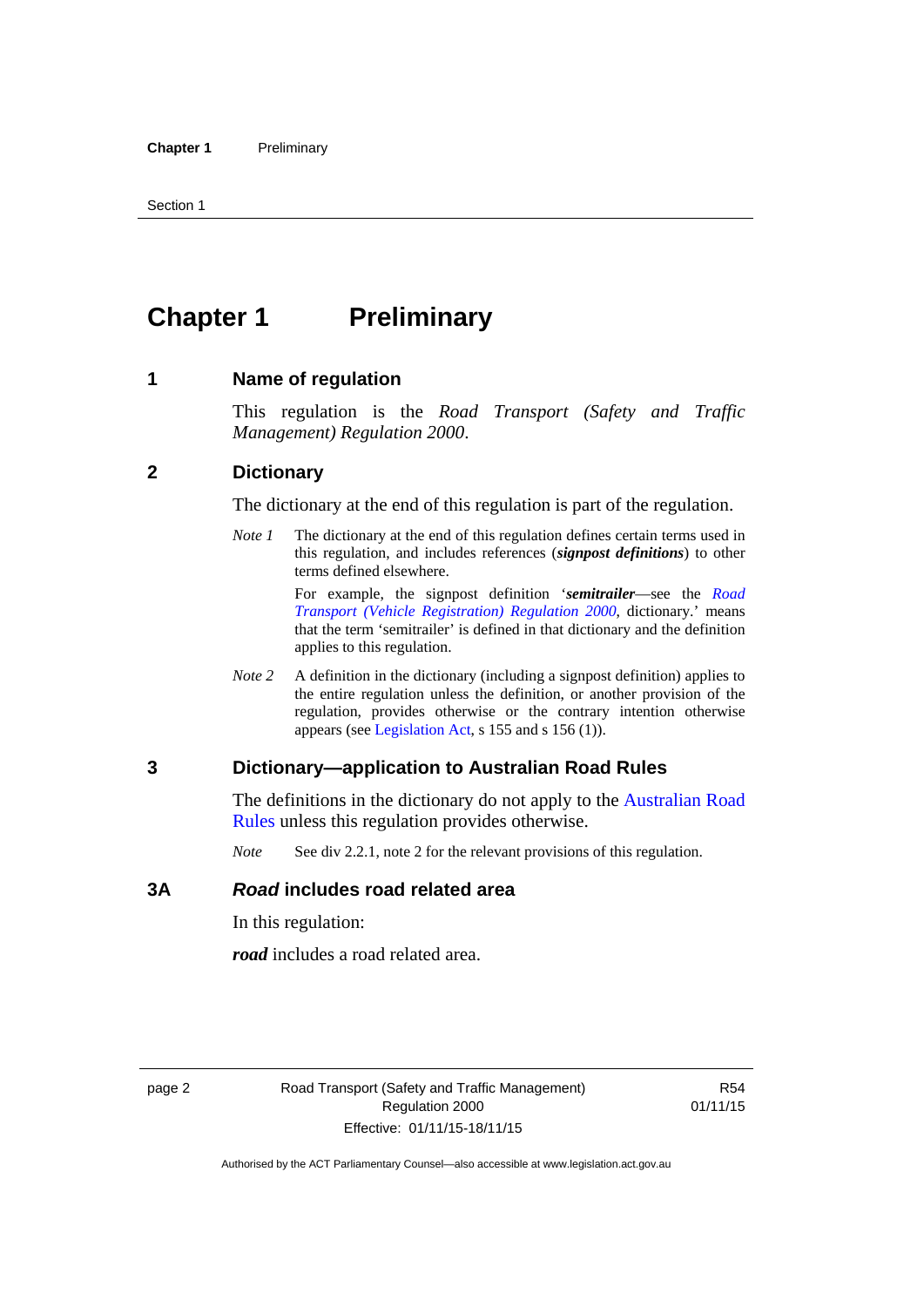#### <span id="page-12-0"></span>**3B Meaning of** *park* **and** *stop*

In this regulation:

*park*, in relation to a driver, includes stop and allow the driver's vehicle to stay (whether or not the driver leaves the vehicle).

*stop*, for a driver, includes park, but does not include stop to reverse the driver's vehicle into a parking bay or other parking space.

#### <span id="page-12-1"></span>**4 Notes**

A note in this regulation is explanatory and is not part of this regulation.

*Note* See the [Legislation Act,](http://www.legislation.act.gov.au/a/2001-14) s 127 (1), (4) and (5) for the legal status of notes.

#### <span id="page-12-2"></span>**4A Offences against regulation—application of Criminal Code etc**

Other legislation applies in relation to offences against this regulation (including the [Australian Road Rules](http://www.legislation.act.gov.au//ni/db_37271/default.asp)).

*Note 1 Criminal Code* The [Criminal Code,](http://www.legislation.act.gov.au/a/2002-51) ch 2 applies to an offence against this regulation (see Code, pt 2.1).

> The chapter sets out the general principles of criminal responsibility (including burdens of proof and general defences), and defines terms used for offences to which the Code applies (eg *conduct*, *intention*, *recklessness* and *strict liability*).

#### *Note 2 Penalty units*

The [Legislation Act](http://www.legislation.act.gov.au/a/2001-14), s 133 deals with the meaning of offence penalties that are expressed in penalty units.

*Note 3* The [Australian Road Rules](http://www.legislation.act.gov.au//ni/db_37271/default.asp) are to be read with, and as if they formed part of, this regulation (see s 6).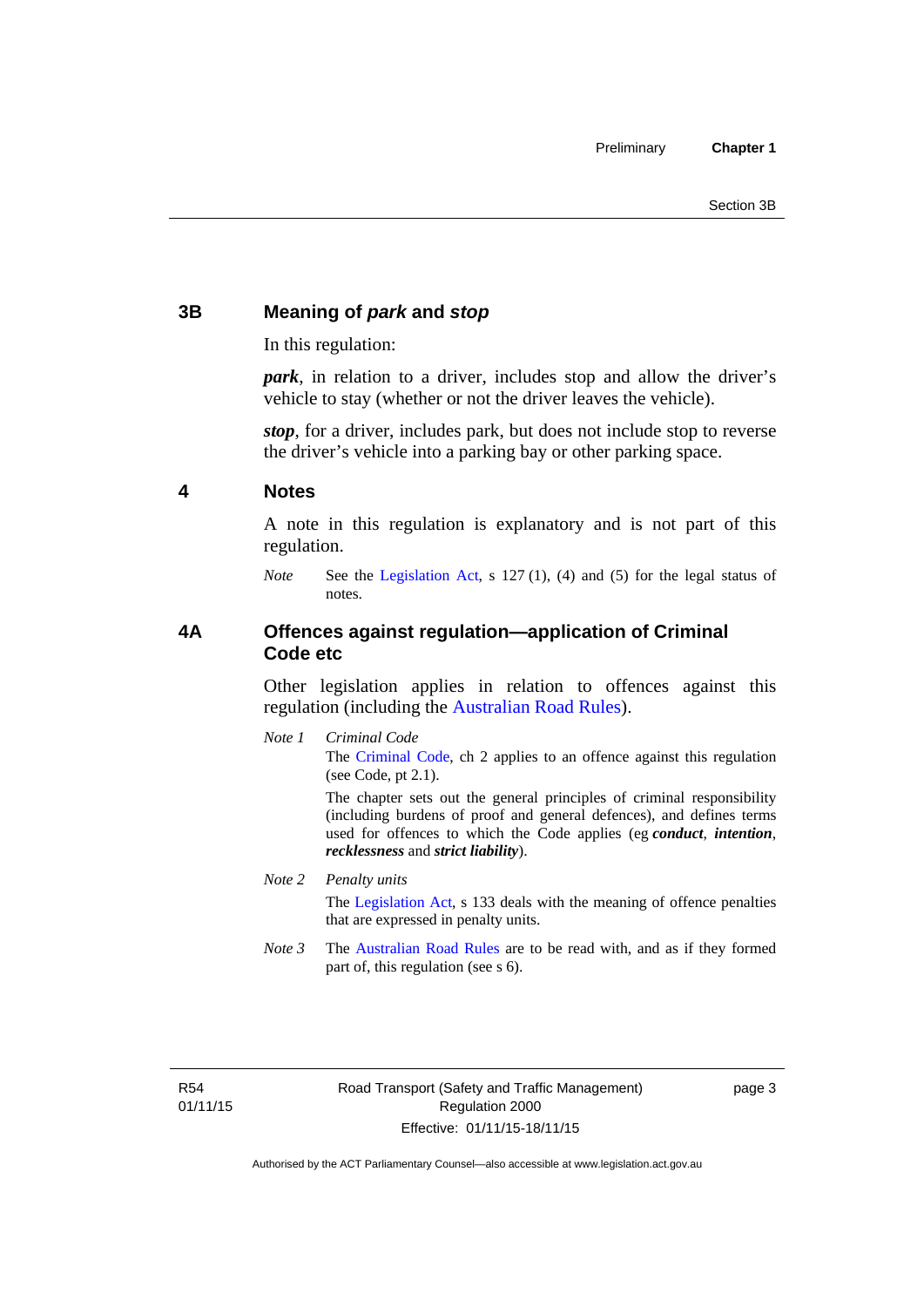#### **Chapter 1** Preliminary

Section 4B

#### <span id="page-13-0"></span>**4B Offences against regulation are strict liability offences**

An offence against this regulation (including the [Australian Road](http://www.legislation.act.gov.au//ni/db_37271/default.asp)  [Rules](http://www.legislation.act.gov.au//ni/db_37271/default.asp)) is a strict liability offence.

#### <span id="page-13-1"></span>**4C General defence of accident or reasonable effort**

Without limiting any other defence, it is a defence to an offence against this regulation (including the [Australian Road Rules\)](http://www.legislation.act.gov.au//ni/db_37271/default.asp) if the defendant proves that the offence—

- (a) was the result of an accident; or
- (b) could not have been avoided by any reasonable efforts by the defendant.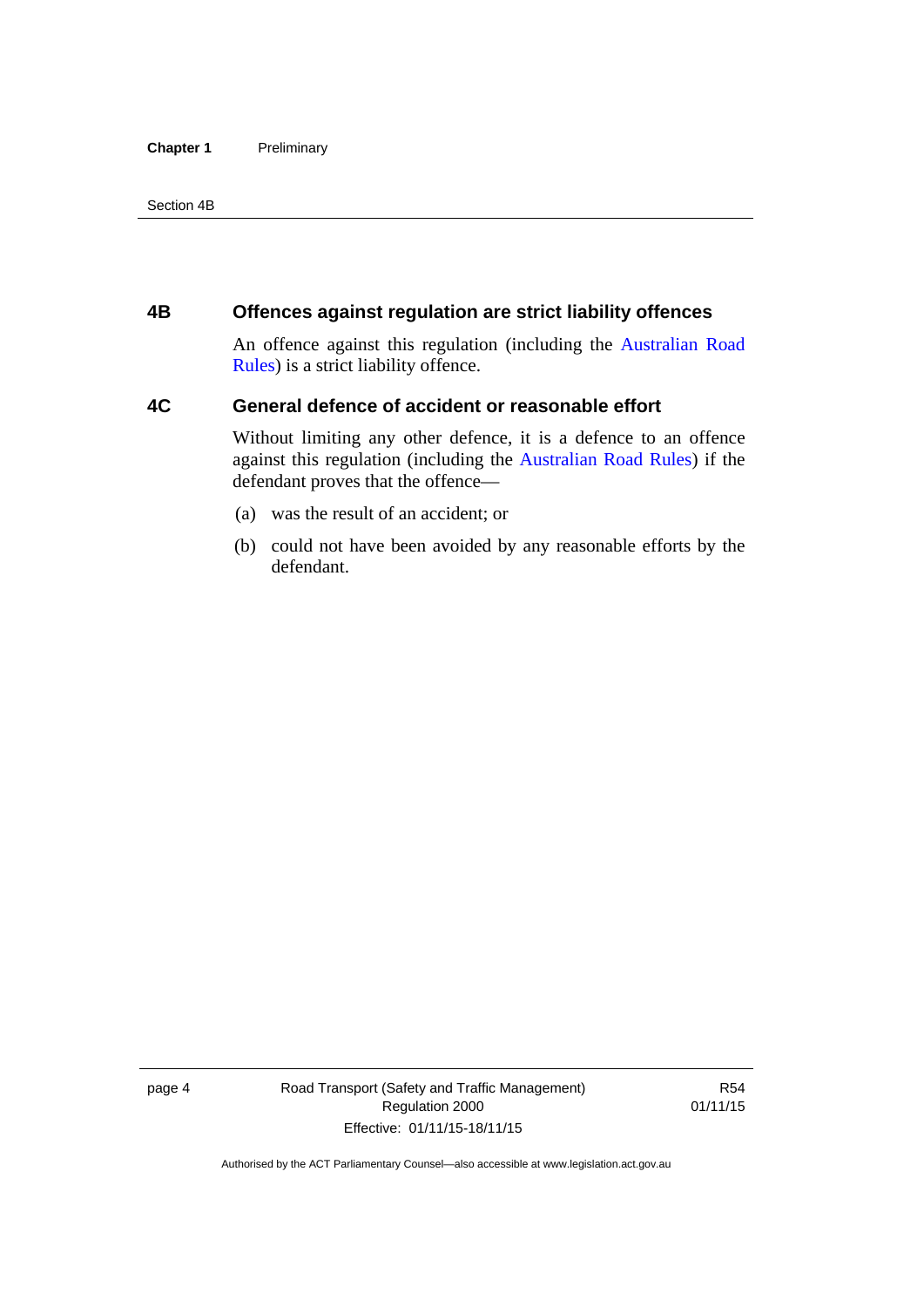# <span id="page-14-0"></span>**Chapter 2 Australian Road Rules**

## <span id="page-14-1"></span>**Part 2.1 Incorporation into ACT law**

#### <span id="page-14-2"></span>**5 Meaning of** *Australian Road Rules*

In this regulation:

*Australian Road Rules* means that part of the publication known as the [Australian Road Rules](http://www.legislation.act.gov.au//ni/db_37271/default.asp), ISBN 0 7240 8874 1 published by the National Transport Commission in February 2012 that consists of the rules approved by the Australian Transport Council under the *[National Transport Commission Act 2003](http://www.comlaw.gov.au/Series/C2004A01166)* (Cwlth).

*Note* The [Australian Road Rules](http://www.legislation.act.gov.au//ni/db_37271/default.asp) are accessible at [www.legislation.act.gov.au](http://www.legislation.act.gov.au/).

#### <span id="page-14-3"></span>**6 Incorporation of Australian Road Rules into ACT law**

- (1) The [Australian Road Rules](http://www.legislation.act.gov.au//ni/db_37271/default.asp) (other than rule 2) are to be read with, and as if they formed part of, this regulation.
- (2) Subsection (1) has effect subject to this regulation.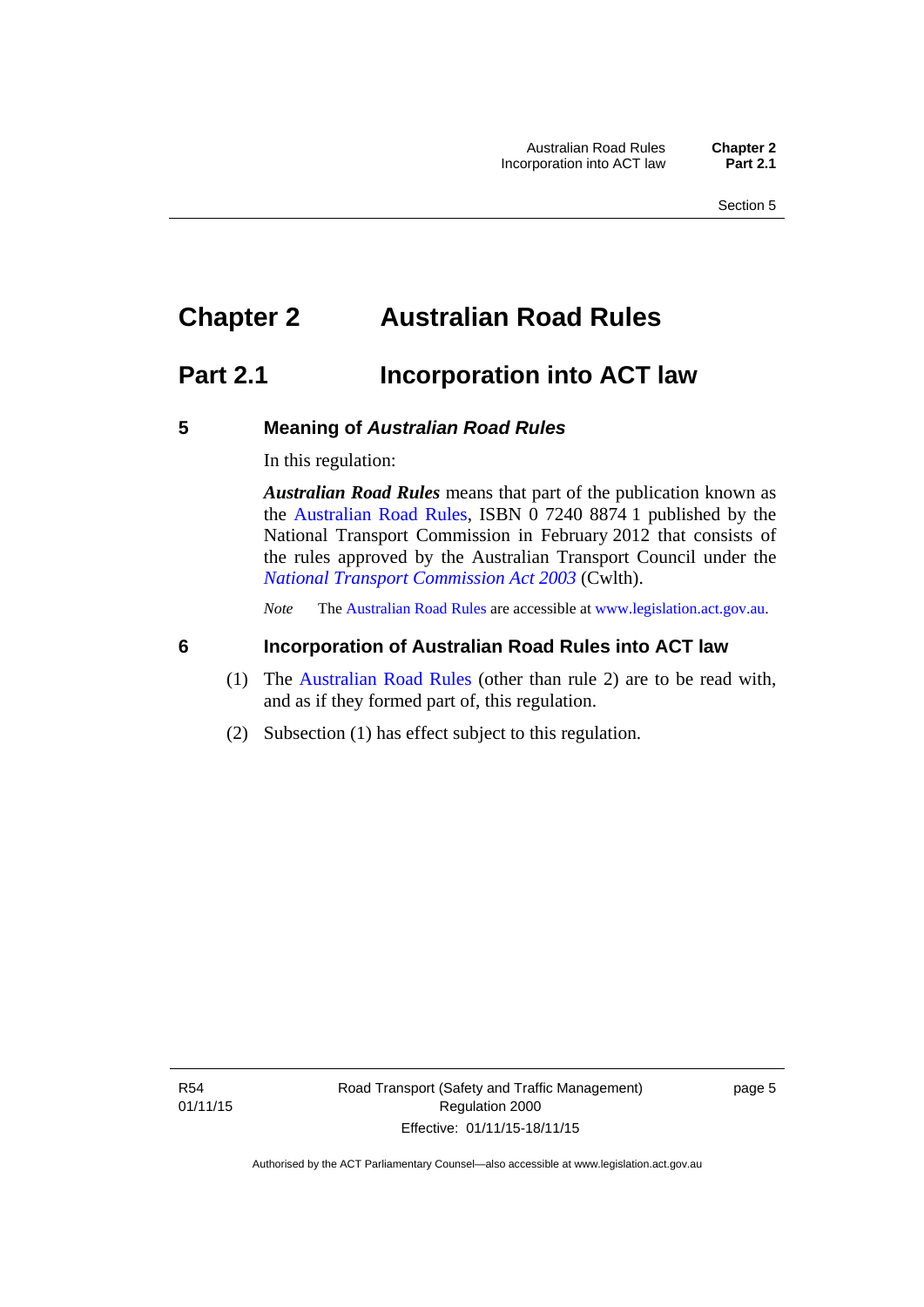# <span id="page-15-0"></span>**Part 2.2 How the Australian Road Rules are incorporated**

#### <span id="page-15-1"></span>**Division 2.2.1 General**

*Note 1* The [Australian Road Rules](http://www.legislation.act.gov.au//ni/db_37271/default.asp) are not completely self-contained and need to be read with associated laws of each jurisdiction. Many of the rules provide for 'another law of this jurisdiction' to define terms used in the [Australian Road Rules](http://www.legislation.act.gov.au//ni/db_37271/default.asp) for application of the [Australian Road Rules](http://www.legislation.act.gov.au//ni/db_37271/default.asp) in the ACT, to permit things to be done in the ACT otherwise prohibited by the [Australian Road Rules](http://www.legislation.act.gov.au//ni/db_37271/default.asp) or to exempt persons in the ACT from complying with the [Australian Road Rules.](http://www.legislation.act.gov.au//ni/db_37271/default.asp)

| column 1<br>item | column <sub>2</sub><br><b>ARR</b> provision | column 3<br>provision of this regulation |
|------------------|---------------------------------------------|------------------------------------------|
| 1                | 10(2)                                       | 8                                        |
| $\overline{2}$   | 95                                          | 9                                        |
| 3                | 104                                         | 10                                       |
| $\overline{4}$   | 151(3)(b)                                   | 11                                       |
| 5                | 158 $(2)(c)$                                | 12                                       |
| 6                | 179(1)(c)                                   | 13                                       |
| 7                | 179 $(1)$ $(c)$ and $(2)$ $(c)$             | 13A                                      |
| 8                | 183(1)                                      | 13B                                      |
| 9                | 195(1)                                      | 13C                                      |
| 10               | 199(2)                                      | 14                                       |
| 11               | $206(2)$ (b) and (c)                        | 15                                       |
| 12               | 207(2)(a)                                   | 16                                       |
| 13               | 213(5)                                      | 16A                                      |
| 14               | 215(4)                                      | 17                                       |

*Note 2* The following table sets out the provisions of the [Australian Road Rules](http://www.legislation.act.gov.au//ni/db_37271/default.asp) for which provision is made by this part:

page 6 Road Transport (Safety and Traffic Management) Regulation 2000 Effective: 01/11/15-18/11/15

R54 01/11/15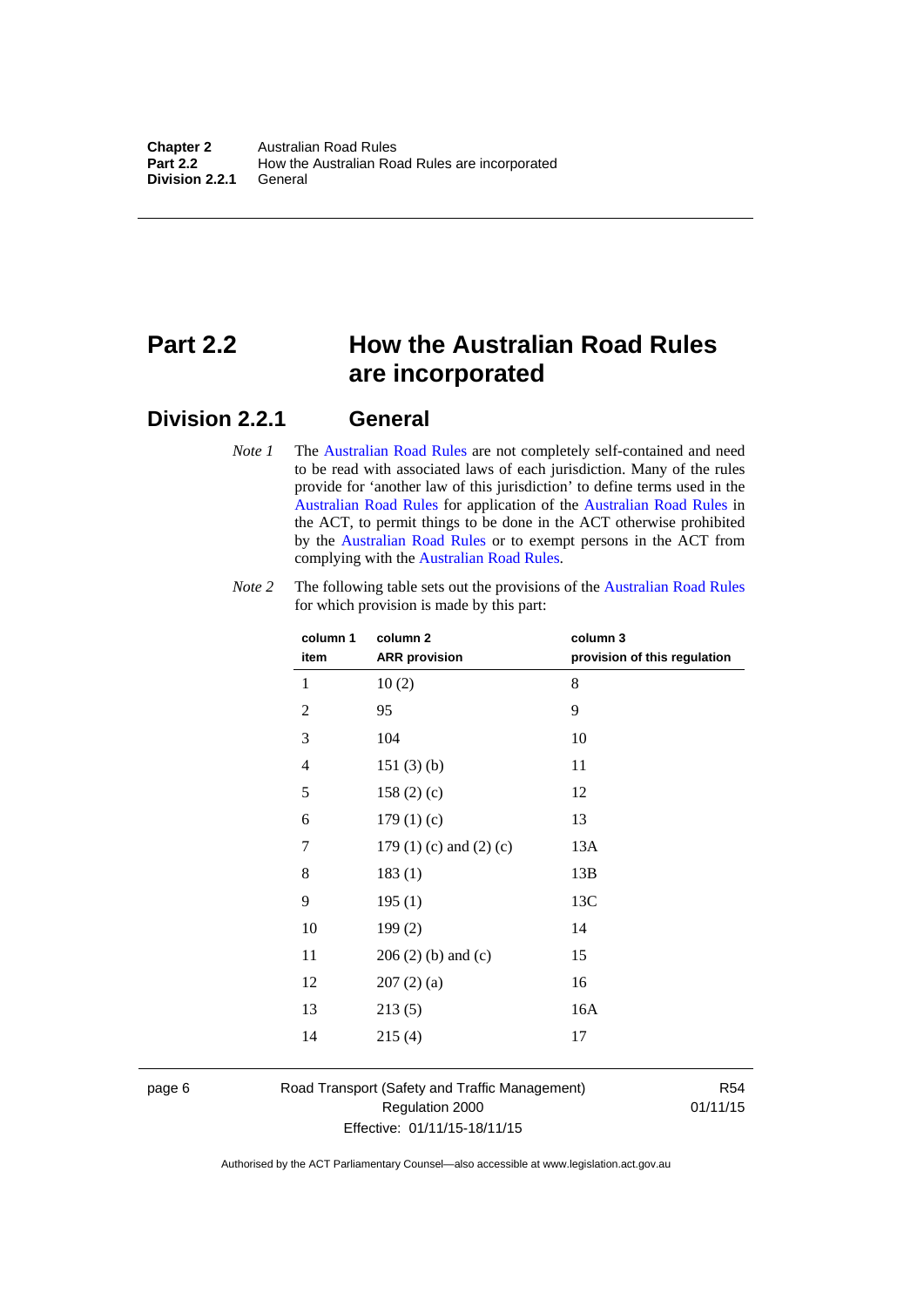| column 1<br>item | column <sub>2</sub><br><b>ARR</b> provision | column 3<br>provision of this regulation |
|------------------|---------------------------------------------|------------------------------------------|
| 15               | 216(3)                                      | 18                                       |
| 16               | 220(3)                                      | 19                                       |
| 17               | 221(f)                                      | 20                                       |
| 18               | 222                                         | 21                                       |
| 19               | 225                                         | 22                                       |
| 20               | 236(6)                                      | 22A                                      |
| 21               | 244C                                        | 23                                       |
| 22               | 266(7)                                      | 24                                       |
| 23               | 270(3)                                      | 26                                       |
| 24               | 271(6)                                      | 27                                       |
| 25               | 280(2)(a)                                   | 27A                                      |
| 26               | $287(3)$ (e) and (4)                        | 28                                       |
| 27               | 289(1)(g)                                   | 29                                       |
| 28               | 298                                         | 30                                       |
| 29               | $310(3)$ and $(4)$                          | 31                                       |
| 30               | 313                                         | 32                                       |
| 31               | dict, def approved bicycle<br>helmet        | 33(1)                                    |
| 32               | dict, def approved seatbelt                 | 33(1)                                    |
| 33               | dict, def <i>authorised</i> person          | 33(1)                                    |
| 34               | dict, def emergency worker                  | 33(1)                                    |
| 35               | dict, def GVM                               | 33(2)                                    |
| 36               | dict, def hazard warning<br>lights          | 33(3)                                    |
| 37               | dict, def mechanical<br>signalling device   | 33(1)                                    |
| 38               | dict, def oversize vehicle                  | 33(1)                                    |

R54 01/11/15 Road Transport (Safety and Traffic Management) Regulation 2000 Effective: 01/11/15-18/11/15

page 7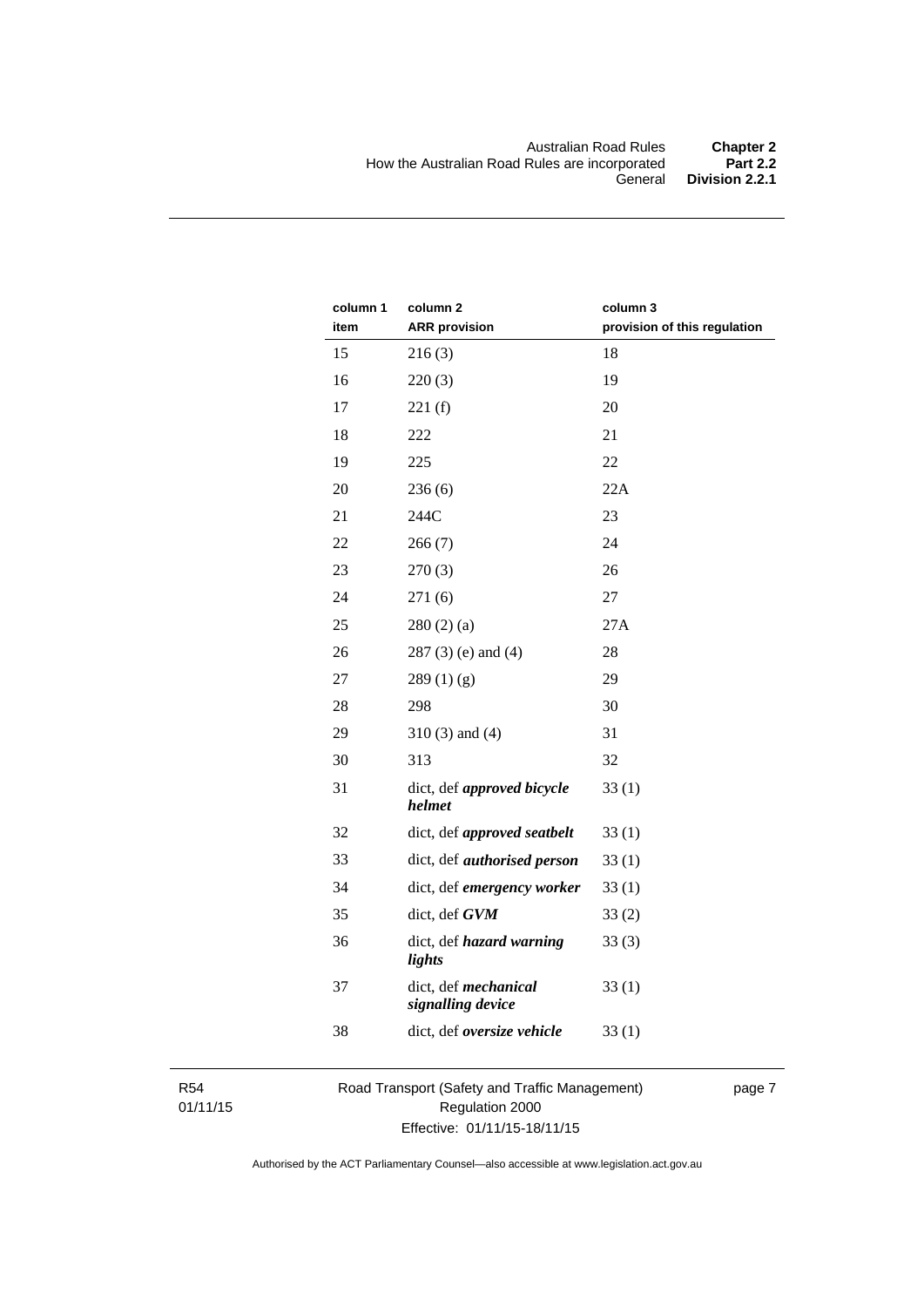| column 1<br>item | column 2<br><b>ARR</b> provision              | column 3<br>provision of this regulation |
|------------------|-----------------------------------------------|------------------------------------------|
| 39               | dict, def <i>police</i> officer               | 33 (1)                                   |
| 40               | dict, def <i>portable</i> warning<br>triangle | 33 (4)                                   |
| 41               | dict, def <i>postal</i> worker                | 33 (1)                                   |
| 42               | dict, def <i>public</i> bus                   | 33 (1)                                   |
| 43               | dict, def taxi                                | 33(1)                                    |

*Note 3* The following table sets out other provisions of the [Australian Road](http://www.legislation.act.gov.au//ni/db_37271/default.asp)  [Rules](http://www.legislation.act.gov.au//ni/db_37271/default.asp) for which provision is made by other territory laws (including provisions in other parts of this regulation):

| column 1       | column <sub>2</sub>  | column 3                                                                |
|----------------|----------------------|-------------------------------------------------------------------------|
| item           | <b>ARR</b> provision | other law                                                               |
| 1              | 12(2)                | Road Transport (General) Act 1999,<br>s 12                              |
| 2              | 13(2)                | Road Transport (General) Act 1999,<br>s 12                              |
| 3              | $28(2)$ , n 3        | this regulation, s 65                                                   |
| $\overline{4}$ | $32(2)$ , n 3        | this regulation, s 65                                                   |
| 5              | 65                   | this regulation, $s$ 38D $(1)$                                          |
| 6              | 80                   | this regulation, $s$ 38D $(2)$                                          |
| 7              | 81                   | this regulation, $s$ 38D (3)                                            |
| 8              | 185(1)               | this regulation, s 100                                                  |
| 9              | 248                  | this regulation, $s$ 38D $(5)$                                          |
| 10             | 262                  | this regulation, $s$ 38D $(4)$                                          |
| 11             | $287(1)$ , n 2       | <b>Road Transport (Safety and Traffic</b><br>Management) Act 1999, s 16 |
| 12             | 304                  | <b>Road Transport (General)</b><br><i>Regulation 2000</i> , s 6 and s 7 |

page 8 Road Transport (Safety and Traffic Management) Regulation 2000 Effective: 01/11/15-18/11/15

R54 01/11/15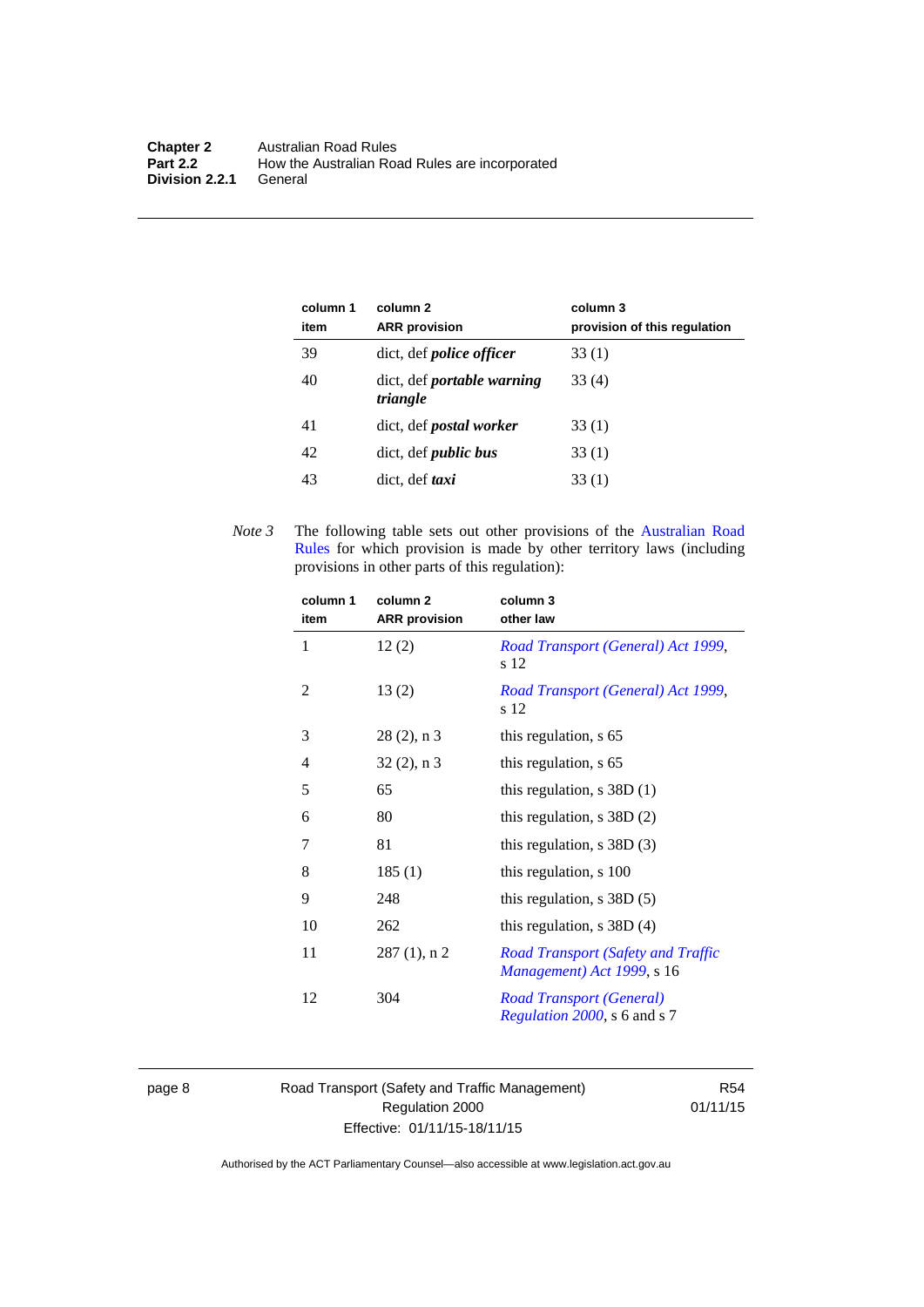| <b>Chapter 2</b> | Australian Road Rules                          |
|------------------|------------------------------------------------|
| <b>Part 2.2</b>  | How the Australian Road Rules are incorporated |
| Division 2.2.2   | Other provisions for the Australian Road Rules |

Section 7

| column 1<br>item | column <sub>2</sub><br><b>ARR</b> provision                                  | column 3<br>other law                                                     |
|------------------|------------------------------------------------------------------------------|---------------------------------------------------------------------------|
| 13               | 311 $(1)(c)$                                                                 | Heavy Vehicle National Law (ACT)                                          |
| 14               | 312(3)(c)                                                                    | Road Transport (Safety and Traffic<br>Management) Act 1999, s 31 and s 32 |
| 15               | dict, def <i>parking</i><br><i>permit for</i><br>people with<br>disabilities | this regulation, s 101                                                    |
| 16               | dict, def <i>bicycle</i>                                                     | Road Transport (General) Act 1999,<br>dict, def <i>bicycle</i>            |

<span id="page-18-0"></span>**7 References to another law of this jurisdiction etc**

- (1) In the [Australian Road Rules,](http://www.legislation.act.gov.au//ni/db_37271/default.asp) a reference to *another law of this jurisdiction* includes a reference to the Act.
	- *Note* A reference to an Act includes a reference to the statutory instruments made or in force under the Act, including any regulation (see [Legislation Act,](http://www.legislation.act.gov.au/a/2001-14) s 104).
- (2) In the [Australian Road Rules](http://www.legislation.act.gov.au//ni/db_37271/default.asp):

*law of this jurisdiction* means a territory law or a law applying as a territory law.

*this jurisdiction* means the Australian Capital Territory.

### <span id="page-18-1"></span>**Division 2.2.2 Other provisions for the Australian Road Rules**

<span id="page-18-2"></span>**8 ARR r 10 (2)—penalties for offences**

For the [Australian Road Rules,](http://www.legislation.act.gov.au//ni/db_37271/default.asp) rule 10 (2), the penalty for an offence against the [Australian Road Rules](http://www.legislation.act.gov.au//ni/db_37271/default.asp) is a maximum penalty of 20 penalty units.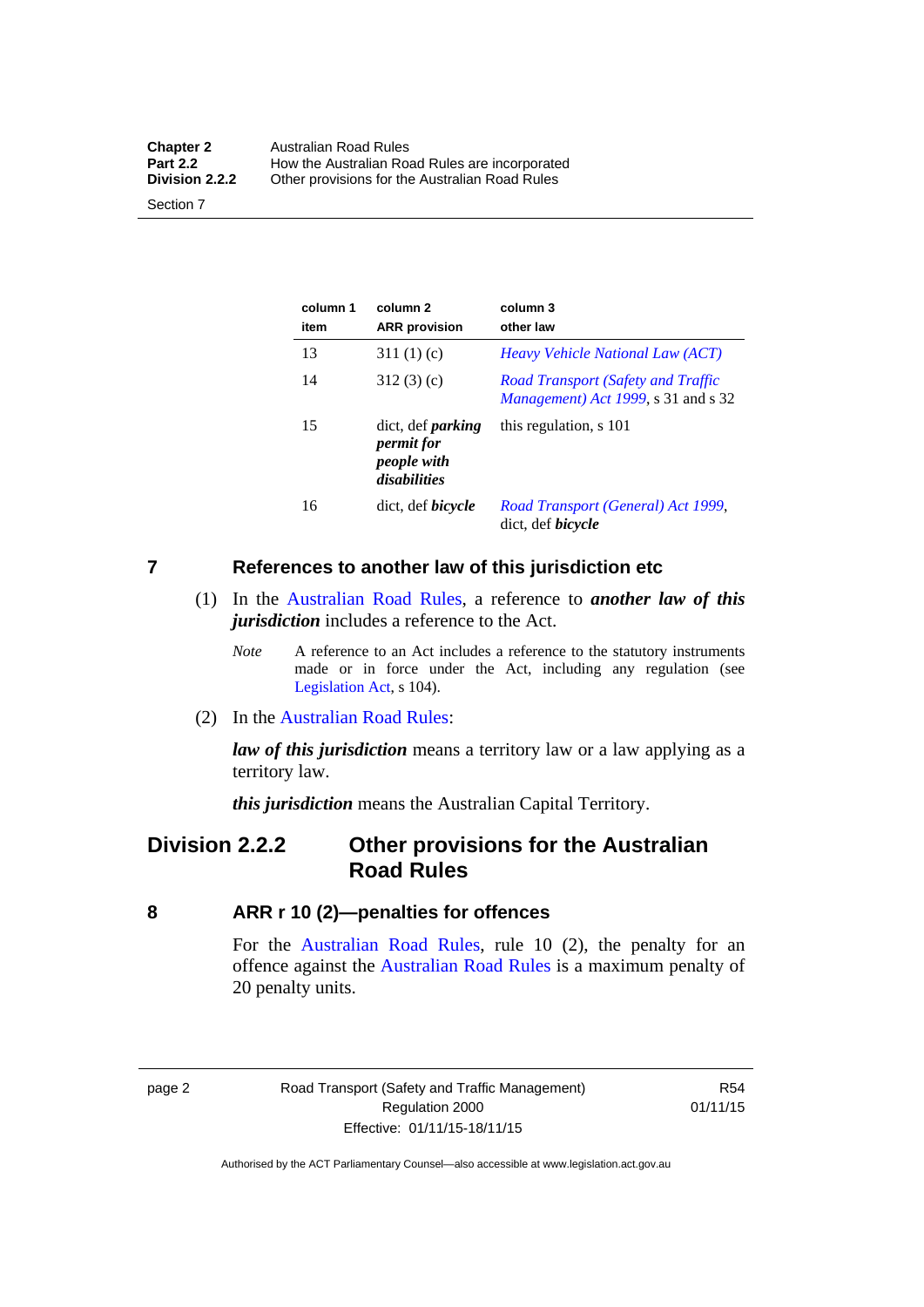#### <span id="page-19-0"></span>**9 ARR r 95—emergency stopping lane only signs**

For the [Australian Road Rules,](http://www.legislation.act.gov.au//ni/db_37271/default.asp) rule 95, the driver of a police vehicle or emergency vehicle is permitted to drive in an emergency stopping lane.

#### <span id="page-19-1"></span>**10 ARR r 104—no truck signs**

For the [Australian Road Rules,](http://www.legislation.act.gov.au//ni/db_37271/default.asp) rule 104, a driver is permitted to drive the vehicle on a road (or a bridge, causeway, ramp or similar structure forming part of a road) past a *no trucks sign* mentioned in rule 104 (1), (2) or (3) if the destination of the driver's vehicle is a place on or reached from the road (or structure) and there is no alternative route by which to reach the destination.

#### <span id="page-19-2"></span>**11 ARR r 151 (3) (b)—riding a motorbike or bicycle alongside more than 1 other rider**

For the [Australian Road Rules](http://www.legislation.act.gov.au//ni/db_37271/default.asp), rule 151 (3) (b), the rider of a motorbike or bicycle is permitted to ride alongside more than 1 rider if each of the riders is taking part in an event approved by the road transport authority for this section.

#### <span id="page-19-3"></span>**12 ARR r 158 (2) (c)—other vehicles permitted to travel in bus lanes**

The drivers of the following vehicles are permitted to drive in a bus lane:

- (a) taxis;
- (b) hire cars;
- (c) demand responsive service vehicles;
- (d) motorbikes.
- *Note* Section 27A applies the B light rules to drivers of taxis, hire cars, demand responsive service vehicles and motorbikes.

R54 01/11/15 Road Transport (Safety and Traffic Management) Regulation 2000 Effective: 01/11/15-18/11/15

page 3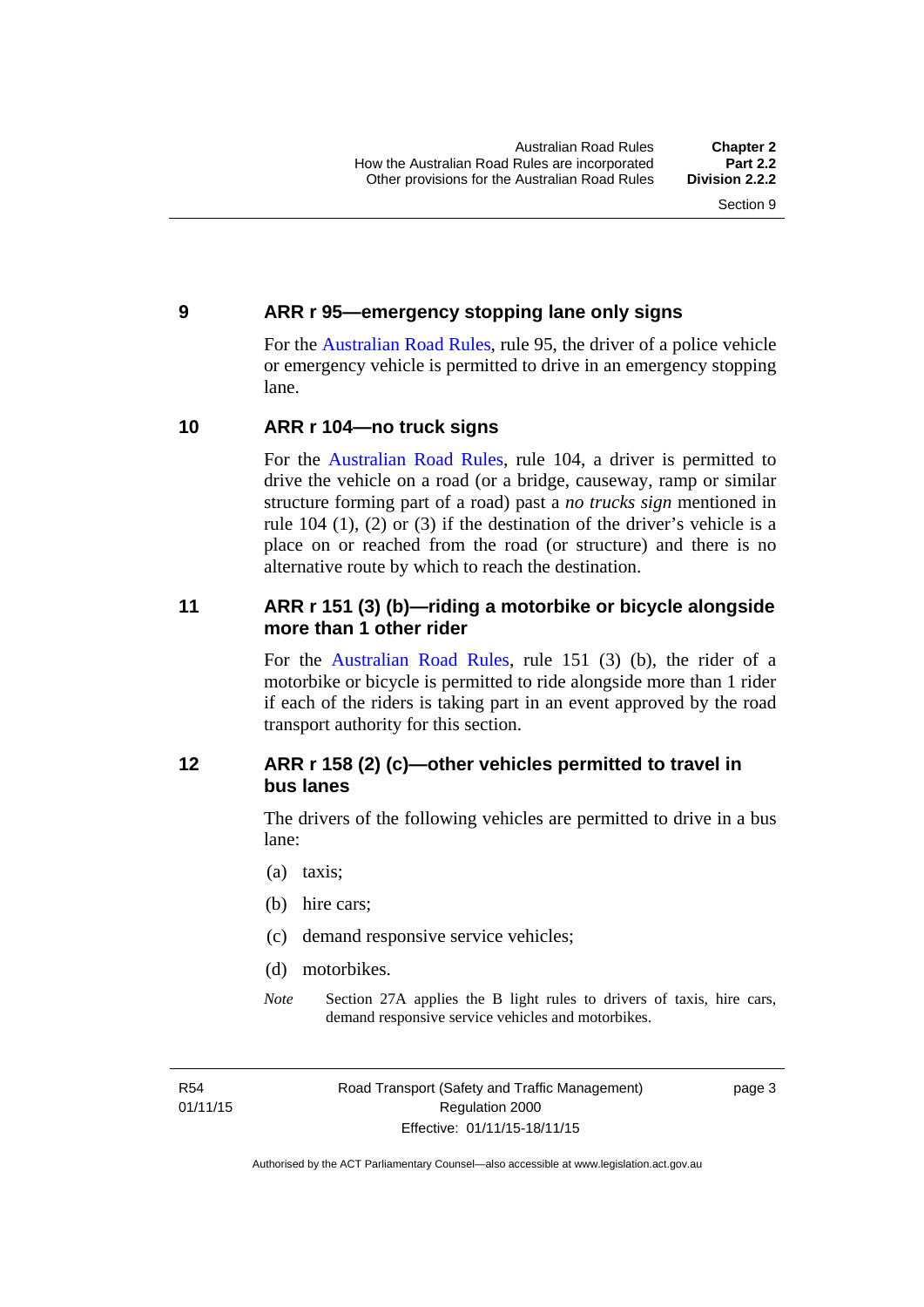#### <span id="page-20-0"></span>**13 ARR r 179 (1) (c)—stopping in a loading zone—goods and permit vehicles**

- (1) For the [Australian Road Rules,](http://www.legislation.act.gov.au//ni/db_37271/default.asp) rule 179 (1) (c), the following vehicles are permitted to stop in a loading zone:
	- (a) a motor vehicle that is built mainly for the transport of goods if the vehicle is dropping off, or picking up, goods;
	- (b) a vehicle displaying a current loading zone permit if the vehicle is complying with the conditions of the permit.
- (2) In this section:

Section 13

*loading zone permit* means a loading zone permit issued under section 100.

#### <span id="page-20-1"></span>**13A ARR r 179 (1) (c) and (2) (c)—stopping in loading zone taxis**

- (1) For the [Australian Road Rules,](http://www.legislation.act.gov.au//ni/db_37271/default.asp) rule 179 (1) (c), a taxi that is dropping off, or picking up, a passenger is permitted to stop in a loading zone if—
	- (a) the driver of the taxi does not leave the taxi unattended, otherwise than to comply with a passenger assistance requirement; and
	- (b) the driver complies with subsection (2).
- (2) For the [Australian Road Rules,](http://www.legislation.act.gov.au//ni/db_37271/default.asp) rule 179 (2) (c), the driver must complete the dropping off, or picking up, of the passenger, and drive on—
	- (a) within 2 minutes; or
	- (b) if the driver is required to comply with a passenger assistance requirement—as soon as possible after the driver complies with the requirement.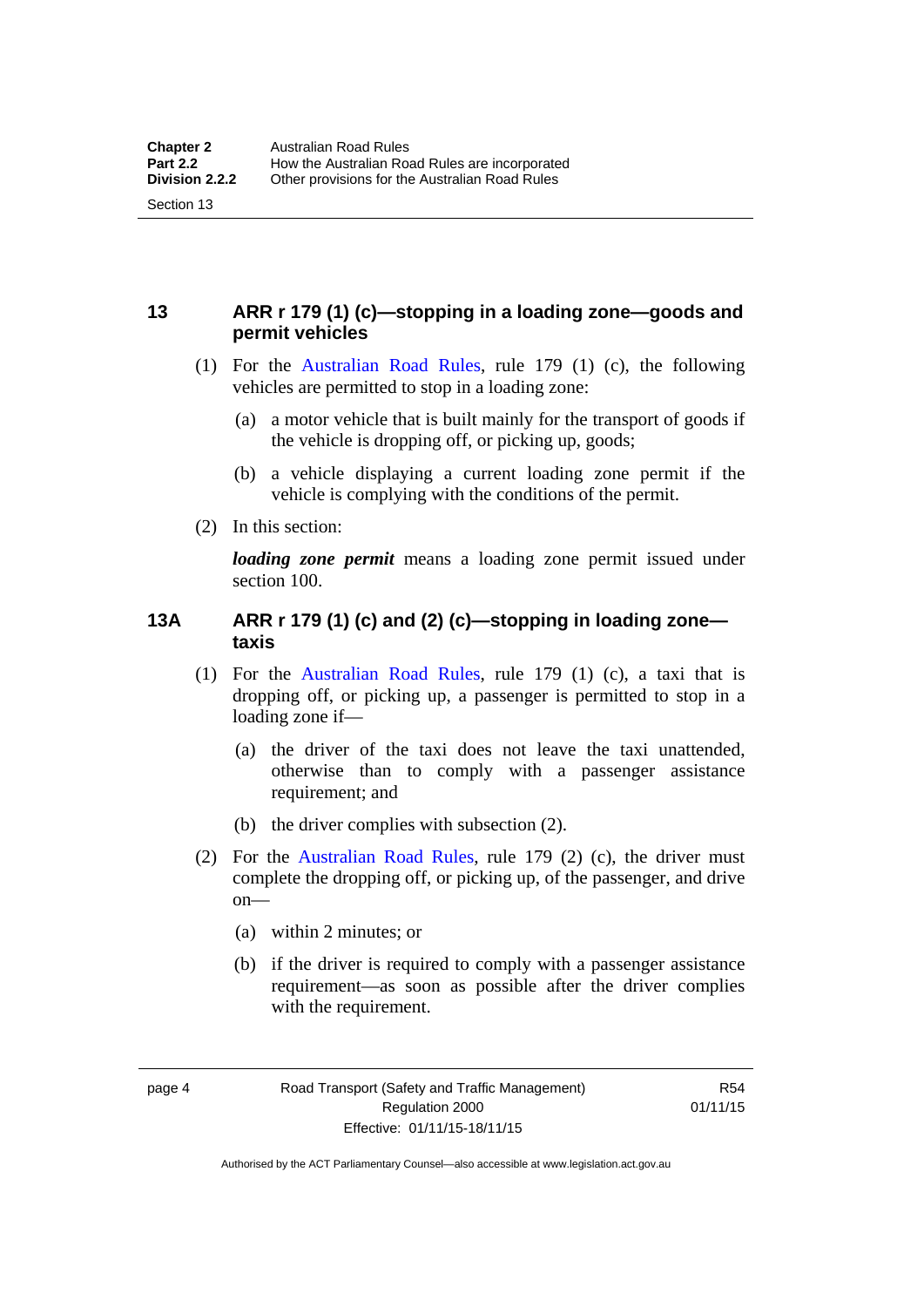(3) In this section:

*passenger assistance requirement* means a requirement under the *[Road Transport \(Public Passenger Services\) Regulation 2002](http://www.legislation.act.gov.au/sl/2002-3)*—

- (a) section 132 (5) (which requires the driver of a wheelchair-accessible taxi to provide reasonable assistance in loading and unloading a wheelchair, or a person in a wheelchair, into or from the taxi); or
- (b) section 135 (5) (which requires a taxi driver to provide reasonable assistance with a passenger's goods).
	- *Note Goods* includes luggage (see *[Road Transport \(Public Passenger](http://www.legislation.act.gov.au/sl/2002-3)  [Services\) Regulation 2002](http://www.legislation.act.gov.au/sl/2002-3)*, dict).

*unattended*—a driver leaves a taxi *unattended* if the driver leaves the taxi so the driver is over 3m from the closest point of the taxi.

#### <span id="page-21-0"></span>**13B ARR r 183—stopping in a bus zone**

- (1) Despite the [Australian Road Rules](http://www.legislation.act.gov.au//ni/db_37271/default.asp), rule 183 (1), the driver of a demand responsive service vehicle may stop in a bus zone if—
	- (a) the driver is dropping off, or picking up, a passenger; and
	- (b) the vehicle is authorised to stop in the bus zone.
- (2) In this section:

*authorised to stop*, in a bus zone, for a DRS vehicle, means a bus zone that the demand responsive service vehicle is authorised to stop in under an authority under the *[Road Transport \(Public](http://www.legislation.act.gov.au/sl/2002-3)  [Passenger Services\) Regulation 2002](http://www.legislation.act.gov.au/sl/2002-3)*, section 305 (1) (DRS vehicles—bus stop and bus zone authorities).

page 5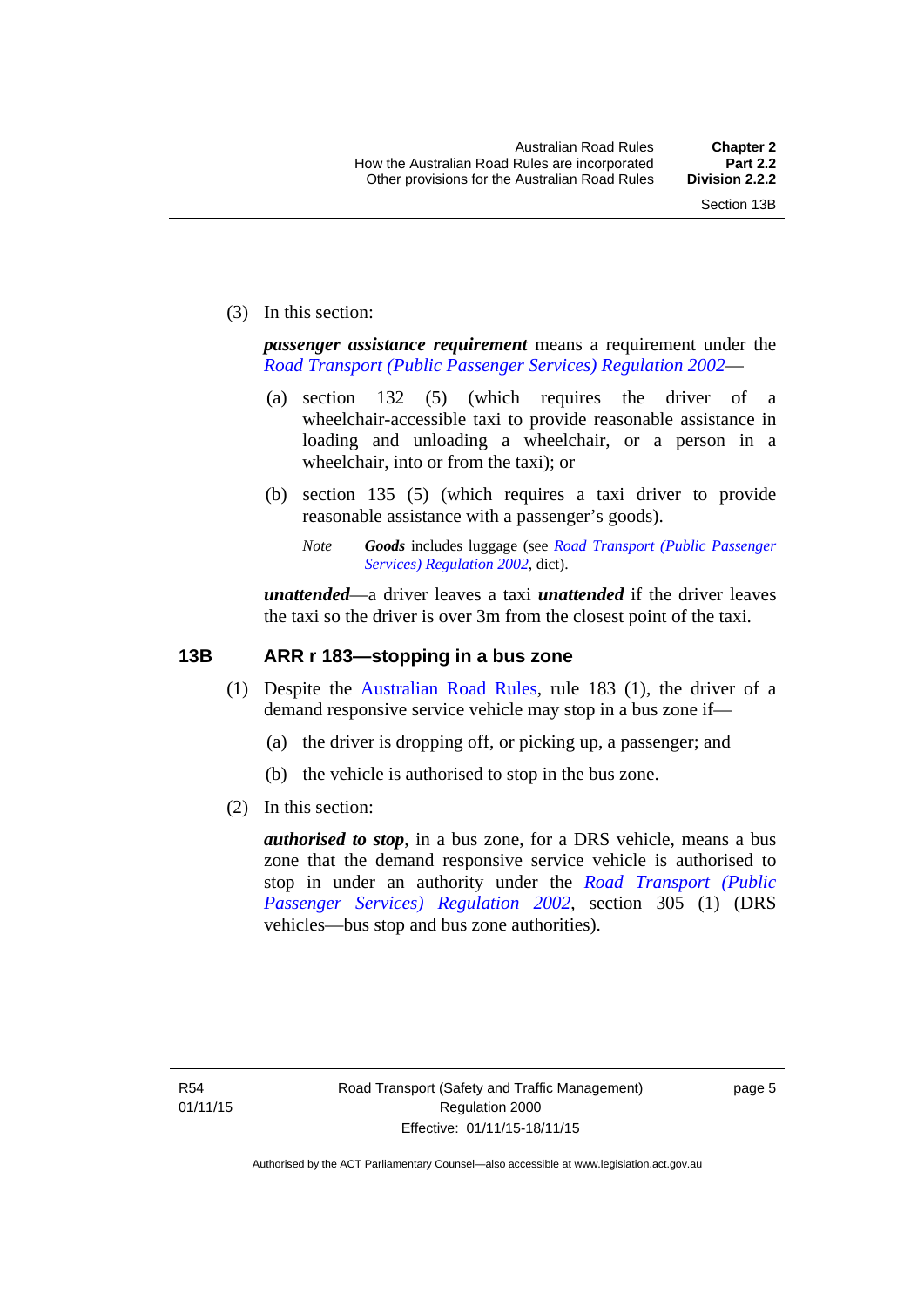#### <span id="page-22-0"></span>**13C ARR r 195—stopping at or near a bus stop**

- (1) Despite the [Australian Road Rules](http://www.legislation.act.gov.au//ni/db_37271/default.asp), rule 195 (1), the driver of a demand responsive service vehicle may stop at a bus stop, or on the road, within 20m before a sign on the road that indicates the bus stop, and 10m after the sign, if—
	- (a) the driver stops at a place on a length of road, or in an area, to which a parking control sign applies and the driver is permitted to stop at that place under the [Australian Road Rules;](http://www.legislation.act.gov.au//ni/db_37271/default.asp) or
	- (b) the driver is dropping off, or picking up, passengers and the vehicle is authorised to stop at the bus stop.
- (2) In this section:

Section 13C

*authorised to stop*, at a bus stop, for a DRS vehicle, means a bus stop that the demand responsive service vehicle is authorised to stop at under an authority under the *[Road Transport \(Public Passenger](http://www.legislation.act.gov.au/sl/2002-3)  [Services\) Regulation 2002](http://www.legislation.act.gov.au/sl/2002-3)*, section 305 (1) (DRS vehicles—bus stop and bus zone authorities).

#### <span id="page-22-1"></span>**14 ARR r 199 (2)—stopping near postbox**

For the [Australian Road Rules,](http://www.legislation.act.gov.au//ni/db_37271/default.asp) rule 199 (2):

*public postbox* means a postbox erected, maintained or used by Australia Post.

#### <span id="page-22-2"></span>**15 ARR r 206 (2) (b), (c)—time extension for people with disabilities permit**

 (1) For the [Australian Road Rules](http://www.legislation.act.gov.au//ni/db_37271/default.asp), rule 206 (2) (b), a driver to whom the [Australian Road Rules](http://www.legislation.act.gov.au//ni/db_37271/default.asp), rule 206 applies may park for not longer than 2 hours on a length of road, or in an area, to which a *permissive parking sign* applies if the maximum period of parking allowed by the sign is not longer than 30 minutes.

page 6 Road Transport (Safety and Traffic Management) Regulation 2000 Effective: 01/11/15-18/11/15

R54 01/11/15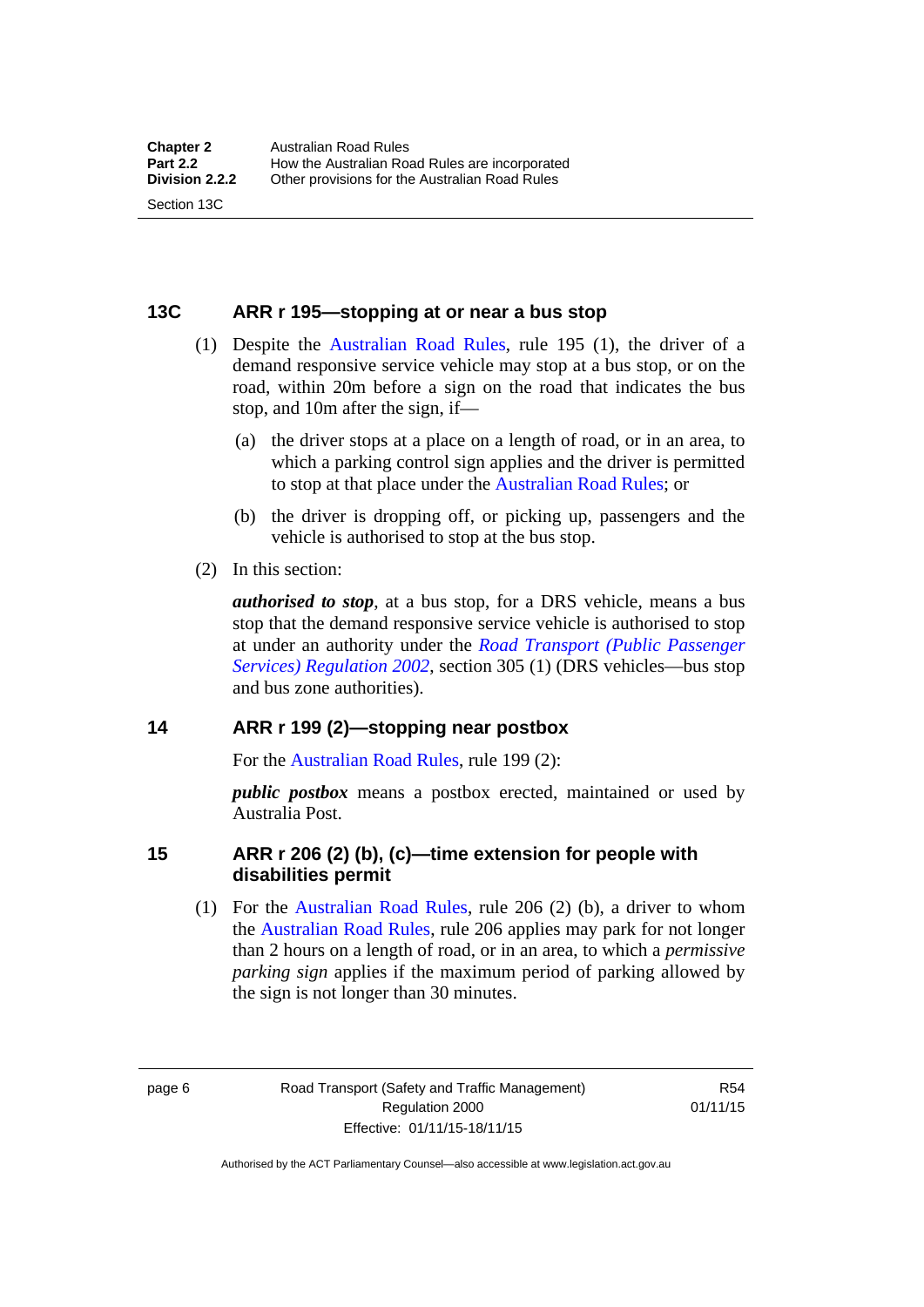(2) For the [Australian Road Rules,](http://www.legislation.act.gov.au//ni/db_37271/default.asp) rule 206 (2) (c), a driver to whom the [Australian Road Rules](http://www.legislation.act.gov.au//ni/db_37271/default.asp), rule 206 applies may park for an unlimited period on a length of road, or in an area, to which a *permissive parking sign* applies if the maximum period of parking allowed by the sign is longer than 30 minutes.

#### <span id="page-23-0"></span>**16 ARR r 207 (2) (a)—fees for parking in pay parking spaces**

- (1) For the [Australian Road Rules,](http://www.legislation.act.gov.au//ni/db_37271/default.asp) rule 207 (2) (a), if a *permissive parking sign* applies to a length of road or area that is (or is part of) a pay parking area, the relevant parking fee is payable for parking in a pay parking space on the road or in the area.
- (2) For this section, the relevant parking fee does not become payable under subsection (1) until immediately after a vehicle is parked in the pay parking space concerned.
	- *Note* Pt 3.1 of this regulation makes provision for the administration of pay parking schemes (including the designation of pay parking areas by the erection of permissive parking signs and the fixing of fees).

#### <span id="page-23-1"></span>**16A ARR r 213 (5)—making a motor vehicle secure exception**

Every driver is exempt from the [Australian Road Rules](http://www.legislation.act.gov.au//ni/db_37271/default.asp), rule 213 (5).

#### <span id="page-23-2"></span>**17 ARR r 215 (4)—lights required to be fitted to a vehicle**

For the [Australian Road Rules,](http://www.legislation.act.gov.au//ni/db_37271/default.asp) rule 215 (4), the lights required to be fitted to a vehicle are the lights required to be fitted to the vehicle under the *[Road Transport \(Vehicle Registration\) Regulation 2000](http://www.legislation.act.gov.au/sl/2000-12),*  schedule 1.

page 7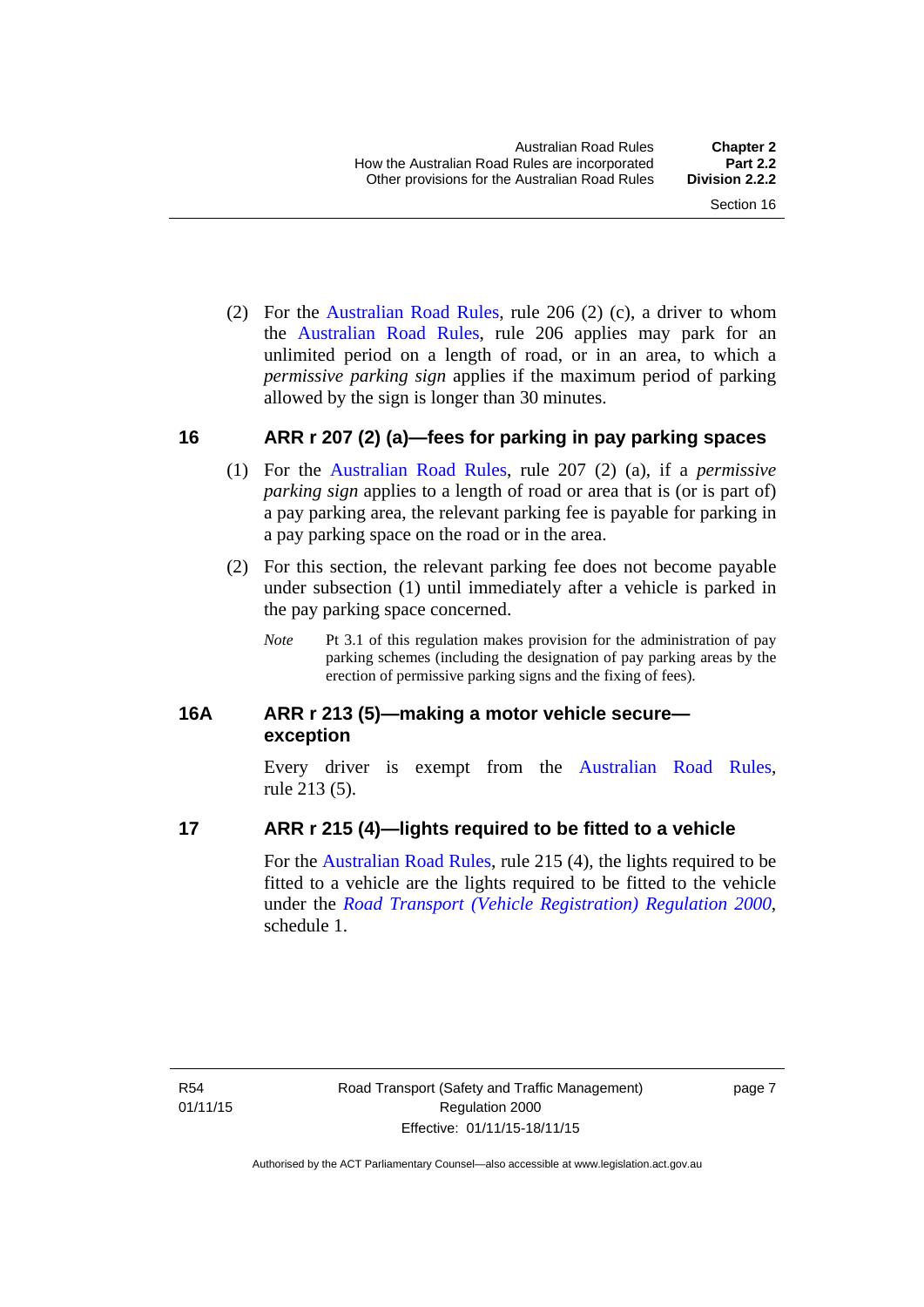#### <span id="page-24-0"></span>**18 ARR r 216 (3)—towing a vehicle at night or in hazardous weather conditions**

For the [Australian Road Rules,](http://www.legislation.act.gov.au//ni/db_37271/default.asp) rule 216 (3):

*dangerous goods*—see the *[Dangerous Goods \(Road Transport\)](http://www.legislation.act.gov.au/a/2009-34)  [Act 2009](http://www.legislation.act.gov.au/a/2009-34)*, dictionary.

*placard load*—see the *[Dangerous Goods \(Road Transport\)](http://www.legislation.act.gov.au/a/2009-34)  [Act 2009](http://www.legislation.act.gov.au/a/2009-34)*, dictionary.

#### <span id="page-24-1"></span>**19 ARR r 220 (3)—using lights on vehicles that are stopped**

For the [Australian Road Rules](http://www.legislation.act.gov.au//ni/db_37271/default.asp), rule 220 (3), a light of a kind required to be fitted to a vehicle is a light of that kind required to be fitted to the vehicle under the *[Road Transport \(Vehicle Registration\)](http://www.legislation.act.gov.au/sl/2000-12)  [Regulation 2000](http://www.legislation.act.gov.au/sl/2000-12)*, schedule 1.

#### <span id="page-24-2"></span>**20 ARR r 221 (f)—using hazard warning lights on buses carrying children**

- (1) This section applies to a bus that is carrying children and is fitted with hazard warning lights in accordance with the *[Road Transport](http://www.legislation.act.gov.au/sl/2000-12)  [\(Vehicle Registration\) Regulation 2000](http://www.legislation.act.gov.au/sl/2000-12)*, schedule 1, but is not fitted with any other warning lights in accordance with that schedule.
- (2) For the [Australian Road Rules](http://www.legislation.act.gov.au//ni/db_37271/default.asp), rule 221 (f), if the driver of the bus stops the bus to drop off or pick up a child, the driver is permitted to operate the hazard warning lights.

#### <span id="page-24-3"></span>**21 ARR r 222—using warning lights on buses carrying children**

(1) This section applies to a bus that is carrying children and is fitted with warning lights (other than hazard warning lights) in accordance with the *[Road Transport \(Vehicle Registration\) Regulation 2000](http://www.legislation.act.gov.au/sl/2000-12)*, schedule 1.

page 8 Road Transport (Safety and Traffic Management) Regulation 2000 Effective: 01/11/15-18/11/15

R54 01/11/15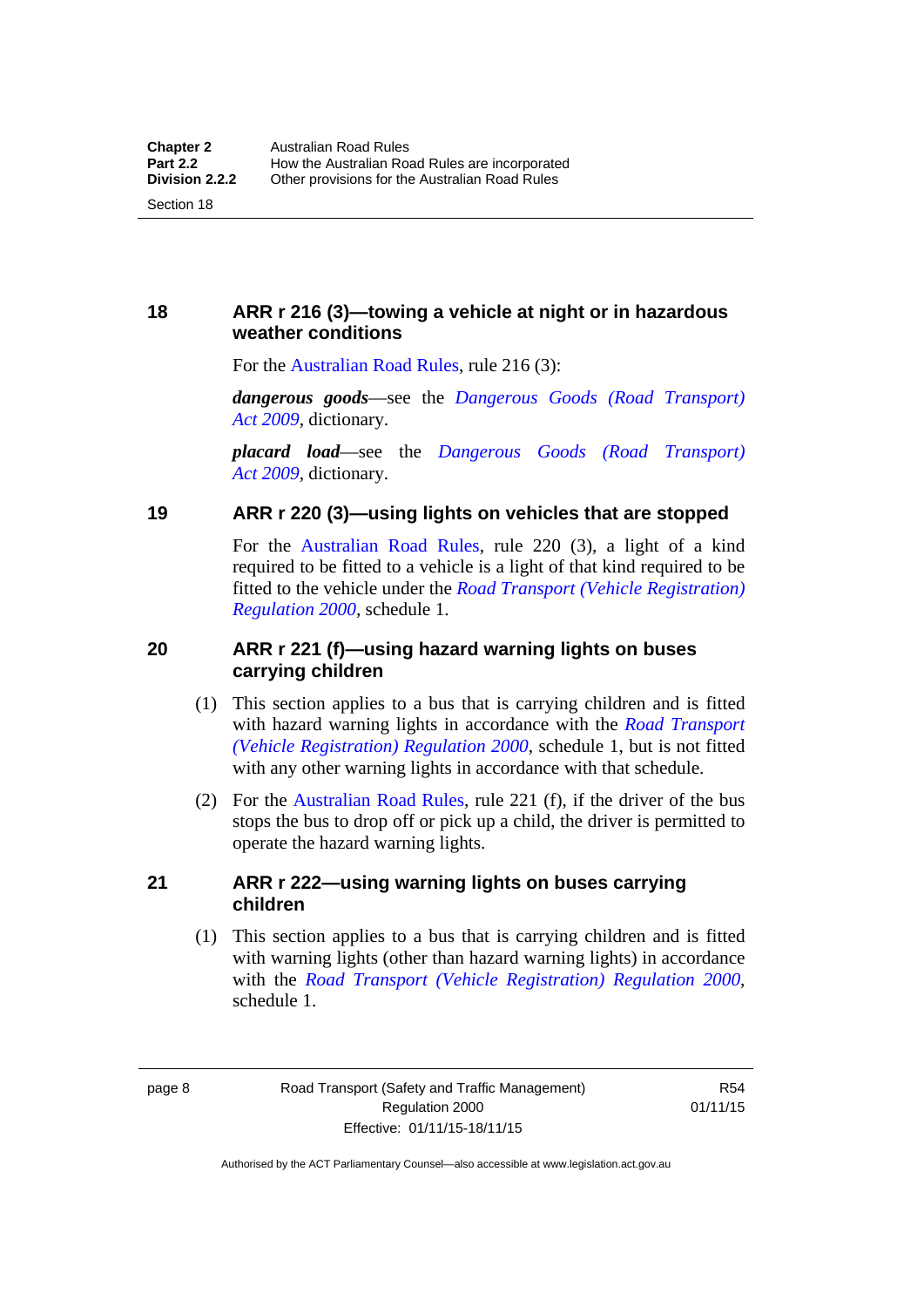(2) For the [Australian Road Rules](http://www.legislation.act.gov.au//ni/db_37271/default.asp), rule 222, the driver of the bus must operate the warning lights by activating them.

#### <span id="page-25-0"></span>**22 ARR r 225—use of radar detectors**

Every driver is exempt from rule 225 of the [Australian Road Rules.](http://www.legislation.act.gov.au//ni/db_37271/default.asp)

*Note* The [Australian Road Rules](http://www.legislation.act.gov.au//ni/db_37271/default.asp), r 225 is superfluous in the ACT because the [Act,](http://www.legislation.act.gov.au/a/1999-80/default.asp) s 9 (2) makes it an offence for a person to drive or park a motor vehicle on a road or road related area if a traffic offence evasion device is fitted to, applied to, or carried in the vehicle.

#### <span id="page-25-1"></span>**22A ARR r 236 (6)—hitchhiking, roadside commerce etc permitted**

- (1) For the [Australian Road Rules](http://www.legislation.act.gov.au//ni/db_37271/default.asp), rule 236 (6)—
	- (a) a pedestrian may stand on, or move onto, a road to—
		- (i) solicit contributions, employment or business from an occupant of a vehicle; or
		- (ii) hitchhike; or
		- (iii) display an advertisement; or
		- (iv) sell or offer articles for sale; or
		- (v) wash or clean, or offer to clean, the windscreen of a vehicle; and
	- (b) a person in a vehicle may buy, or offer to buy, an article or service from a person standing on a road.

page 9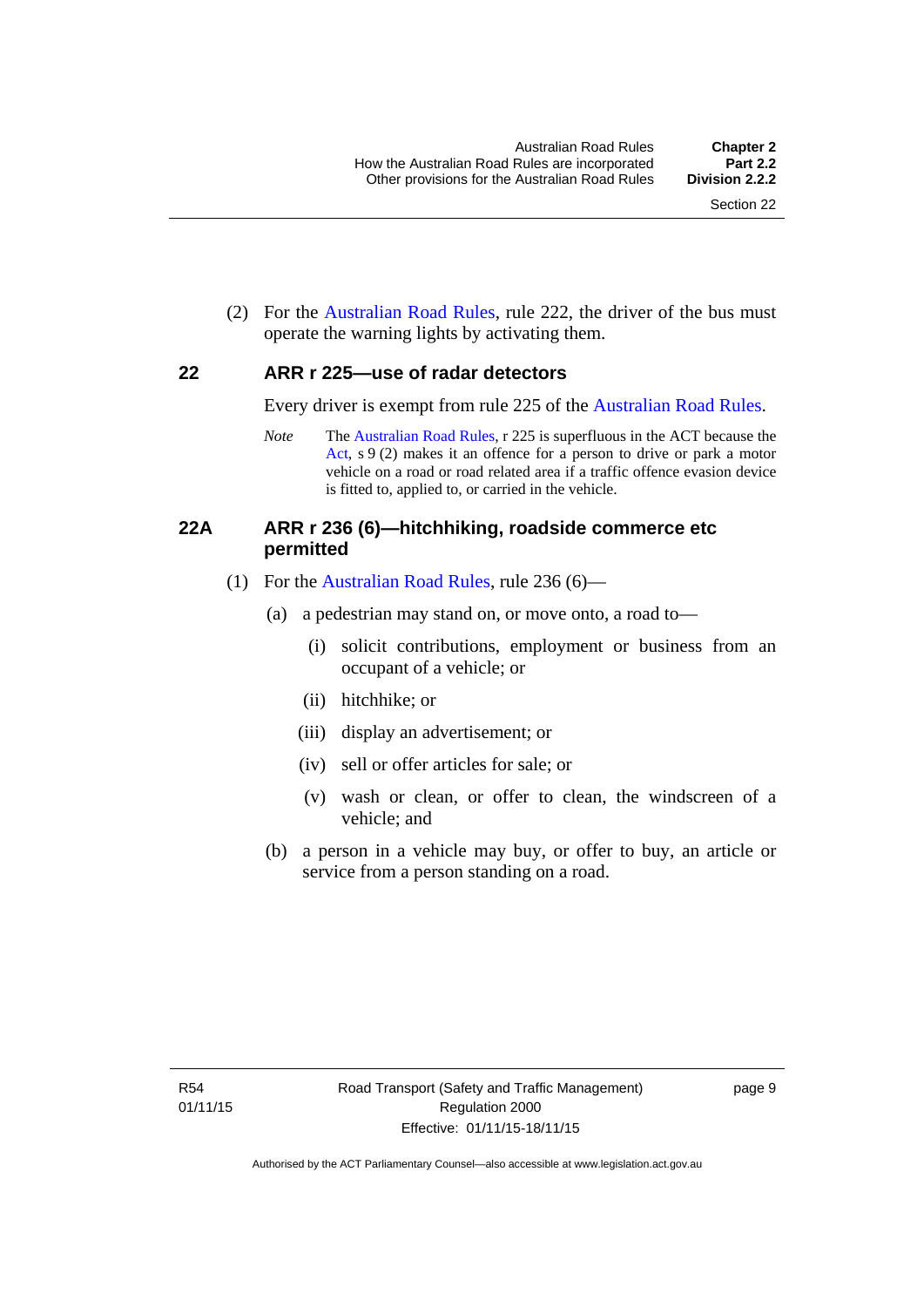(2) In this section:

*road* includes any shoulder of the road, and any median strip, painted island or traffic island, but does not include any other roadrelated area.

*Note Median strip*, *painted island* and *traffic island* are defined in the [Australian Road Rules](http://www.legislation.act.gov.au//ni/db_37271/default.asp), dictionary, *shoulder* is defined in [ARR,](http://www.legislation.act.gov.au//ni/db_37271/default.asp) r 12, and *road-related area* is defined in the [ARR,](http://www.legislation.act.gov.au//ni/db_37271/default.asp) r 13.

#### <span id="page-26-0"></span>**23 ARR r 244C—motorised scooters not to be used**

For the [Australian Road Rules](http://www.legislation.act.gov.au//ni/db_37271/default.asp), rule 244C, a person must not use a motorised scooter on a road or road related area.

#### <span id="page-26-1"></span>**24 ARR r 266 (7)—wearing of seatbelts by passengers under 16 years old**

For the [Australian Road Rules,](http://www.legislation.act.gov.au//ni/db_37271/default.asp) rule 266 (7):

*approved booster seat* means a booster seat that is approved by the road transport authority under section 66 (1) (b) (Approvals etc by road transport authority).

*approved child restraint* means a child restraint that is approved by the road transport authority under section 66 (1) (c) (Approvals etc by road transport authority).

*approved child safety harness* means a child safety harness that is approved by the road transport authority under section 66 (1) (d) (Approvals etc by road transport authority).

#### <span id="page-26-2"></span>**26 ARR r 270 (3)—wearing motorbike helmets**

For the [Australian Road Rules,](http://www.legislation.act.gov.au//ni/db_37271/default.asp) rule 270 (3):

*approved motor bike helmet* means a protective helmet for motorbike riders that is approved by the road transport authority under section 66 (1) (e) (Approvals etc by road transport authority).

page 10 Road Transport (Safety and Traffic Management) Regulation 2000 Effective: 01/11/15-18/11/15

R54 01/11/15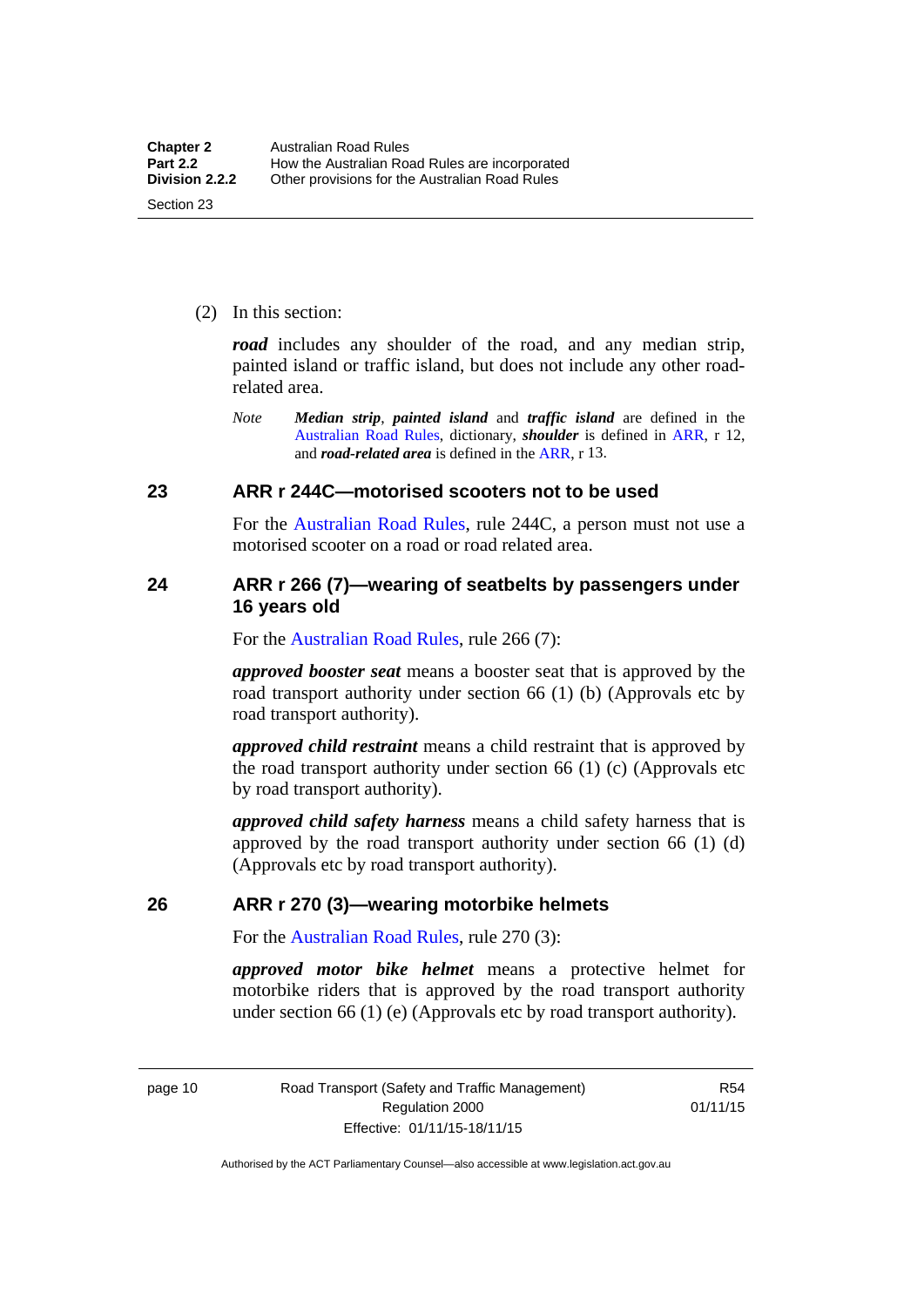#### <span id="page-27-0"></span>**27 ARR r 271 (6)—riding on motorbikes**

For the [Australian Road Rules](http://www.legislation.act.gov.au//ni/db_37271/default.asp), rule 271 (6):

- (a) the [Australian Road Rules,](http://www.legislation.act.gov.au//ni/db_37271/default.asp) rule 271 (2) does not apply to a passenger on a motorbike to the extent that the passenger is exempt from the subrule under section 67 (Exemption from requirement about riding on motorbikes); and
- (b) the [Australian Road Rules](http://www.legislation.act.gov.au//ni/db_37271/default.asp), rule 271 (3) does not apply to the rider of a motorbike in relation to a passenger to the extent that, under paragraph (a), rule 271 (2) does not apply to the passenger.

#### <span id="page-27-1"></span>**27A ARR r 280 (2) (a)—other vehicles to which B light rules apply**

The following classes of vehicles are specified:

- (a) taxis;
- (b) hire cars;
- (c) demand responsive service vehicles;
- (d) motorbikes.
- *Note* This section applies the B light rules to drivers of taxis, hire cars, demand responsive service vehicles and riders of motorbikes who, under s 12, are allowed to drive in bus lanes.

#### <span id="page-27-2"></span>**28 ARR r 287 (3), (4)—duties of participants in crashes**

 (1) For the [Australian Road Rules,](http://www.legislation.act.gov.au//ni/db_37271/default.asp) rule 287 (3), a driver of a motor vehicle involved in a crash is taken to have given the driver's required particulars to a police officer if the driver supplies the particulars in accordance with the requirements of the crash reporting website.

page 11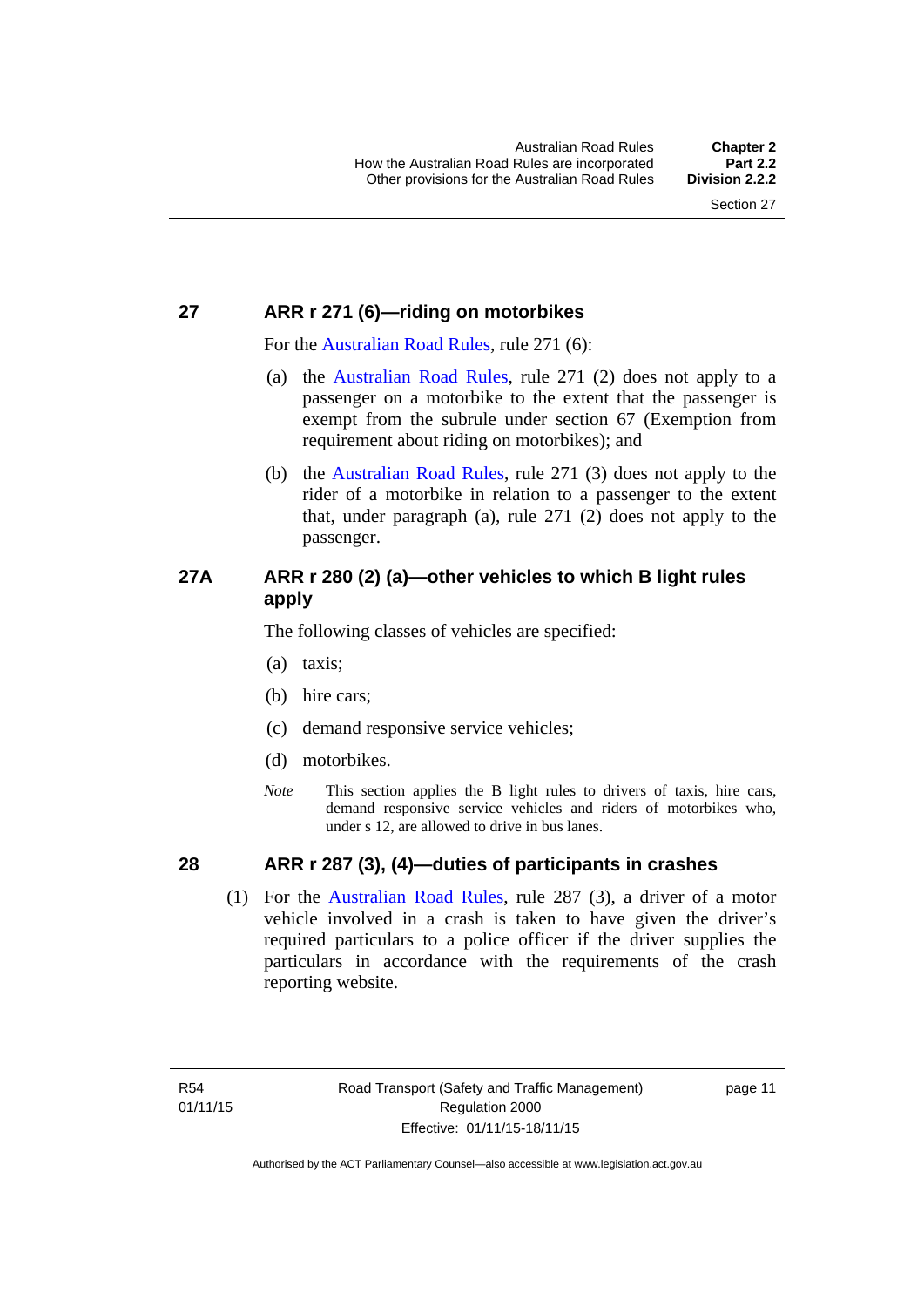- (2) For the [Australian Road Rules](http://www.legislation.act.gov.au//ni/db_37271/default.asp), rule 287 (3) (e), every crash not mentioned in the [Australian Road Rules,](http://www.legislation.act.gov.au//ni/db_37271/default.asp) rule 287 (3) (a) to (d) must be reported to a police officer.
	- *Note* The [Australian Road Rules](http://www.legislation.act.gov.au//ni/db_37271/default.asp), r 287 (3) (e) requires the driver (or the driver's representative) to give the driver's required particulars, within the required time, about a crash to a police officer if the crash is required to be reported to a police officer under another law of this jurisdiction.
- (3) For the [Australian Road Rules](http://www.legislation.act.gov.au//ni/db_37271/default.asp), rule 287 (4), definition of *required particulars*, information required to be given to a police officer about a crash includes an explanation of the circumstances of the crash.
- (4) In this section:

Section 29

*crash reporting website* means the website operated by the Territory for the purpose of receiving information about crashes.

*Note* The crash reporting website can be accessed through the Canberra Connect website [\(www.canberraconnect.act.gov.au](http://www.canberraconnect.act.gov.au/)). The website can also be accessed through the website for police services in the ACT [\(www.afp.gov.au\)](http://www.afp.gov.au/).

#### <span id="page-28-0"></span>**29 ARR r 289 (1) (g)—driving on nature strip**

For the [Australian Road Rules](http://www.legislation.act.gov.au//ni/db_37271/default.asp), rule 289 (1) (g), a driver may drive the driver's vehicle on a nature strip adjacent to a length of road in a built-up area if the vehicle—

- (a) is a motor vehicle (other than a ride-on lawnmower) that is built and used solely for cutting grass, or for purposes incidental to cutting grass; or
- (b) is a motor vehicle that is designed for cleaning footpaths and is being driven on the nature strip for the purpose of cleaning a footpath and is displaying an amber flashing light; or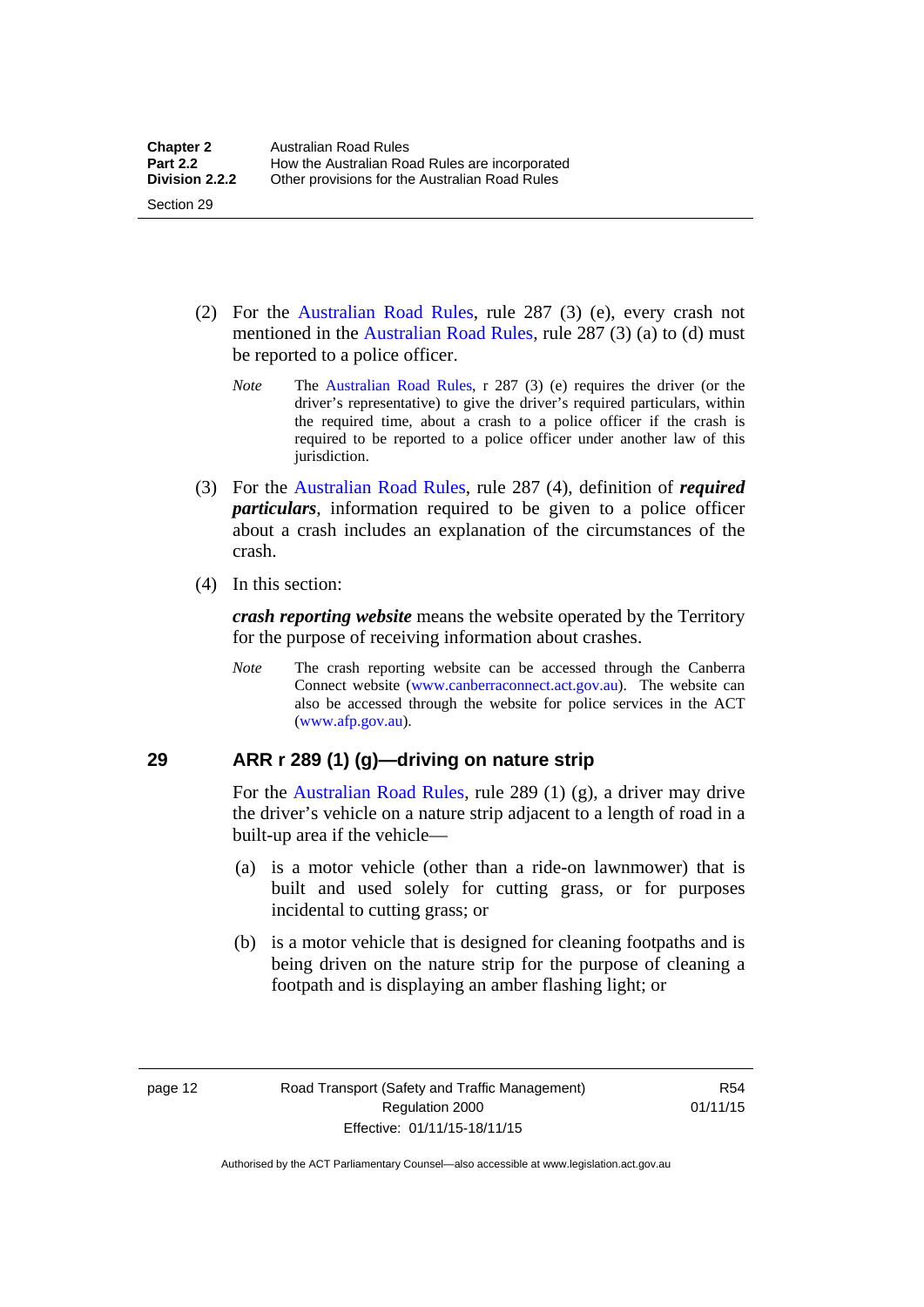- (c) is being used to transport goods or materials for use in (or for the purposes of) the construction or maintenance of roads by or on behalf of the Territory; or
- (d) is a postal vehicle that is  $-$ 
	- (i) a motorbike with an engine capacity of not more than 110mL; and
	- (ii) being driven at a speed of not more than 10km/h.
- (e) is being used by a person in the course of his or her duties as a person authorised under this regulation to use a traffic offence detection device.

#### <span id="page-29-0"></span>**30 ARR r 298—driving with a person in or on trailer**

- (1) For the [Australian Road Rules](http://www.legislation.act.gov.au//ni/db_37271/default.asp), rule 298, a trailer is exempt if—
	- (a) the trailer is being towed by a police vehicle or emergency vehicle; or
	- (b) the carriage of passengers is permitted in a part of the trailer and anyone in the trailer is in that part; or
	- (c) anyone who is in the trailer is engaged in the door-to-door delivery or collection of goods, or in the collection of waste or garbage, and the trailer is not travelling faster than 25 km/h; or
	- (d) in all the circumstances, there is no reasonable danger of anyone in the trailer falling from the trailer or being injured.
- (2) For this section, the carriage of passengers is permitted in a part of a trailer if the part is designed primarily for—
	- (a) the carriage of passengers; or
	- (b) the carriage of goods, but is enclosed.

page 13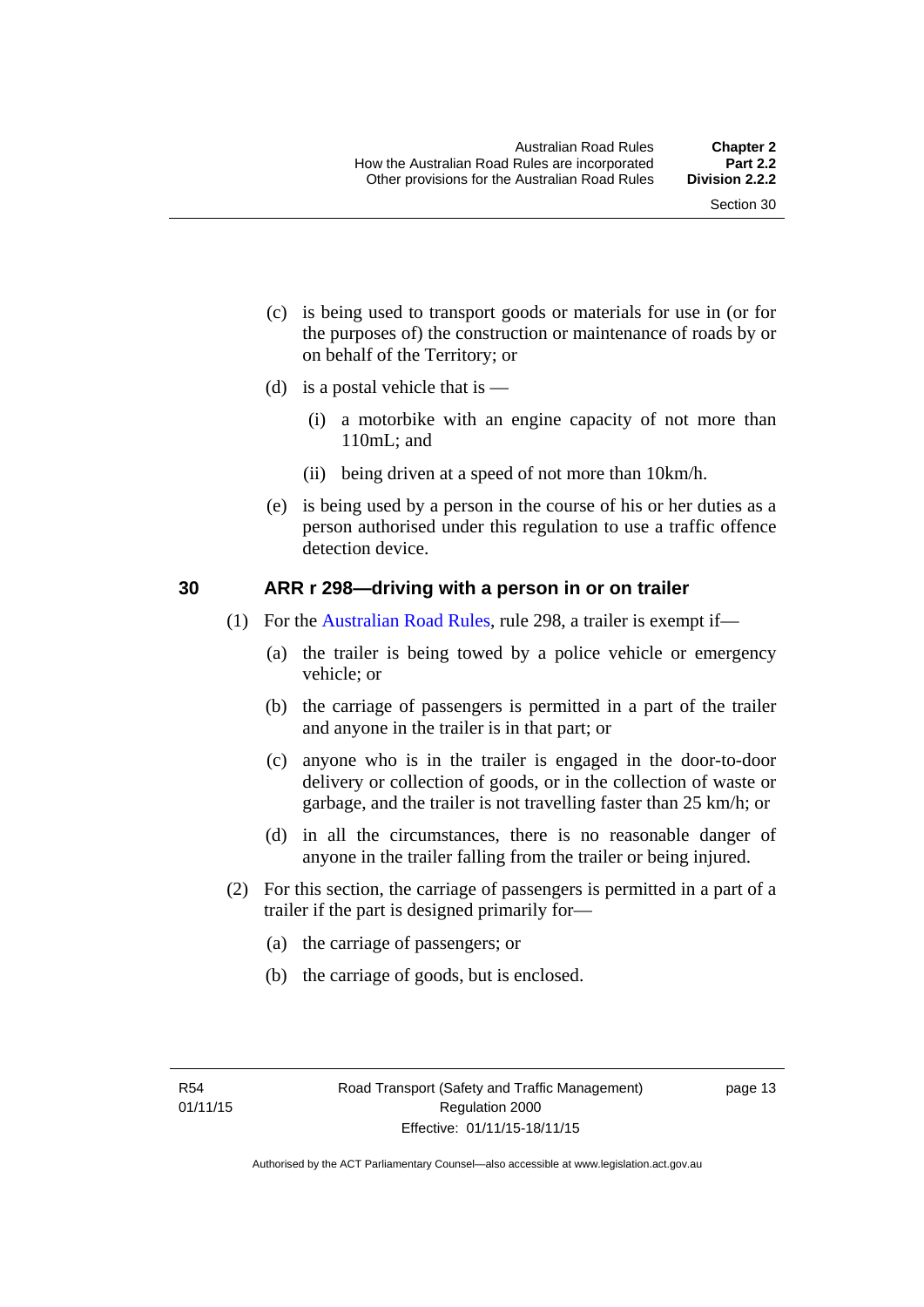(3) In this section:

*enclosed*, for a part of a trailer, means enclosed by—

- (a) the structure of the trailer; or
- (b) a canopy, cage or other device fitted to the trailer that is of a kind approved by the road transport authority under section 66 (1) (f) (Approvals etc by road transport authority).

*in* includes on.

#### <span id="page-30-0"></span>**31 ARR r 310 (3), (4)—exemption for road workers etc**

- (1) For the [Australian Road Rules](http://www.legislation.act.gov.au//ni/db_37271/default.asp), rule 310 (3) (b), the road transport authority may authorise a person to engage in speed zoning tests.
- (2) For the [Australian Road Rules,](http://www.legislation.act.gov.au//ni/db_37271/default.asp) rule 310 (4), definition of *roadworks*, the road transport authority may authorise—
	- (a) installation or maintenance work on, above or below a road; or
	- (b) installation or maintenance of a traffic control device; or
	- (c) a traffic survey.
- (3) This section is additional to, and does not limit, any other power of the road transport authority or anyone else under a territory law to authorise something mentioned in this section.
	- *Note* Under the Act, the road transport authority can authorise a person to install or display (or to interfere with, change or remove) a prescribed traffic control device.

#### <span id="page-30-1"></span>**32 ARR r 313—postal workers**

For the [Australian Road Rules,](http://www.legislation.act.gov.au//ni/db_37271/default.asp) rule 313—

 (a) the [Australian Road Rules,](http://www.legislation.act.gov.au//ni/db_37271/default.asp) rule 186 (Stopping in a mail zone) does not apply to the driver of a postal vehicle; and

page 14 Road Transport (Safety and Traffic Management) Regulation 2000 Effective: 01/11/15-18/11/15

R54 01/11/15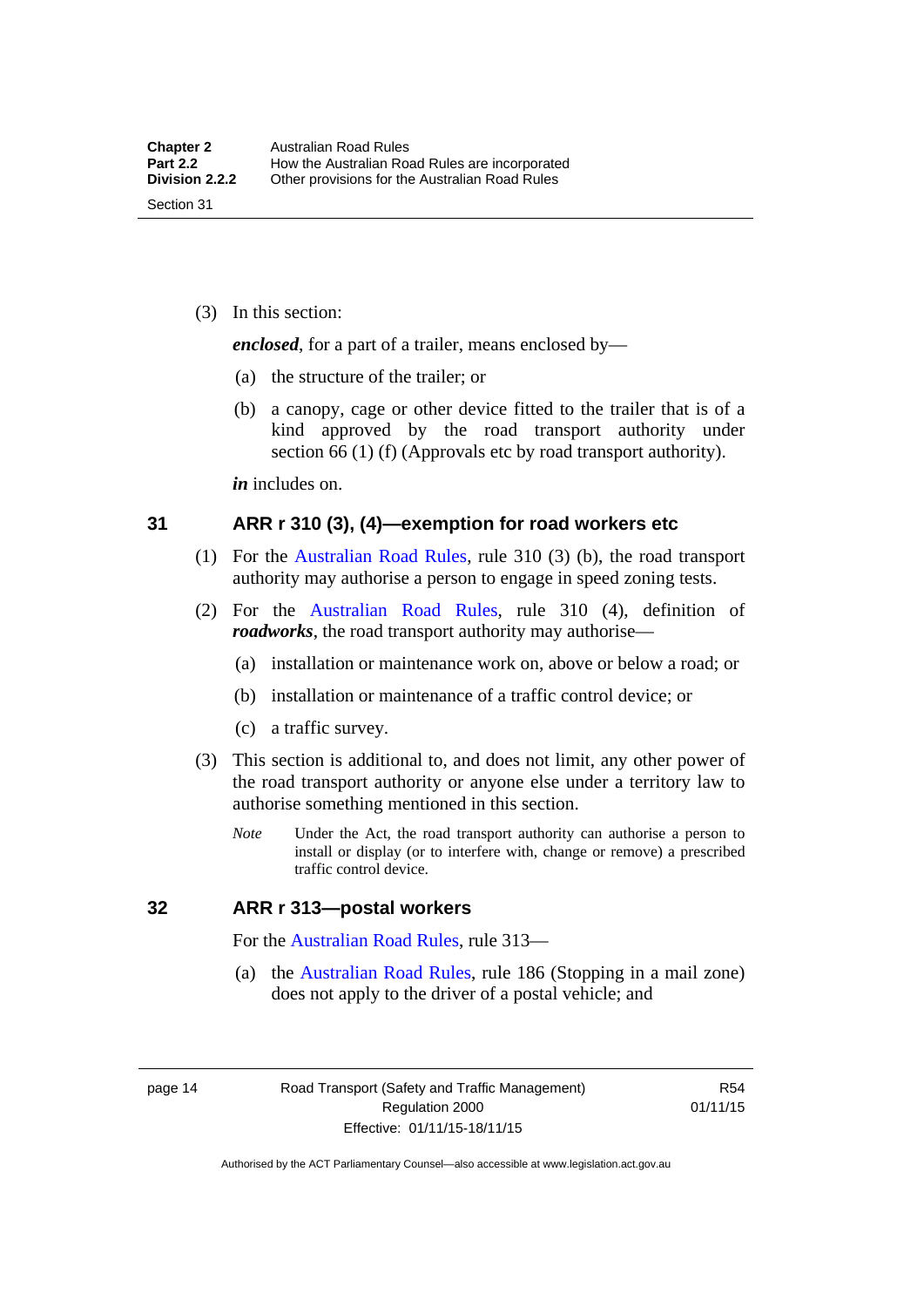- (b) the [Australian Road Rules](http://www.legislation.act.gov.au//ni/db_37271/default.asp), rule 288 (Driving on a path) does not apply to the driver of a postal vehicle if—
	- (i) the vehicle is a motorbike with an engine capacity of not more than 110mL; and
	- (ii) the vehicle is being driven at a speed of not more than  $10km/h$ .

#### <span id="page-31-0"></span>**33 ARR dict—definitions for dictionary**

(1) For the [Australian Road Rules](http://www.legislation.act.gov.au//ni/db_37271/default.asp), dictionary:

*approved bicycle helmet* means a protective helmet for bicycle riders that is approved by the road transport authority under section 66 (1) (a) (Approvals etc by road transport authority).

*approved seatbelt* means a seatbelt that complies with ADR 4 or ADR 68.

*authorised person,* for a provision of the [Australian Road Rules](http://www.legislation.act.gov.au//ni/db_37271/default.asp), means a person who is appointed as, or prescribed to be, an authorised person under the *[Road Transport \(General\) Act 1999](http://www.legislation.act.gov.au/a/1999-77)* for the [Australian Road Rules](http://www.legislation.act.gov.au//ni/db_37271/default.asp) or the provision.

#### *emergency worker* means—

- (a) a member of the ambulance service rendering or providing transport for sick or injured people; or
- (b) a member of the ambulance service, the fire brigade, the rural fire service or the SES providing transport in an emergency; or
- (c) a person who is declared by the road transport authority under section 66 (1) (g) (Approvals etc by road transport authority) to be an emergency worker.

*mechanical signalling device*, in relation to a vehicle, means a device that—

(a) is fitted to the vehicle; and

page 15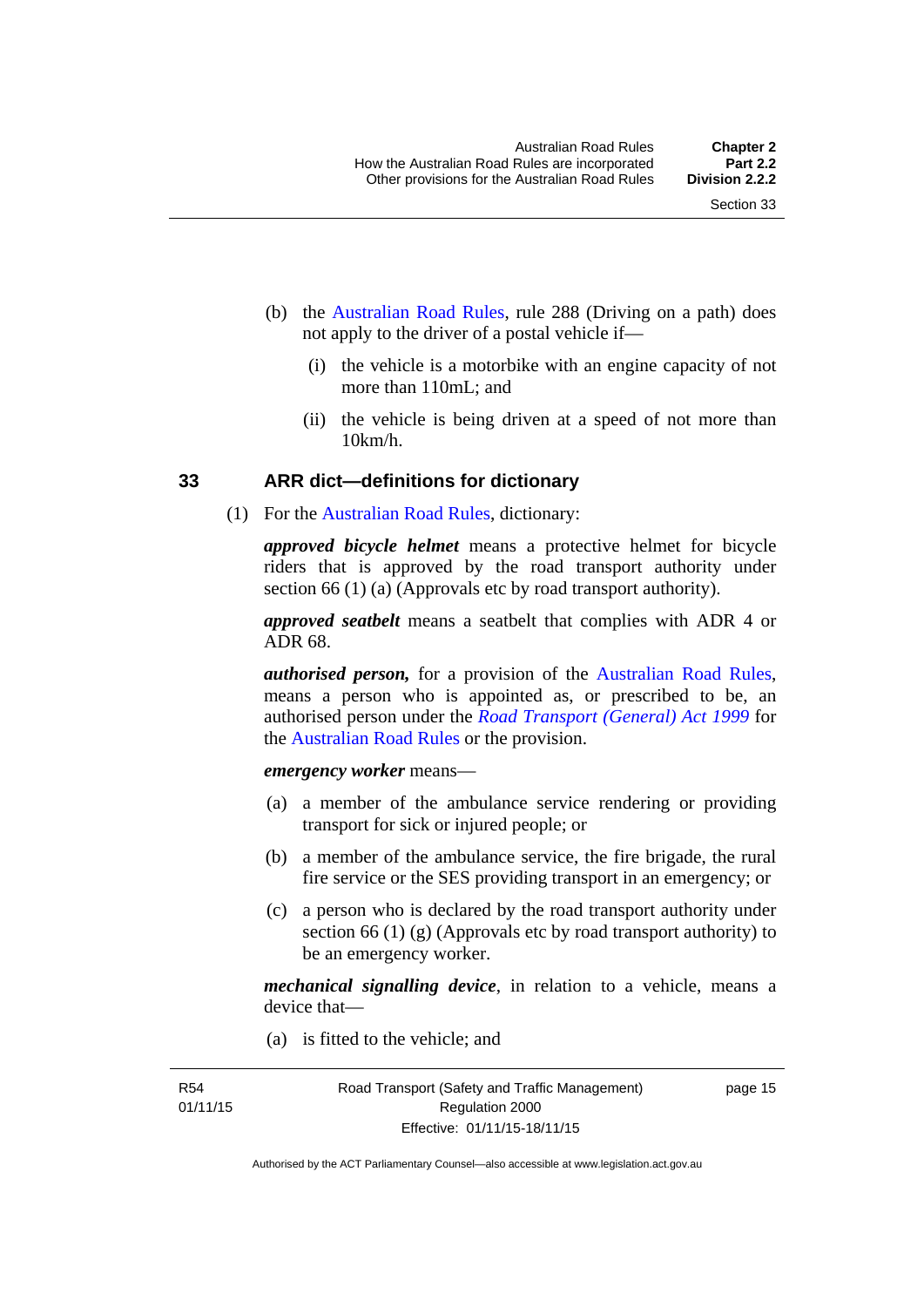Section 33

 (b) is a mechanical signalling device or turn signal that complies with the *[Road Transport \(Vehicle Registration\)](http://www.legislation.act.gov.au/sl/2000-12)  [Regulation 2000](http://www.legislation.act.gov.au/sl/2000-12)*, schedule 1.

*oversize vehicle* means a vehicle with a dimension that, including the dimension of any load, exceeds a relevant dimension limit under—

- (a) the *[Heavy Vehicle National Law \(ACT\)](http://www.legislation.act.gov.au/a/db_49155/default.asp)*; or
- (b) the *[Road Transport \(Vehicle Registration\) Regulation 2000](http://www.legislation.act.gov.au/sl/2000-12)*.
- *Note* A reference to an Act includes a reference to the statutory instruments made or in force under the Act, including any regulation (see [Legislation Act,](http://www.legislation.act.gov.au/a/2001-14) s 104).

*police officer*—see the [Legislation Act](http://www.legislation.act.gov.au/a/2001-14), dictionary, part 1.

*postal worker* means an employee of Australia Post or anyone else engaged by Australia Post to deliver post.

*public bus*—see the *[Road Transport \(Public Passenger Services\)](http://www.legislation.act.gov.au/a/2001-62)  [Act 2001](http://www.legislation.act.gov.au/a/2001-62)*, dictionary.

*taxi*—

- (a) see the *[Road Transport \(Public Passenger Services\) Act 2001](http://www.legislation.act.gov.au/a/2001-62)*, section 45 (Meaning of *taxi*); and
- (b) except in the [Australian Road Rules,](http://www.legislation.act.gov.au//ni/db_37271/default.asp) rule 182 (which is about stopping in taxi zones), includes a hire car.
- (2) For the [Australian Road Rules](http://www.legislation.act.gov.au//ni/db_37271/default.asp), dictionary, definition of *GVM*, paragraph (b):

#### *vehicle registration authority* means:

- (a) the road transport authority; or
- (b) the corresponding authority of another jurisdiction.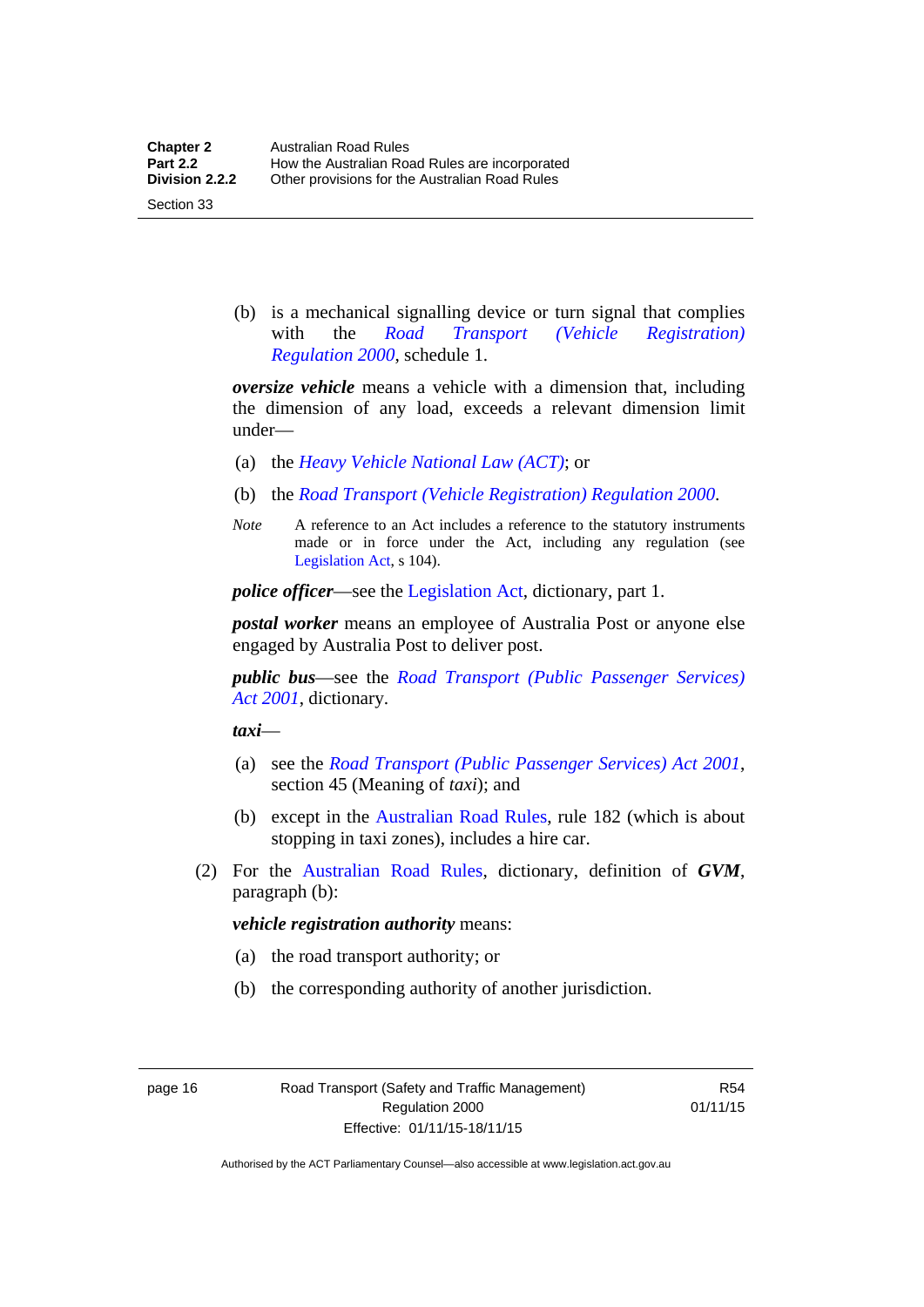(3) For the [Australian Road Rules,](http://www.legislation.act.gov.au//ni/db_37271/default.asp) dictionary, definition of *hazard warning lights*:

*another law of this jurisdiction* means the *[Road Transport \(Vehicle](http://www.legislation.act.gov.au/sl/2000-12)  [Registration\) Regulation 2000](http://www.legislation.act.gov.au/sl/2000-12)*, schedule 1.

- (4) For the [Australian Road Rules](http://www.legislation.act.gov.au//ni/db_37271/default.asp), dictionary, definition of *portable warning triangle*, a portable warning triangle is approved if it—
	- (a) is in the form of an equilateral triangle; and
	- (b) has a minimum height of 300mm; and
	- (c) has, on the front and back, red reflecting sheeting or material, or 9 red reflectors arranged in a triangular shape, causing a red reflection that would be clearly visible to a driver at night when the upper beam of light from any headlight on the vehicle (complying with the relevant provisions to the *[Road](http://www.legislation.act.gov.au/sl/2000-12)  [Transport \(Vehicle Registration\) Regulation 2000](http://www.legislation.act.gov.au/sl/2000-12)*), schedule 1 is projected directly onto the sign from a distance of 200m; and
	- (d) is of a robust and durable construction, capable of being readily erected to stand in an upright position and capable of remaining unaffected (to any material degree) by any reasonable force of wind or variation in weather conditions.
- (5) In this section:

*ADR* (or *Australian Design Rule*)—see the *[Road Transport](http://www.legislation.act.gov.au/sl/2000-12)  [\(Vehicle Registration\) Regulation 2000](http://www.legislation.act.gov.au/sl/2000-12)*, schedule 1, section 1.11 and section 1.13.

*Note* The *[Road Transport \(Vehicle Registration\) Regulation 2000](http://www.legislation.act.gov.au/sl/2000-12)* defines *ADR* as a national standard under the *[Motor Vehicle Standards](http://www.comlaw.gov.au/Series/C2004A03813)  [Act 1989](http://www.comlaw.gov.au/Series/C2004A03813)* (Cwlth).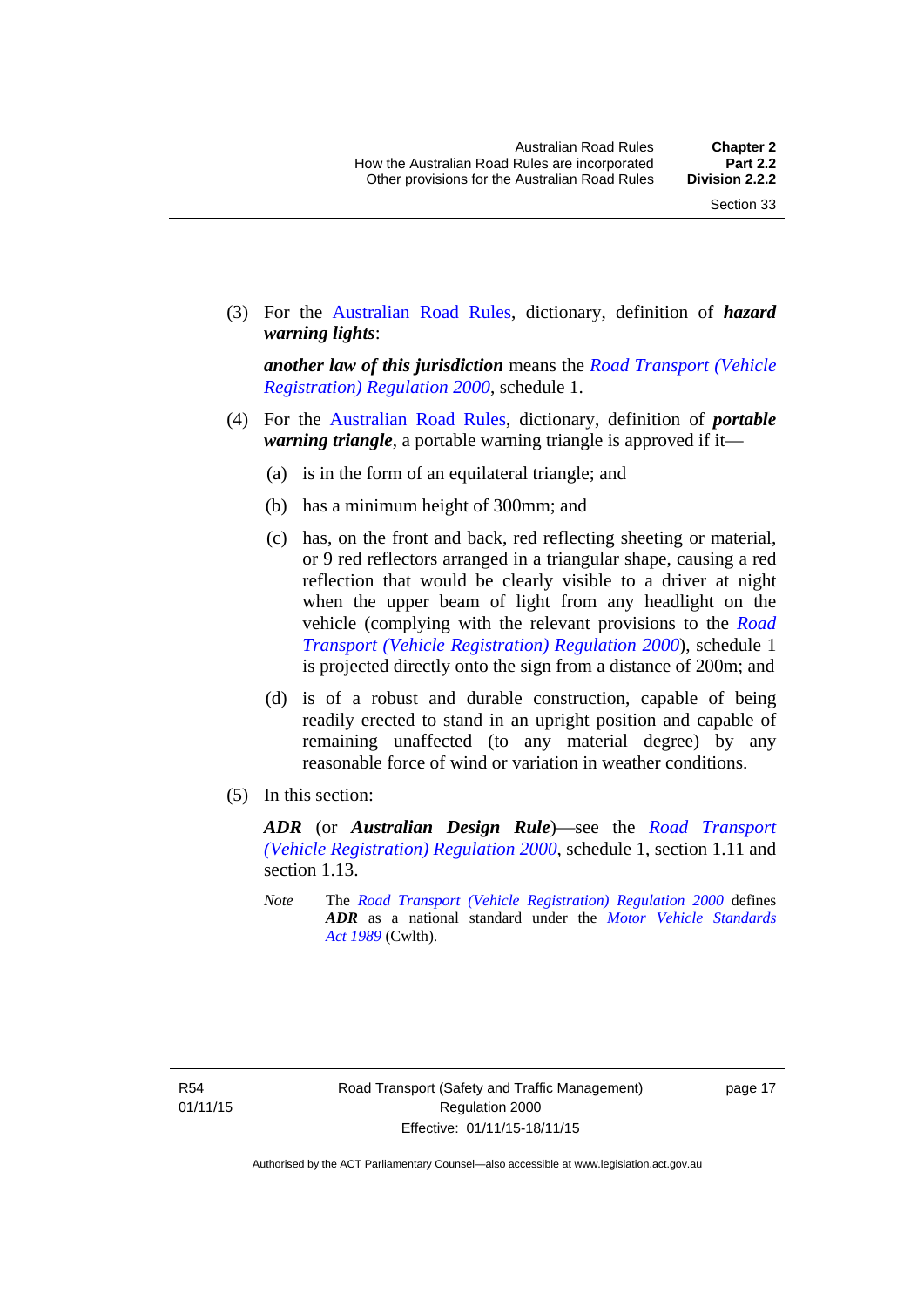**Chapter 2 Australian Road Rules**<br>**Part 2.3 Additional ACT road rules Part 2.3** Additional ACT road rules<br>**Division 2.3.1** Noise and other nuisances **Division 2.3.1** Noise and other nuisances

Section 37

# <span id="page-34-0"></span>**Part 2.3 Additional ACT road rules**

*Note* The [Australian Road Rules](http://www.legislation.act.gov.au//ni/db_37271/default.asp) are not completely self-contained and need to be read with associated laws of each jurisdiction. This part sets out some of the associated laws that are particular to the ACT. Provisions of Acts and other regulations included in the road transport legislation contain other provisions that are particular to the ACT.

#### <span id="page-34-1"></span>**Division 2.3.1 Noise and other nuisances**

#### <span id="page-34-2"></span>**37 Making unnecessary engine noise**

The driver of a motor vehicle on a road must not make unnecessary noise by turning on, running or failing to turn off the vehicle's engine.

Maximum penalty: 20 penalty units.

*Note* Under the [Australian Road Rules,](http://www.legislation.act.gov.au//ni/db_37271/default.asp) r 291 it is an offence to start or drive a vehicle in a way that makes unnecessary noise or smoke.

#### <span id="page-34-3"></span>**38 Emission of waste oil or grease**

 (1) A person must not use a motor vehicle or trailer on a road unless adequate precautions have been taken to prevent waste oil or grease from the machinery or from any other part of the vehicle from dropping onto the roadway.

Maximum penalty: 20 penalty units.

- *Note* The [Australian Road Rules,](http://www.legislation.act.gov.au//ni/db_37271/default.asp) r 293 requires the driver of a vehicle to remove oil or grease that falls from the vehicle in certain circumstances.
- (2) Without limiting the liability of anyone else, the responsible person for a motor vehicle or trailer must take reasonable steps to prevent a contravention of subsection (1) in relation to the vehicle.

Maximum penalty: 20 penalty units.

page 18 Road Transport (Safety and Traffic Management) Regulation 2000 Effective: 01/11/15-18/11/15

R54 01/11/15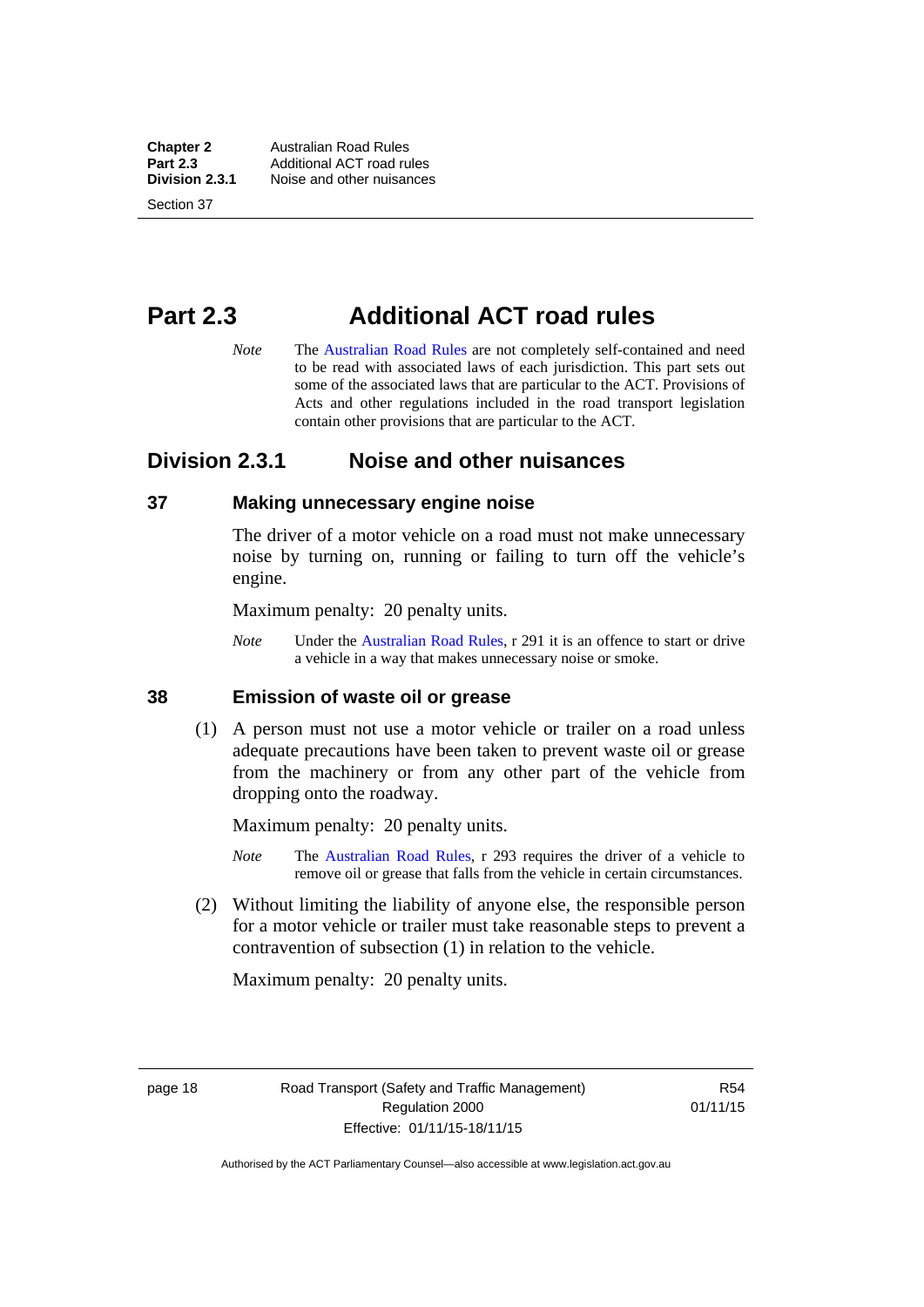### <span id="page-35-0"></span>**Division 2.3.1A Bicycle riders**

#### <span id="page-35-1"></span>**38A Keeping safe lateral distance when passing bicycle rider**

- (1) The driver of a motor vehicle passing the rider of a bicycle that is travelling in the same direction as the driver must pass the bicycle at a sufficient distance from—
	- (a) the bicycle; or
	- (b) if the rider is riding alongside another rider—the bicycle furthest to the right.

Maximum penalty: 20 penalty units.

- *Note* **The [Australian Road Rules](http://www.legislation.act.gov.au//ni/db_37271/default.asp), r 129 requires the rider of a bicycle on a** road, other than a multi-lane road, to ride as near as practicable to the far left side of the road.
- (2) For this section—
	- (a) a driver passes a bicycle at a *sufficient distance from the bicycle* if the driver passes at a lateral distance from the bicycle of—
		- (i) if the applicable speed limit at the point the driver passes the bicycle is not more than 60km/h—at least 1m; or
		- (ii) if the applicable speed limit at the point the driver passes the bicycle is more than 60km/h—at least 1.5m; and
	- (b) the *lateral distance* between a motor vehicle passing a bicycle and the bicycle is the distance between—
		- (i) the most distant point to the left—
			- (A) on the driver's vehicle; or
			- (B) on any projection from the vehicle (whether or not attached to the vehicle); and

R54 01/11/15 page 19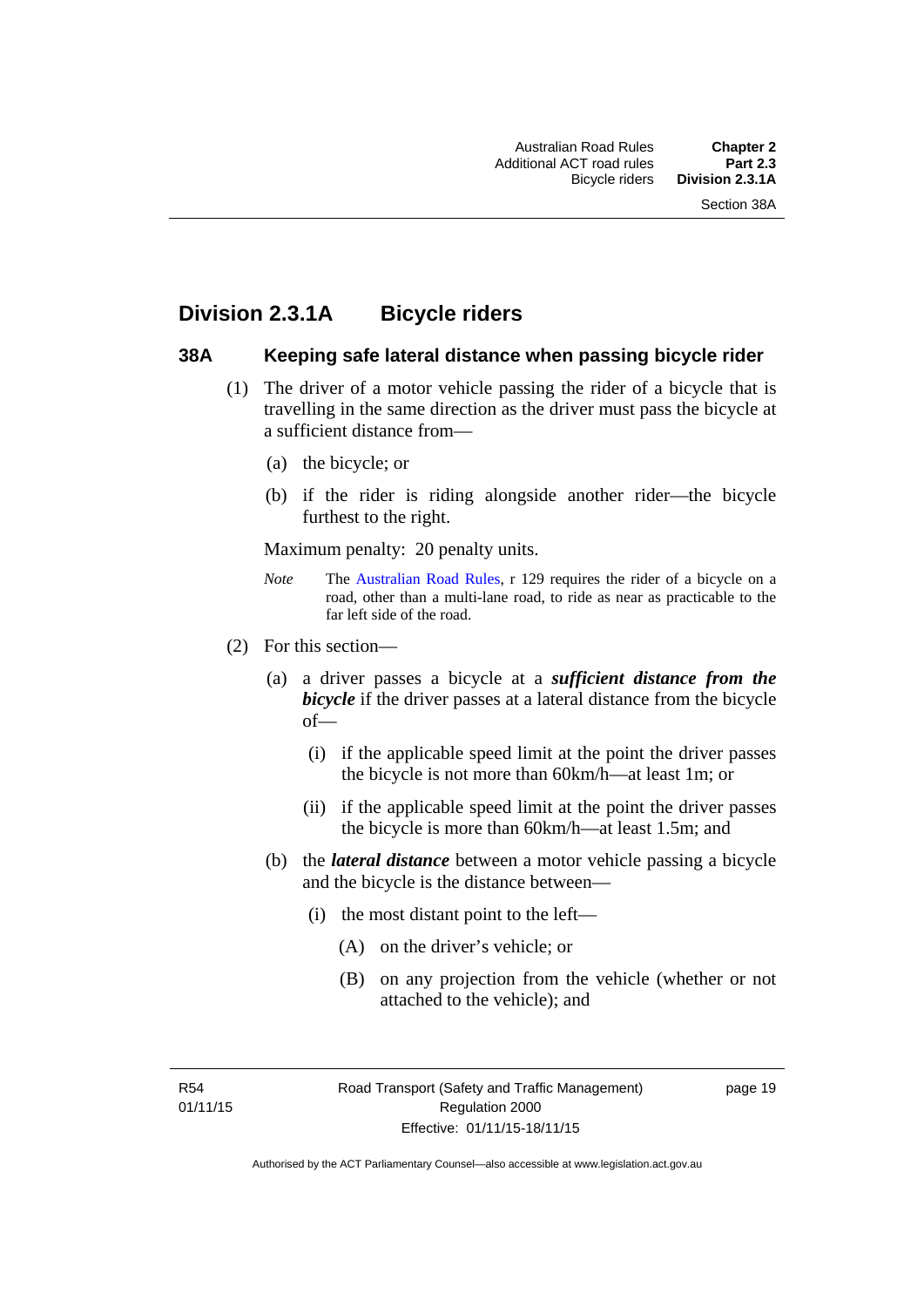Section 38B

- (ii) the most distant point to the right—
	- (A) on the bicycle (or any part of the bicycle); or
	- (B) on a rider of the bicycle; or
	- (C) on any bicycle trailer towed by the bicycle; or
	- (D) on any passenger in or on any bicycle trailer.

#### **Examples—part of a bicycle**

basket, pannier bags

#### **Example—not part of a bicycle**

a flag or stick, whether or not flexible, attached to the bicycle, that projects sideways from the bicycle

*Note* An example is part of the regulation, is not exhaustive and may extend, but does not limit, the meaning of the provision in which it appears (see [Legislation Act](http://www.legislation.act.gov.au/a/2001-14), s 126 and s 132).

#### **38B Exceptions for passing bicycle rider**

- (1) The driver of a motor vehicle passing the rider of a bicycle that is travelling in the same direction as the driver may make a permitted manoeuvre to pass the rider if—
	- (a) the driver has a clear view of any approaching traffic; and
	- (b) the permitted manoeuvre is necessary to comply with section 38A; and
	- (c) the driver can do so safely.
- (2) In this section:

#### *permitted manoeuvre* means—

 (a) if the driver is driving on a two-way road without a dividing line or median strip—drive to the right of the centre of the road; or

page 20 Road Transport (Safety and Traffic Management) Regulation 2000 Effective: 01/11/15-18/11/15

R54 01/11/15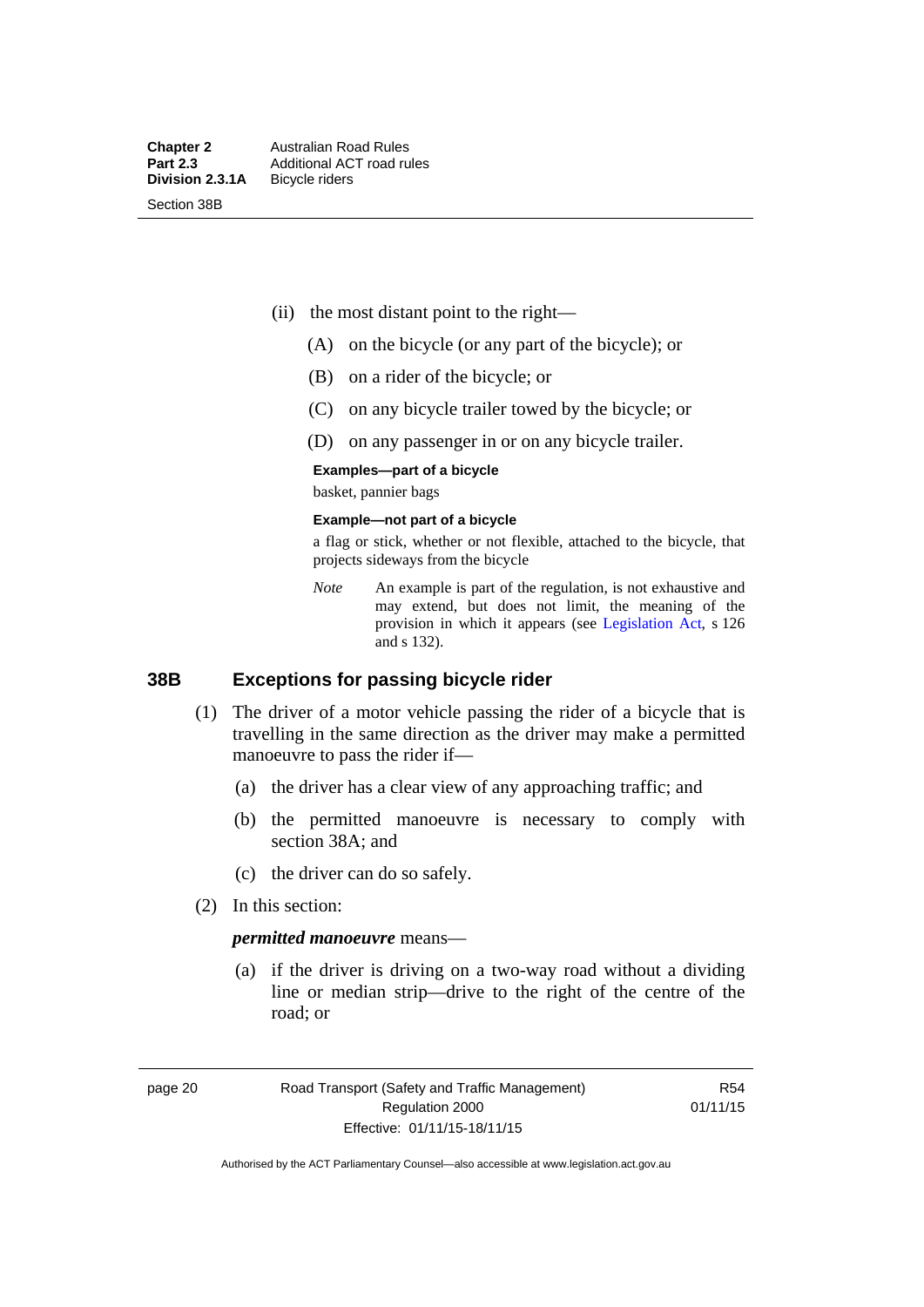- (b) if the driver is driving on a road with a dividing line—drive to the right of the dividing line; or
- (c) drive on a dividing strip that is at the same level as the road; or
- (d) drive on or over a single continuous line; or
- (e) drive on or over 2 parallel lines; or
- (f) drive along a side, or surrounding, of a painted island.
- *Note* See the [Australian Road Rules,](http://www.legislation.act.gov.au//ni/db_37271/default.asp) r 46 or r 48 for the requirement to give left or right change of direction signal.

### **38C Riding across road on crossing**

- (1) The rider of a bicycle may ride across a road, or part of a road, on the following (a *crossing*) if the rider complies with this section:
	- (a) a children's crossing; or
	- (b) a marked foot crossing; or
	- (c) a pedestrian crossing.
- (2) The rider of the bicycle may only ride across a road, or part of a road, on a crossing if—
	- (a) the rider approaches the crossing no faster than 10km/h; and
	- (b) before riding on the crossing, the rider looks for approaching traffic and is prepared to stop; and
	- (c) the rider rides no faster than 10km/h on the crossing; and
	- (d) the rider gives way to pedestrians on the crossing; and
	- (e) the rider keeps to the left of any oncoming bicycle or pedestrian; and
	- (f) on a marked foot crossing with bicycle crossing lights—the crossing is showing a green bicycle crossing light; and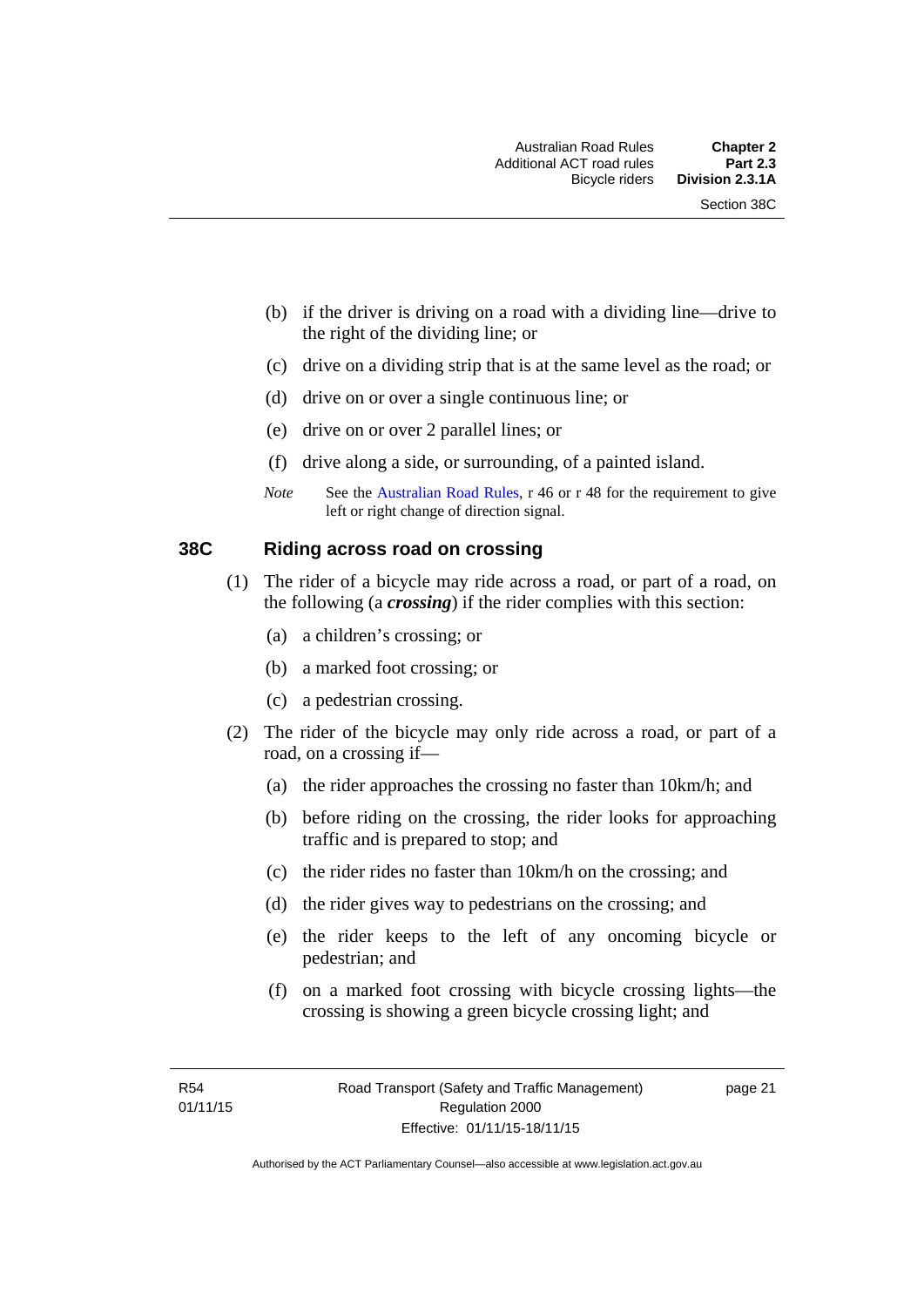(g) on a marked foot crossing without bicycle crossing lights—the crossing is showing a green pedestrian crossing light.

Maximum penalty: 20 penalty units.

*Note* See the [Australian Road Rules](http://www.legislation.act.gov.au//ni/db_37271/default.asp), r 260 and r 262 for the circumstances in which a rider of a bicycle is allowed to cross a road at bicycle crossing lights.

# **38D Application of ARRs to riders crossing road on crossing**

- (1) The [Australian Road Rules,](http://www.legislation.act.gov.au//ni/db_37271/default.asp) rule 65 (Giving way at a marked foot crossing (except at an intersection) with a flashing yellow traffic light) applies as if a reference to a pedestrian on the crossing also includes a reference to a rider of a bicycle on the crossing.
- (2) The [Australian Road Rules](http://www.legislation.act.gov.au//ni/db_37271/default.asp), rule 80 (Stopping at a children's crossing) applies as if a reference to a pedestrian on the crossing also includes a reference to a rider of a bicycle on the crossing.
- (3) The [Australian Road Rules,](http://www.legislation.act.gov.au//ni/db_37271/default.asp) rule 81 (Giving way at a pedestrian crossing) applies as if a reference to a pedestrian on the crossing also includes a reference to a rider of a bicycle on the crossing.
- (4) The [Australian Road Rules](http://www.legislation.act.gov.au//ni/db_37271/default.asp), rule 262 (Proceeding when bicycle crossing lights change to yellow or red) applies to a rider of a bicycle crossing a marked foot crossing without bicycle lights when the crossing shows a green pedestrian crossing light as if a reference to a bicycle crossing light were a reference to a pedestrian crossing light.
- (5) The [Australian Road Rules](http://www.legislation.act.gov.au//ni/db_37271/default.asp), rule 248 (No riding across a road on a crossing) does not apply.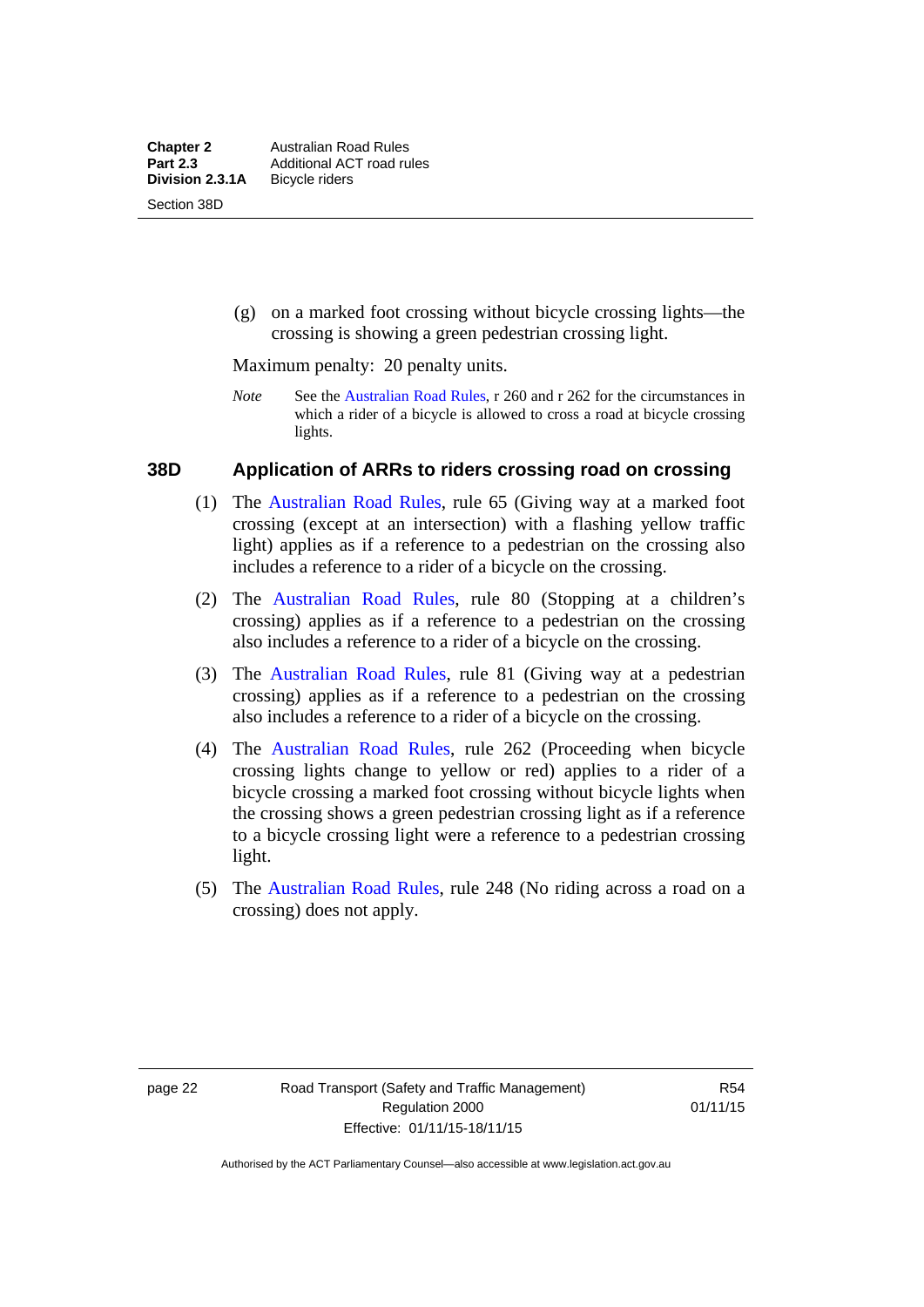# **Division 2.3.2 Driver and passenger safety**

# **39 Safety of persons on trailers**

 (1) A person must not travel on a road in or on any part of a trailer that is not a part designed primarily for the carriage of passengers or goods.

Maximum penalty: 20 penalty units.

 (2) A person must not travel on a road in or on any part of a trailer that is a part designed primarily for the carriage of goods if the part is not enclosed.

Maximum penalty: 20 penalty units.

- (3) This section does not apply to a person—
	- (a) who is in or on a police vehicle or emergency vehicle; or
	- (b) engaged in the door-to-door delivery or collection of goods, or in the collection of waste or garbage, in or on a trailer that is not travelling faster than 25km/h; or
	- (c) if, in all the circumstances, there is a no reasonable danger of the person falling or being thrown from the trailer, or being injured, because the person is travelling in a way prohibited by this section.
- (4) In this section:

*enclosed*, for a part of a trailer, means enclosed by—

(a) the structure of the trailer; or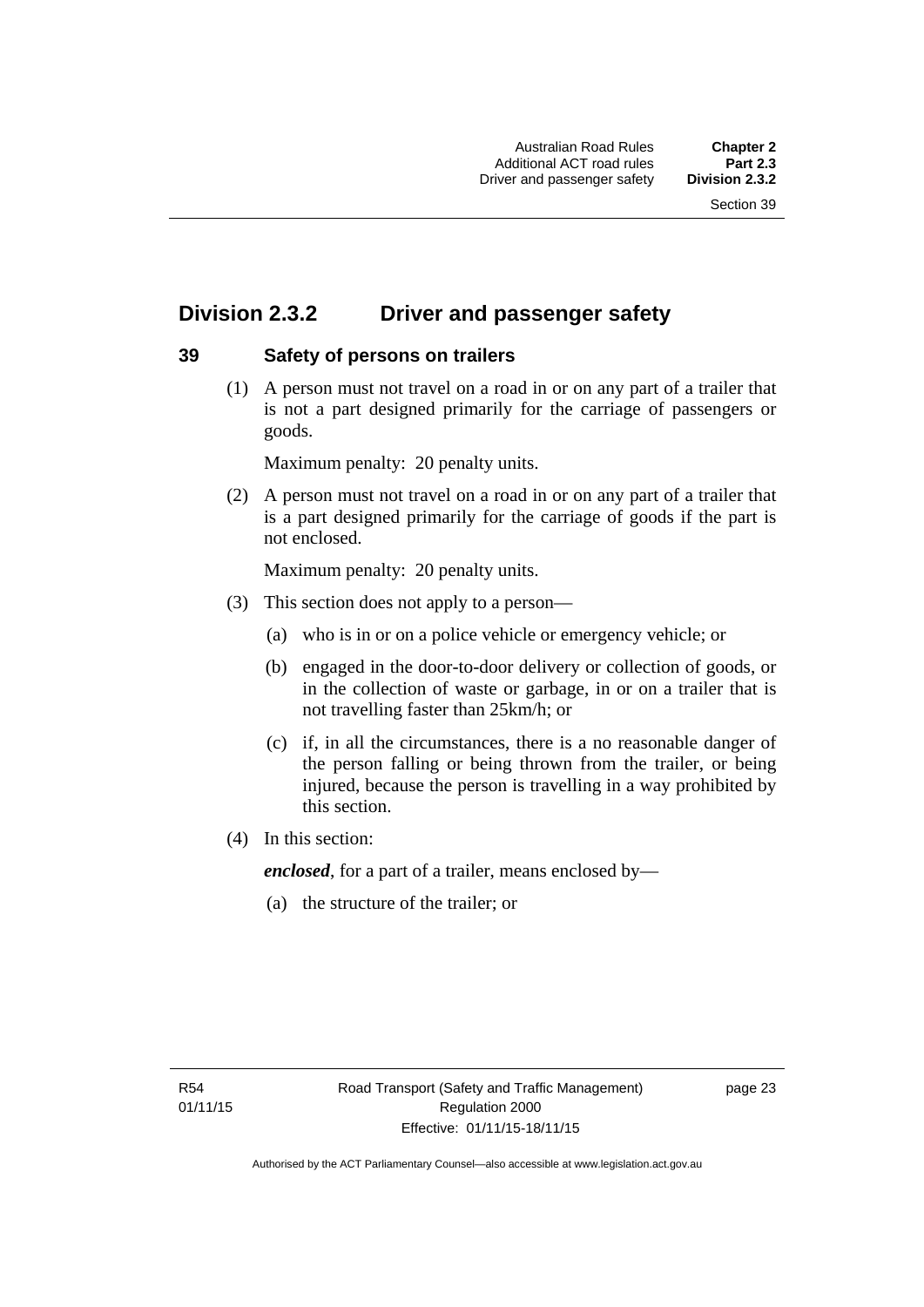Section 40

 (b) a canopy, cage or other device fitted to the trailer that is of a kind approved by the road transport authority under section 66 (1) (f) (Approvals etc by road transport authority).

*Note* The [Australian Road Rules](http://www.legislation.act.gov.au//ni/db_37271/default.asp), r 298 prohibits a driver from driving a motor vehicle towing a trailer with a person in or on the trailer, unless the trailer is exempt from the rule under another law of this jurisdiction. Section 30 provides the exemption from the rule.

# **40 Passengers in sidecars to be seated**

 (1) A passenger in a sidecar attached to a motorbike that is moving, or is stationary but not parked, on a road must sit in a place in the sidecar designed for use by a passenger.

Maximum penalty: 20 penalty units.

 (2) The rider of a motorbike must not ride with a passenger in a sidecar unless the passenger complies with subsection (1).

Maximum penalty: 20 penalty units.

# **Division 2.3.3 Trailers and towing**

- *Note* The following rules of the [Australian Road Rules](http://www.legislation.act.gov.au//ni/db_37271/default.asp) apply to the towing of vehicles:
	- r 216 (which is about the lights that must be used when towing a vehicle at night or in hazardous weather conditions)
	- r 254 (which is about the towing of bicycles)
	- r 257 (which is about riding with a person on a bicycle trailer)
	- r 292 (which is about towing a vehicle with an insecure or overhanging load)
	- r 294 (which is about keeping control of a motor vehicle or trailer being towed)
	- r 295 (which is about towing another vehicle with a towline)
	- r 298 (which is about driving with a person in a trailer)
	- r 312 (which provides certain exemptions for tow truck drivers).

page 24 Road Transport (Safety and Traffic Management) Regulation 2000 Effective: 01/11/15-18/11/15

R54 01/11/15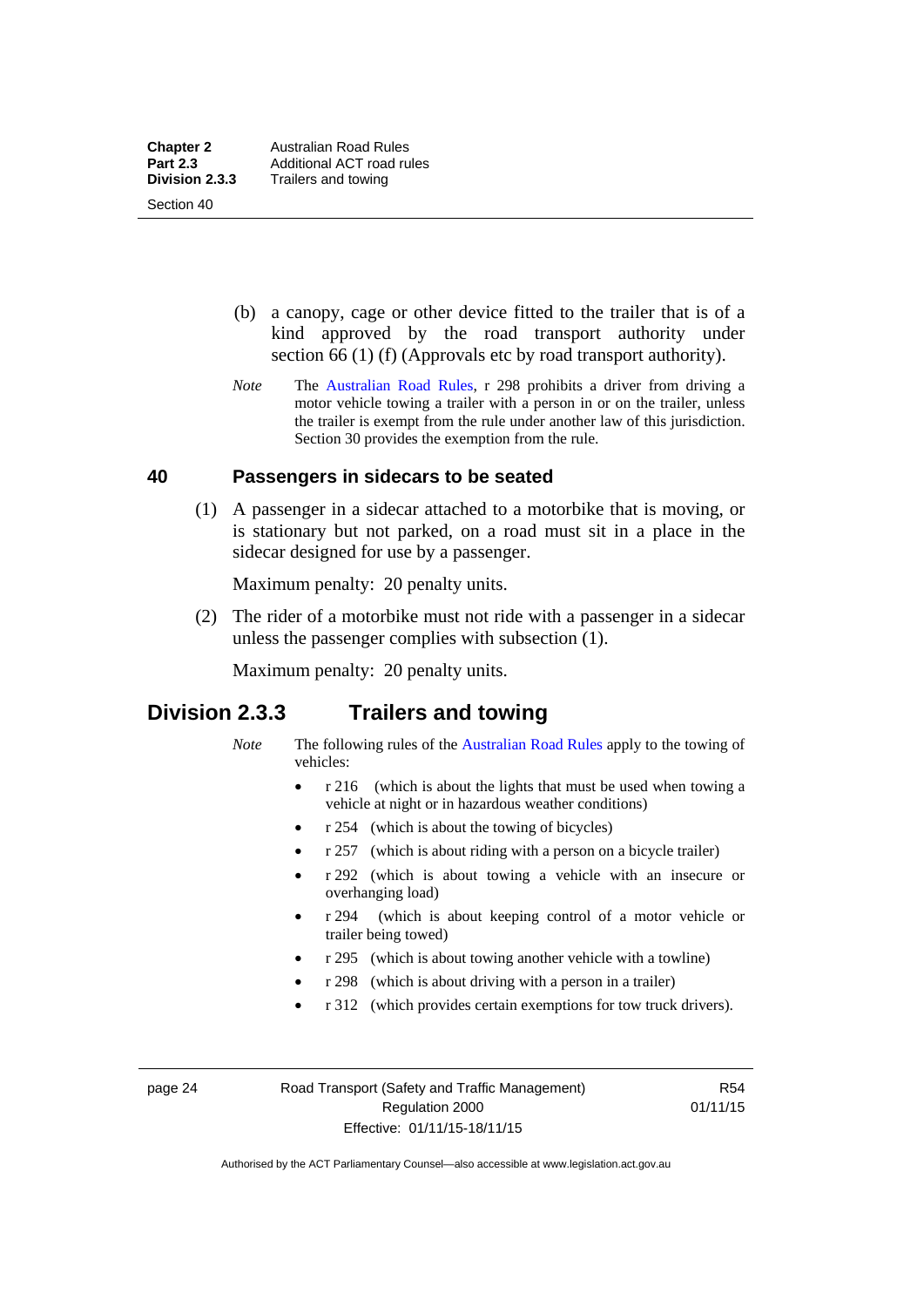# **41 Number of vehicles that may be drawn**

 (1) The driver of an articulated vehicle must not tow any other vehicle on a road.

Maximum penalty: 20 penalty units.

 (2) The driver of a motor vehicle must not tow more than 1 other vehicle on a road.

Maximum penalty: 20 penalty units.

- (3) The road transport authority may exempt a vehicle or person from subsection (1) or (2).
- (4) Subsection (2) does not apply in relation to a tow truck that is towing an articulated vehicle (other than a B-double or road train) if—
	- (a) the articulated vehicle has broken down on a road and it is necessary for it to be towed away; or
	- (b) the articulated vehicle has been involved in a crash on a road and it is necessary for it to be towed away.
- (5) Subsection (2) does not apply to a motor vehicle that is towing another vehicle using a lift and tow trailer if—
	- (a) the other vehicle is partly supported by the lift and tow trailer; and
	- (b) the vehicle is not towed at faster than 60 km/h; and
	- (c) the combined weight of the towed vehicle and the lift and tow trailer is not more than the unladen weight of the towing vehicle.
- (6) Subsection (2) does not apply to—
	- (a) a tractor-harvester-cutting head trailer combination; or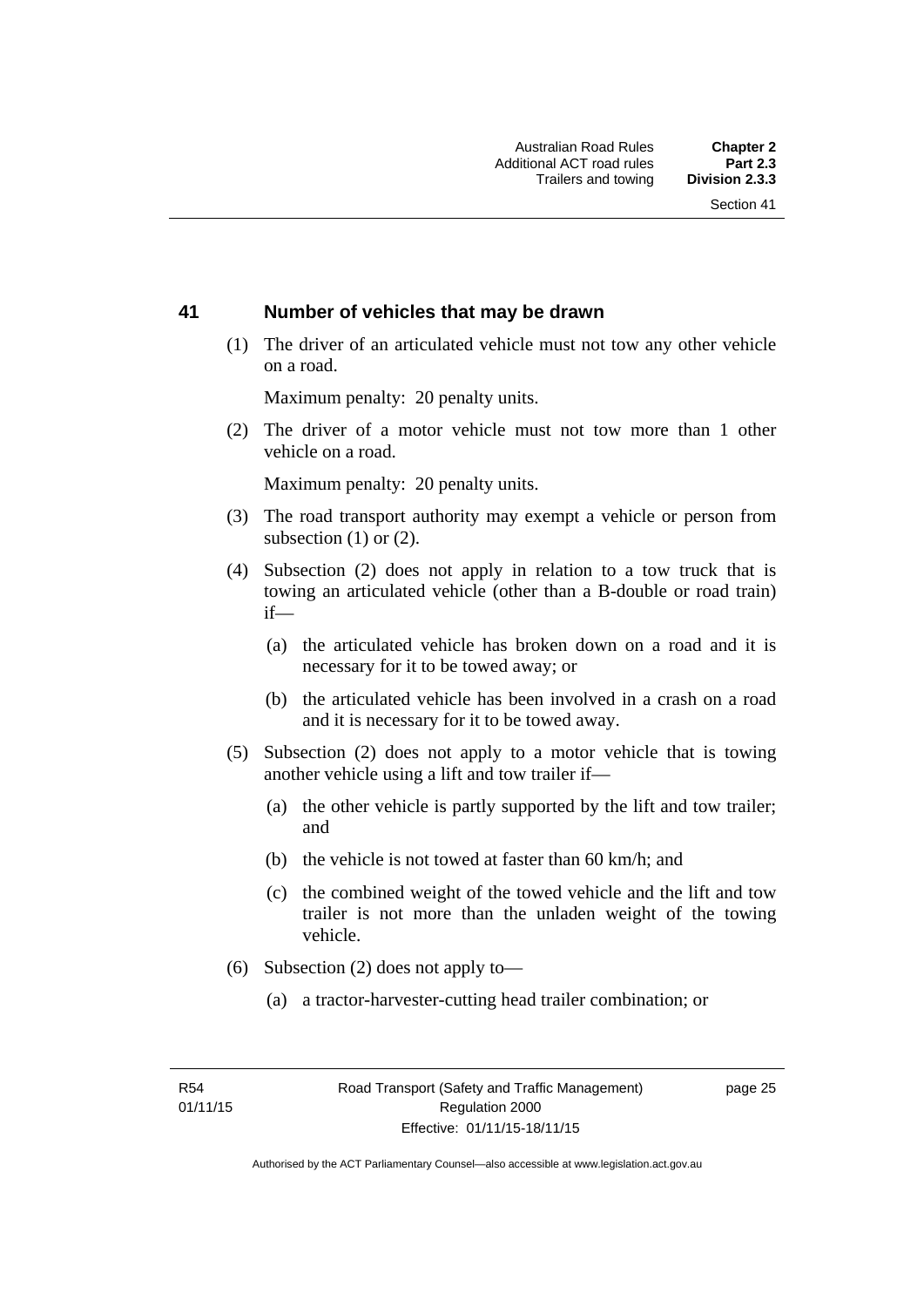Section 42

- (b) a tractor with multiple implements attached, if the implements are normally used as a single unit when performing agricultural operations; or
- (c) a tractor and implement combination towing a fuel trailer or laser tower; or
- (d) an articulated low-loader consisting of a prime mover towing a converter dolly and a semitrailer; or
- (e) a B-double, dog trailer or road train.

# **42 Towing by vehicles under 4.5t**

- (1) The driver of a motor vehicle (the *towing vehicle*) must not tow another vehicle (the *towed vehicle*) on a road if the laden weight of the towed vehicle is more than—
	- (a) the capacity of the towing attachment fitted to the towing vehicle; or
	- (b) the maximum laden weight for the towed vehicle.

Maximum penalty: 20 penalty units.

- (2) Subsection (1) does not apply to the driver if the towing vehicle has a GVM over 4.5t.
- (3) The road transport authority may exempt a vehicle or person from subsection  $(1)$ .
- (4) In this section:

*maximum laden weight*, for the towed vehicle, means—

 (a) the maximum laden weight for a towed vehicle specified by the manufacturer of the towing vehicle in relation to the towing vehicle; or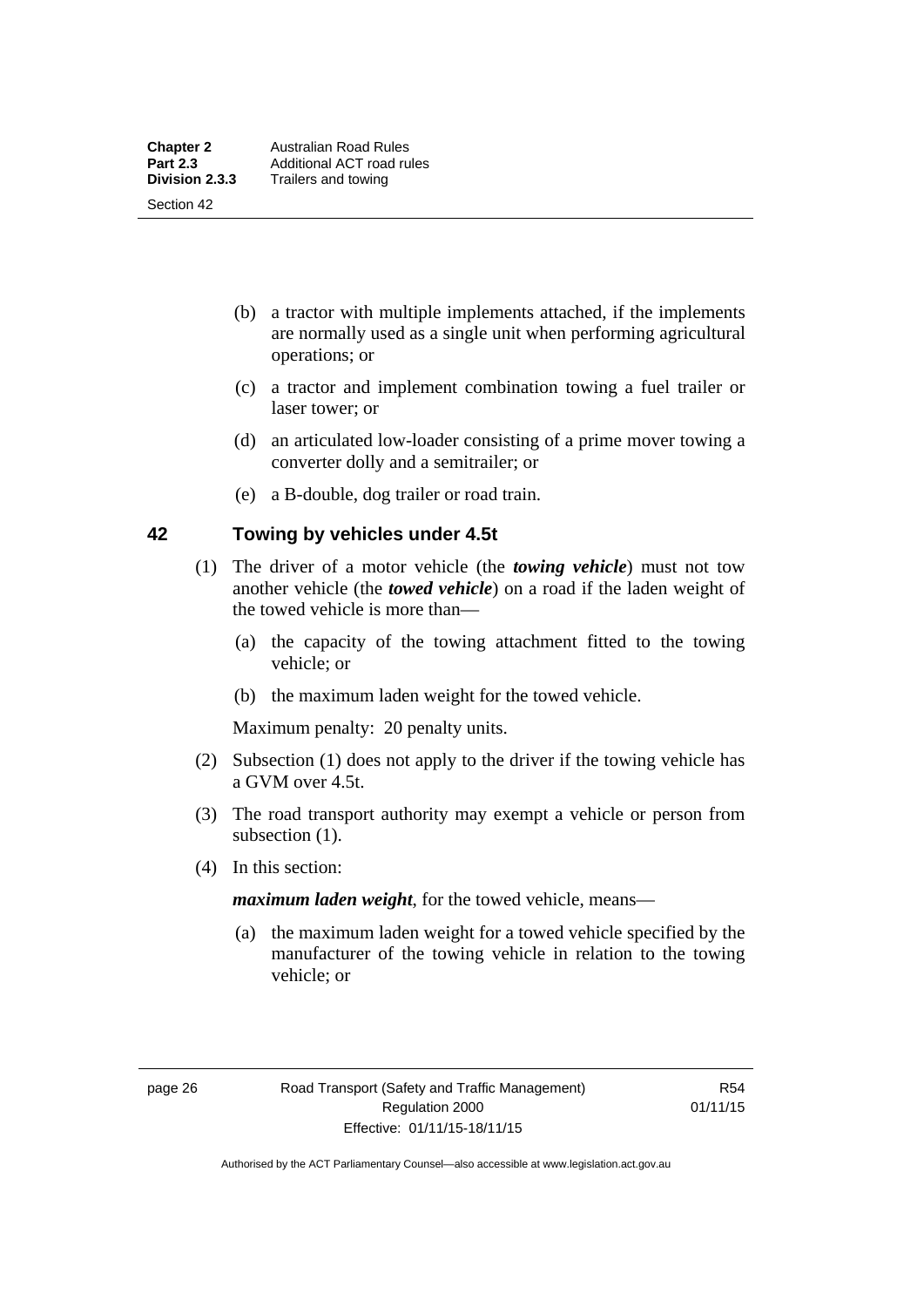- (b) if there is no such specification by the manufacturer, the manufacturer of the vehicle cannot be identified or the specification is not appropriate because the towing vehicle has been modified—
	- (i) 1.5 times the unladen weight of the towing vehicle if the towed vehicle is fitted with a braking system that is working properly; or
	- (ii) the unladen weight of the towing vehicle in any other case.

# **Division 2.3.4 Lights on vehicles**

- *Note* The following rules of the [Australian Road Rules](http://www.legislation.act.gov.au//ni/db_37271/default.asp) apply to lights on vehicles:
	- r 215 (which is about using lights when driving at night or in hazardous weather conditions)
	- r 216 (which is about the lights that must be used when towing a vehicle at night or in hazardous weather conditions)
	- r 217 (which is about using rear fog lights)
	- r 218 (which is about using headlights on high-beam)
	- r 219 (which is about not using lights to dazzle other road users)
	- r 220 (which is about the use of lights on a vehicle that is stopped)
	- r 221 (which is about using hazard warning lights)
	- r 222 (which is about the use of warning lights on buses carrying children)
	- r 223 (which is about using lights when riding an animal-drawn vehicle at night or in hazardous weather conditions)
	- r 259 (which is about using lights when riding a bicycle at night).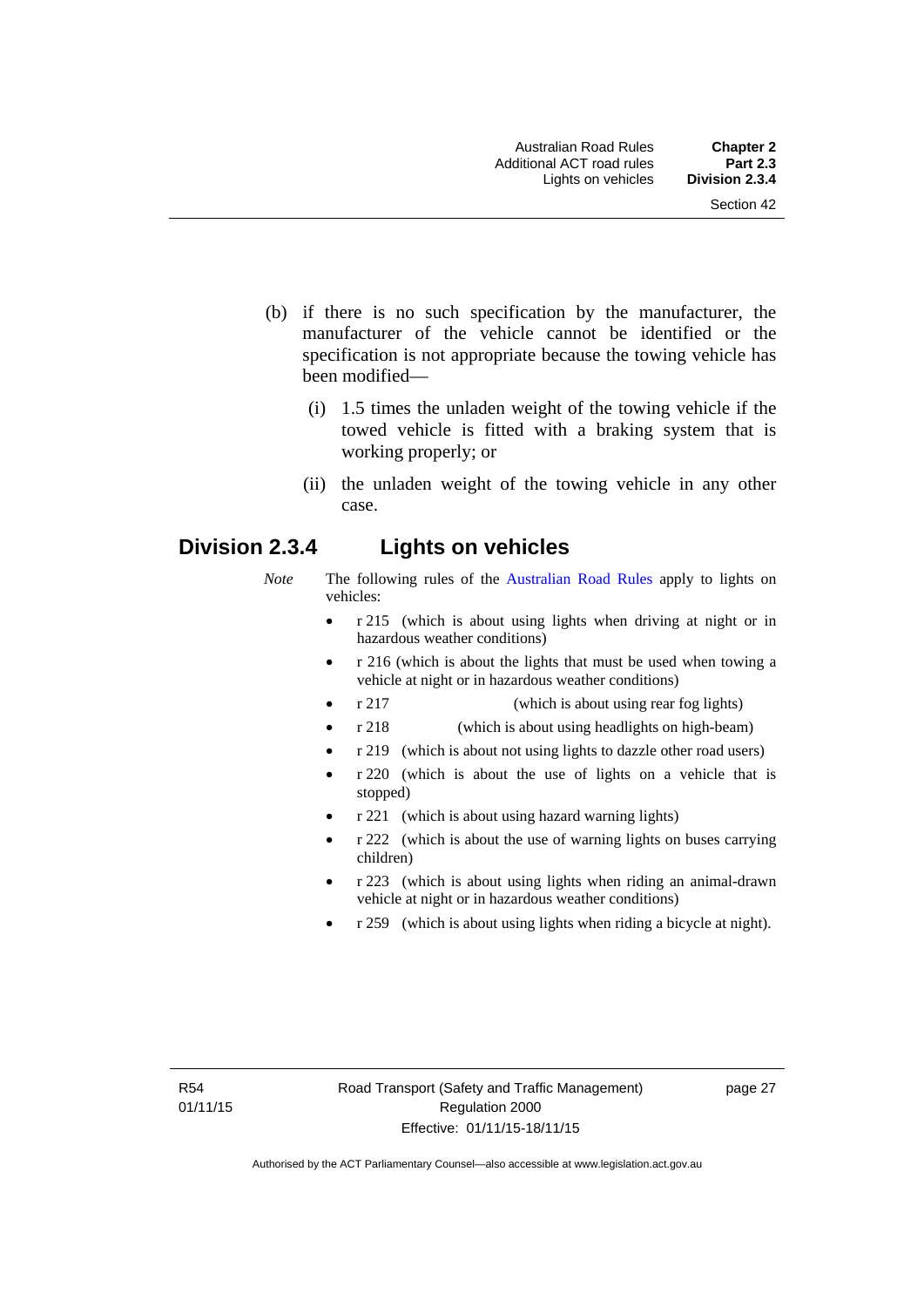Section 43

**43 Lights on motor vehicles generally**

- (1) The driver of a motor vehicle fitted with a spotlight or searchlight must not operate the light, or allow it to be operated, on a road unless—
	- (a) the vehicle is stationary, the light is operated only for examining or making adjustments or repairs to a vehicle, and light from it is not projected further than 6m; or
	- (b) the light is operated for the temporary purpose of reading or looking for a notice, sign, house number or something similar; or
	- (c) the vehicle is a police vehicle; or
	- (d) the vehicle is being used by the Territory, the Commonwealth or any public authority.

Maximum penalty: 20 penalty units.

- (2) The driver of a motor vehicle fitted with an additional headlight permitted to be fitted under the *[Road Transport \(Vehicle](http://www.legislation.act.gov.au/sl/2000-12)  [Registration\) Regulation 2000](http://www.legislation.act.gov.au/sl/2000-12)*, schedule 1 must not operate the headlight, or allow it to be operated, if—
	- (a) the vehicle is being driven on a length of road in a built-up area; or
	- (b) the driver is driving less than—
		- (i) 200m behind a vehicle travelling in the same direction as the driver; or
		- (ii) 200m from an oncoming vehicle.

Maximum penalty: 20 penalty units.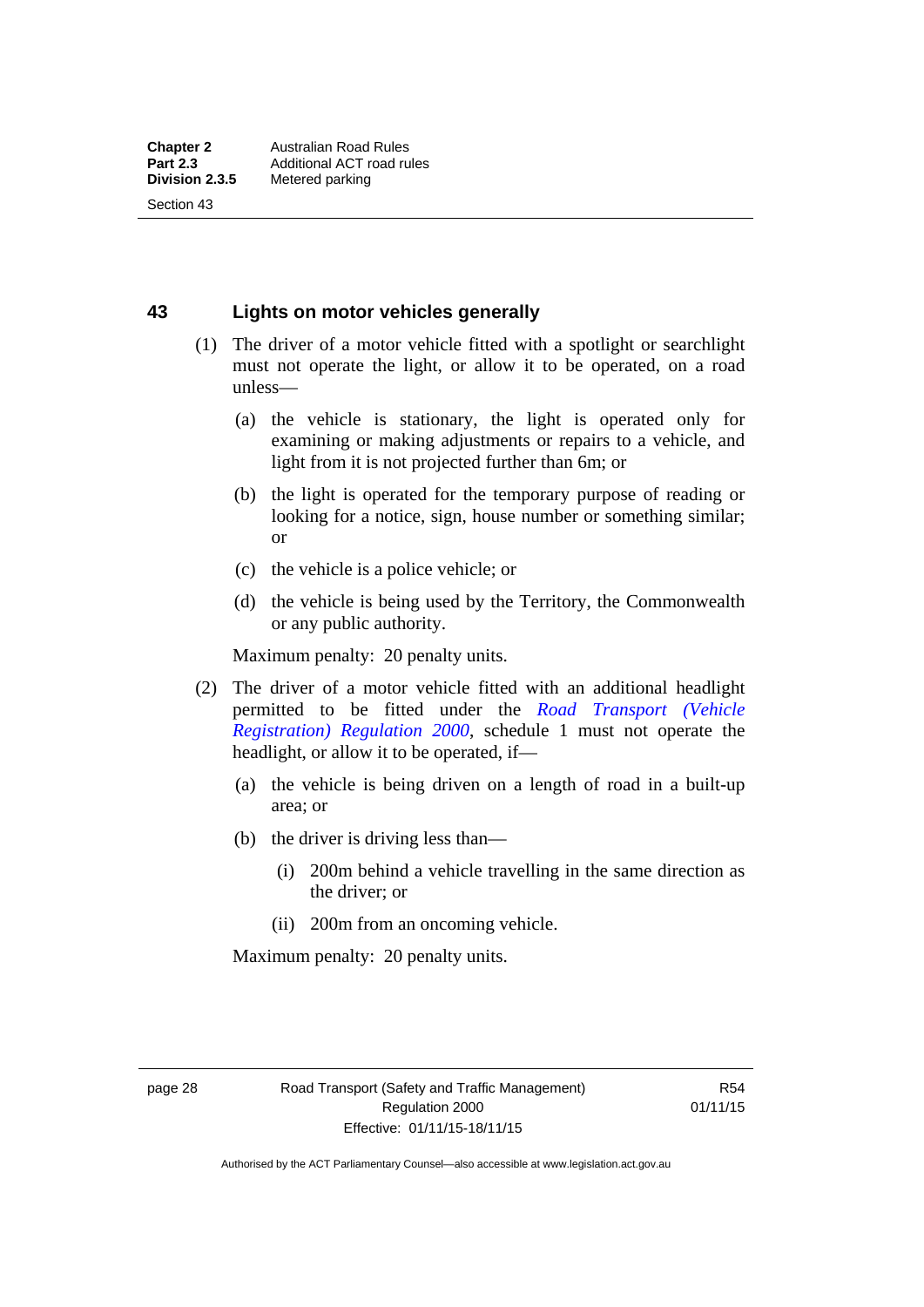# **Division 2.3.5 Metered parking**

- *Note* The rules of the [Australian Road Rules](http://www.legislation.act.gov.au//ni/db_37271/default.asp) that apply to the parking of vehicles include the following:
	- r 189 (which is about double parking)
	- r 203 (which is about stopping in a parking area for people with disabilities)
	- r 205 (which is about parking for longer than indicated)
	- r 207 (which is about parking where fees are payable)
	- r 208 (which is about parallel parking on a road, except in a median strip parking area)
	- r 209 (which is about parallel parking in a median strip parking area)
	- r 210 (which is about angle parking)
	- r 211 (which is about parking in parking bays).

# **44 Metered parking—parking in spaces**

- (1) A driver commits an offence if—
	- (a) the driver parks in a metered parking area; and
	- (b) the driver's vehicle is not parked in a metered parking space.

Maximum penalty: 20 penalty units.

 (2) A driver must not park the driver's vehicle in a metered parking space if another vehicle is parked in the space.

Maximum penalty: 20 penalty units.

 (3) A driver who parks in a metered parking space must position the driver's vehicle completely within the space.

Maximum penalty: 20 penalty units.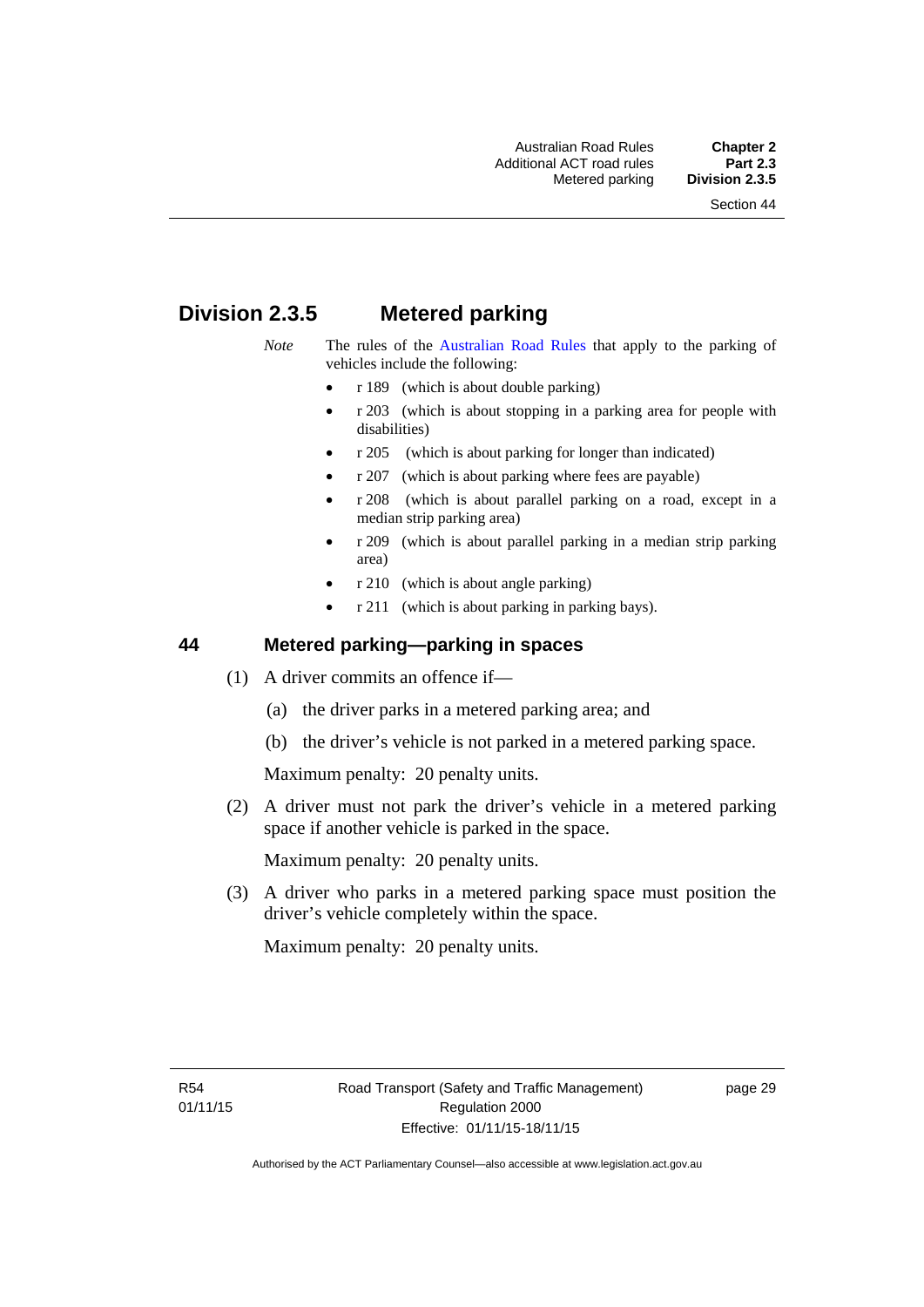Section 44A

# **44A Metered parking—parking fees**

 (1) A driver must not park in a metered parking space without paying the relevant parking fee for the space.

Maximum penalty: 20 penalty units.

- (2) A driver does not commit an offence against subsection (1) if—
	- (a) the relevant parking fee for the metered parking space is paid immediately after the driver parks the driver's vehicle in the metered parking space; or
	- (b) the parking meter for the metered parking space indicates that the period for which parking in the space has been paid for has not expired; or
	- (c) the parking meter for the metered parking space—
		- (i) is not working; or
		- (ii) is covered with a parking meter hood bearing the words 'out of order time limit applies'.
	- *Note* For other exceptions to s (1), see s 45.

# **44B Metered parking—maximum length of stay**

 (1) A driver must not allow the driver's vehicle to remain parked in a metered parking space if the parking meter for the space indicates that the period for which parking in the space has been paid for has expired.

Maximum penalty: 20 penalty units.

*Note* For exceptions to s (1), see s 45.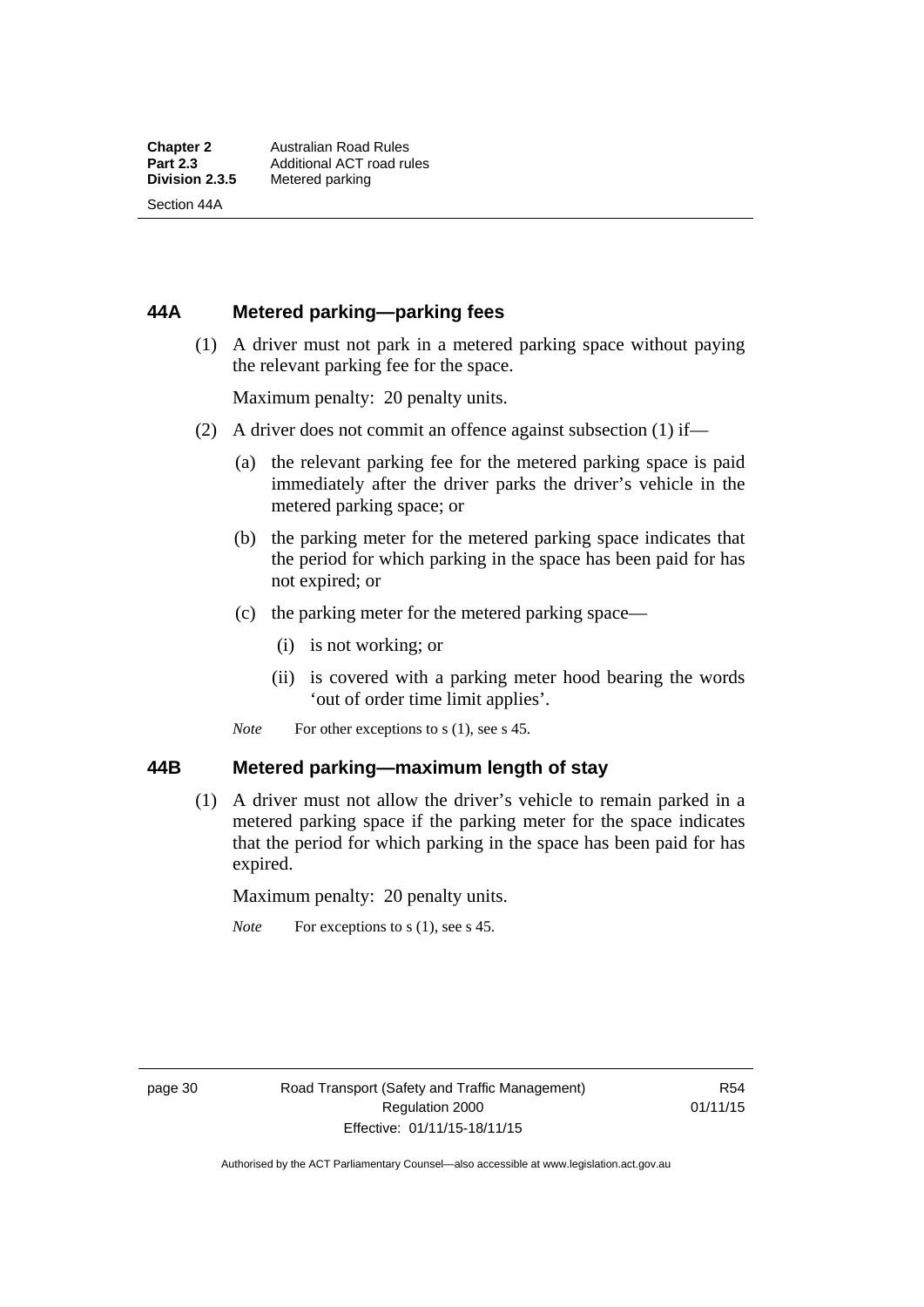(2) A driver must not allow the driver's vehicle to remain parked in a metered parking space for longer than the period (if any) indicated on the metered parking signs applying to the space as the maximum period for which a vehicle may be parked in the space.

Maximum penalty: 20 penalty units.

*Note* For exceptions to s (2), see s 45.

#### **45 Metered parking—exceptions to s 44A and s 44B**

Section 44A (Metered parking—parking fees) and section 44B (Metered parking—maximum length of stay) do not apply to—

- (a) a driver for any period the driver's vehicle is parked in a metered parking space outside the controlled parking hours for the space; or
- (b) a driver if—
	- (i) the driver's vehicle is parked in a metered parking space; and
	- (ii) the driver displays in or on the vehicle a current mobility parking scheme authority; and
	- (iii) the driver complies with the conditions (if any) of the authority; or
- (c) a driver if—
	- (i) the driver's vehicle is parked in a metered parking space designated by a *permit zone sign* for use by the holder of a stated kind of parking permit; and
	- (ii) the driver displays in or on the vehicle a current parking permit of that kind; and
	- (iii) the driver complies with the conditions (if any) of the permit.

R54 01/11/15 page 31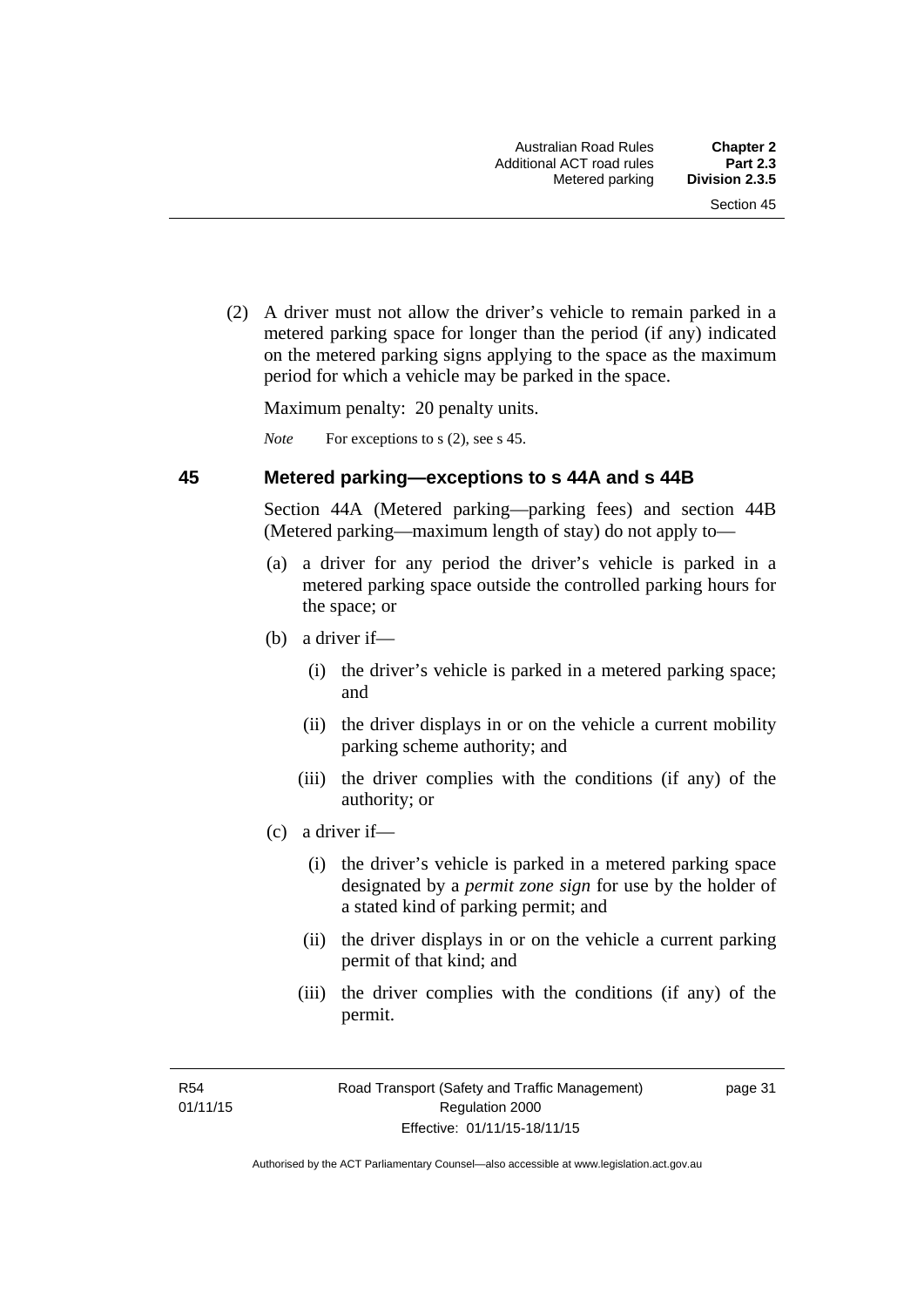Section 46

**46 Temporary closure of metered parking spaces**

- (1) If the road transport authority decides that the use of a metered parking space should be temporarily discontinued, the authority may close the space by—
	- (a) installing a sign, at or near the space, that displays words to the effect that the space is closed; or
	- (b) covering the parking meter applying to the space with a parking meter hood bearing the words 'no parking'.
- (2) A driver must not park in a metered parking space that has been closed under subsection (1).

Maximum penalty: 20 penalty units.

(3) In this section:

*sign* includes a board, device, plate, screen, words or anything else, whether or not installed with or on a traffic sign.

# **47 Misuse of parking meters**

A person must not—

- (a) insert in a parking meter anything other than coins appropriate for the meter; or
- (b) attach anything (for example, advertising material) to a parking meter.

Maximum penalty: 20 penalty units.

*Note* An example is part of the regulation, is not exhaustive and may extend, but does not limit, the meaning of the provision in which it appears (see [Legislation Act,](http://www.legislation.act.gov.au/a/2001-14) s 126 and s 132).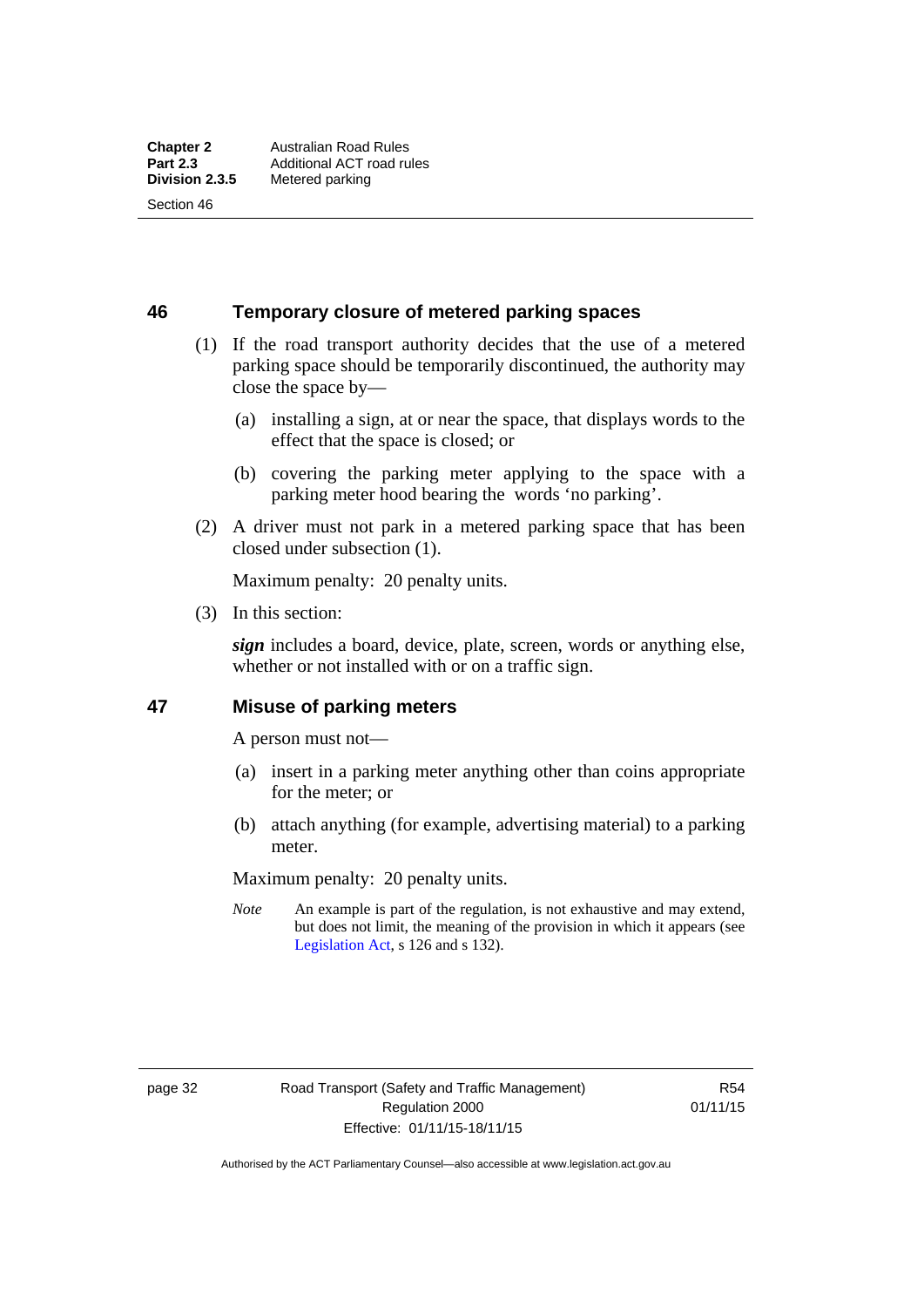# **48 Interfering with parking meters etc**

A person must not—

- (a) do anything that interferes with (or is likely to interfere with) the proper working of a parking meter; or
- (b) fraudulently operate a parking meter.

Maximum penalty: 20 penalty units.

# **Division 2.3.6 Ticket parking**

# **49 Ticket parking—parking in spaces**

- (1) A driver commits an offence if—
	- (a) the driver parks in a ticket parking area; and
	- (b) the driver's vehicle is not parked in a ticket parking space.

Maximum penalty: 20 penalty units.

- (2) However, the driver does not commit an offence against subsection (1) if the driver parks in a metered parking space within a ticket parking area and the driver complies with the provisions of division 2.3.5 (Metered parking) in relation to parking in the space.
- (3) A driver must not park the driver's vehicle in a ticket parking space if another vehicle is parked in the space.

Maximum penalty: 20 penalty units.

 (4) A driver who parks in a ticket parking space must position the driver's vehicle completely within the space.

Maximum penalty: 20 penalty units.

R54 01/11/15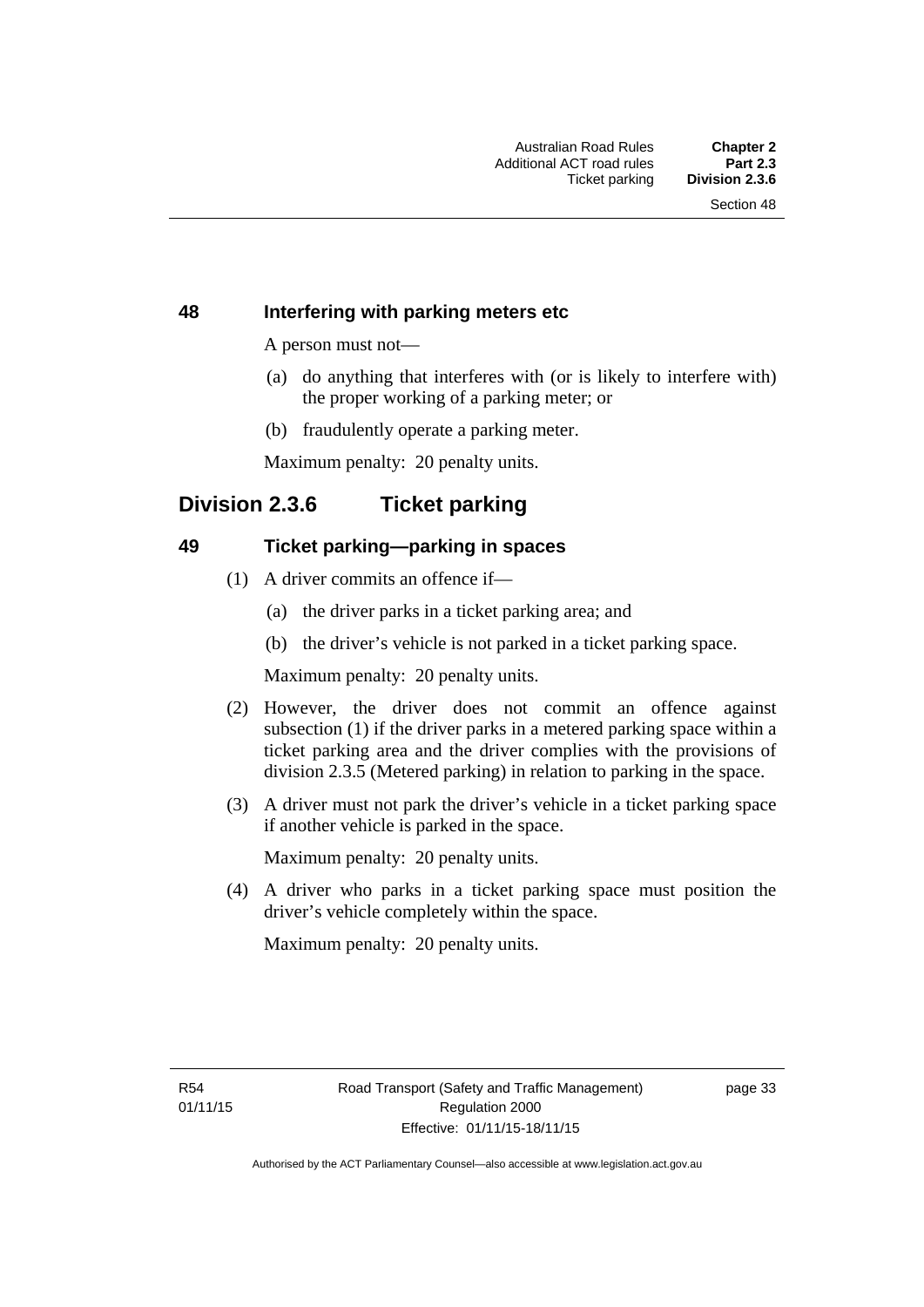# **49A Ticket parking—display of tickets**

- (1) A driver may park the driver's vehicle in a ticket parking area only if—
	- (a) for an RTA multi-stay ticket parking area—
		- (i) a current parking ticket for the area is correctly displayed in or on the vehicle; or
		- (ii) a current part-day parking ticket for another RTA multi-stay ticket parking area is correctly displayed in or on the vehicle; or
		- (iii) a current equivalent all-day parking ticket for another RTA multi-stay ticket parking area is correctly displayed in or on the vehicle; or
	- (b) for any other ticket parking area—a current parking ticket for the area is correctly displayed in or on the vehicle.

Maximum penalty: 20 penalty units.

#### **Examples of ticket parking areas for par (b)**

- 1 a ticket parking area set up by the road transport authority in which parking up to a maximum of 4 hours is permitted by the ticket parking signs applying to the area
- 2 a ticket parking area set up by a parking authority
- *Note 1* Ticket parking areas may be set up by the road transport authority or a parking authority (see s 75A-s 76A).
- *Note 2* An example is part of the regulation, is not exhaustive and may extend, but does not limit, the meaning of the provision in which it appears (see [Legislation Act,](http://www.legislation.act.gov.au/a/2001-14) s 126 and s 132).
- (2) Subsection (1) (a) does not apply to a driver if, immediately after parking in the ticket parking area, the driver—
	- (a) obtains a parking ticket for the ticket parking area and the ticket is correctly displayed in or on the driver's vehicle; or

page 34 Road Transport (Safety and Traffic Management) Regulation 2000 Effective: 01/11/15-18/11/15

R54 01/11/15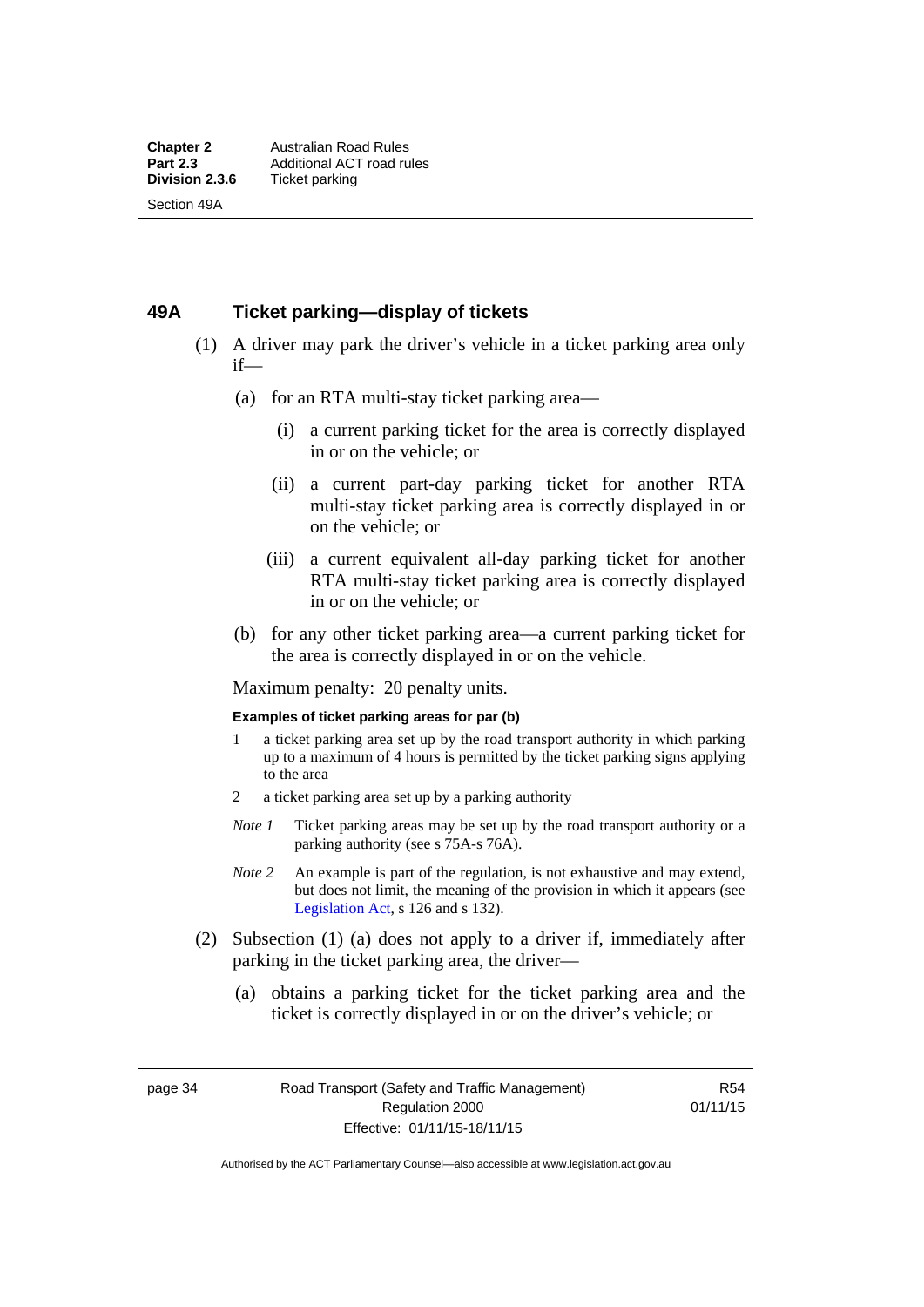- (b) correctly displays in or on the driver's vehicle a parking ticket mentioned in subsection  $(1)$   $(a)$   $(ii)$  or  $(iii)$ .
- (3) Subsection (1) (b) does not apply to a driver if, immediately after parking in the ticket parking area, the driver obtains a parking ticket for the ticket parking area and the ticket is correctly displayed in or on the driver's vehicle.
- (4) It is a defence to the prosecution of a driver for an offence against subsection (1) if the driver proves that—
	- (a) a parking ticket was displayed in accordance with the subsection; and
	- (b) the driver took reasonable steps to ensure that the ticket remained correctly displayed while the driver's vehicle was parked in the ticket parking area.
	- *Note* For other exceptions to s (1), see s 49AA and s 50.
- (5) In this section:

*all-day parking ticket*, for a ticket parking area, means a parking ticket for which the relevant parking fee for parking all-day in the area has been paid.

*correctly displayed*—a parking ticket is *correctly displayed* in or on a vehicle if the ticket is displayed—

- (a) in or on the front left-hand side of the vehicle or, if the ticket requires the driver to display the ticket in or on a part of the vehicle, in or on that part of the vehicle; and
- (b) in a way that its expiry date (and, for a parking ticket other than an all-day parking ticket, its expiry time) and the ticket parking area for which it is issued, are clearly visible from outside the vehicle.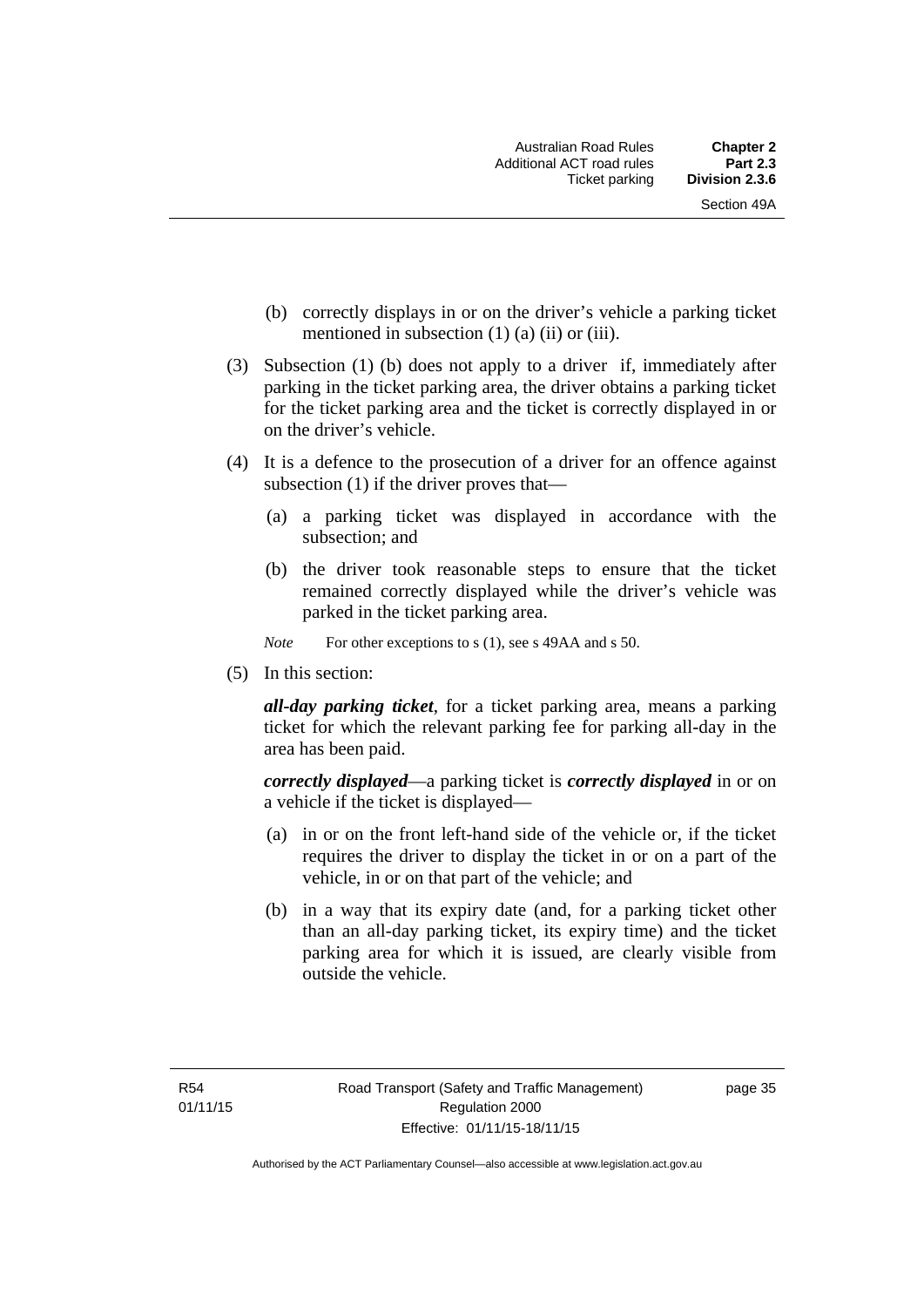**Chapter 2** Australian Road Rules<br>**Part 2.3** Additional ACT road ru **Part 2.3 Additional ACT road rules**<br>**Division 2.3.6** Ticket parking **Ticket parking** 

Section 49AA

*equivalent*, for a multi-stay ticket parking area, means another ticket parking area for which the relevant parking fee for an all-day parking ticket for the area is the same or higher.

*part-day parking ticket* means a parking ticket that is not an all-day parking ticket.

*RTA multi-stay ticket parking area* means a ticket parking area set aside under section 76 (2) (a) (Ticket parking schemes—road transport authority) where all-day parking is permitted by the ticket parking signs applying to the area.

# **49AA Ticket parking—e-payment**

- (1) Section 49A (1) does not apply to a driver if—
	- (a) the driver's vehicle is parked in a parking space in a ticket parking area; and
	- (b) the driver has paid for the parking space using an approved e-payment method.
- (2) In this section:

*approved e-payment method*—see section 76AA.

# **49B Ticket parking—maximum length of stay**

(1) A driver must not allow the driver's vehicle to remain parked in a ticket parking area after the expiry of a parking ticket displayed in or on the vehicle.

Maximum penalty: 20 penalty units.

- *Note 1* For when a parking ticket expires, see s 81 (1).
- *Note* 2 For exceptions to s (1), see s 50.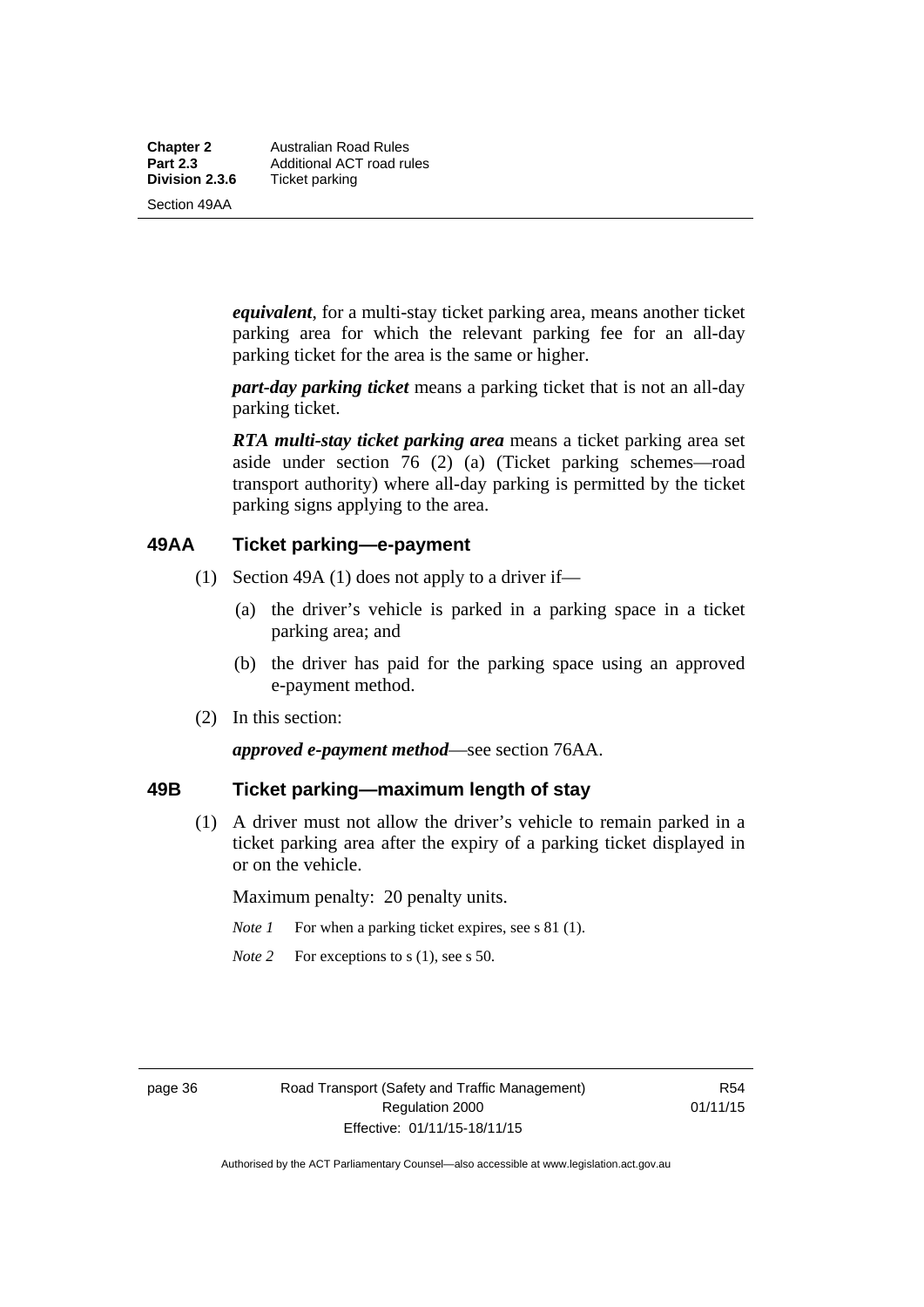(2) A driver who has used an approved e-payment method to pay for a parking space must not allow the driver's vehicle to remain parked in the parking space after the e-payment parking period for which parking in the space has been paid for ends.

Maximum penalty: 20 penalty units.

*Note 1* For when an e-payment ticket parking period ends, see s 81 (2).

*Note* 2 For exceptions to s (2), see s 50.

 (3) A driver must not allow the driver's vehicle to remain parked in a ticket parking area for longer than the period (if any) indicated on the ticket parking signs applying to the area as the maximum period for which a vehicle may be parked in the area.

Maximum penalty: 20 penalty units.

*Note* For exceptions to s (3), see s 50.

**50 Ticket parking—exceptions to s 49A and s 49B** 

Section 49A (Ticket parking—display of tickets) and section 49B (Ticket parking—maximum length of stay) do not apply to—

- (a) a driver if the driver parks the driver's vehicle in a metered parking space within a ticket parking area and the driver complies with the provisions of division 2.3.5 (Metered parking) in relation to parking in the space; or
- (b) a driver for any period the driver's vehicle is parked in a ticket parking space outside the controlled parking hours for the space; or
- (c) a driver if—
	- (i) the driver's vehicle is parked in a ticket parking space; and
	- (ii) the driver displays in or on the vehicle a current mobility parking scheme authority; and

R54 01/11/15 page 37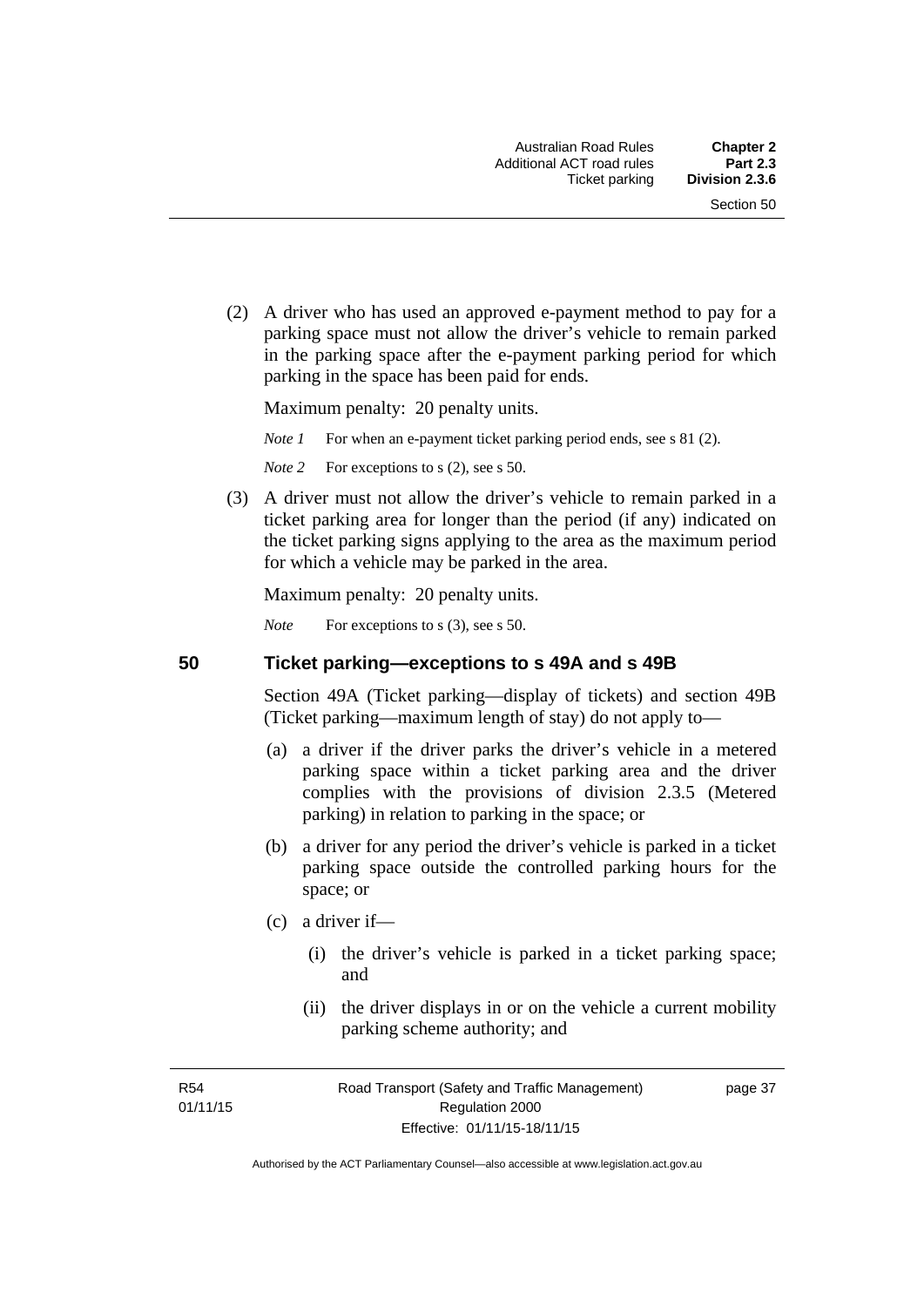Section 51

- (iii) the driver complies with the conditions (if any) of the authority; or
- (d) a driver if—
	- (i) the driver's vehicle is parked in a ticket parking space, or on a length of road in a ticket parking area, designated by a *permit zone sign* for use by the holder of a stated kind of parking permit; and
	- (ii) the driver displays in or on the vehicle a current parking permit of that kind; and
	- (iii) the driver complies with the conditions (if any) of the permit.

# **51 Temporary closure of ticket parking spaces and areas**

- (1) If the road transport authority decides that the use of a ticket parking area, or ticket parking space, should be temporarily discontinued, the authority may close the area or space by—
	- (a) for the closure of a ticket parking area—installing a sign, at or near each traffic sign applying to the area, that displays words to the effect that the area is closed; or
	- (b) for the closure of a ticket parking space—installing a sign, at or near the space, that displays words to that effect.
- (2) If a parking authority decides that the use of a ticket parking area, or ticket parking space, within its area of operations should be temporarily discontinued, the authority may close the area or space  $by-$ 
	- (a) for the closure of a ticket parking area—installing a sign, at or near each traffic sign applying to the area, that displays words to the effect that the area is closed; or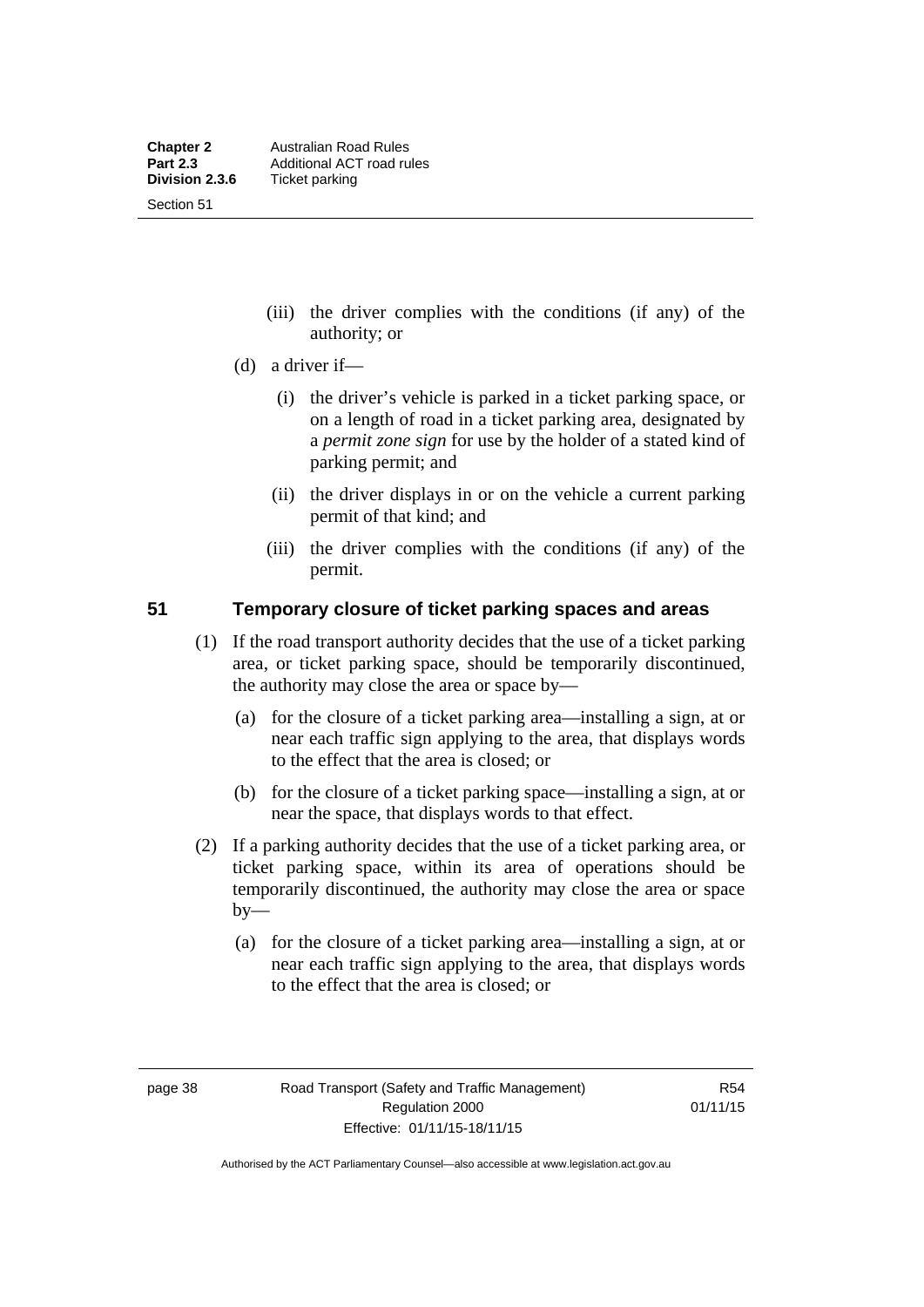- (b) for the closure of a ticket parking space—installing a sign, at or near the space, that displays words to that effect.
- *Note* Section 75A provides for the road transport authority to declare parking authorities and s 76A provides for the operation of ticket parking schemes by parking authorities.
- (3) A driver must not park in a ticket parking area or ticket parking space that has been closed under subsection (1) or (2).

Maximum penalty: 20 penalty units.

(4) In this section:

*sign* includes a board, device, plate, screen, words or anything else, whether or not installed with or on a traffic sign.

# **52 Use of false or damaged parking tickets etc**

- (1) This section applies in relation to a vehicle that is parked in a ticket parking space within a ticket parking area.
- (2) A person must not display in or on the vehicle—
	- (a) anything resembling a parking ticket that falsely suggests that the relevant parking fee for parking in the space has been paid; or
	- (b) a parking ticket that has been changed, damaged or defaced.

Maximum penalty: 20 penalty units.

 (3) Subsection (2) does not apply if the parking ticket was not changed, damaged or defaced in a material particular.

# **53 Misuse of parking ticket machines**

A person must not—

(a) insert in a parking ticket machine anything other than coins, or another means of payment, appropriate for the machine; or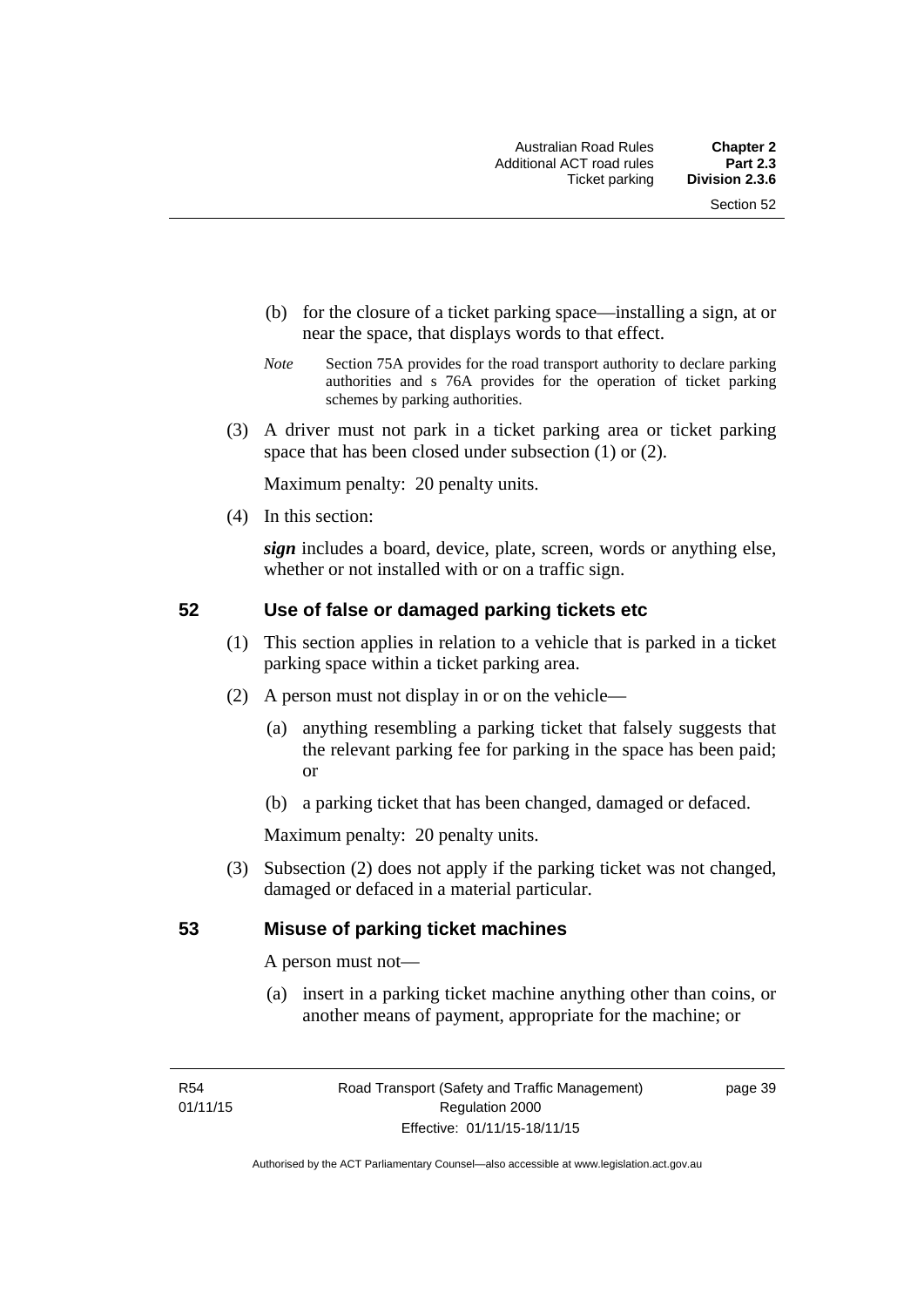Section 54

 (b) attach anything (for example, advertising material) to a parking ticket machine.

Maximum penalty: 20 penalty units.

*Note* An example is part of the regulation, is not exhaustive and may extend, but does not limit, the meaning of the provision in which it appears (see [Legislation Act,](http://www.legislation.act.gov.au/a/2001-14) s 126 and s 132).

# **54 Interfering with parking ticket machines etc**

A person must not—

- (a) do anything that interferes with (or is likely to interfere with) the proper working of a parking ticket machine; or
- (b) fraudulently operate a parking ticket machine.

Maximum penalty: 20 penalty units.

# **55 Interfering with parking tickets**

A person commits an offence if—

- (a) the person removes, changes, damages, defaces or otherwise interferes with a parking ticket that is in or on a vehicle; and
- (b) the vehicle is parked in a ticket parking area; and
- (c) the person is not—
	- (i) the driver of the vehicle; or
	- (ii) the responsible person for the vehicle.

Maximum penalty: 20 penalty units.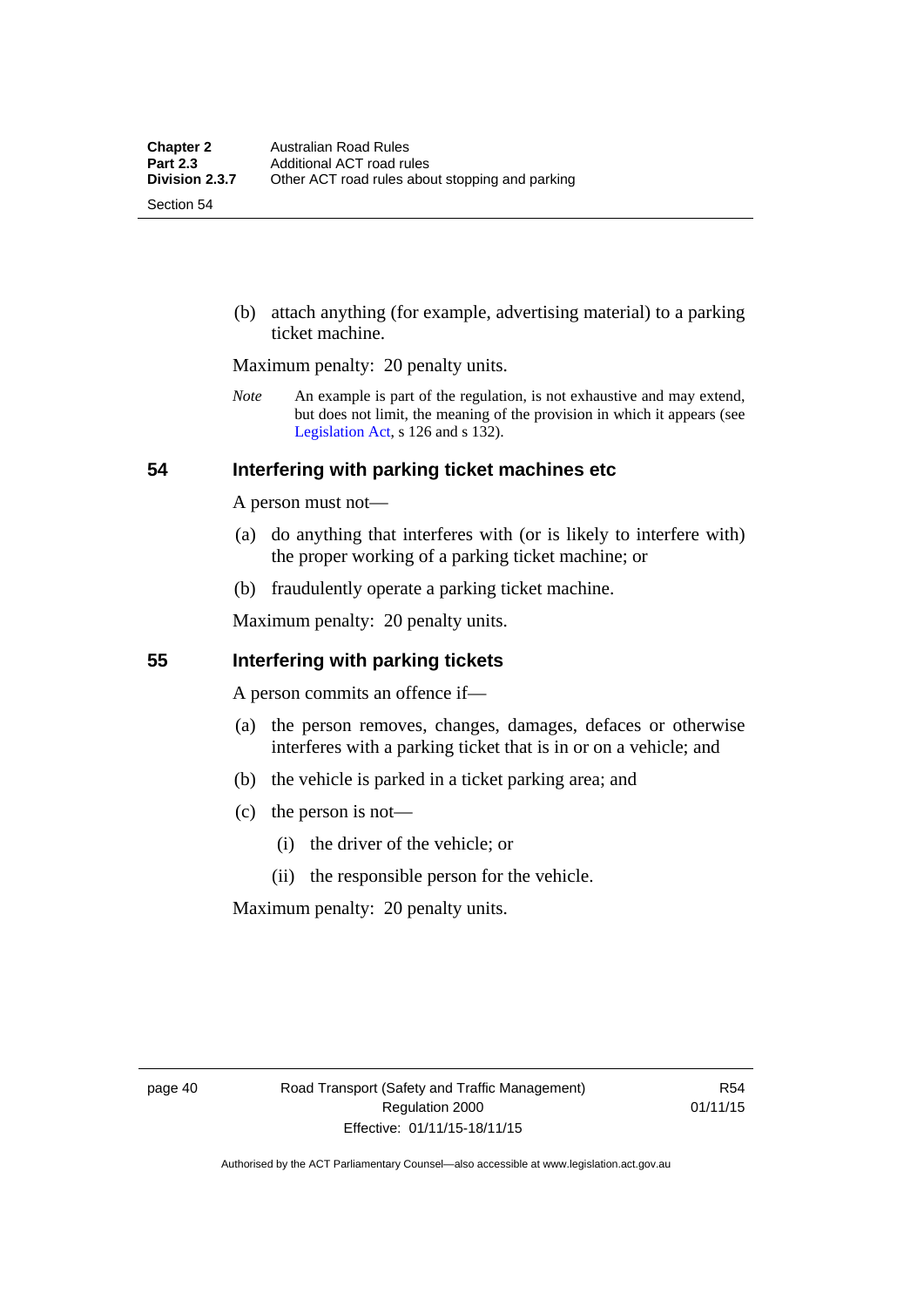# **Division 2.3.7 Other ACT road rules about stopping and parking**

*Note* The [Australian Road Rules](http://www.legislation.act.gov.au//ni/db_37271/default.asp) contains rules about the stopping and parking of vehicles, including the following:

- r 189 (which is about double parking)
- r 203 (which is about stopping in a parking area for people with disabilities)
- r 205 (which is about parking for longer than indicated)
- r 207 (which is about parking where fees are payable)
- r 208 (which is about parallel parking on a road, except in a median strip parking area)
- r 209 (which is about parallel parking in a median strip parking area)
- r 210 (which is about angle parking)
- r 211 (which is about parking in parking bays).

# **56 Unauthorised use of parking permits and mobility parking scheme authorities**

 (1) A driver must not display a parking permit in or on the driver's vehicle if the driver is not entitled to do so under the conditions of the permit.

Maximum penalty: 20 penalty units.

 (2) A driver must not display a mobility parking scheme authority in or on the driver's vehicle if the driver is not entitled to do so under the conditions of the authority.

Maximum penalty: 20 penalty units.

R54 01/11/15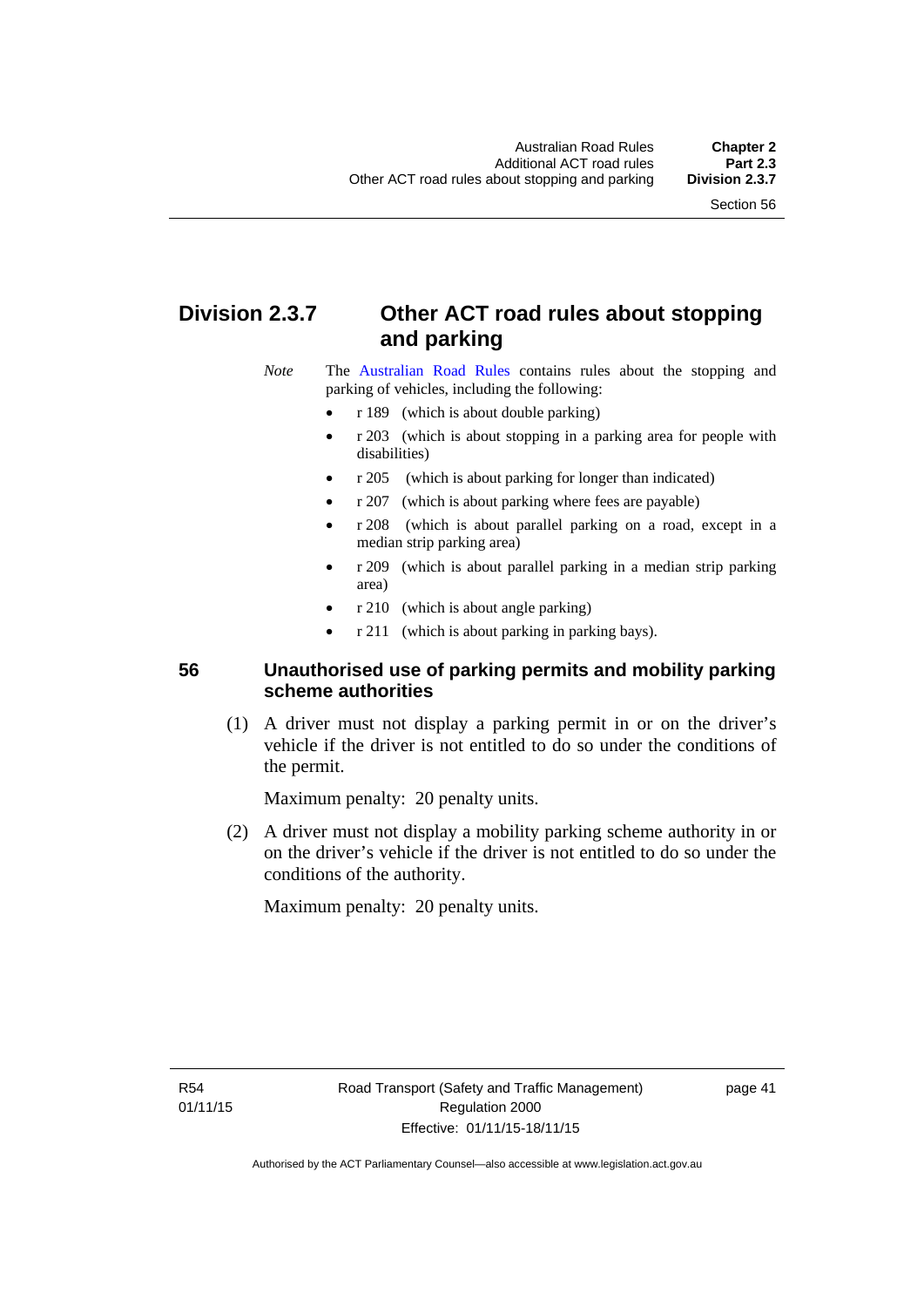Section 56A

# **56A Interfering with parking permits and mobility parking scheme authorities**

A person commits an offence if—

- (a) the person removes, changes, damages, defaces or otherwise interferes with a parking permit or mobility parking scheme authority that is in or on a vehicle; and
- (b) the person is not—
	- (i) the driver of the vehicle; or
	- (ii) the responsible person for the vehicle; or
	- (iii) the person to whom the permit or authority was issued.

Maximum penalty: 20 penalty units.

# **57A Stopping public buses in bus zones and at bus stops**

- (1) The driver of a public bus must not stop in a bus zone unless the driver—
	- (a) is dropping off, or picking up, passengers; or
	- (b) is stopping for a regular route service.

Maximum penalty: 20 penalty units.

- (2) Subsection (1) does not apply to the driver of a public bus that is not permitted to stop in the bus zone by information on or with the *bus zone sign* applying to the bus zone.
	- *Note* The driver would contravene the [Australian Road Rules,](http://www.legislation.act.gov.au//ni/db_37271/default.asp) r 183.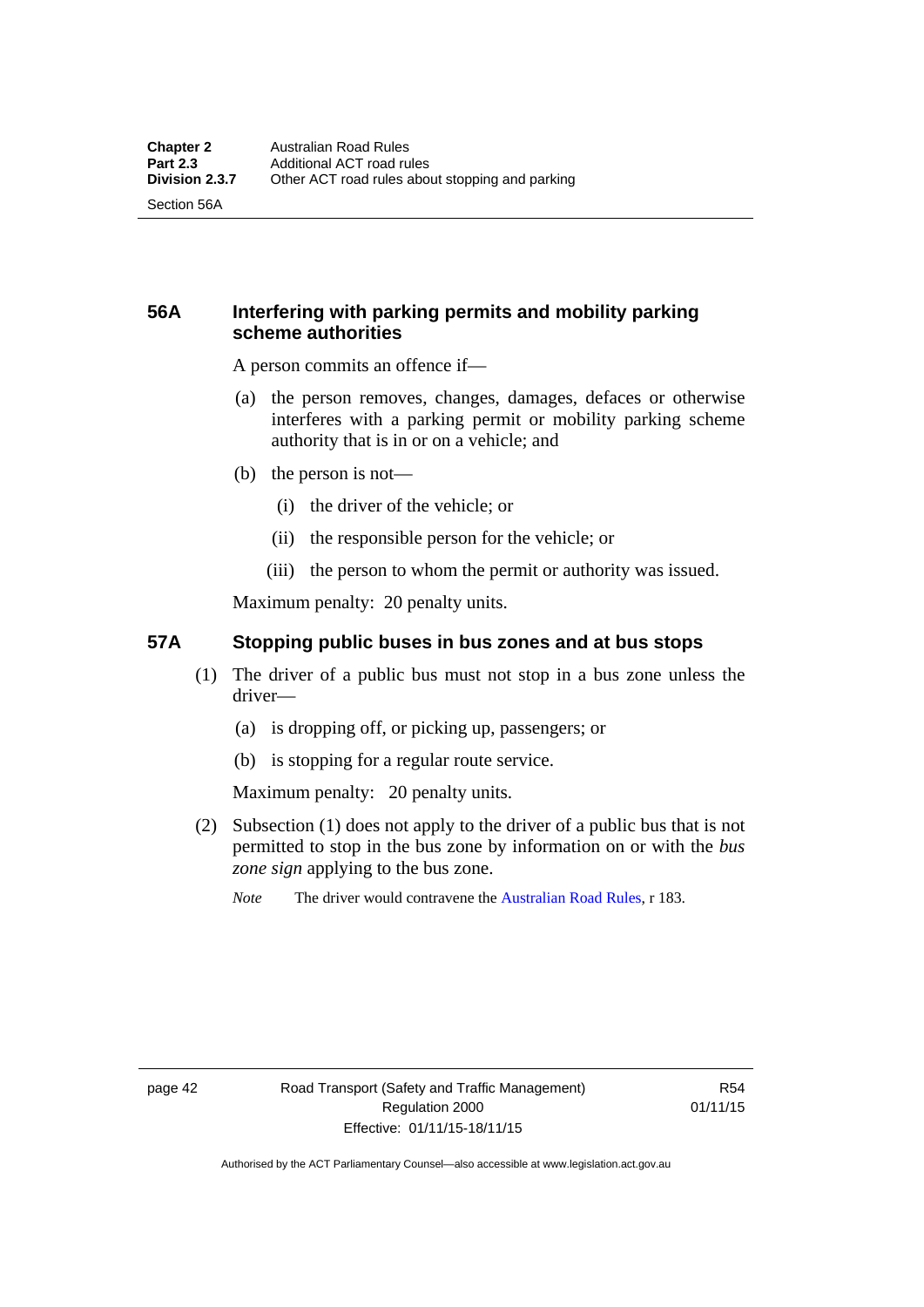- (3) The driver of a public bus must not stop at a bus stop, or on the road, within 20m before a sign on the road that indicates the bus stop, and 10m after the sign, unless the driver—
	- (a) stops at a place on a length of road, or in an area, to which a parking control sign applies and the driver is permitted to stop at that place under the [Australian Road Rules;](http://www.legislation.act.gov.au//ni/db_37271/default.asp) or
	- (b) is dropping off, or picking up, passengers; or
	- (c) is stopping for a regular route service.

Maximum penalty: 20 penalty units.

(4) In this section:

*bus stop***—see the [Australian Road Rules](http://www.legislation.act.gov.au//ni/db_37271/default.asp)**, rule 195.

*bus zone***—see the Australian Road Rules**, rule 183.

*bus zone sign*—see the [Australian Road Rules,](http://www.legislation.act.gov.au//ni/db_37271/default.asp) schedule 2, schedule 3, rule 314, rule 315 and rule 316.

*regular route service*—see the *[Road Transport \(Public Passenger](http://www.legislation.act.gov.au/a/2001-62)  Services*) *Act 2001*, section 12 (What is a regular route service?).

### **58 Stopping in an emergency etc or to comply with another law**

(1) In this section:

*stopping or parking provision of this chapter* means a provision of the following divisions:

- (a) division 2.3.5 (Metered parking);
- (b) division 2.3.6 (Ticket parking);
- (c) division 2.3.7 (Other ACT road rules about stopping and parking).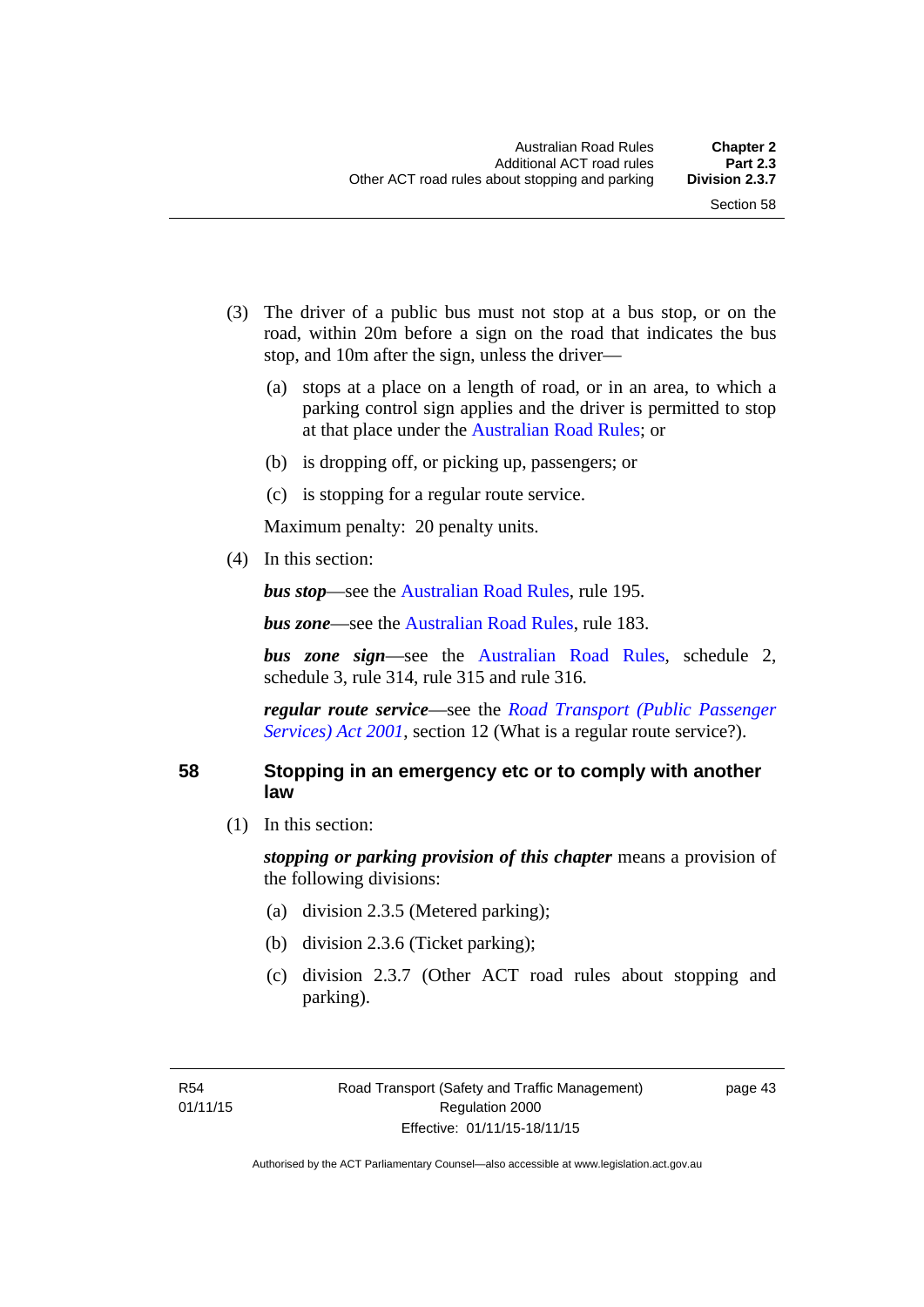- (2) A stopping or parking provision of this chapter does not apply to a driver if—
	- (a) the driver stops at a particular place, or in a particular way, to avoid a collision, and the driver stops for no longer than is necessary to avoid the collision; or
	- (b) the driver stops at a particular place, or in a particular way, because the driver's vehicle is disabled, and the driver stops for no longer than is necessary for the vehicle to be moved safely to a place where the driver is permitted to park the vehicle under the [Australian Road Rules](http://www.legislation.act.gov.au//ni/db_37271/default.asp) and a stopping or parking provision of this chapter; or
	- (c) the driver stops at a particular place, or in a particular way, to deal with a medical or other emergency, and the driver stops for no longer than is necessary in the circumstances; or
	- (d) the driver stops at a particular place, or in a particular way, because the condition of the driver, a passenger, or the driver's vehicle makes it necessary for the driver to stop in the interests of safety, and the driver stops for no longer than is necessary in the circumstances; or
	- (e) the driver stops at a particular place, or in a particular way, to comply with a provision of the [Australian Road Rules](http://www.legislation.act.gov.au//ni/db_37271/default.asp) or a provision of another law, and the driver stops for no longer than is necessary to comply with the provision.

# **Division 2.3.8 Other ACT road rules**

**60 Interrupting funeral processions etc**

A driver must not interfere with, or interrupt, the free passage of—

(a) a funeral procession or any other lawful procession; or

page 44 Road Transport (Safety and Traffic Management) Regulation 2000 Effective: 01/11/15-18/11/15

R54 01/11/15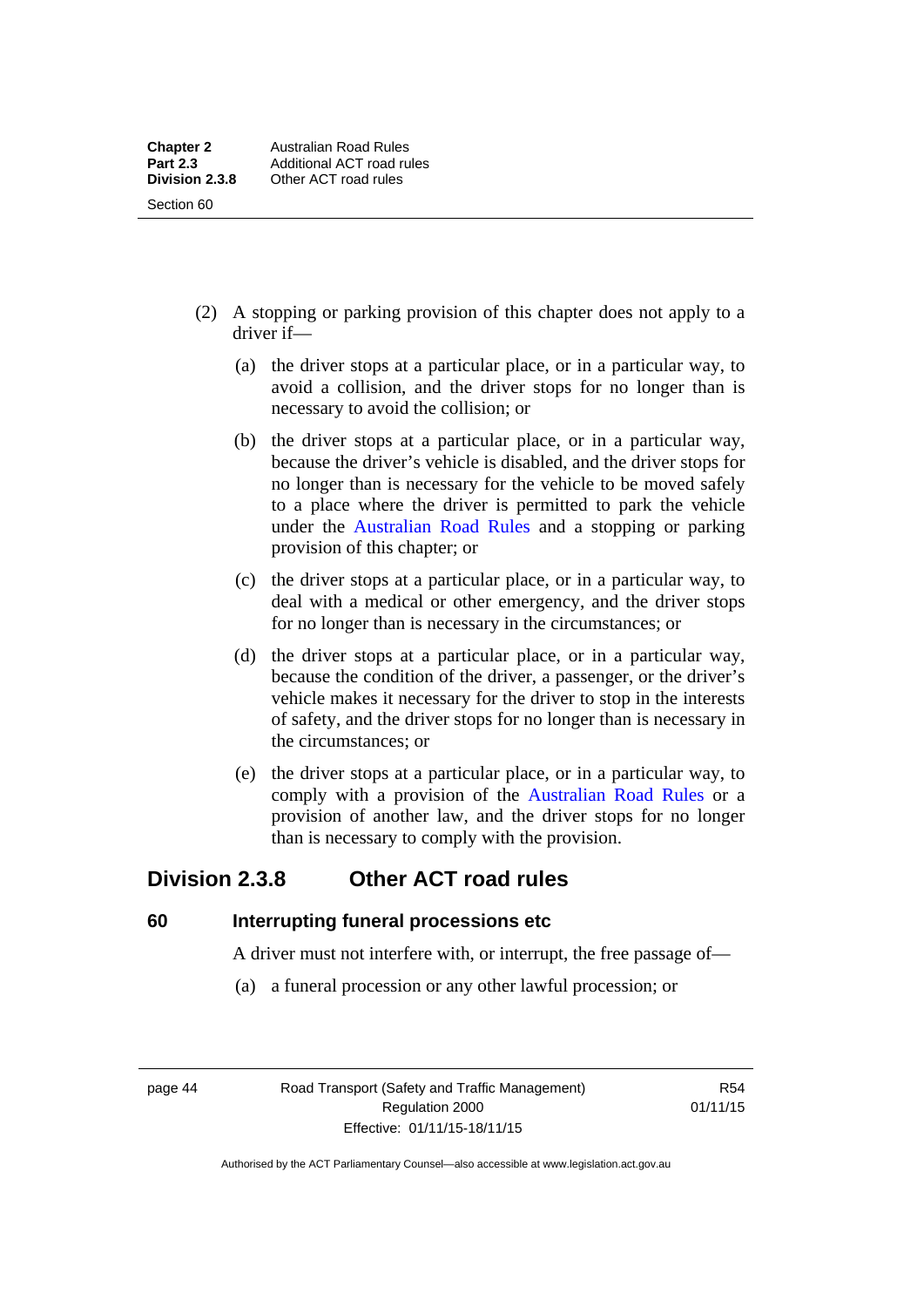(b) any vehicle or person forming part of a procession mentioned in paragraph (a).

Maximum penalty: 20 penalty units.

# **61 Driving on roads closed to traffic**

A person must not drive a vehicle on a road that is closed to traffic under the [Act](http://www.legislation.act.gov.au/a/1999-80/default.asp), section 30.

Maximum penalty: 20 penalty units.

# **62 Use of wheeled recreational devices and wheeled toys on roads**

 (1) A person must not travel in or on a wheeled recreational device or wheeled toy on a road while it is attached to another vehicle.

Maximum penalty: 20 penalty units.

 (2) A person travelling in or on a wheeled recreational device or wheeled toy on a road must not permit it to be drawn by another vehicle.

Maximum penalty: 20 penalty units.

 (3) A person must not travel in or on a wheeled recreational device or wheeled toy on a road if anyone travelling in or on it is completely or partly assisted in propelling it by means other than human power or gravity.

Maximum penalty: 20 penalty units.

R54 01/11/15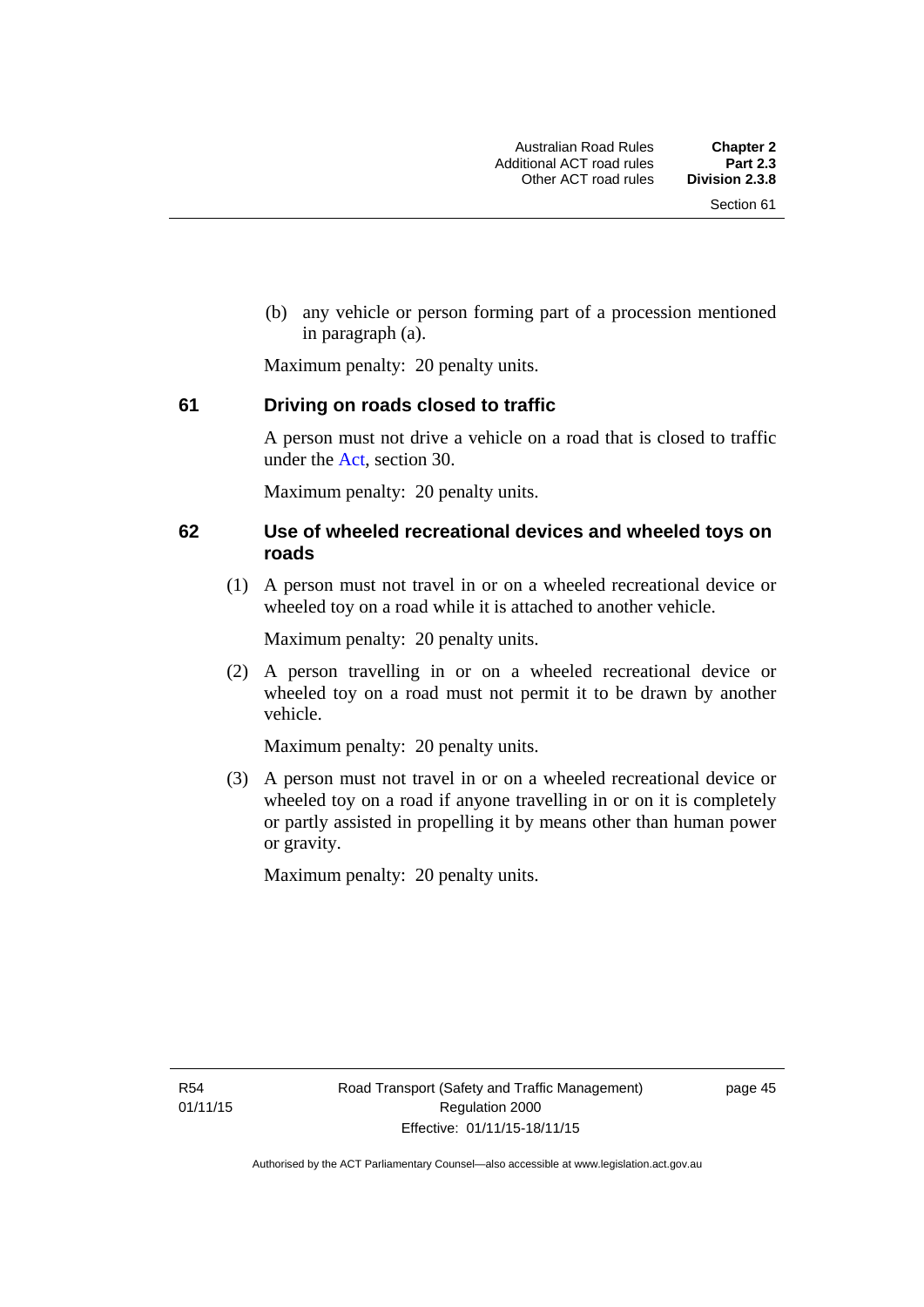# **Part 2.4 Other provisions**

# **63 Devices that are prescribed traffic control devices—Act, dict, def** *prescribed traffic control device*

The following things are prescribed traffic control devices:

- (a) any traffic control device that has effect for the [Australian](http://www.legislation.act.gov.au//ni/db_37271/default.asp)  [Road Rules](http://www.legislation.act.gov.au//ni/db_37271/default.asp) under the [Australian Road Rules](http://www.legislation.act.gov.au//ni/db_37271/default.asp), rule 315;
- (b) any traffic-related item that has effect for the [Australian Road](http://www.legislation.act.gov.au//ni/db_37271/default.asp)  [Rules](http://www.legislation.act.gov.au//ni/db_37271/default.asp) under the [Australian Road Rules,](http://www.legislation.act.gov.au//ni/db_37271/default.asp) rule 319;
- (c) any pay parking device, pay parking sign and parking meter hood;
- (d) any device, plate, screen, words or anything else on or with anything mentioned in paragraph (a), (b) or (c).

# **64 Preventing prescribed traffic control devices being clearly visible**

 (1) A person must not (except with the approval of the road transport authority) place anything in a position that prevents, or is likely to prevent, a prescribed traffic control device from being clearly visible to the road users to whom it is intended to apply.

Maximum penalty: 20 penalty units.

- *Note* The [Act](http://www.legislation.act.gov.au/a/1999-80/default.asp), s 19 (1) also makes it an offence for a person to install or display (or interfere, change or remove) a prescribed traffic control device without appropriate authority.
- (2) The road transport authority, a police officer or an authorised person—
	- (a) may, orally or in writing, direct a person who has contravened subsection (1) by placing something to remove the thing within a stated reasonable time; or

page 46 Road Transport (Safety and Traffic Management) Regulation 2000 Effective: 01/11/15-18/11/15

R54 01/11/15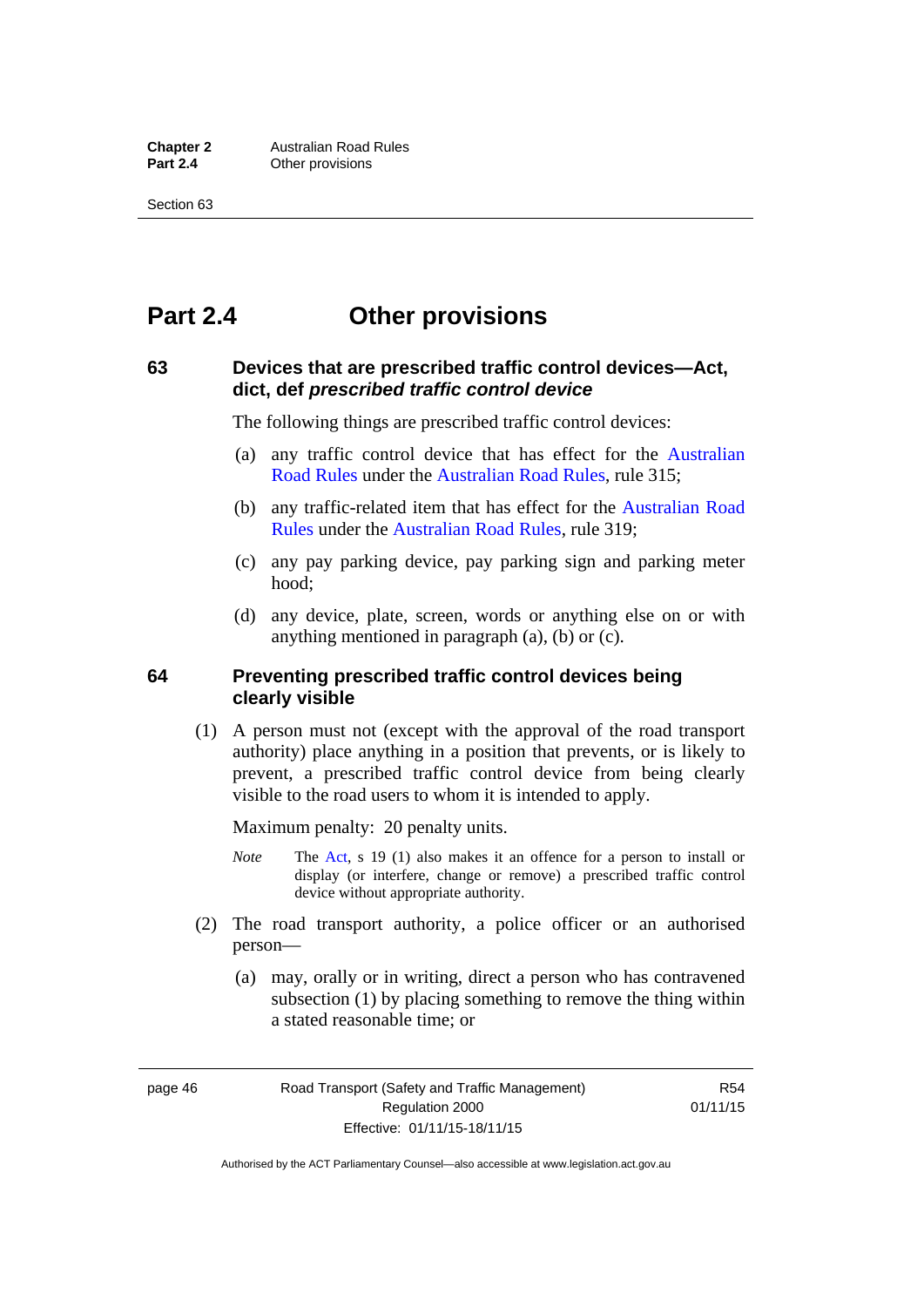- (b) may remove the thing.
- (3) If a person is given a direction under subsection (2) (a), the person must comply with the direction.

Maximum penalty: 20 penalty units.

#### **65 Use of** *do not overtake turning vehicle sign*

A person must not drive a motor vehicle or combination displaying a *do not overtake turning vehicle sign* unless the motor vehicle or combination, together with any load or projection, is at least 7.5m long.

Maximum penalty: 20 penalty units.

#### **66 Approvals etc by road transport authority**

- (1) For the [Australian Road Rules](http://www.legislation.act.gov.au//ni/db_37271/default.asp) and this regulation, the road transport authority may—
	- (a) approve a protective helmet for bicycle riders as an approved bicycle helmet; or
	- (b) approve a booster seat as an approved booster seat; or
	- (c) approve a child restraint as an approved child restraint; or
	- (d) approve a child safety harness as an approved child safety harness; or
	- (e) approve a protective helmet for motorbike riders as an approved motorbike helmet; or
	- (f) approve a canopy, cage or other device fitted to a vehicle; or
	- (g) declare a person to be an emergency worker.
- (2) An approval or declaration is a disallowable instrument.
	- *Note* A disallowable instrument must be notified, and presented to the Legislative Assembly, under the [Legislation Act.](http://www.legislation.act.gov.au/a/2001-14)

R54 01/11/15 page 47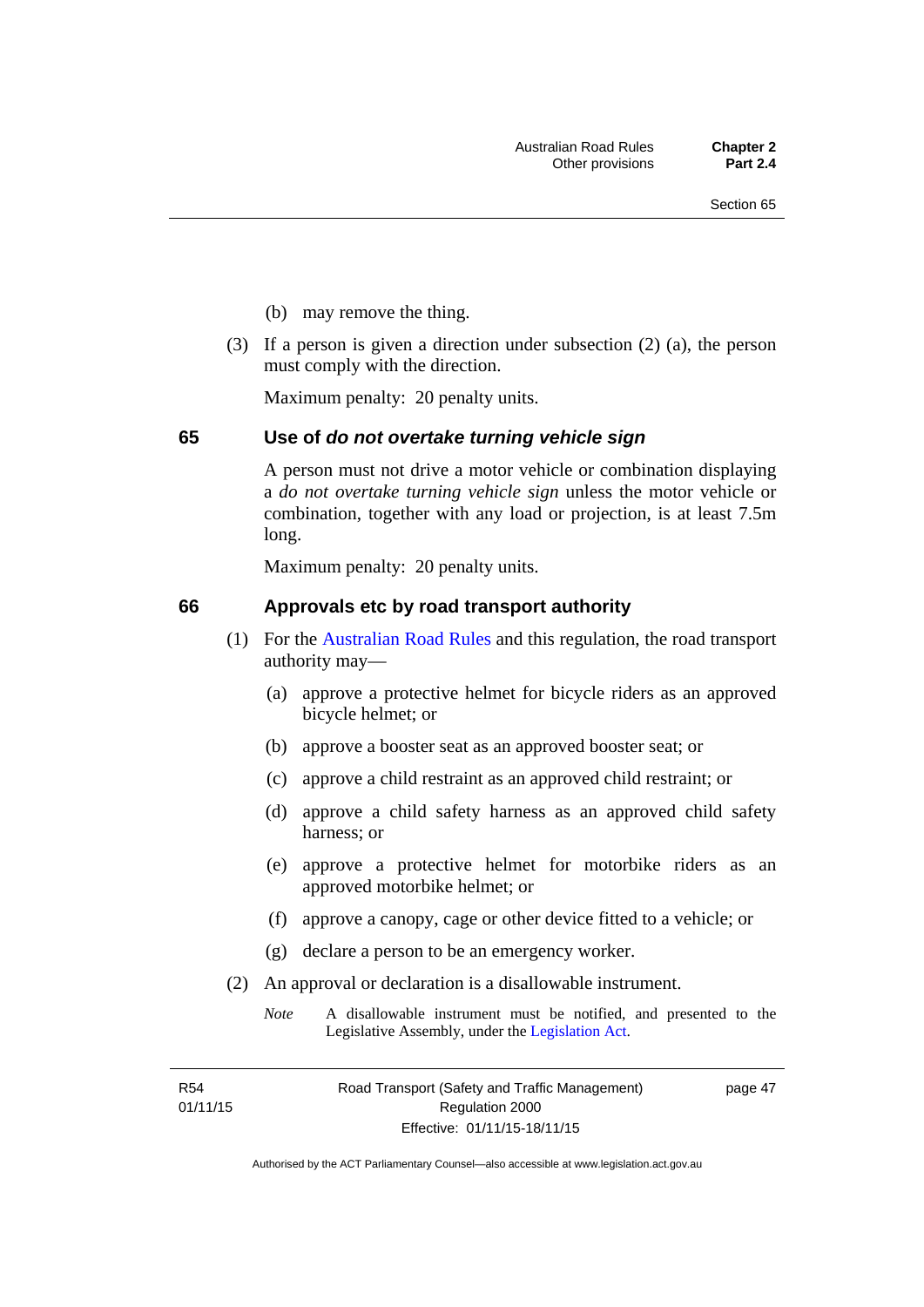# **67 Exemption from requirement about riding on motorbikes**

The road transport authority may, for the purpose of allowing a sporting or similar event to be filmed, exempt a person from the [Australian Road Rules](http://www.legislation.act.gov.au//ni/db_37271/default.asp), rule 271 (2) to the extent that it requires the person to face forward while being carried as a passenger on a motorbike.

# **68 Defence of complying with direction of police officer or authorised person**

- (1) It is a defence to a prosecution of a person for an offence against a provision of this chapter if, at the time of the offence, the person was obeying a direction given to the person under the [Australian](http://www.legislation.act.gov.au//ni/db_37271/default.asp)  [Road Rules,](http://www.legislation.act.gov.au//ni/db_37271/default.asp) rule 304 (1).
- (2) To remove any doubt, it is declared that a person must obey a direction given to the person under the [Australian Road Rules](http://www.legislation.act.gov.au//ni/db_37271/default.asp), rule 304 (1), whether or not the person may contravene a provision of this chapter by obeying the direction.

# **69 Exemption for driver of police vehicle—generally—Act, s 35**

- (1) An exemption provision does not apply to the driver of a police vehicle if—
	- (a) in the circumstances—
		- (i) the driver is taking reasonable care; and
		- (ii) it is reasonable that the provision should not apply, having regard to the road and traffic conditions at the time; and
	- (b) if the vehicle is a motor vehicle that is moving—the vehicle is displaying a blue or red flashing light or sounding an alarm.
	- *Note* This section also applies to a rider of a police motorbike (see *[Road](http://www.legislation.act.gov.au/a/1999-77)  [Transport \(General\) Act 1999](http://www.legislation.act.gov.au/a/1999-77)*, dict defs *drive*, *driver*, *ride* and *vehicle*).

page 48 Road Transport (Safety and Traffic Management) Regulation 2000 Effective: 01/11/15-18/11/15

R54 01/11/15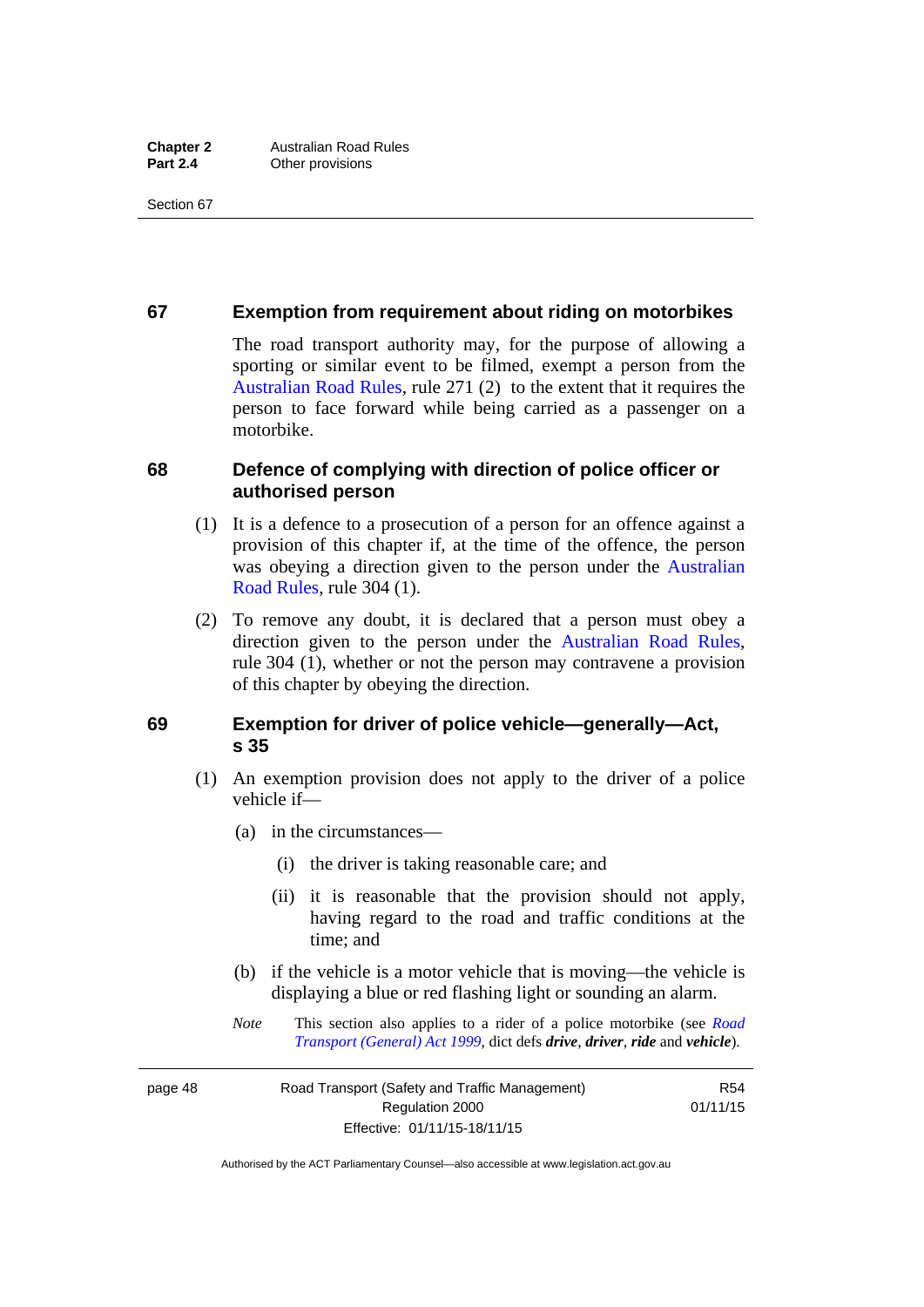- (2) Subsection (1) (b) does not apply to the driver if, in the circumstances, it is reasonable—
	- (a) not to display the light or sound the alarm; or
	- (b) for the vehicle not to be fitted or equipped with a blue or red flashing light or an alarm.
- (3) In this section:

### *exemption provision* means—

- (a) the [Act](http://www.legislation.act.gov.au/a/1999-80/default.asp), section 5B (Burnouts and other prohibited conduct); or
- (b) the [Act](http://www.legislation.act.gov.au/a/1999-80/default.asp), section 7 (Furious, reckless or dangerous driving), to the extent the section relates to furious or dangerous driving; or
- (c) part 2.1 (Incorporation into ACT law); or
- (d) part 2.2 (How the [Australian Road Rules](http://www.legislation.act.gov.au//ni/db_37271/default.asp) are incorporated); or
- (e) part 2.3 (Additional ACT road rules).

### **69A Exemption for driver of police vehicle—training and assessment**

- (1) An exemption provision does not apply to the driver of a police vehicle if—
	- (a) the driver is doing police driver training or police driver assessment; and
	- (b) in the circumstances—
		- (i) the driver is taking reasonable care; and
		- (ii) it is reasonable that the provision should not apply, having regard to the road and traffic conditions at the time; and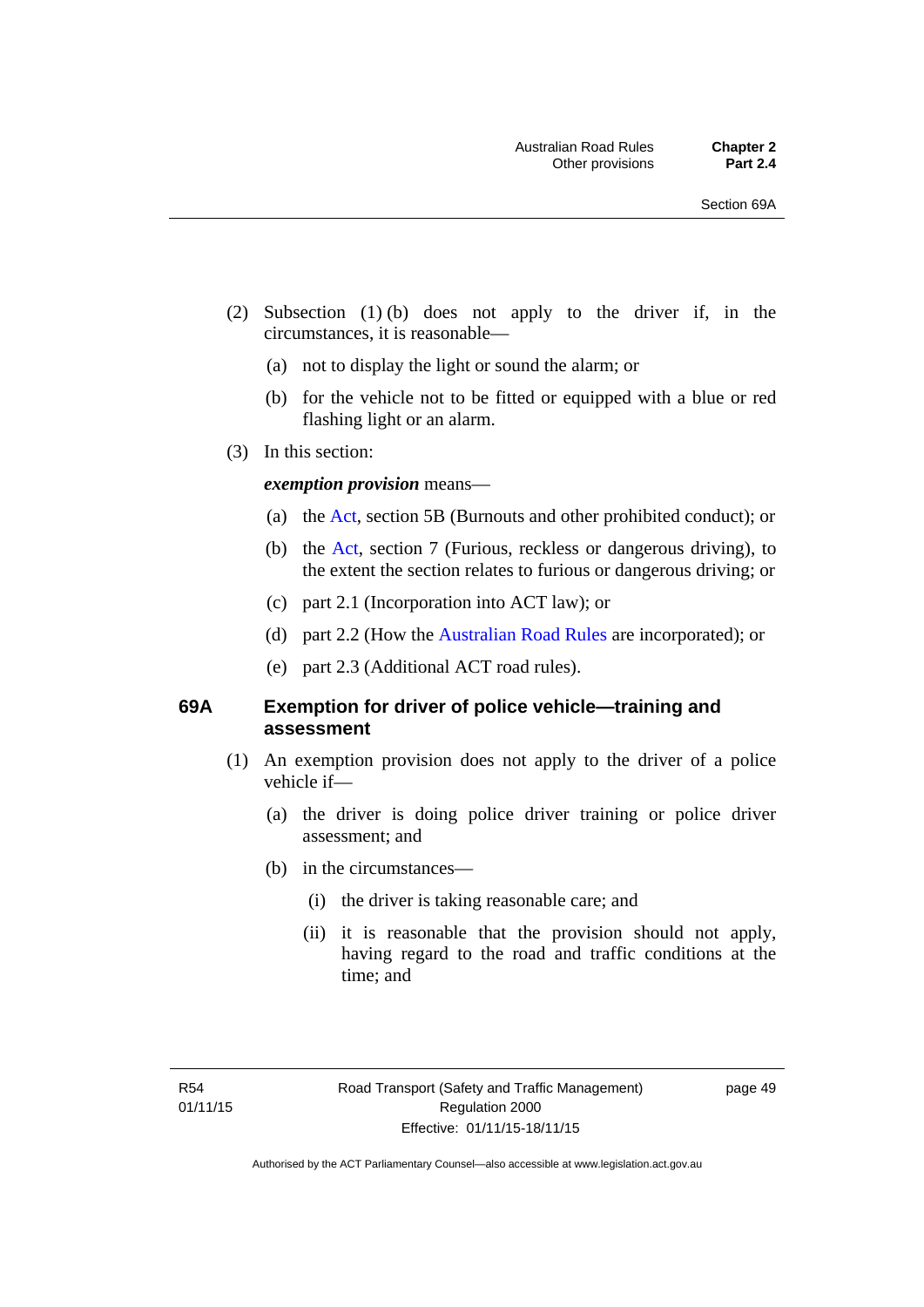- (c) if the vehicle is a motor vehicle that is moving—the vehicle is displaying a blue or red flashing light or sounding an alarm.
- *Note* This section also applies to a rider of a police motorbike (see *[Road](http://www.legislation.act.gov.au/a/1999-77)  [Transport \(General\) Act 1999](http://www.legislation.act.gov.au/a/1999-77)*, dict defs *drive*, *driver*, *ride* and *vehicle*).
- (2) Subsection (1) (c) does not apply to the driver if, in the circumstances, it is reasonable—
	- (a) not to display the light or sound the alarm; or
	- (b) for the vehicle not to be fitted or equipped with a blue or red flashing light or an alarm.
- (3) In this section:

*AFP* means the Australian Federal Police.

*exemption provision* means—

- (a) the [Act,](http://www.legislation.act.gov.au/a/1999-80/default.asp) section 5B (Burnouts and other prohibited conduct); or
- (b) the [Act](http://www.legislation.act.gov.au/a/1999-80/default.asp), section 7 (Furious, reckless or dangerous driving), to the extent the section relates to furious or dangerous driving; or
- (c) part 2.1 (Incorporation into ACT law); or
- (d) part 2.2 (How the [Australian Road Rules](http://www.legislation.act.gov.au//ni/db_37271/default.asp) are incorporated); or
- (e) part 2.3 (Additional ACT road rules).

*police driver assessment* means an assessment conducted by an AFP employee or contractor of a police officer's ability to drive a police vehicle in the exercise of the police officer's functions as a police officer.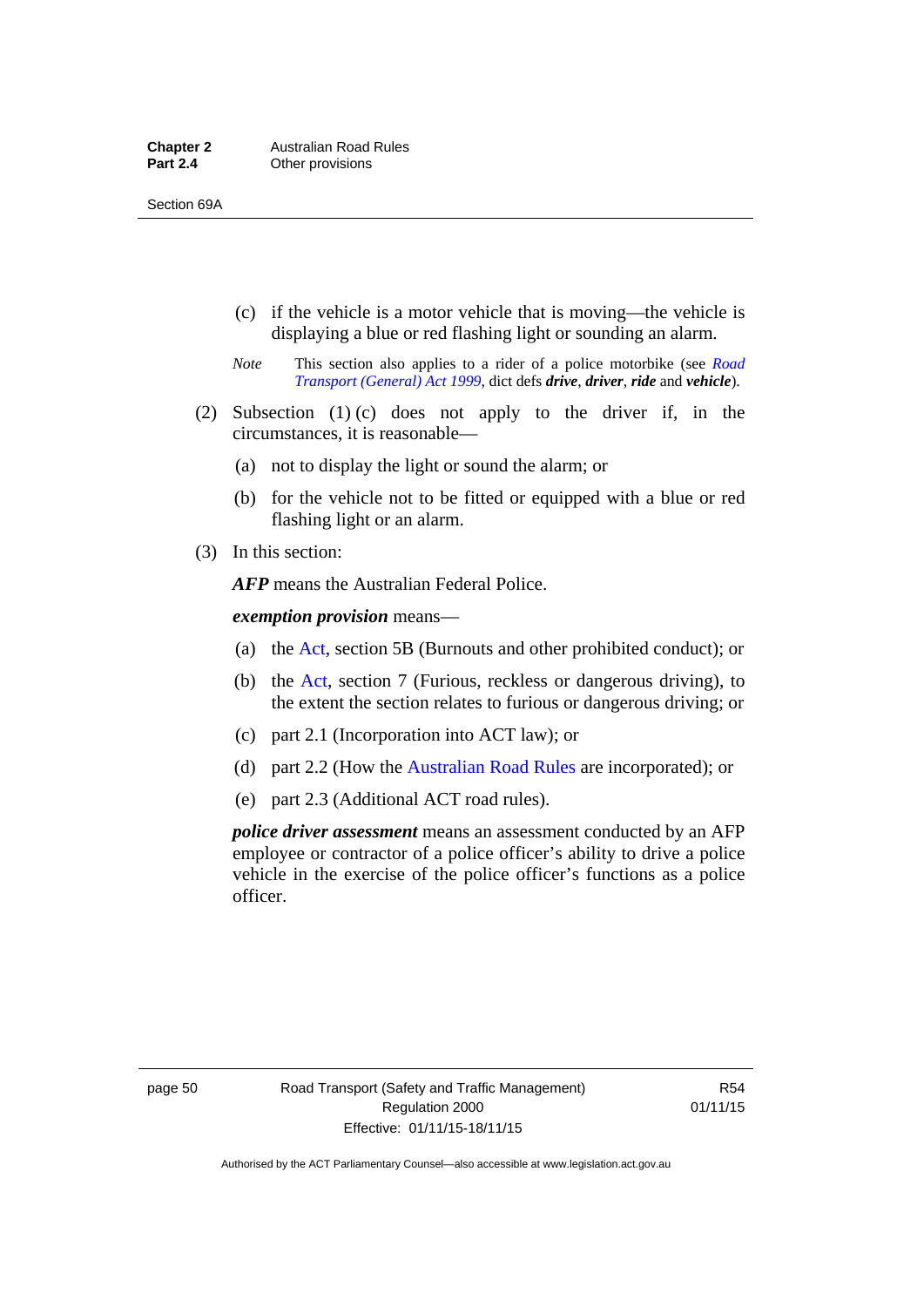*police driver training* means training provided by the AFP, or an AFP contractor, that teaches a police officer how to drive a police vehicle for the purpose of the exercise of the police officer's functions as a police officer.

*police officer* includes a person who is training to become a police officer.

# **70 Exemption for driver of emergency vehicles**

A provision of this chapter does not apply to the driver of an emergency vehicle if—

- (a) in the circumstances—
	- (i) the driver is taking reasonable care; and
	- (ii) it is reasonable that the provision should not apply; and
- (b) if the vehicle is a motor vehicle that is moving—the vehicle is displaying a blue or red flashing light or sounding an alarm.

# **71 Stopping and parking exemption for police and emergency vehicles and authorised people**

(1) In this section:

*stopping or parking provision of this chapter*—see section 58 (1).

- (2) A stopping or parking provision of this chapter does not apply to the driver of a police vehicle or emergency vehicle if, in the circumstances—
	- (a) the driver is taking reasonable care; and
	- (b) it is reasonable that the provision should not apply.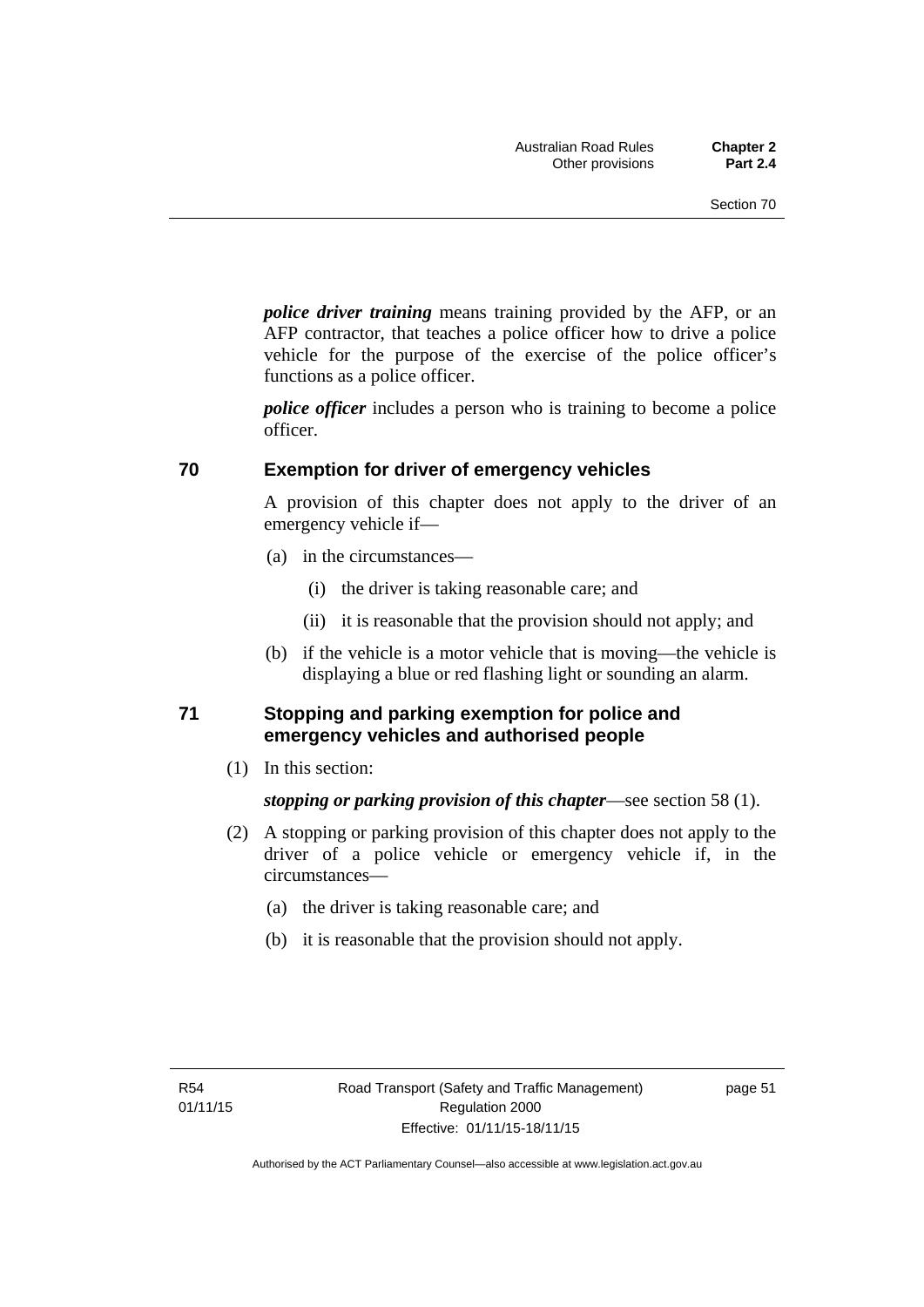- (3) A stopping or parking provision of this chapter does not apply to an authorised person who is driving a vehicle in the course of the person's duty as an authorised person if, in the circumstances—
	- (a) the person is taking reasonable care; and
	- (b) it is reasonable that the provision should not apply.

page 52 Road Transport (Safety and Traffic Management) Regulation 2000 Effective: 01/11/15-18/11/15

R54 01/11/15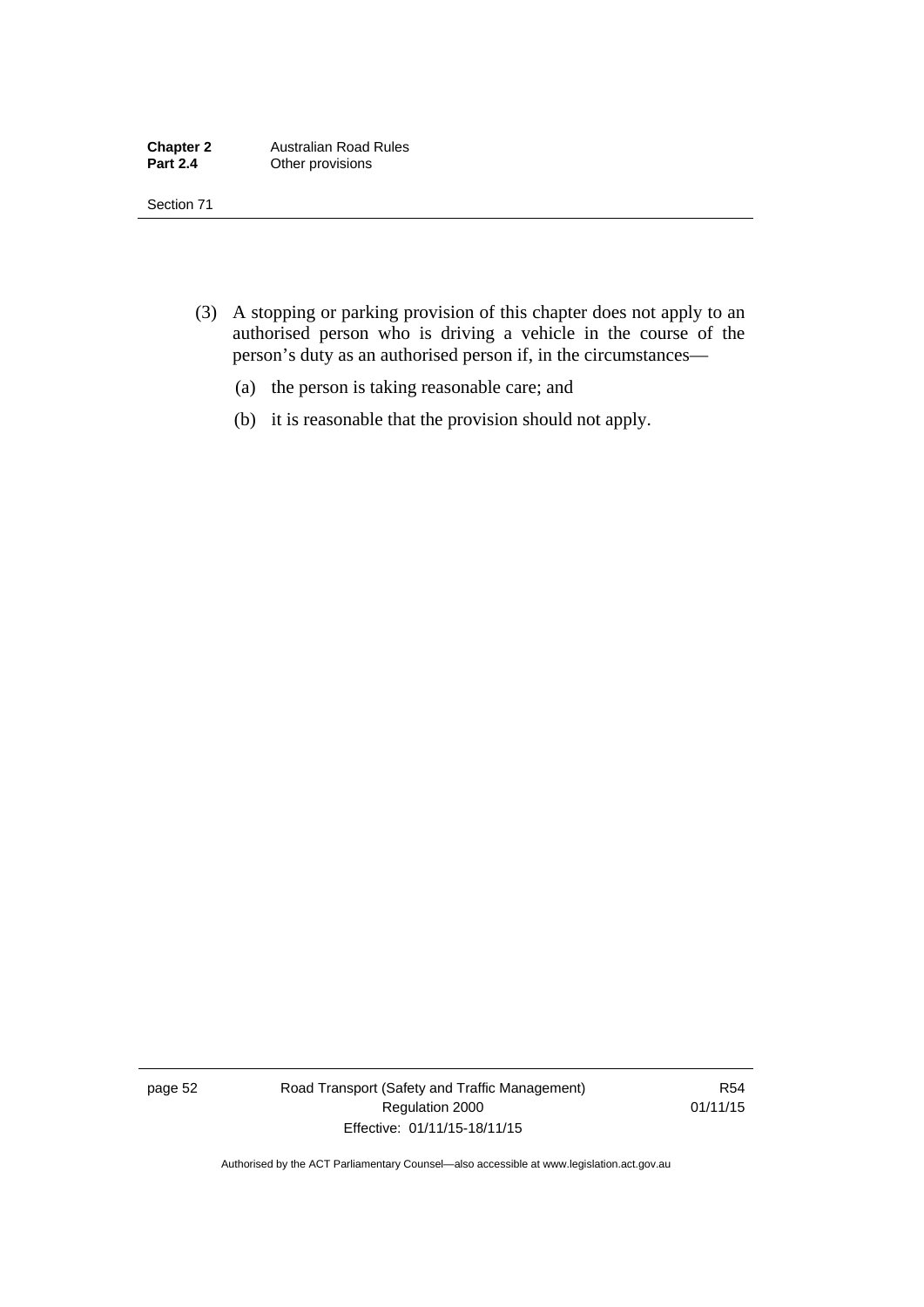# **Chapter 3 Parking**

# **Part 3.1 Parking schemes**

# **Division 3.1.1 Metered parking schemes**

# **72 Metered parking schemes**

- (1) The road transport authority may establish and operate metered parking schemes for any length of road or area.
- (2) For a metered parking scheme, the road transport authority—
	- (a) may set aside metered parking spaces; and
	- (b) may install parking meters for the payment of fees for metered parking spaces.

# **73 Metered parking areas**

- (1) The road transport authority may set aside a length of road or area as a metered parking area.
- (2) A metered parking area must be designated by metered parking signs.

# **74 Parking meters**

- (1) A parking meter must be installed at the space to which it applies or, if a parking meter applies to 2 or more spaces, close to the spaces.
- (2) The parking meter applying to a metered parking space must show or be capable of showing the fees fixed for the space under this division.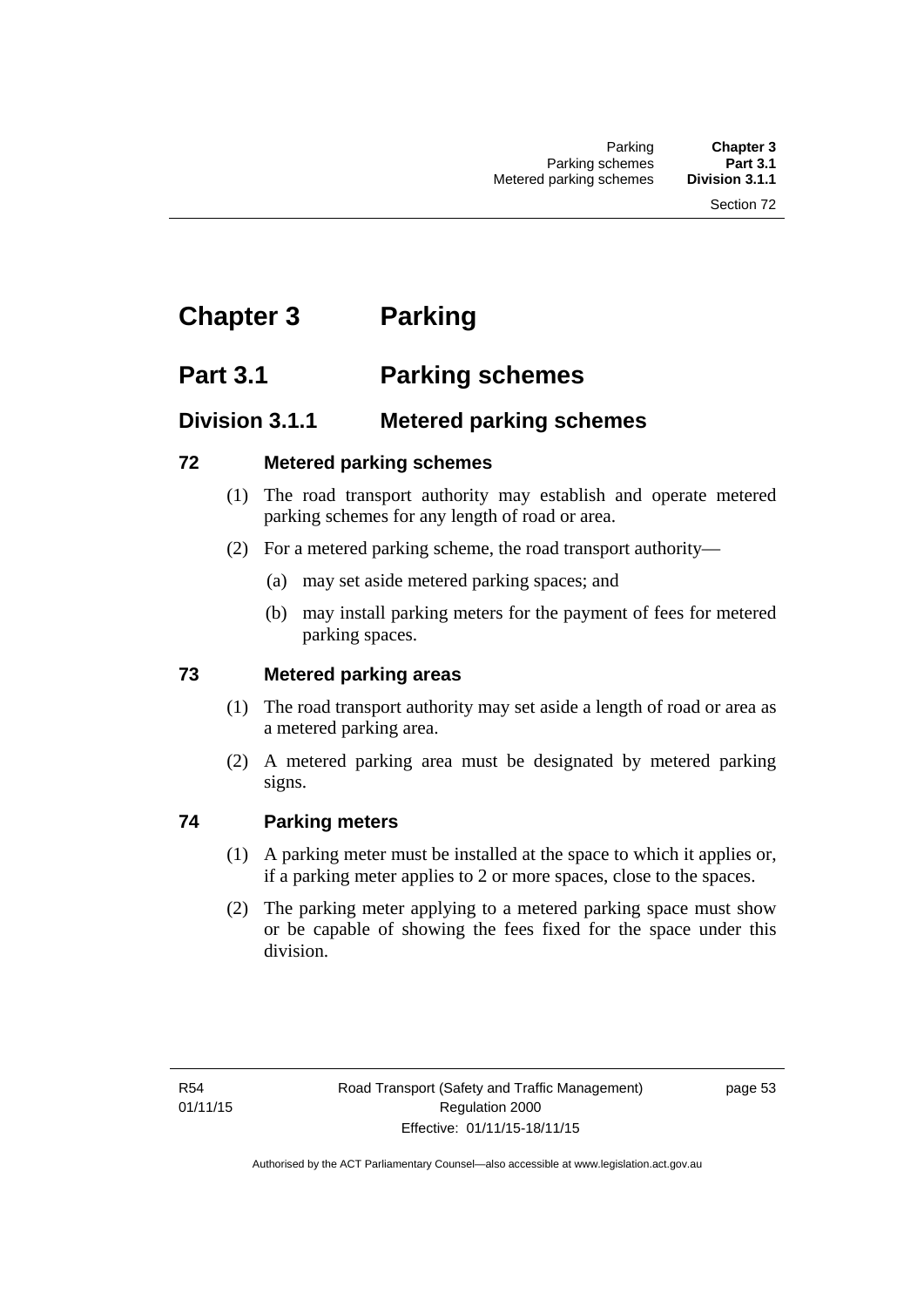- (3) A parking meter must clearly show, or be capable of clearly showing, whether the relevant parking fee for the parking of a vehicle in the metered parking space or spaces to which it applies has been paid.
- (4) A multi-space parking meter must also identify each metered parking space by its number.

# **75 Metered parking spaces**

- (1) A metered parking space must be designated by a road marking.
- (2) For a metered parking space to which a multi-space parking meter applies, the number for the space and an arrow indicating the direction of the meter must be marked in or adjacent to the space.

# **Division 3.1.2 Ticket parking schemes**

*Note* The [Australian Road Rules](http://www.legislation.act.gov.au//ni/db_37271/default.asp), r 207 (2) provides that a driver who parks in a ticket parking area must pay the fee and obey the instructions on the ticket. See also s 16.

# **75A Parking authorities**

- (1) A person may apply to the road transport authority to be a parking authority for a stated area.
- (2) The road transport authority may declare the person to be a parking authority for a stated area (the *area of operations*).
	- *Note* The power to make the declaration includes the power to amend or repeal it (see [Legislation Act,](http://www.legislation.act.gov.au/a/2001-14) s 46).
- (3) The declaration is a disallowable instrument.
	- *Note* A disallowable instrument must be notified, and presented to the Legislative Assembly, under the [Legislation Act.](http://www.legislation.act.gov.au/a/2001-14)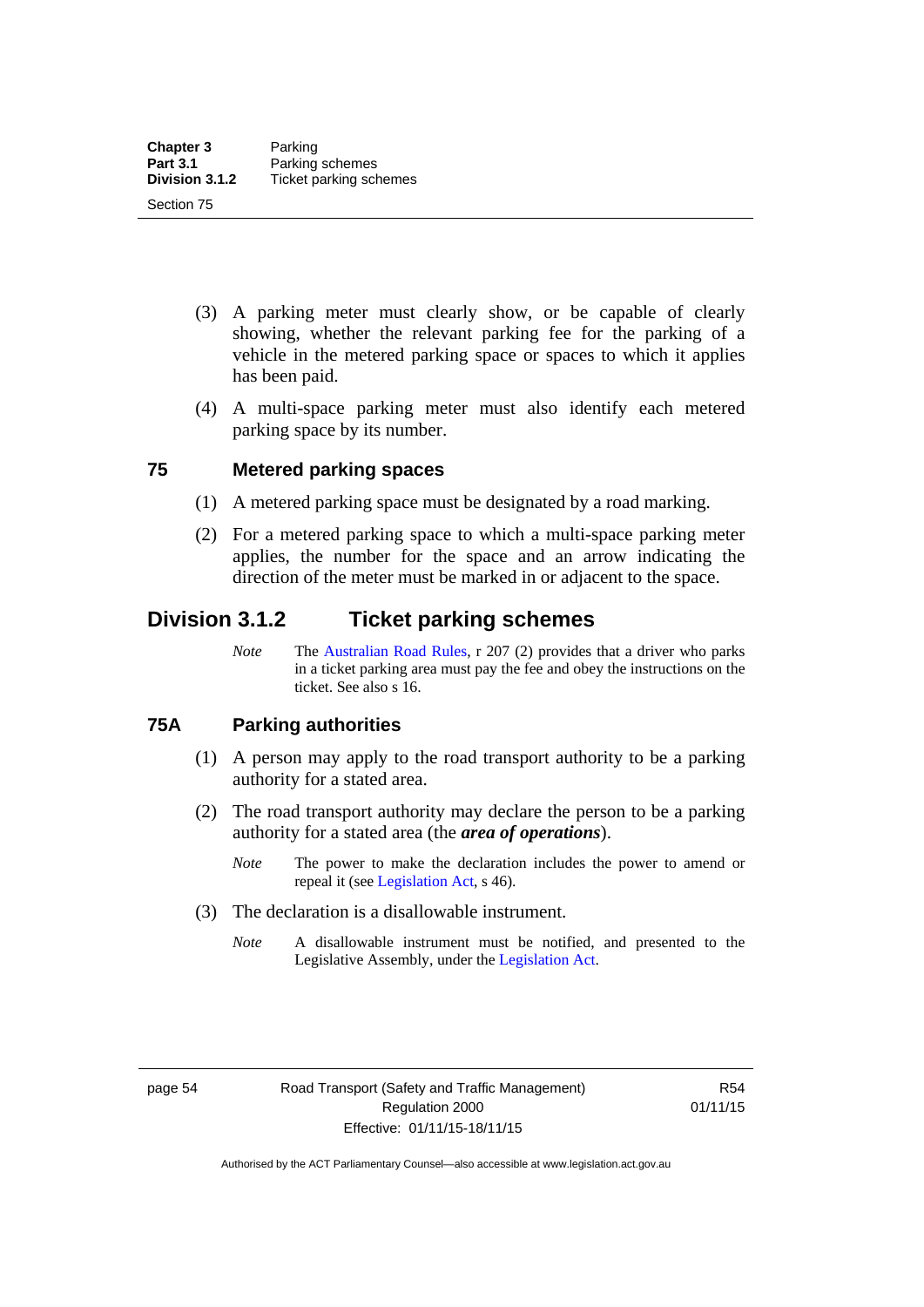# **75B Parking authority guidelines**

- (1) The road transport authority must establish guidelines for section 76A (the *parking authority guidelines*).
- (2) The parking authority guidelines are a disallowable instrument.

- (3) A parking authority is not entitled to provide, or charge for, parking in a ticket parking area if the parking authority does not comply with the parking authority guidelines.
- (4) A parking authority is taken to comply with the parking authority guidelines until the contrary is proved.

# **76 Ticket parking schemes—road transport authority**

- (1) The road transport authority may establish and operate a ticket parking scheme for any length of road or area.
- (2) For a ticket parking scheme, the road transport authority—
	- (a) may set aside a length of road or area as a ticket parking area; and
	- (b) may adopt the ways of, and schemes for, payment of the fees the authority considers appropriate; and
	- (c) may install pay parking devices.

# **76AA Approval of e-payment method**

(1) The road transport authority may approve an e-payment method (an *approved e-payment method*) for a driver of a vehicle to pay for the use of a parking space in a ticket parking area.

*Note* A disallowable instrument must be notified, and presented to the Legislative Assembly, under the [Legislation Act.](http://www.legislation.act.gov.au/a/2001-14)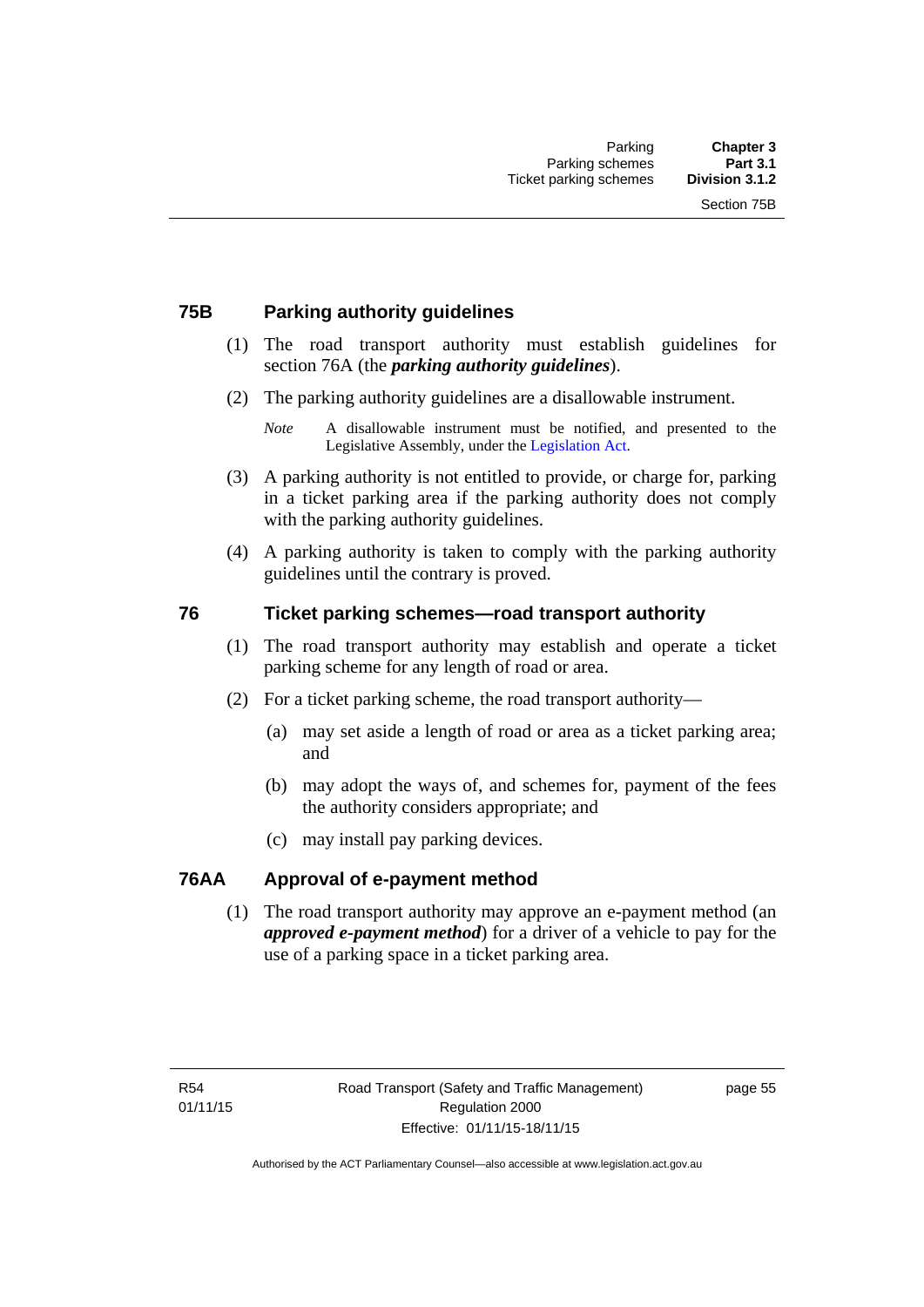- (2) The road transport authority may not approve an e-payment method unless satisfied that the system supporting the method is capable of—
	- (a) giving the road transport authority contemporary information about fees paid for parking spaces in ticket parking areas; and
	- (b) keeping a record of each transaction; and
	- (c) giving a person using the method an electronic receipt for the transaction.
- (3) An approval is a notifiable instrument.

*Note* A notifiable instrument must be notified under the [Legislation Act](http://www.legislation.act.gov.au/a/2001-14).

(4) In this section:

*e-payment method* means a method for payment using an electronic device.

#### **76A Ticket parking schemes—parking authorities**

- (1) A parking authority may, in accordance with the parking authority guidelines, establish and operate a ticket parking scheme for any length of road or area within its area of operations.
- (2) For a ticket parking scheme, the parking authority may, in accordance with the parking authority guidelines—
	- (a) set aside a length of road or area within its area of operations as a ticket parking area; and
	- (b) fix fees for the parking of vehicles in the area; and
	- (c) adopt the ways of, and schemes for, payment of the fees the authority considers appropriate; and
	- (d) install pay parking devices.
	- *Note* Section 75A provides for the road transport authority to declare parking authorities and s 75B provides for parking authority guidelines.

page 56 Road Transport (Safety and Traffic Management) Regulation 2000 Effective: 01/11/15-18/11/15

R54 01/11/15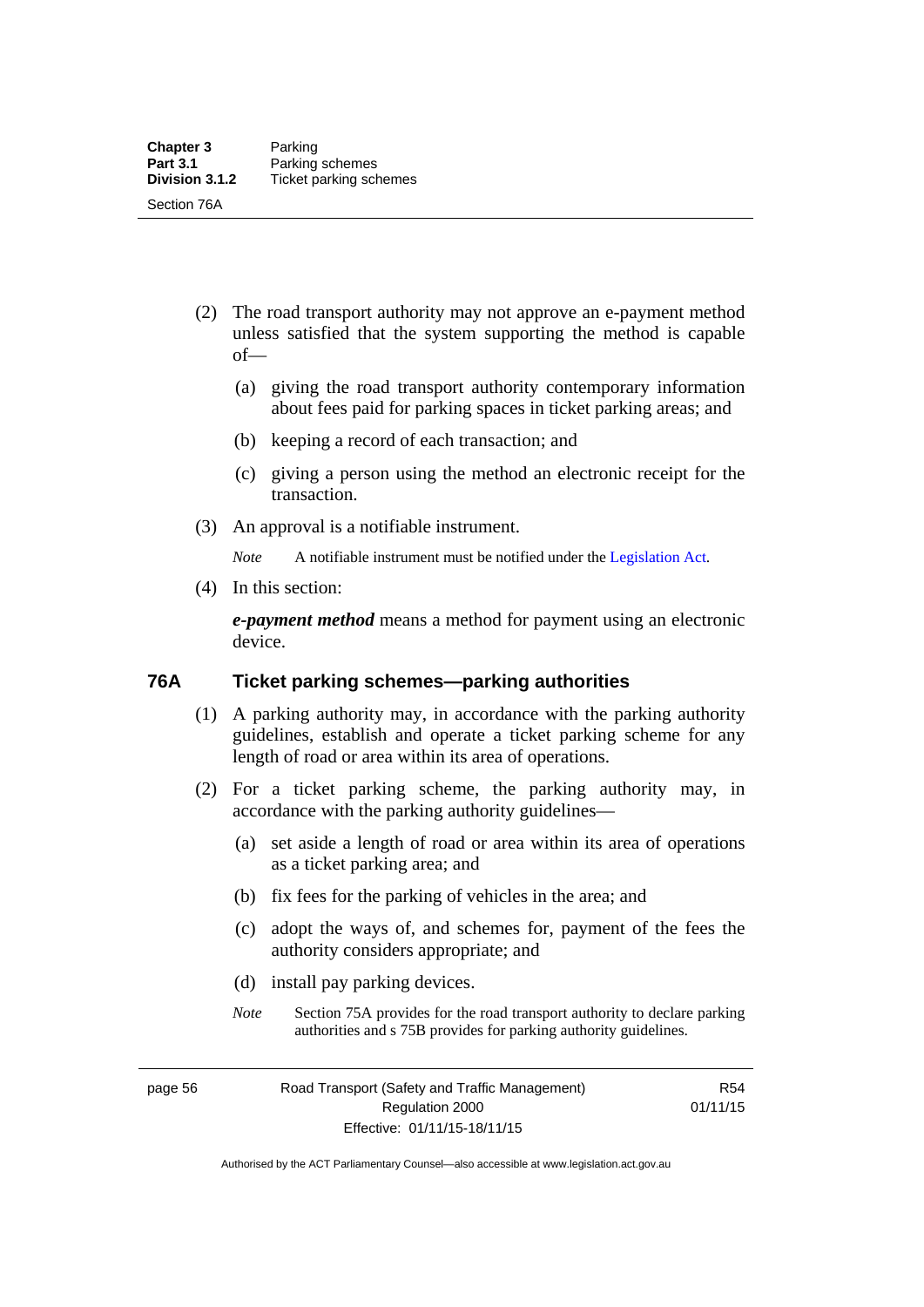## **77 Ticket parking areas**

- (1) A ticket parking area must be designated by ticket parking signs.
- (2) A ticket parking area is taken to include only such lengths of road and areas to which ticket parking signs apply as are lawfully available, apart from this division, for the parking of vehicles.

#### **78 Ticket parking spaces**

A ticket parking area may be divided into ticket parking spaces, of a size suitable for parking a single vehicle, by a road marking.

#### **79 Ticket machines**

The ticket machine for a ticket parking area must show or be capable of showing the fees fixed for the area under this division.

#### **80 Parking tickets**

- (1) The following information must be printed on a parking ticket:
	- (a) the expiry date (expressed as the day of the month, the month and the year);
	- (b) for a parking ticket other than an RTA periodic ticket—the expiry time (expressed in hours and minutes);
	- (c) the name of the authority issuing the ticket;
	- (d) an indication of the ticket parking area where or for which the ticket is issued;
	- (e) the fee paid for the issue of the ticket or, for an RTA periodic ticket (except a ticket issued at a concessional price), the daily value of the ticket;
	- (f) a serial number;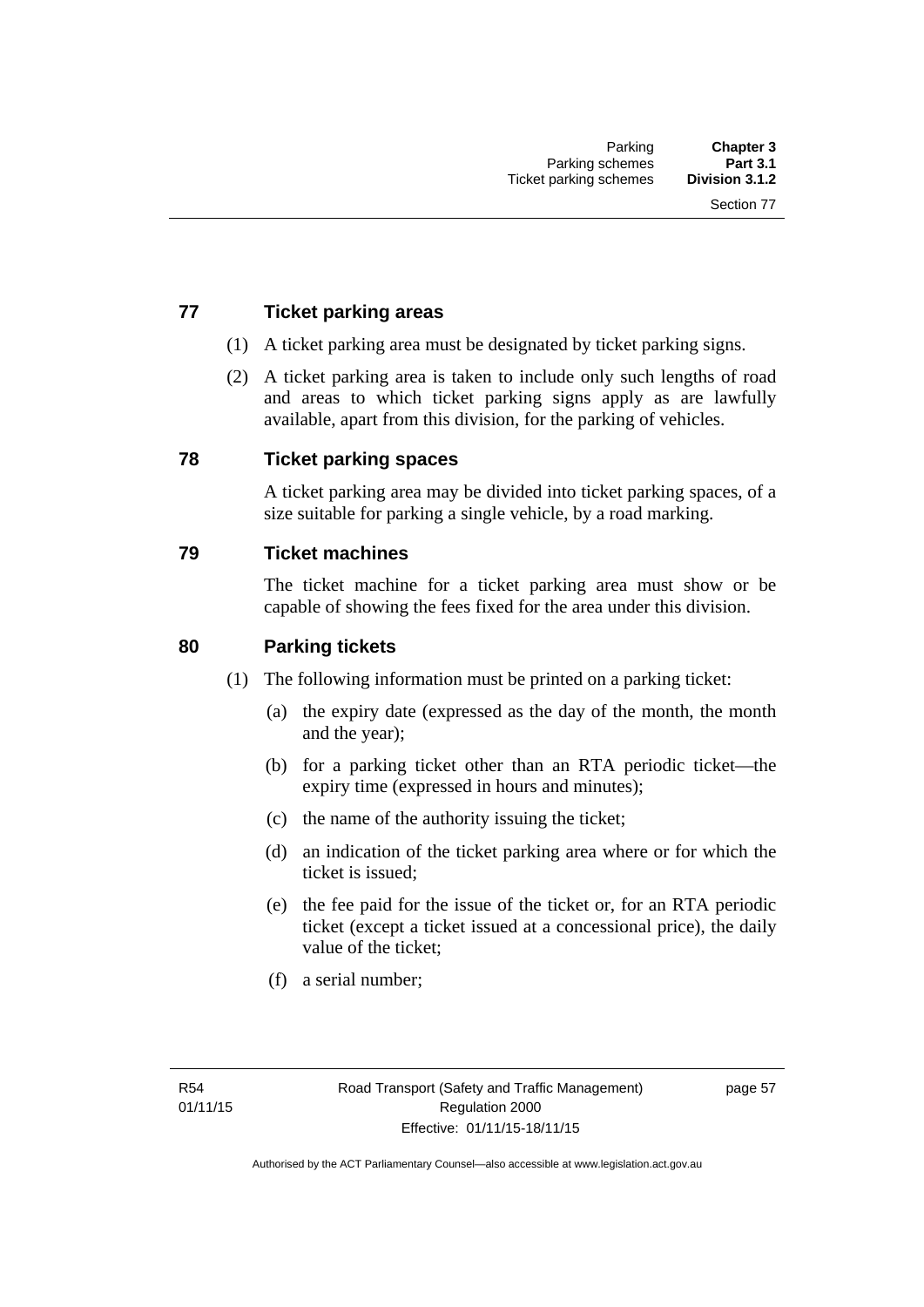Section 81

(g) instructions for use of the ticket.

#### **Examples for par (d)**

- 1 a code for the ticket parking area where the ticket is issued
- 2 the number of the parking ticket machine which issued the ticket
- 3 for an RTA periodic ticket—the daily value of the ticket or the area where the ticket may be used
- *Note* An example is part of the regulation, is not exhaustive and may extend, but does not limit, the meaning of the provision in which it appears (see [Legislation Act,](http://www.legislation.act.gov.au/a/2001-14) s 126 and s 132).
- (2) A parking ticket must be legible and of a size and design that enables it to be easily displayed in or on a vehicle.
- (3) In this section:

*RTA periodic ticket*, for a ticket parking area, means a ticket issued by the road transport authority that is valid for parking in the area for a stated period of not less than 1 week.

#### **81 Duration of parking tickets and e-payment parking period**

- (1) A parking ticket takes effect when it is issued and expires at the expiry time stated on the ticket.
- (2) An e-payment parking period begins when the parking period is initiated by a device in accordance with an approved e-payment method and ends when the period for which payment is made in accordance with the approved e-payment method ends.

# **Division 3.1.3 Heavy vehicle parking**

# **82 Definitions—div 3.1.3**

In this division:

*heavy vehicle* means a vehicle, whether loaded or unloaded, that is longer than 7.5m, has a GVM over 4.5t, and is used for commercial purposes.

page 58 Road Transport (Safety and Traffic Management) Regulation 2000 Effective: 01/11/15-18/11/15

R54 01/11/15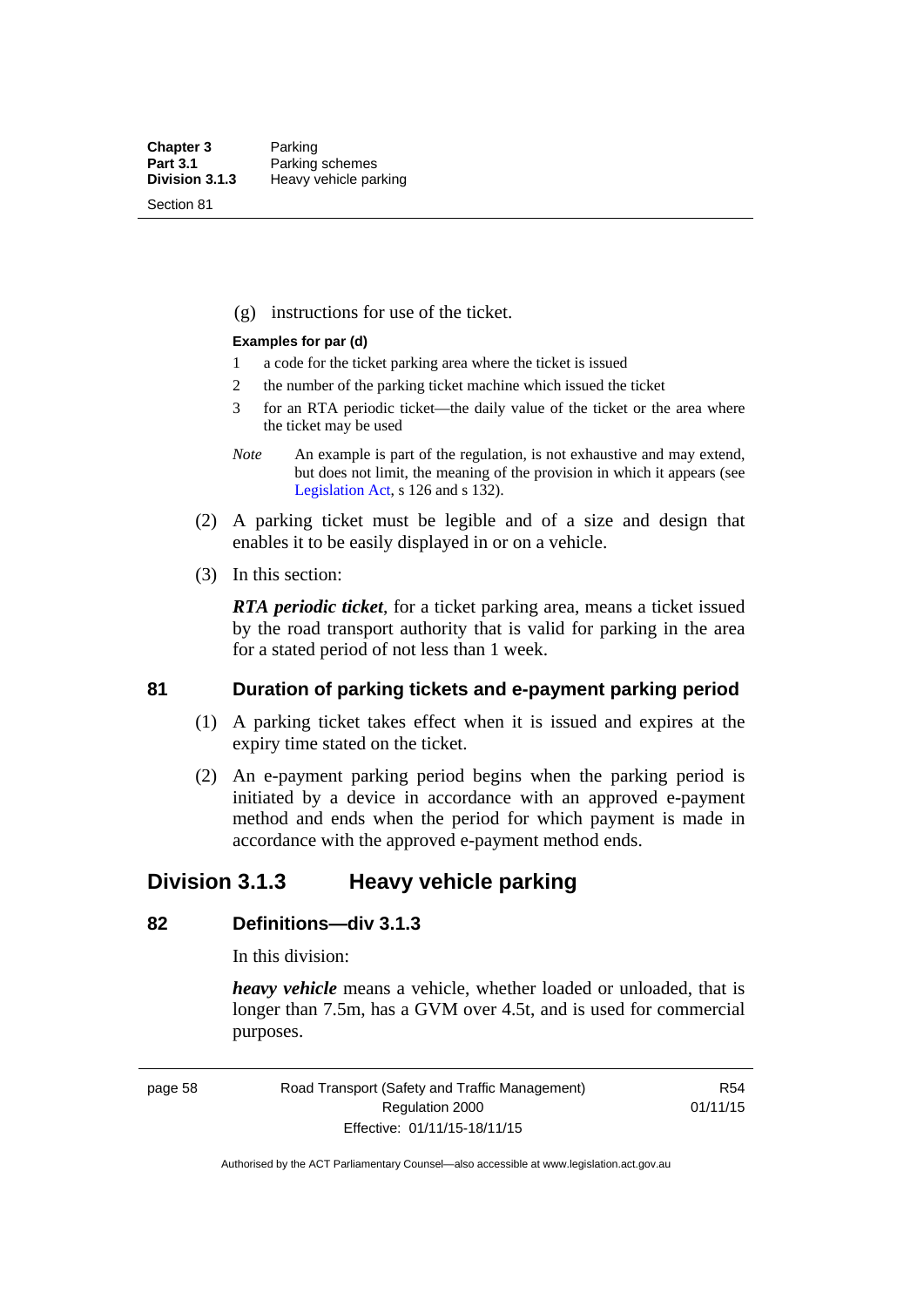#### *land adjoining residential land*—see section 83.

*residential land* means land leased for residential purposes.

*stock truck* means a vehicle that has a GVM over 4.5t and is built or used to transport livestock.

#### **83 References in div 3.1.3 to land adjoining residential land**

A reference in this division to *land adjoining residential land* includes a reference to land that would, apart from an intervening road, adjoin that land.

#### **84 Vehicle parked partly on residential land**

For this division, a vehicle that is parked partly on residential land, and partly on adjoining land that is not residential land, is taken not to be parked on residential land.

## **85 Parking of certain vehicles on residential land prohibited**

- (1) This section applies to a vehicle, whether loaded or unloaded, that is—
	- (a) a stock truck; or
	- (b) a semitrailer with the load space permanently enclosed by rigid construction or with sides enclosed by nonrigid material and a rigid roof; or
	- (c) higher than 3.6m and used for commercial purposes.
- (2) A person must not park a vehicle to which this section applies on residential land.

Maximum penalty: 20 penalty units.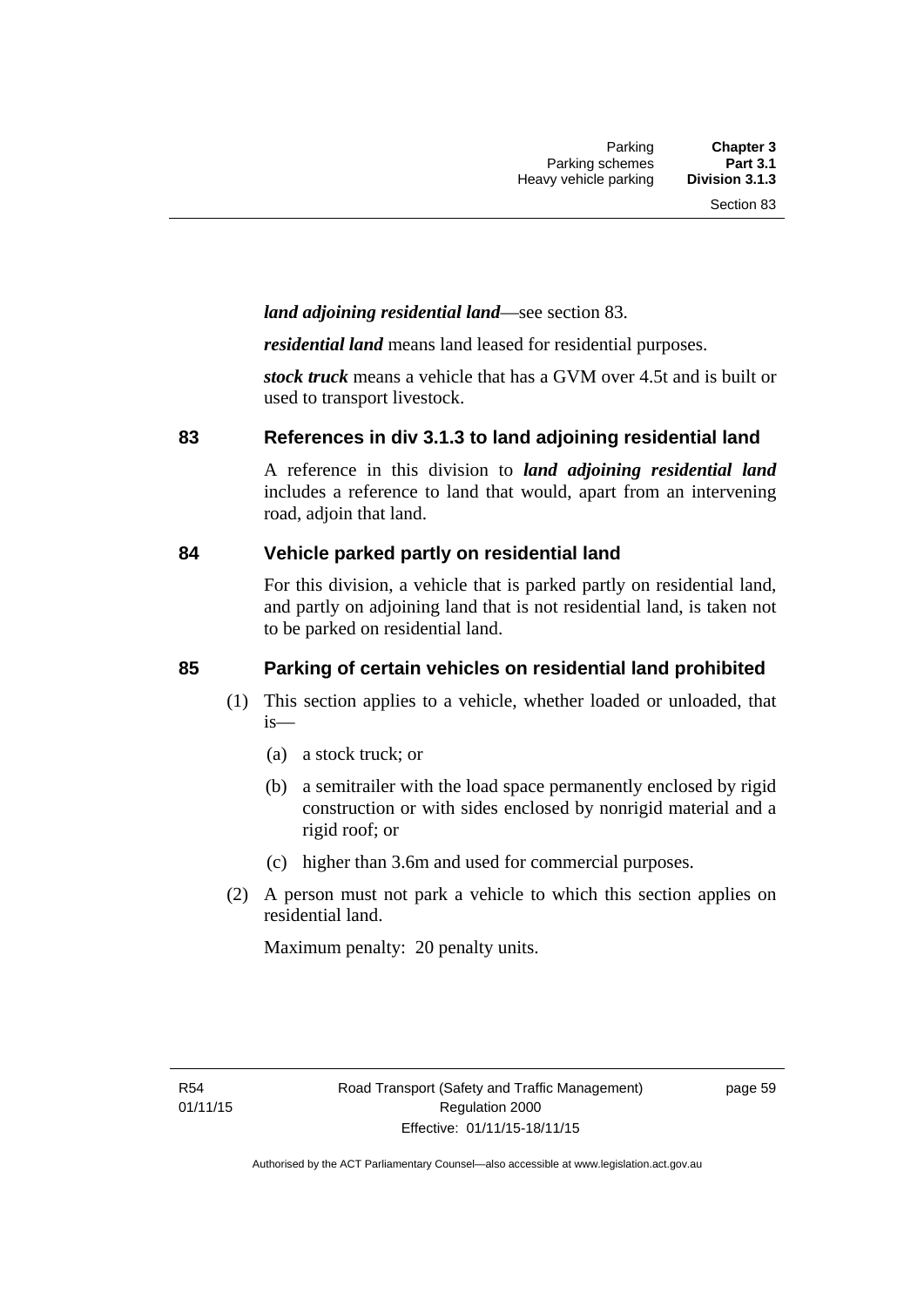#### **85A No more than 1 heavy vehicle on residential land**

- (1) A person commits an offence if—
	- (a) the person parks 2 or more heavy vehicles on residential land; or
	- (b) the person parks a heavy vehicle on residential land and there is already another heavy vehicle parked on the land.

Maximum penalty: 20 penalty units.

- (2) Subsection (1) does not apply if—
	- (a) only 2 heavy vehicles are parked on the residential land; and
	- (b) 1 vehicle is plant that is parked on the other vehicle; and
	- (c) no part of either vehicle is higher than 3.6m from the ground.
- (3) In this section:

*plant* means a motor vehicle that consists solely of—

- (a) a machine or implement that cannot carry a load, other than tools and accessories usually carried in or on the vehicle; or
- (b) a crane, forklift truck or bobcat; or
- (c) a bobcat and excavation equipment.

#### **85B Heavy vehicles to be parked away from residential land boundaries**

- (1) A person commits an offence if—
	- (a) the person parks a heavy vehicle on residential land; and
	- (b) any part of the vehicle when parked is—
		- (i) in front of the setback line of the front boundary of the land; or

page 60 Road Transport (Safety and Traffic Management) Regulation 2000 Effective: 01/11/15-18/11/15

R54 01/11/15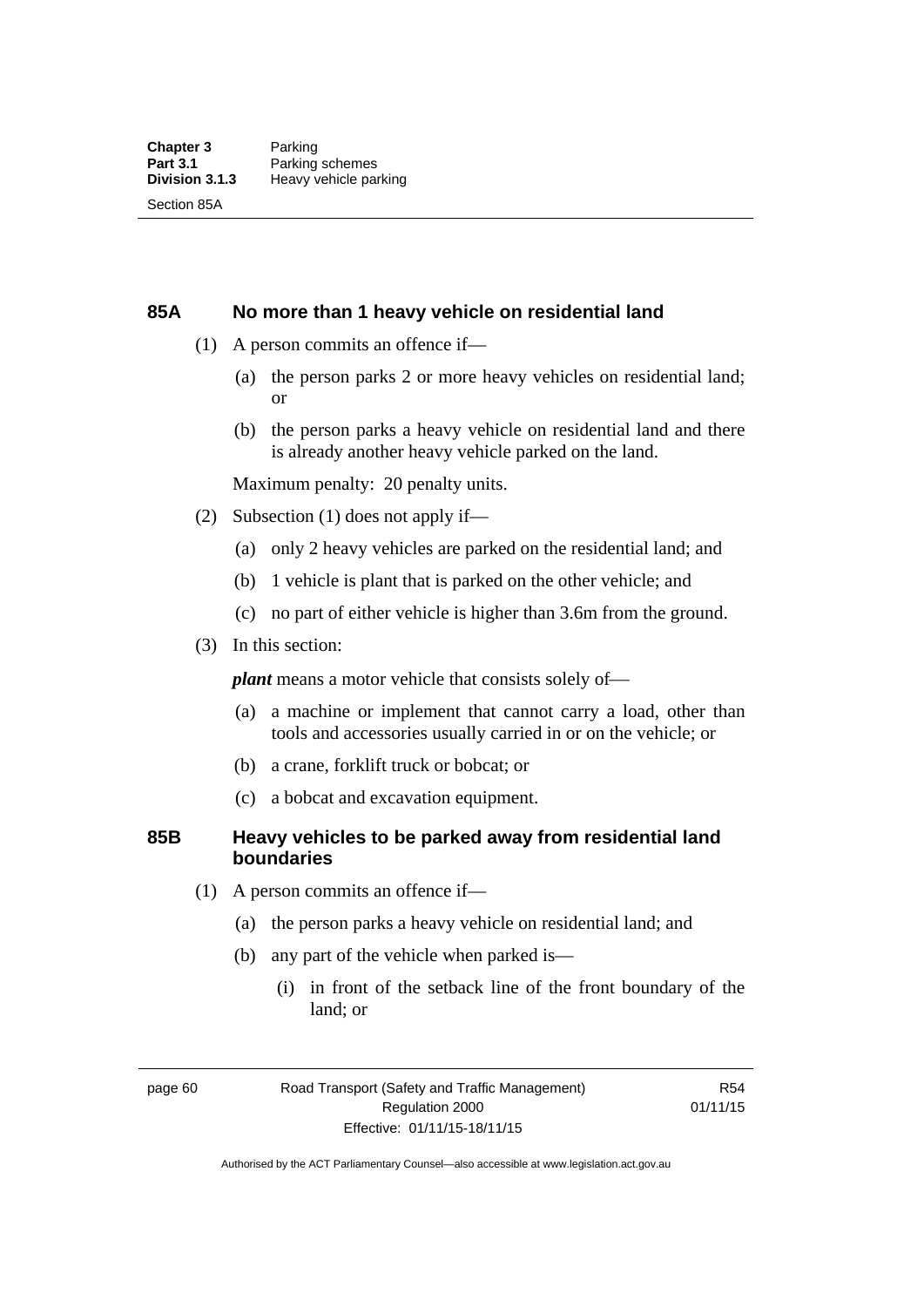(ii) less than 1.5m from any other boundary.

Maximum penalty: 20 penalty units.

(2) In this section:

*setback*, in relation to land—see the territory plan, part 13 (Definitions).

#### **86 Parking of certain vehicles on land adjoining residential land prohibited**

- (1) This section applies to—
	- (a) a vehicle or combination, whether loaded or unloaded, that is longer than 7.5m; and
	- (b) a vehicle, whether loaded or unloaded, with a GVM over 4.5t.
- (2) A person must not park a vehicle or combination to which this section applies on land adjoining residential land for more than 1 hour.

Maximum penalty: 20 penalty units.

 (3) Subsection (2) does not apply to the vehicle or combination if the land where it is parked is residential land or land leased for commercial purposes.

#### **87 Parking of certain commercial vehicles on land with multi-unit housing**

- (1) This section applies to a vehicle, whether loaded or unloaded, that is used for commercial purposes and is longer than 6m, higher than 2.6m or has a GVM over 3.75t.
- (2) A person must not park a vehicle to which this section applies on residential land with multi-unit housing.

Maximum penalty: 20 penalty units.

R54 01/11/15 page 61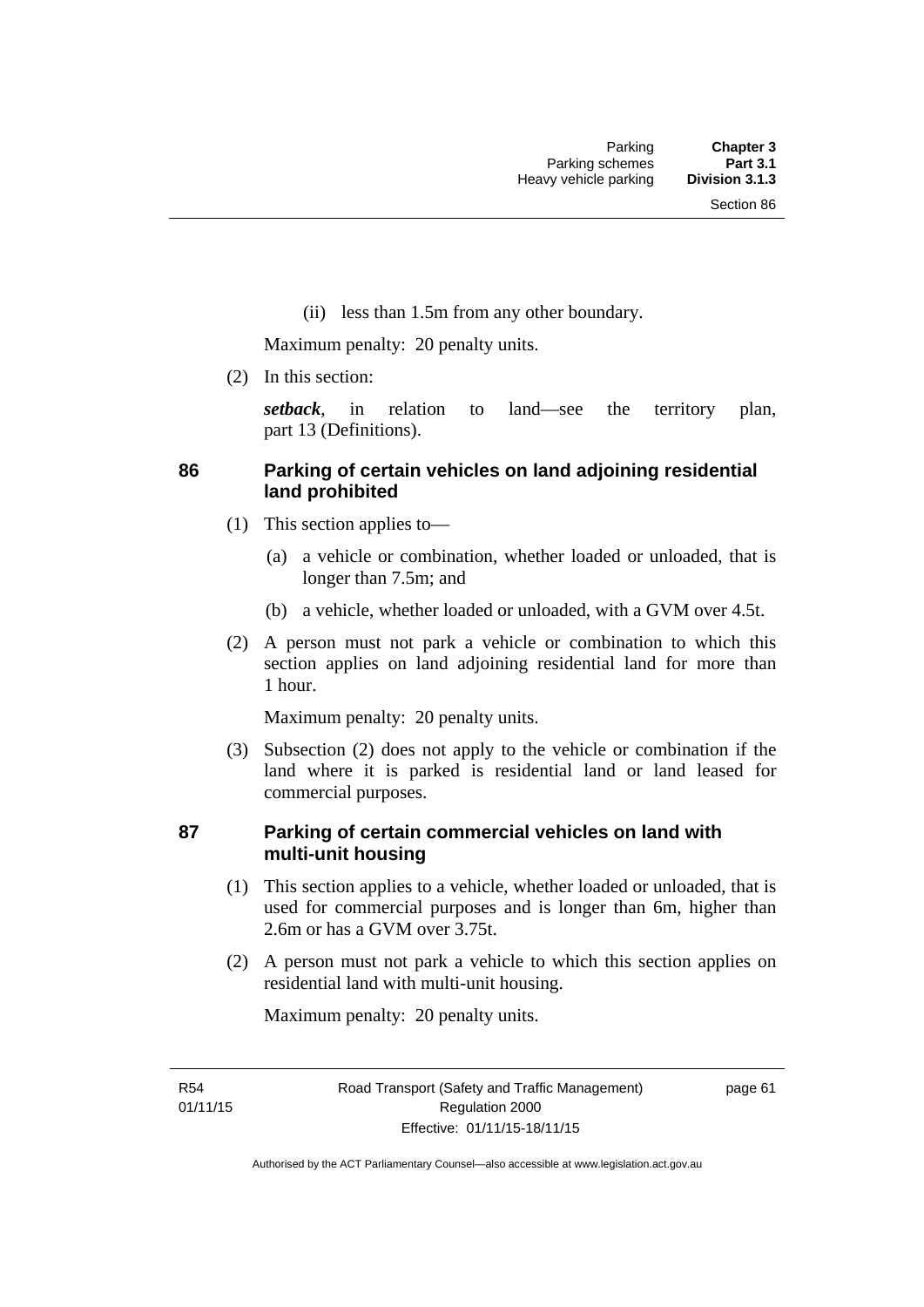- (3) For this section, residential land has multi-unit housing if the land has more than 1 dwelling on it.
- (4) In this section:

*dwelling—*see the territory plan.

*Note* The territory plan defines *dwelling* as meaning 'a building or part of a building used as a self contained residence which must include food preparation facilities, a bath or shower, and a closet pan and wash basin'.

#### **87A No offence if reasonable necessity etc**

A person does not commit an offence against section 85, section 85A, section 85B, section 86 or section 87 if—

- (a) either of the following applies:
	- (i) it was reasonably necessary to park the vehicle on the land to avoid contravening the Act or another territory law;
	- (ii) the vehicle was parked on the land to deliver or collect goods or passengers, or to provide services; and
- (b) the vehicle was on the land no longer than was reasonable.

#### **87B Heavy vehicle refrigeration units not to be operated on residential land**

A person commits an offence if—

- (a) the person parks a heavy vehicle that has a refrigeration unit on residential land; and
- (b) the refrigeration unit is running at any time while the vehicle is parked on the land.

Maximum penalty: 20 penalty units.

page 62 Road Transport (Safety and Traffic Management) Regulation 2000 Effective: 01/11/15-18/11/15

R54 01/11/15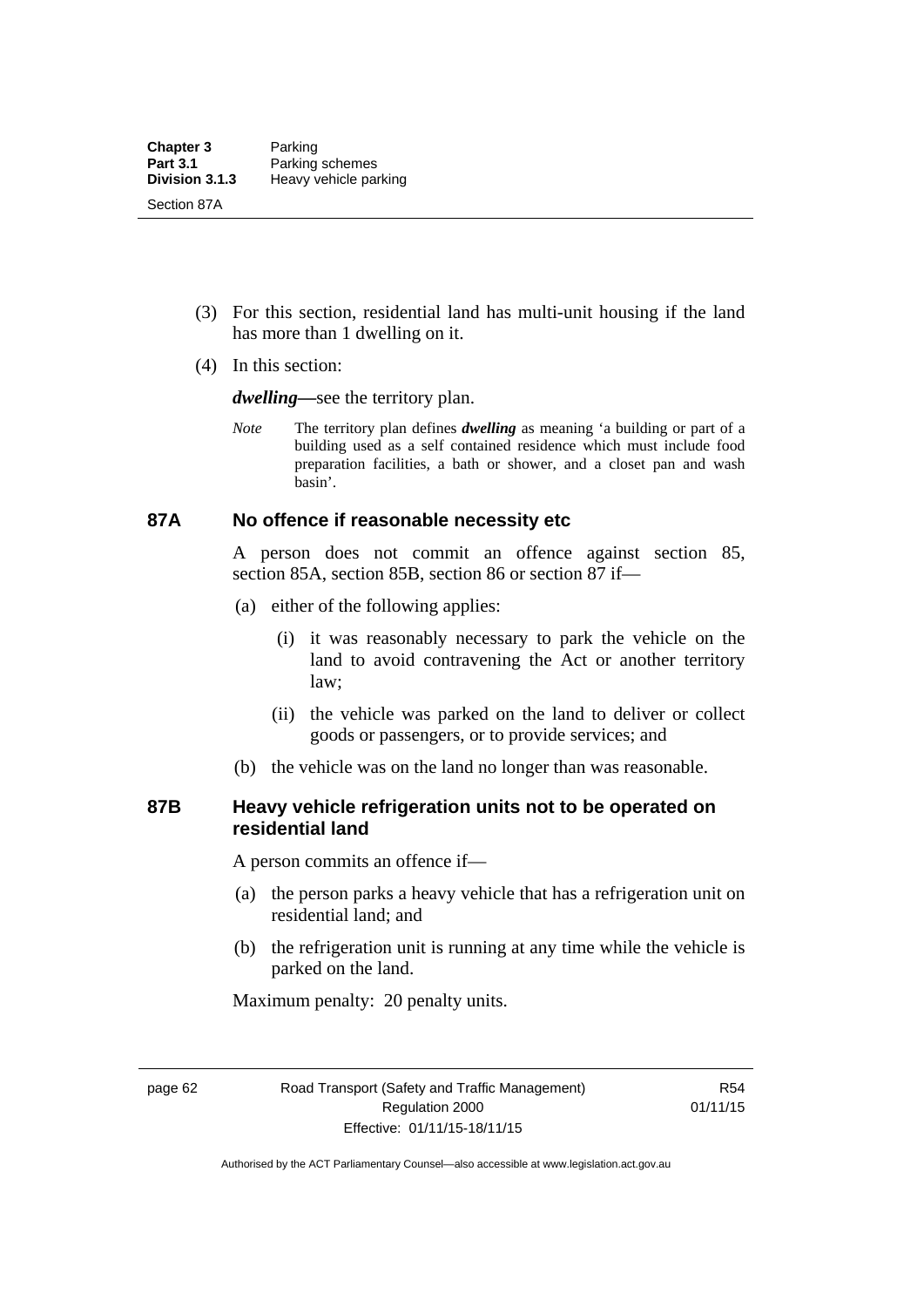#### **87C Prohibition on night operation of heavy vehicle**

 (1) A person, other than an existing operator, commits an offence if the person operates a heavy vehicle parked on residential land at any time between 10 pm and 6 am.

Maximum penalty: 20 penalty units.

 (2) An existing operator commits an offence if the operator operates a heavy vehicle parked on residential land at any time between midnight and 5.30 am.

Maximum penalty: 20 penalty units.

(3) In this section:

*existing operator* means the holder of an existing operator's certificate issued under the *[Motor Traffic Act 1936](http://www.legislation.act.gov.au/a/1936-45)*, section 150R that is still in force.

#### **88 Daily infringement**

A person who contravenes any of the following sections commits a separate offence for each day during any part of which the contravention continues:

- (a) section 85 (Parking of certain vehicles on residential land prohibited);
- (b) section 85A (No more than 1 heavy vehicle on residential land);
- (c) section 85B (Heavy vehicles to be parked away from residential land boundaries);
- (d) section 86 (Parking of certain vehicles on land adjoining residential land prohibited);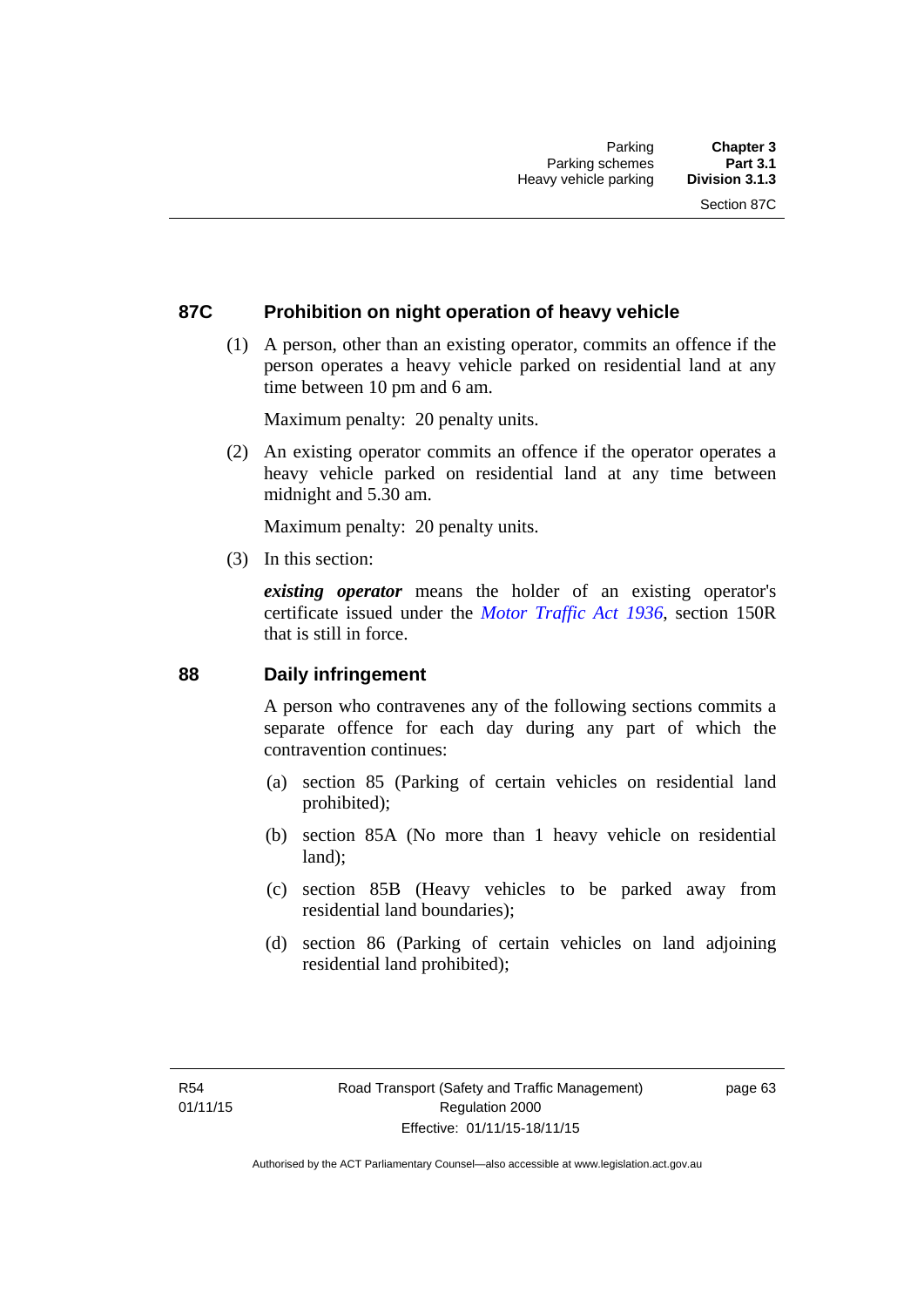- (e) section 87 (Parking of certain commercial vehicles on land with multi-unit housing);
- (f) section 87B (Heavy vehicle refrigeration units not to be operated on residential land).

# **Division 3.1.3A Heavy vehicle parking—enforcement**

#### **89 Meaning of** *occupier***—div 3.1.3A**

In this division:

*occupier*, of premises, includes—

- (a) a person believed on reasonable grounds to be an occupier of the premises; and
- (b) a person apparently in charge of the premises.

#### **90 Power to enter premises**

- (1) For division 3.1.3 (Heavy vehicle parking), an authorised person may—
	- (a) enter premises with the occupier's consent; or
	- (b) enter premises if the authorised person believes on reasonable grounds that—
		- (i) a heavy vehicle is parked on the premises in contravention of that division; and
		- (ii) it is necessary to enter the premises to inspect, take measurements, or record identification particulars about the vehicle.
- (2) An authorised person may, without the consent of the occupier of premises, enter land around the premises to ask for consent to enter the premises.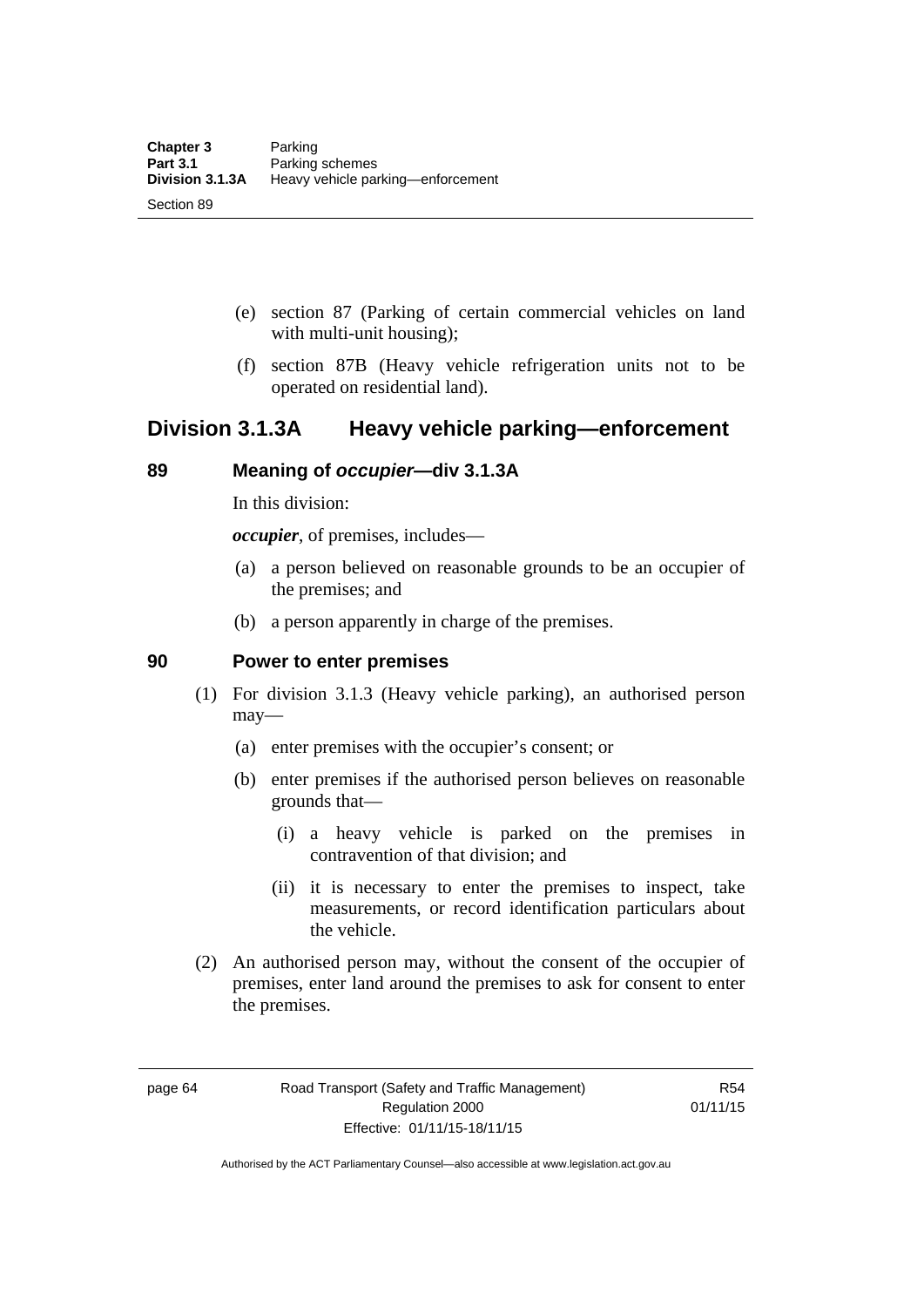- (3) An authorised person may enter premises under this section––
	- (a) for a contravention of section 87B or section 87C––at any time; and
	- (b) in any other case––between 8 am and 8 pm.

#### **91 Production of identity card**

An authorised person must not remain at premises entered under this division if the authorised person does not produce his or her identity card when asked by the occupier.

*Note* Identity cards for authorised people are provided for in the *[Road](http://www.legislation.act.gov.au/a/1999-77)  [Transport \(General\) Act 1999](http://www.legislation.act.gov.au/a/1999-77)*, s 20.

#### **92 Consent to entry**

- (1) When seeking the consent of an occupier of premises to enter premises under section 90 (1) (a), an authorised person must—
	- (a) produce his or her identity card; and
	- (b) tell the occupier—
		- (i) the purpose of the entry; and
		- (ii) that consent may be refused.
- (2) If the occupier consents, the authorised person must ask the occupier to sign a written acknowledgment (an *acknowledgment of consent*)—
	- (a) that the occupier was told—
		- (i) the purpose of the entry; and
		- (ii) that consent may be refused; and
	- (b) that the occupier consented to the entry; and
	- (c) stating the time and date when consent was given.

R54 01/11/15 page 65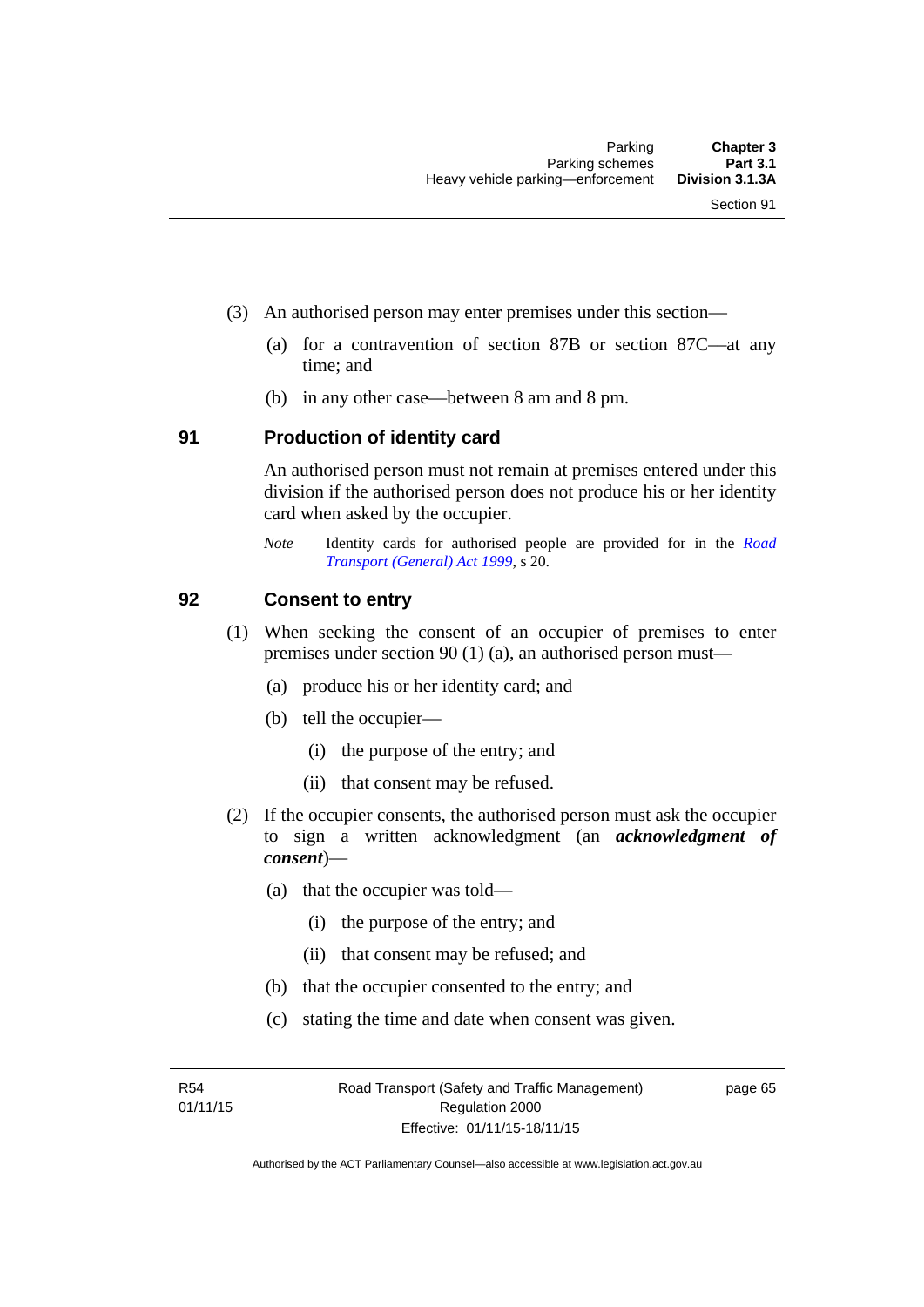- (3) If the occupier signs an acknowledgment of consent, the authorised person must immediately give a copy to the occupier.
- (4) A court must find that the occupier did not consent to entry to the premises by the authorised person under this division if—
	- (a) the question arises in a proceeding in the court whether the occupier consented to the entry; and
	- (b) an acknowledgment of consent is not produced in evidence; and
	- (c) it is not proved that the occupier consented to the entry.

#### **93 General powers on entry to premises**

- (1) An authorised person who enters premises under this division may, for division 3.1.3 (Heavy vehicle parking) and this division, do 1 or more of the following in relation to a heavy vehicle on the premises:
	- (a) inspect the vehicle (including for its identification particulars);
	- (b) take measurements;
	- (c) take photographs, films, or audio, video or other recordings;
	- (d) require the occupier, or anyone at the premises to—
		- (i) give the authorised person information; or
		- (ii) produce documents to the authorised person; or
		- (iii) give the authorised person reasonable help to exercise a power under this division.
	- *Note* The [Legislation Act](http://www.legislation.act.gov.au/a/2001-14), s 170 and s 171 deal with the application of the privilege against self incrimination and client legal privilege.
- (2) A person must take all reasonable steps to comply with a requirement made of the person under subsection (1) (d).

Maximum penalty: 20 penalty units.

page 66 Road Transport (Safety and Traffic Management) Regulation 2000 Effective: 01/11/15-18/11/15

R54 01/11/15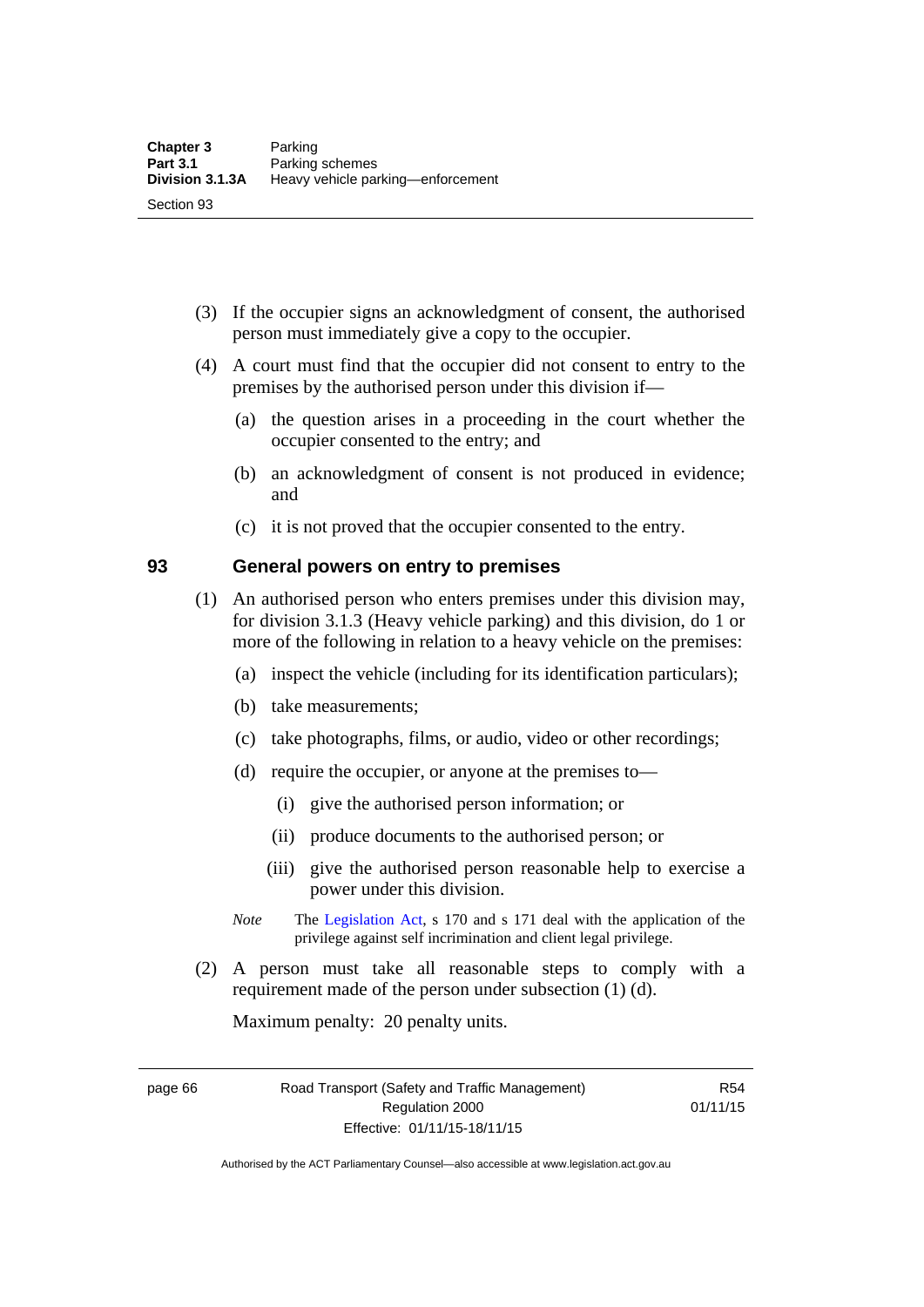#### **94 Damage etc to be minimised**

- (1) In the exercise, or purported exercise, of a function under this division, an authorised person must take all reasonable steps to ensure that the authorised person, and any person assisting the authorised person, causes as little inconvenience, detriment and damage as practicable.
- (2) If an authorised person, or a person assisting an authorised person, damages anything in the exercise or purported exercise of a function under this division, the authorised person must give written notice of the particulars of the damage to the person the authorised person believes on reasonable grounds is the owner of the thing.
- (3) If the damage happens at premises entered under this division in the absence of the occupier, the notice may be given by leaving it, secured conspicuously, at the premises.

#### **95 Compensation for exercise of enforcement powers**

- (1) A person may claim compensation from the Territory if the person suffers loss or expense because of the exercise, or purported exercise, of a function under this division by an authorised person or a person assisting an authorised person.
- (2) Compensation may be claimed and ordered in a proceeding for—
	- (a) compensation brought in a court of competent jurisdiction; or
	- (b) an offence against this regulation brought against the person making the claim for compensation.
- (3) A court may order the payment of reasonable compensation for the loss or expense only if satisfied that it is just to make the order in the circumstances of the particular case.
- (4) A regulation may prescribe matters that may, must or must not be taken into account by the court in considering whether it is just to make the order.

page 67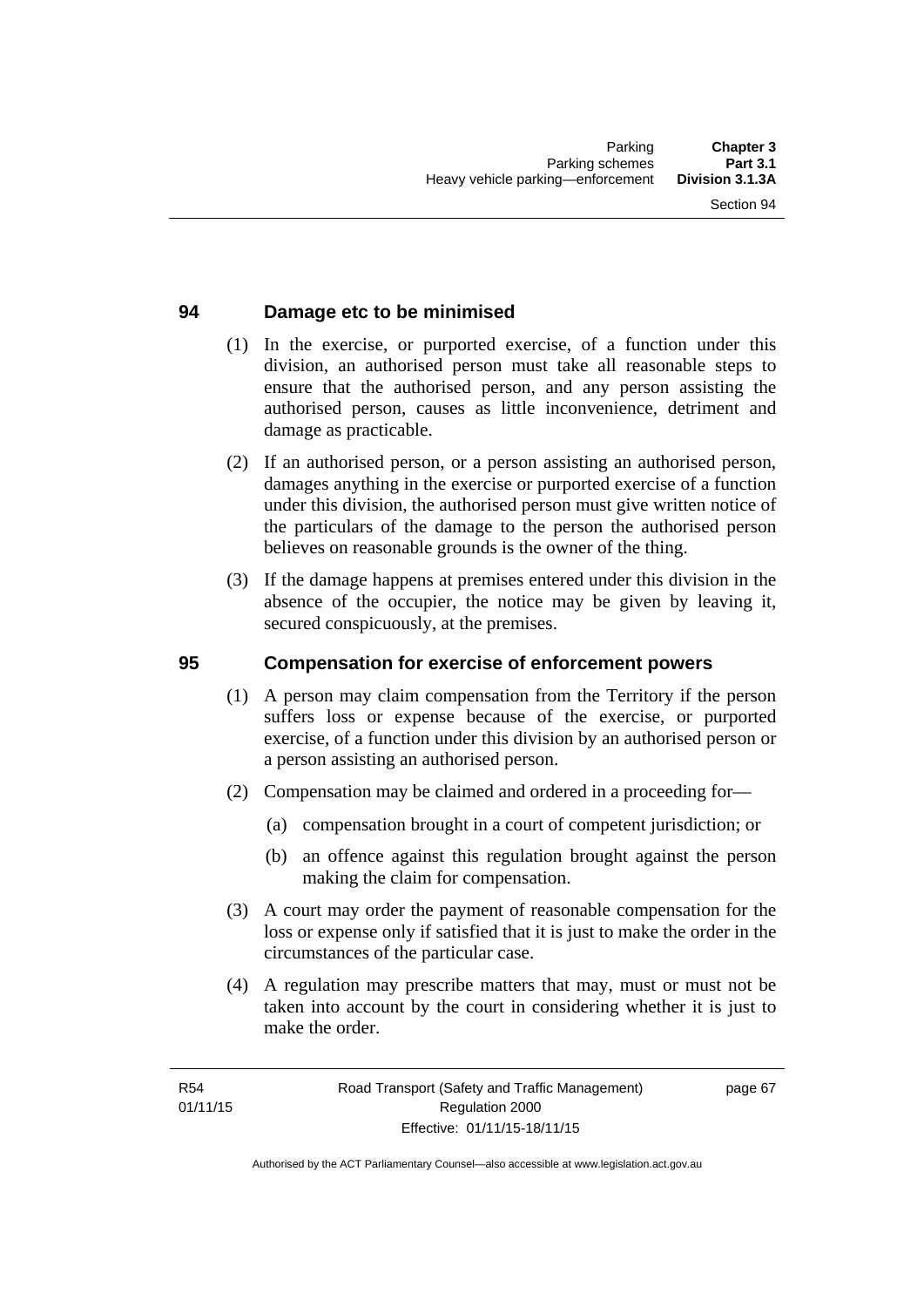# **Division 3.1.4 Miscellaneous**

#### **97A Other powers to provide pay parking**

- (1) This part does not affect any other power of a parking authority to provide for parking on land within its area of operations.
- (2) A parking authority may exercise a power under this part in relation to land that it does not own only with the consent of the owner of the land.
- (3) Consent may be given subject to conditions, including conditions about the length and withdrawal of the consent.
- (4) Subject to the conditions of the consent, the consent may be withdrawn only after reasonable notice.
- (5) In this section:

*owner*, of land, includes lessee of land.

#### **98 Overlapping schemes**

- (1) This part does not prevent the road transport authority or a parking authority from establishing and operating a pay parking scheme on the same length of road, or in the same area, where it is operating a different pay parking scheme.
- (2) The road transport authority or a parking authority may not recover the fee fixed for the parking of a vehicle in a metered space or ticket parking area if any other applicable parking fee has been paid for parking the vehicle in the space or area.

#### **98A Income from ticket parking scheme**

- (1) All fees collected by a parking authority from the operation of a ticket parking scheme belong to the parking authority.
- (2) Any surplus arising from the operation of a ticket parking scheme may be applied at the discretion of the parking authority.

page 68 Road Transport (Safety and Traffic Management) Regulation 2000 Effective: 01/11/15-18/11/15

R54 01/11/15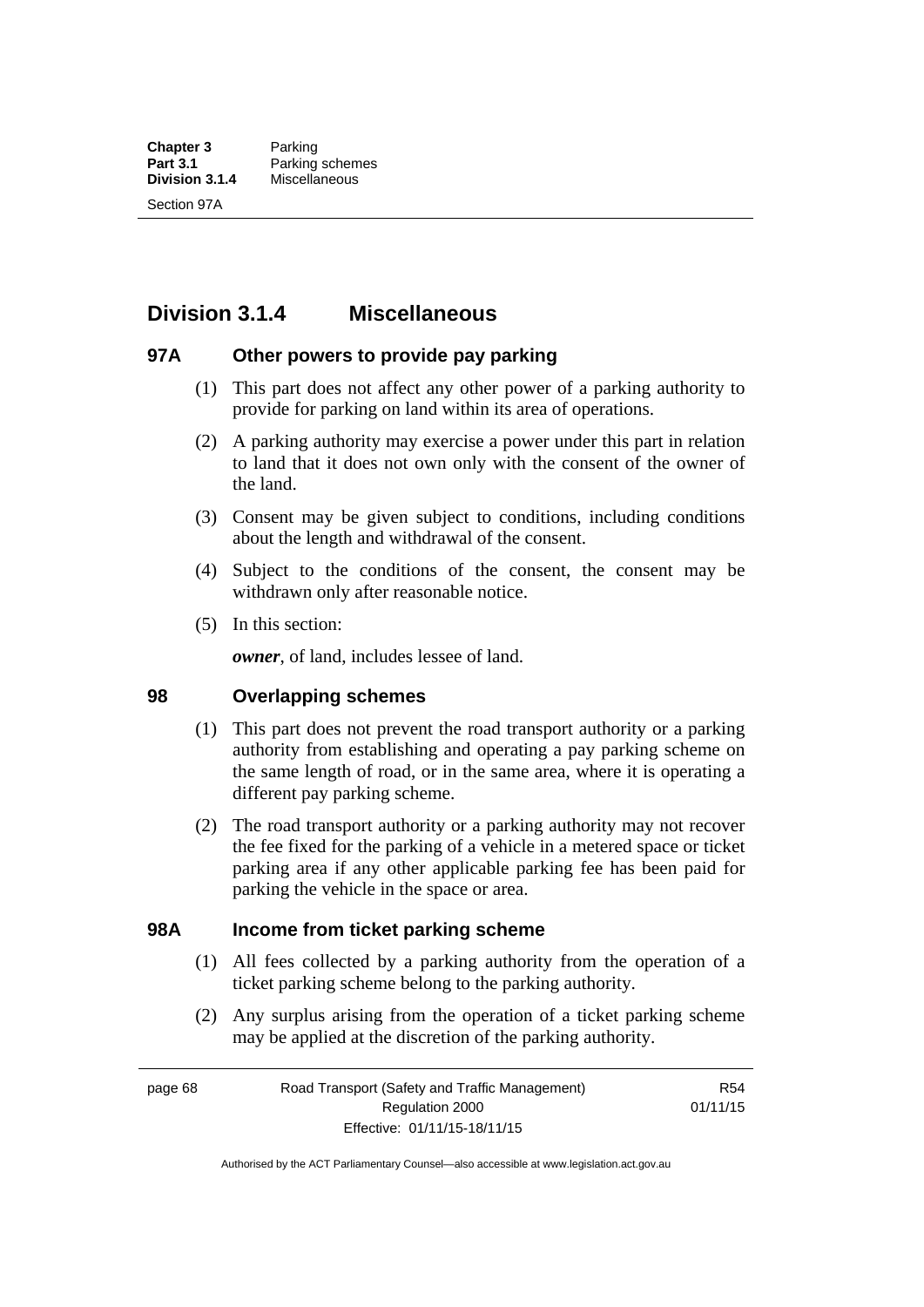# **98B Costs of ticket parking scheme**

The costs of administering a ticket parking scheme operated by a parking authority under section 76A are to be borne by the parking authority.

#### **99 Trailers not separately chargeable**

A separate parking fee is not required to be paid for a trailer towed by another vehicle.

R54 01/11/15 Road Transport (Safety and Traffic Management) Regulation 2000 Effective: 01/11/15-18/11/15

page 69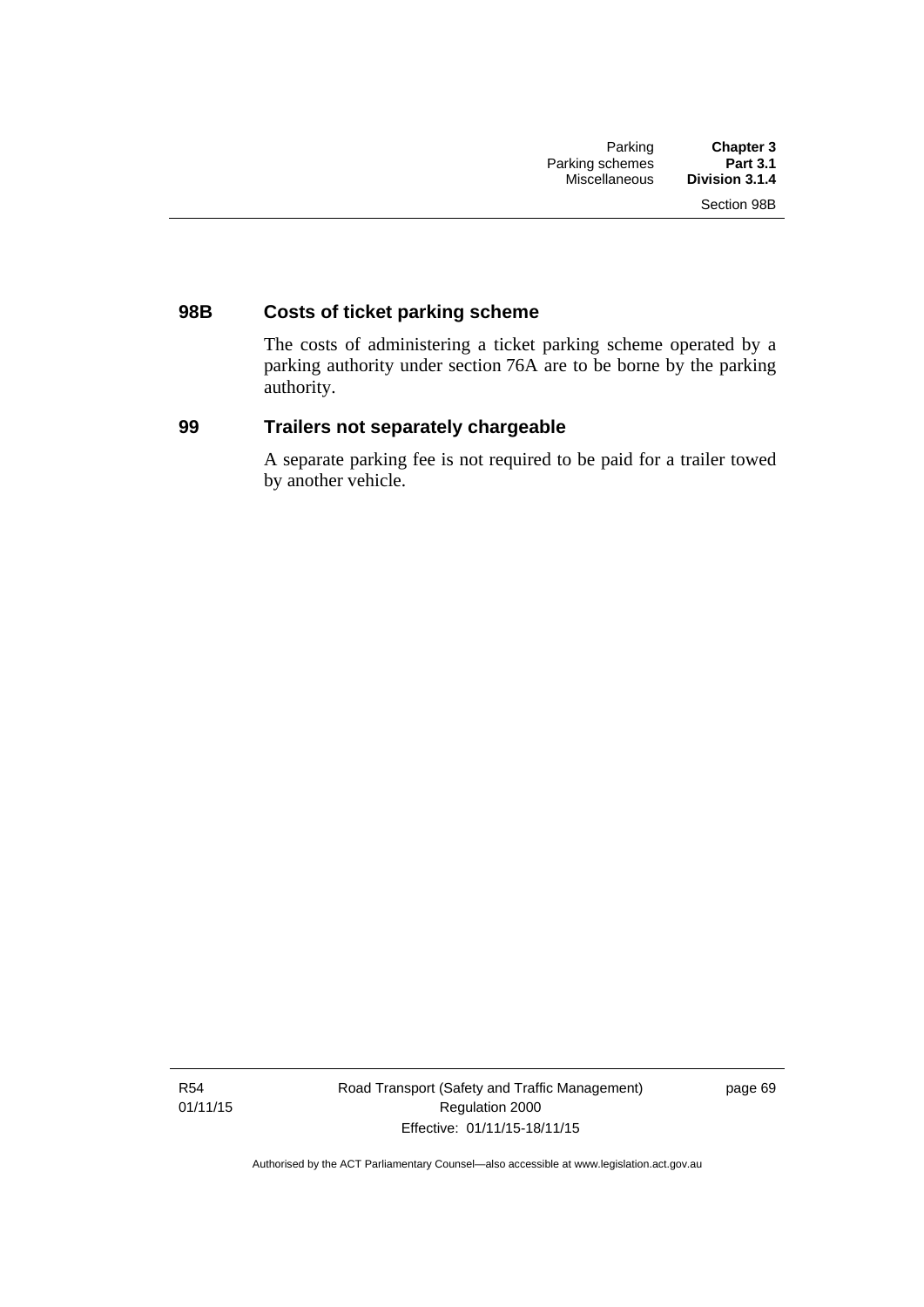# **Part 3.2 Parking permits and mobility parking scheme authorities**

#### **100 Parking permits**

- (1) The road transport authority may issue a permit (a *parking permit*) of a kind mentioned in subsection (2) authorising the parking of a vehicle, without charge, on a length of road or in an area designated by a *permit zone sign* for use by holders of that kind of parking permit.
- (2) The parking permit may be of 1 or more of the following kinds:
	- (a) a business parking permit;
	- (b) a commuter parking permit;
	- (c) a loading zone permit;
	- (d) a resident parking permit;
	- (e) a resident's visitor parking permit;
	- (f) a special event parking permit;
	- (g) any other kind declared by the road transport authority for this section.
- (3) The parking permit may be issued subject to conditions.
- (4) The parking permit—
	- (a) must state when it expires; and
	- (b) may state anything else that the road transport authority considers appropriate.

#### **Examples for par (b)**

- 1 the length of road or area to which the permit applies
- 2 any conditions to which the permit is subject

page 70 Road Transport (Safety and Traffic Management) Regulation 2000 Effective: 01/11/15-18/11/15

R54 01/11/15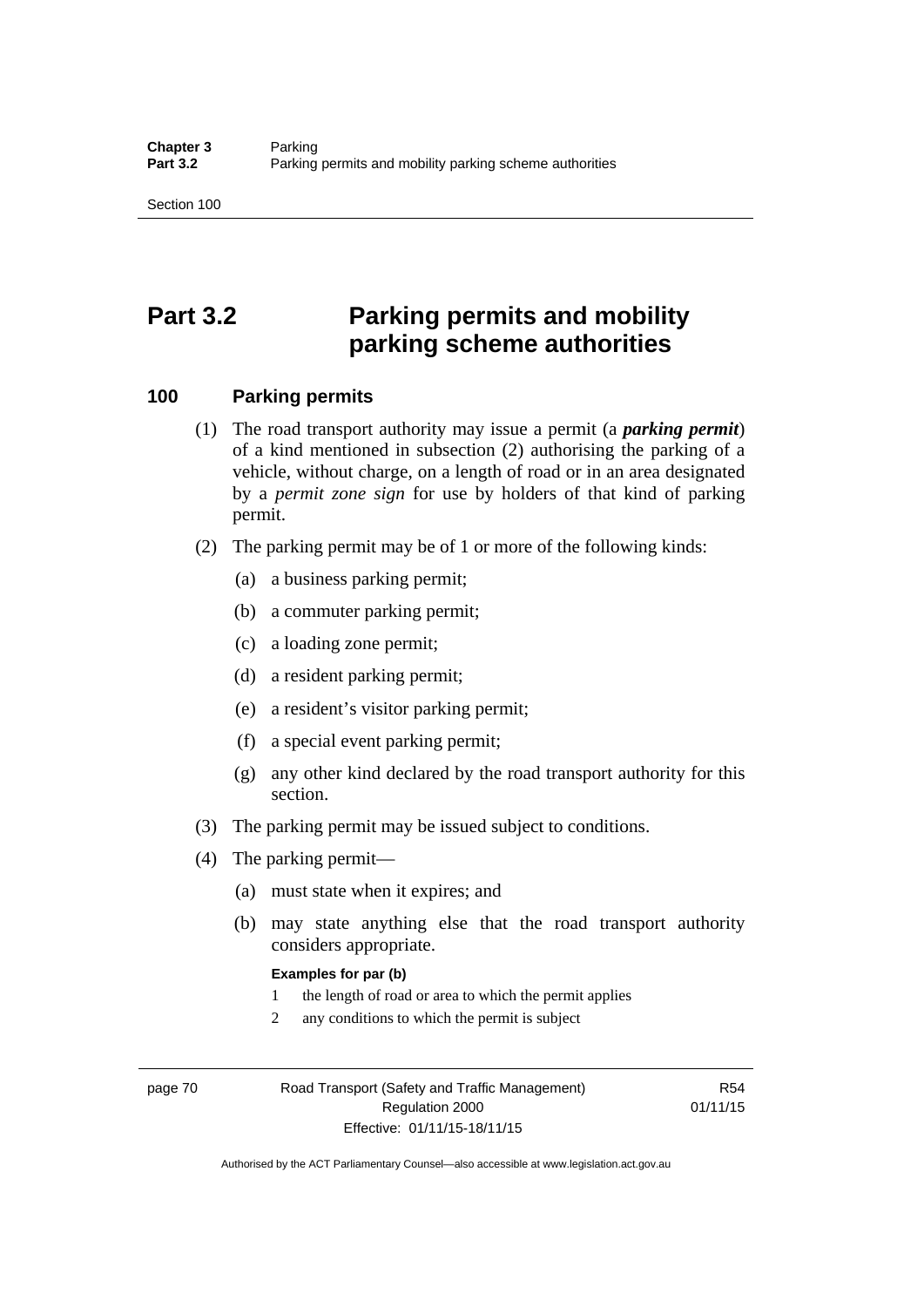- 3 the maximum period which a vehicle may be parked in a designated area under the permit
- 4 the name or address of the person to whom it is issued
- *Note* An example is part of the regulation, is not exhaustive and may extend, but does not limit, the meaning of the provision in which it appears (see [Legislation Act,](http://www.legislation.act.gov.au/a/2001-14) s 126 and s 132).
- (5) The holder of a permit may surrender the permit by returning it to the road transport authority.
- (6) A declaration under subsection  $(2)$  (g) is a notifiable instrument.

*Note* A notifiable instrument must be notified under the [Legislation Act](http://www.legislation.act.gov.au/a/2001-14).

#### **101 Mobility parking scheme authorities**

- (1) The road transport authority may issue a mobility parking scheme authority—
	- (a) for use by a person with a disability; or
	- (b) for use by an entity for the transport of people with disabilities.
- (2) A mobility parking scheme authority may be issued subject to conditions.
- (3) A mobility parking scheme authority—
	- (a) must include a people with disabilities symbol; and
	- (b) must state when it expires; and
	- (c) may state anything else that the road transport authority considers appropriate.
	- *Note 1 People with disabilities symbol* is defined in the [ARR,](http://www.legislation.act.gov.au//ni/db_37271/default.asp) dict.
	- *Note 2* For parking by mobility parking scheme authority holders, see s 15 and [ARR,](http://www.legislation.act.gov.au//ni/db_37271/default.asp) r 206.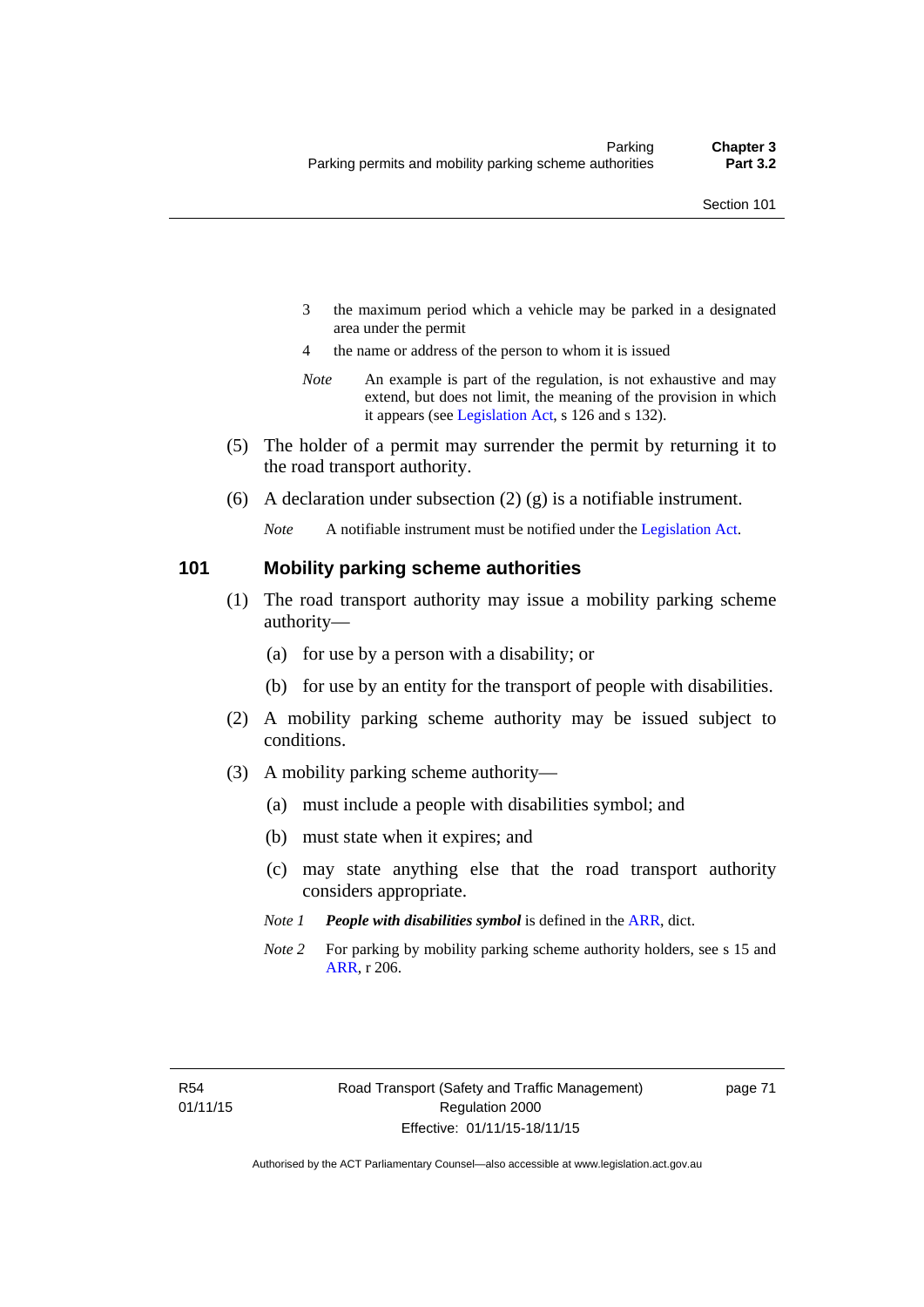#### **101A Parking permits and mobility parking scheme authorities—cancellation**

- (1) This section applies if the road transport authority proposes to cancel (the *proposed action*) a parking permit or mobility parking scheme authority.
- (2) The road transport authority must give the person to whom the parking permit or mobility parking scheme authority was issued a written notice stating—
	- (a) the proposed action; and
	- (b) an explanation for the proposed action; and
	- (c) that the person may, within 14 days after the day the person receives the notice, give a written response to the authority about the notice.
- (3) In deciding whether to take the proposed action, the road transport authority must consider any response given to the authority in accordance with the notice.
- (4) The road transport authority must give the person written notice of the authority's decision.
- (5) If the road transport authority decides to take the proposed action, the authority's decision takes effect the day after the day when notice of the decision is given to the person or, if the notice states a later date of effect, that date.

page 72 Road Transport (Safety and Traffic Management) Regulation 2000 Effective: 01/11/15-18/11/15

R54 01/11/15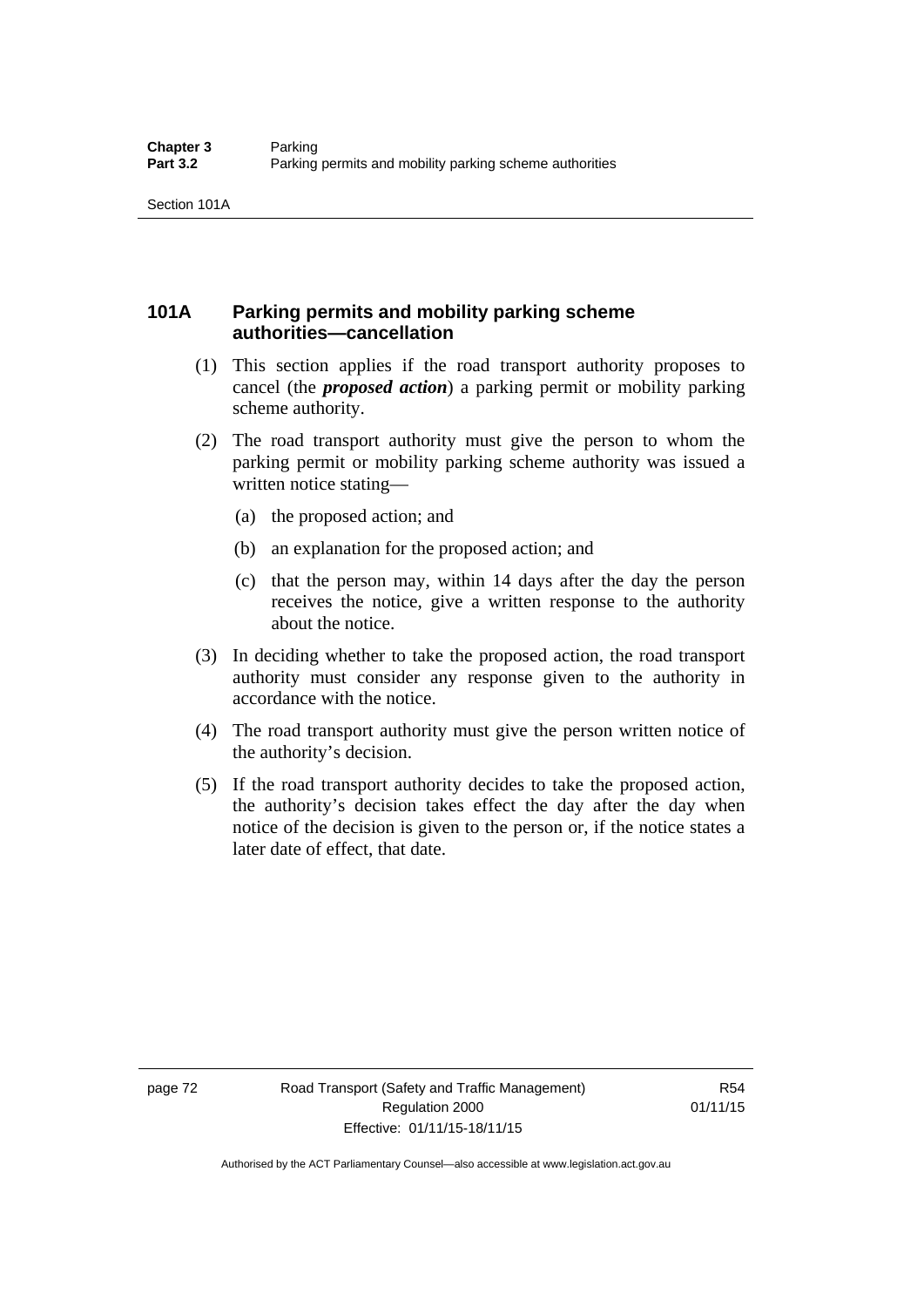## **101B Parking permits and mobility parking scheme authorities—return when cancelled**

If a parking permit or mobility parking scheme authority is cancelled under section 101A, the person to whom the parking permit or mobility parking scheme authority was issued must return the permit or authority to the road transport authority as soon as practicable but no later than 21 days after the date of effect of the cancellation of the permit or authority.

Maximum penalty: 20 penalty units.

R54 01/11/15 Road Transport (Safety and Traffic Management) Regulation 2000 Effective: 01/11/15-18/11/15

page 73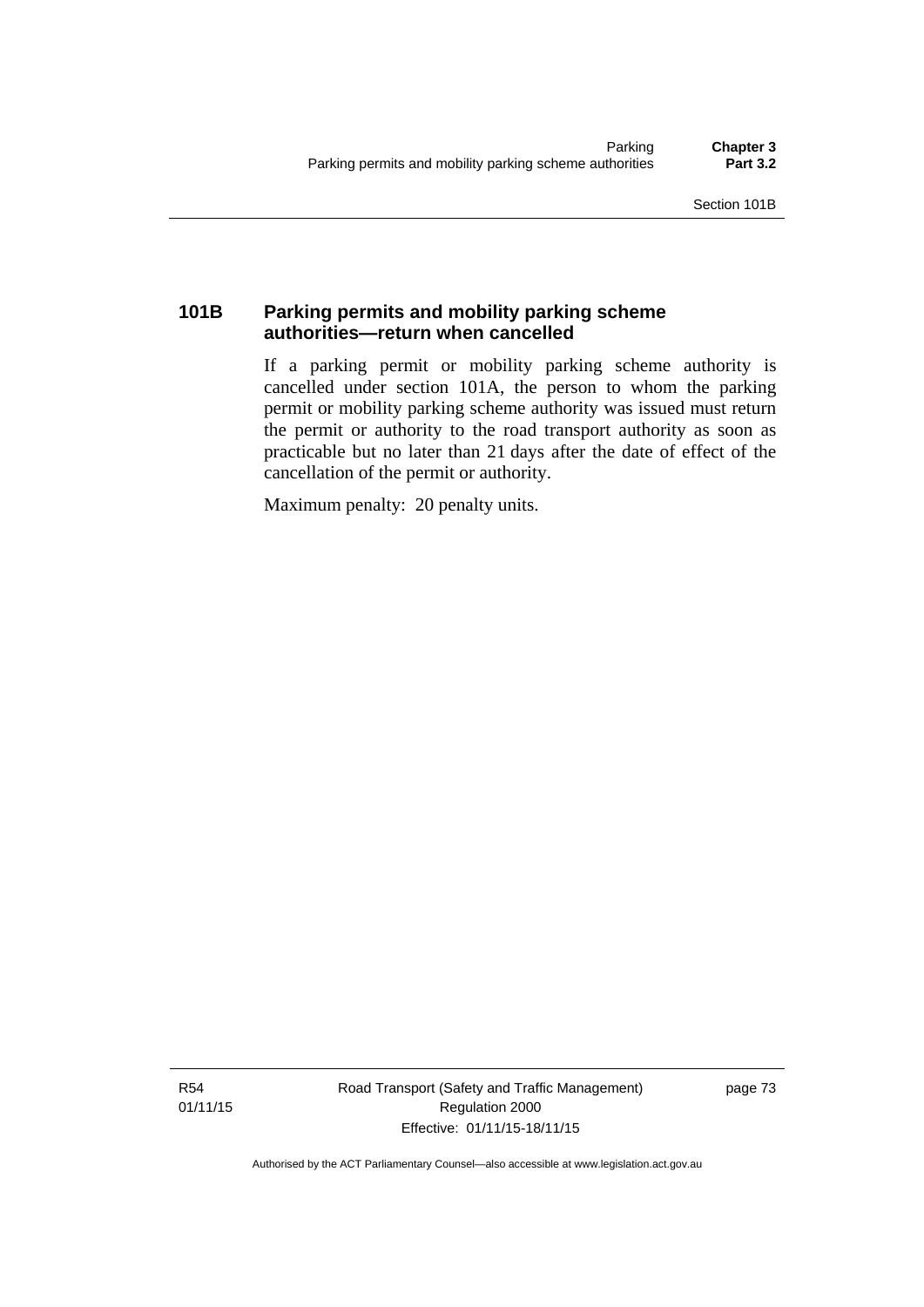**Chapter 3** Parking<br>**Part 3.3** Parking Parking—other provisions

# **Part 3.3 Parking—other provisions**

#### **101C Marking tyres by parking inspectors**

A police officer or authorised person may mark the tyres on a vehicle using crayon, chalk or a similar substance as far as is reasonably necessary for the purpose of enforcing a provision of an Act relating to the regulation or prohibition of the parking of vehicles.

*Note* A reference to an Act includes a reference to the statutory instruments made or in force under the Act, including a regulation (see [Legislation](http://www.legislation.act.gov.au/a/2001-14)  [Act](http://www.legislation.act.gov.au/a/2001-14), s 104).

page 74 Road Transport (Safety and Traffic Management) Regulation 2000 Effective: 01/11/15-18/11/15

R54 01/11/15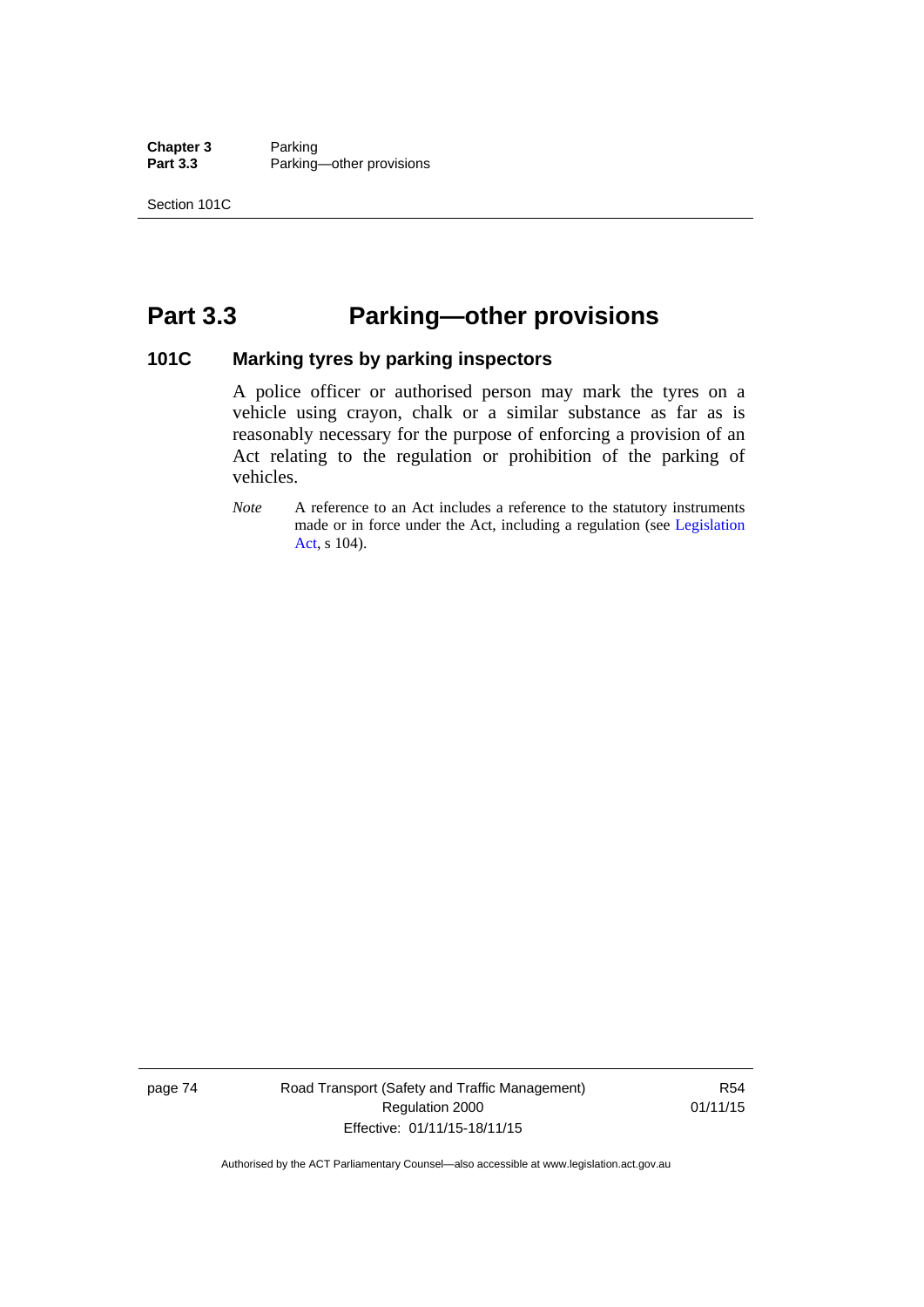# **Chapter 4 Traffic offence detection devices**

#### **102 Definitions—ch 4**

In this chapter:

*approved police speedometer* means a speedometer approved under section 103A (Approval of police vehicle speedometers).

*digital camera detection device* means a camera detection device known as—

- (a) Gatsometer Digital Radar Camera System (DRCS) that includes, as a component, a radar speed measuring device; or
- (b) LaserCam 2000 that includes, as a component, a laser speed measuring device; or
- (c) LaserCam NT that includes, as a component, a laser speed measuring device; or
- (d) VITRONIC PoliScan SPEED M1 HP that includes, as a component, a laser speed measuring device.

*fixed camera detection device* means a camera detection device known as—

- (a) Centaur 2000 that includes, as a component, a piezo strip speed measuring device; or
- (b) Gatsometer Digital Radar Camera System (DRCS) that includes, as a component, a radar speed measuring device; or
- (c) Gatsometer Traffic Camera Digital (GTC-D) that includes, as a component, a loop detector speed measuring device; or
- (d) Gatsometer Traffic Camera (GTC-GS11) that includes, as a component, a loop detector speed measuring device; or

R54 01/11/15 page 75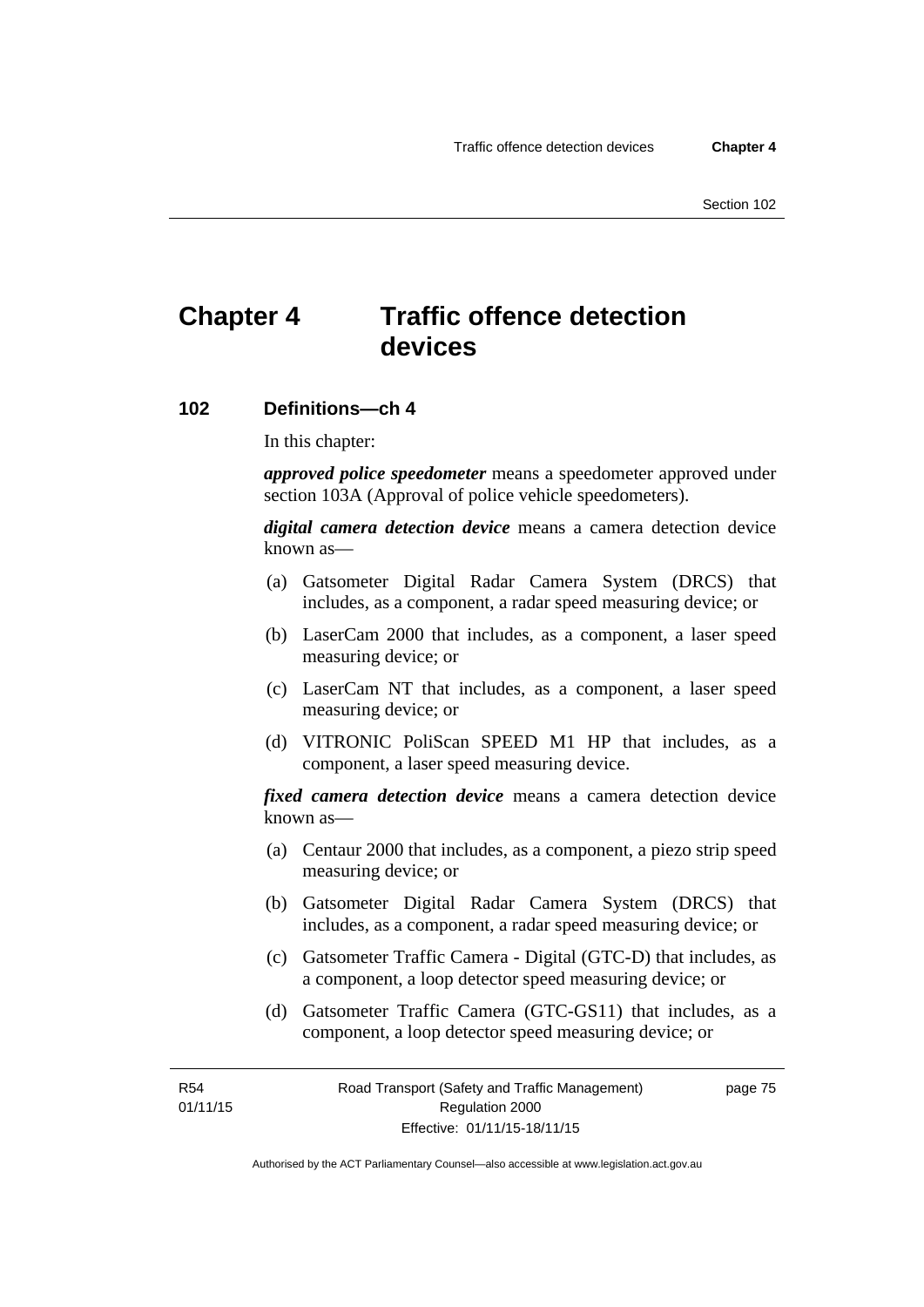- (e) Gatsometer Traffic Camera (T-series) (GT20) that includes, as a component, a radar speed measuring device; or
- (f) Gatsometer Multi Camera System (MCS) that includes, as a component, a loop detector speed measuring device.

*laser speed measuring device* means a speed measuring device known as—

- (a) Laser Technology Inc. LTI 20-20 Marksman (or Laser Technology Inc. LTI 20/20 Marksman); or
- (b) Laser Technology Inc. LTI 20-20 UltraLyte (or Laser Technology Inc. LTI 20/20 UltraLyte); or
- (c) Laser Technology Inc. LTI 20-20 UltraLyte LR (or Laser Technology Inc. LTI 20/20 UltraLyte LR); or
- (d) Laser Technology Inc. LTI 20-20 UltraLyte Compact (or Laser Technology Inc. LTI 20/20 UltraLyte Compact); or
- (e) Laser Technology Inc. LTI 20-20 SE (or Laser Technology Inc LTI 20/20 SE); or
- (f) Laser Technology Inc. LTI 20-20 TruSpeed (or Laser Technology Inc. LTI 20/20 TruSpeed); or
- (g) VITRONIC PoliScan SPEED M1 HP.

*loop detector speed measuring device* means a speed measuring device known as the Gatsometer Loop Detector (GLD4-2S).

*piezo strip speed measuring device* means a speed measuring device known as Truvelo M4 MPC.

*radar speed measuring device* means a speed measuring device known as—

- (a) Applied Concepts Inc. Stalker Dual; or
- (b) Gatsometer RT3 tracking radar; or

page 76 Road Transport (Safety and Traffic Management) Regulation 2000 Effective: 01/11/15-18/11/15

R54 01/11/15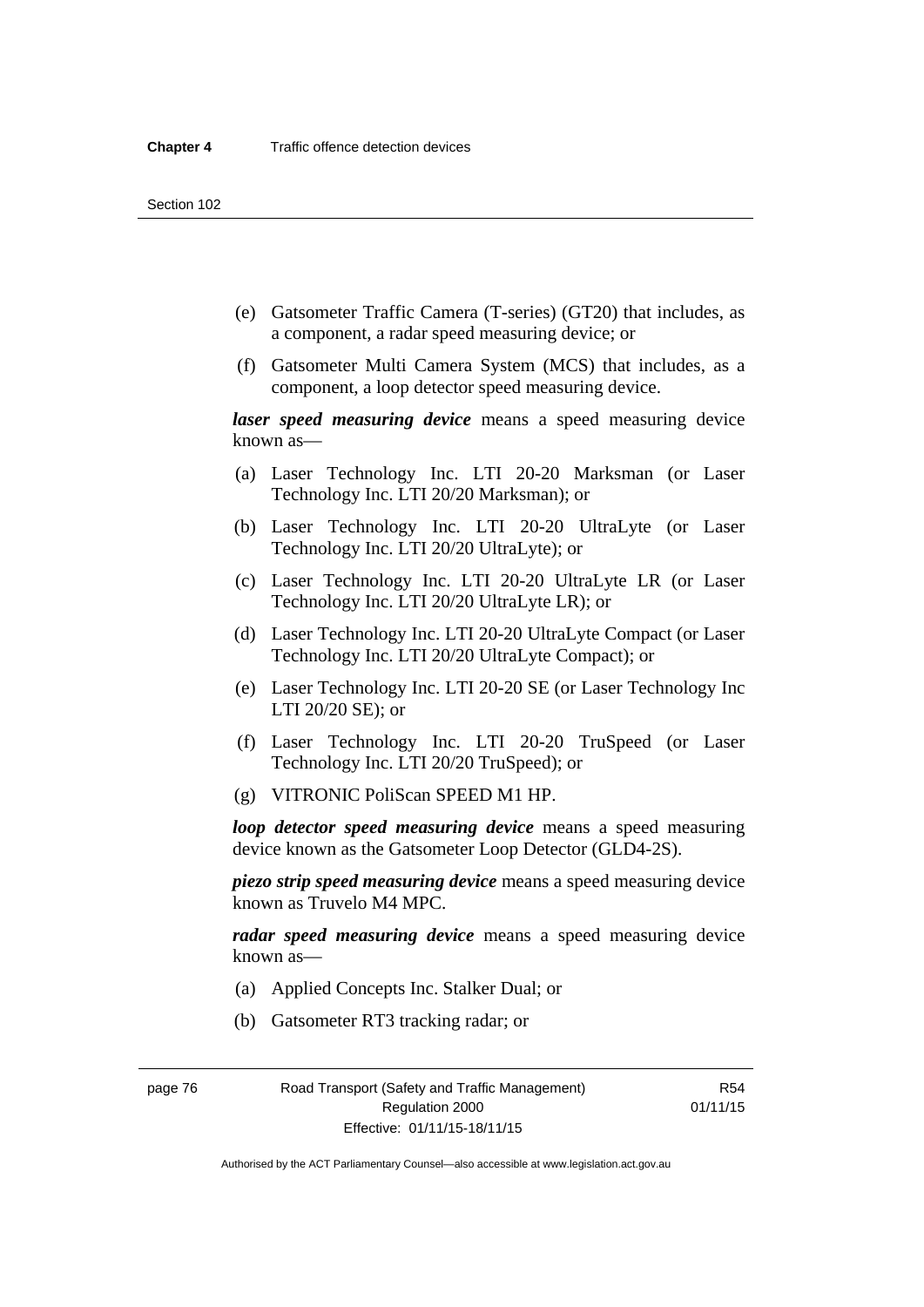- (c) Gatsometer Radar 24; or
- (d) Kustom Signals, Inc. Silver Eagle; or
- (e) Kustom Signals, Inc. Silver Eagle II; or
- (f) Kustom Signals, Inc. Raptor RP-1.

*security checksum*, for an electronic file, means the number (whether numerals or numerals and letters) produced by the application of an algorithm to the contents of an electronic file or a copy of the file.

*testing authority* means—

- (a) a department of electrical or electronic engineering at a university in Australia; or
- (b) the National Measurement Institute under the *[National](http://www.comlaw.gov.au/Series/C2004A07405)  [Measurement Act 1960](http://www.comlaw.gov.au/Series/C2004A07405)* (Cwlth); or
- (c) an entity that is accredited by the National Association of Testing Authorities to test traffic offence detection devices; or
- (d) Technical Services, Australian Federal Police, Canberra; or
- (e) for an approved police speedometer—an entity approved in writing by the chief police officer to test approved police speedometers.
- *Note* An entity includes an individual, see the [Legislation Act,](http://www.legislation.act.gov.au/a/2001-14) dict, pt 1, def of *entity*.

#### **103 Approved traffic offence detection devices**

 (1) For the [Act,](http://www.legislation.act.gov.au/a/1999-80/default.asp) dictionary, definition of *approved camera detection device*, each digital camera detection device and fixed camera detection device is approved.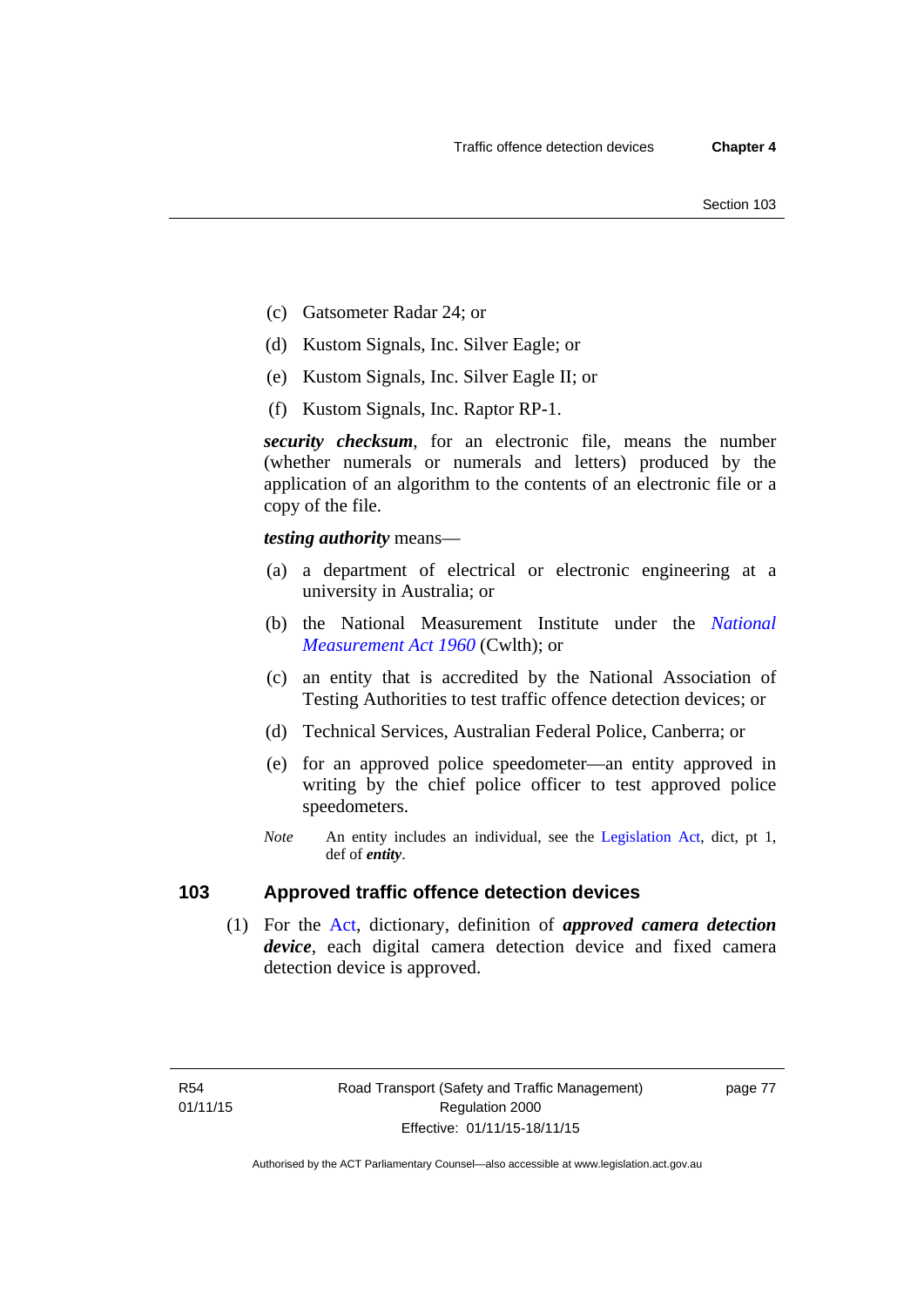- (2) For the [Act,](http://www.legislation.act.gov.au/a/1999-80/default.asp) dictionary, definition of *approved speed measuring device*, each laser speed measuring device, loop detector speed measuring device, piezo strip speed measuring device, radar speed measuring device and approved police speedometer is approved.
- (3) For the [Act](http://www.legislation.act.gov.au/a/1999-80/default.asp), dictionary, definition of *approved average speed detection system*, the P482 dual-camera automatic number plate recognition system manufactured by PIPS Technology Ltd, that is used with SpeedPoints matching software, is approved.

#### **103A Approval of police vehicle speedometers**

- (1) For section 102, definition of *approved police speedometer*, the chief police officer may approve a kind of speedometer that is fitted to a motor vehicle driven by a police officer for measuring the speed at which vehicles are being driven.
- (2) An approval is a notifiable instrument.

*Note* A notifiable instrument must be notified under the [Legislation Act](http://www.legislation.act.gov.au/a/2001-14).

#### **103B Average speed detection systems—Act, s 22AA, s 23B and s 24 (2)**

- (1) For the [Act](http://www.legislation.act.gov.au/a/1999-80/default.asp), section 22AA, definition of *average speed limit*, the average speed limit for the road between 2 detection points mentioned in an item in table 103B, column 2 is the speed mentioned in column 6 for the item.
- (2) For the [Act](http://www.legislation.act.gov.au/a/1999-80/default.asp), section 22AA, definition of *detection point*, the points mentioned in table 103B, column 2 are prescribed.
- (3) For the [Act](http://www.legislation.act.gov.au/a/1999-80/default.asp), section 22AA, definition of *shortest practicable distance*, the distance mentioned in an item in table 103B, column 3 is the shortest practicable distance between the 2 detection points mentioned in column 2 for the item.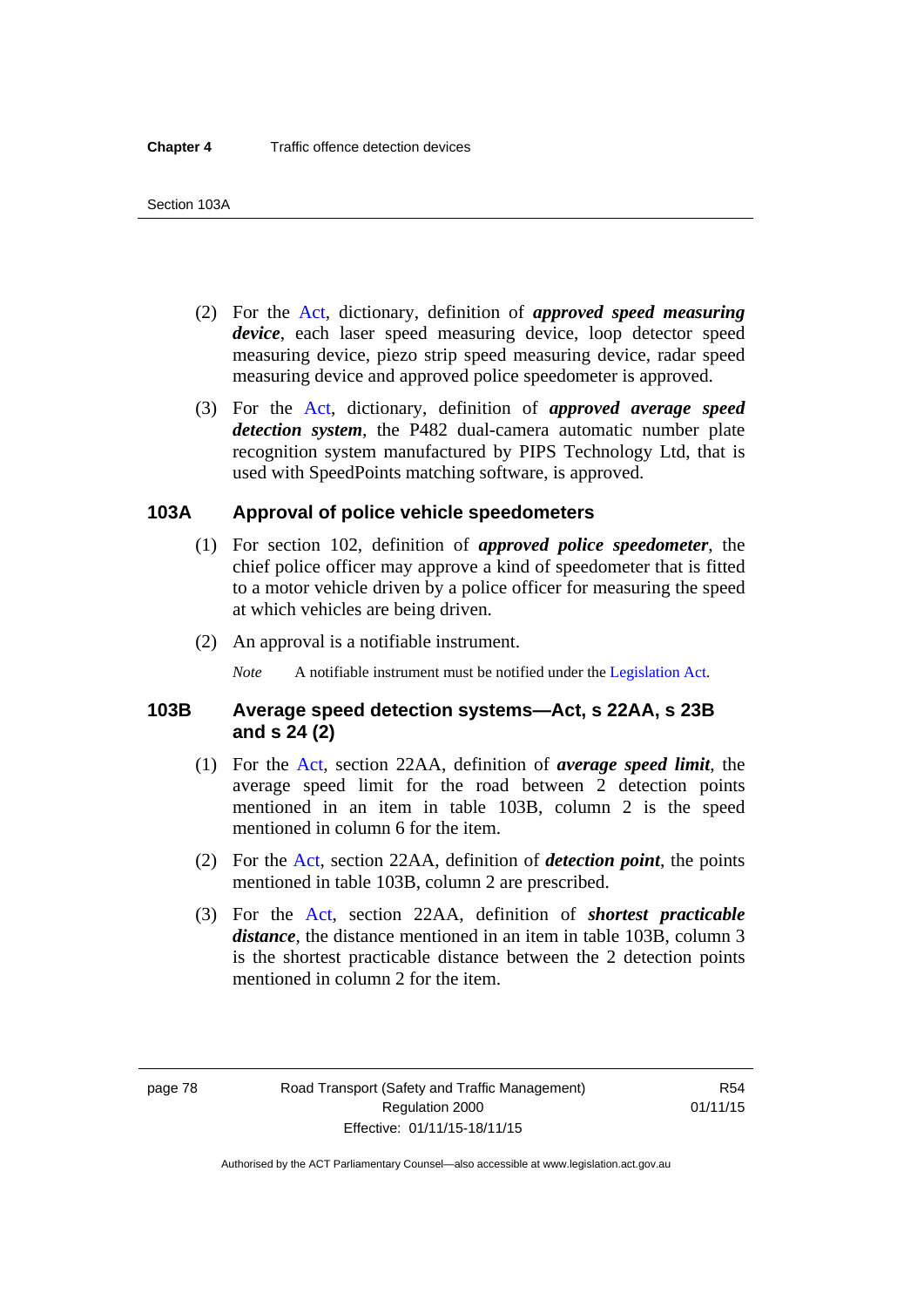- (4) For the [Act,](http://www.legislation.act.gov.au/a/1999-80/default.asp) section 23B (a), definition of *shortest practicable route*, the route mentioned in an item in table 103B, column 4 is the route used to work out the shortest practicable distance mentioned in column 3 for the item.
- (5) For the [Act](http://www.legislation.act.gov.au/a/1999-80/default.asp), section 23B (b), the minimum time that a vehicle's driver could take to drive the vehicle on the route mentioned in an item in table 103B, column 4 is the time mentioned in column 5 for the item.
- (6) In this section:

*ACT Standard Grid Coordinates*—see the *[Surveyors](http://www.legislation.act.gov.au/di/2010-267/default.asp)  [\(Surveyor-General\) Practice Directions 2010 \(No 2\)](http://www.legislation.act.gov.au/di/2010-267/default.asp)* (DI2010-267), schedule 2.

*AHD*—see the *[Surveyors \(Surveyor-General\) Practice Directions](http://www.legislation.act.gov.au/di/2010-267/default.asp)  [2010 \(No 2\)](http://www.legislation.act.gov.au/di/2010-267/default.asp)* (DI2010-267), direction 5 (Definitions).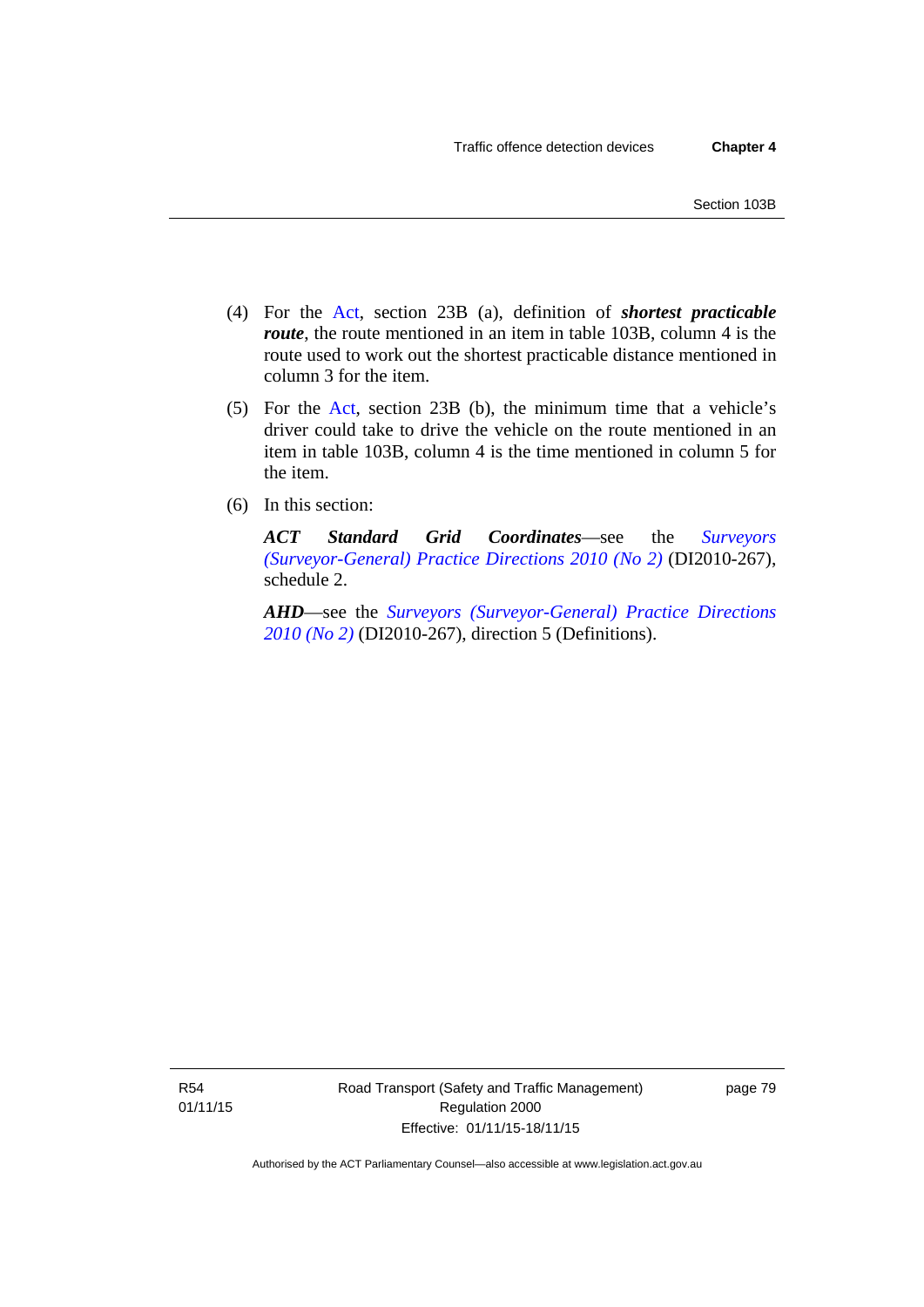#### Section 103B

#### **Table 103B**

| column 1 | column <sub>2</sub>                                                                                                                                                                                                        | column 3                            | column 4                                                                                                                                                                                                    | column 5                     | column 6                  |
|----------|----------------------------------------------------------------------------------------------------------------------------------------------------------------------------------------------------------------------------|-------------------------------------|-------------------------------------------------------------------------------------------------------------------------------------------------------------------------------------------------------------|------------------------------|---------------------------|
| item     | detection<br>points                                                                                                                                                                                                        | shortest<br>practicable<br>distance | shortest<br>practicable<br>route                                                                                                                                                                            | minimum<br>time<br>(seconds) | average<br>speed<br>limit |
| 1        | <b>ACT</b> Standard<br>Grid<br>Coordinates<br>208876.18<br>East,<br>596541.65<br>North, AHD<br>629.88 Level<br><b>ACT</b> Standard<br>Grid<br>Coordinates<br>211361.44<br>East.<br>596864.50<br>North, AHD<br>644.45 Level | 2.7081 <sub>km</sub><br>(westbound) | Hindmarsh<br>Drive<br>(westbound),<br>starting west<br>of the<br>intersection of<br>Dalrymple<br>Street and<br>Mugga Lane<br>and ending<br>north-east of<br>Tyagarah<br><b>Street</b>                       | 121.8645<br>(westbound)      | 80km/h                    |
| 2        | <b>ACT</b> Standard<br>Grid<br>Coordinates<br>208912.50<br>East,<br>596591.35<br>North, AHD<br>629.42 Level<br><b>ACT</b> Standard<br>Grid<br>Coordinates<br>211418.53<br>East.<br>596883.22<br>North, AHD<br>641.25 Level | 2.7146km<br>(eastbound)             | Hindmarsh<br>Drive<br>(eastbound),<br>starting<br>north-east of<br><b>Palmer Street</b><br>near Tyagarah<br>Street and<br>ending west of<br>the<br>intersection of<br>Dalrymple<br>Street and<br>Mugga Lane | 122.157<br>(eastbound)       | 80km/h                    |

page 80 Road Transport (Safety and Traffic Management) Regulation 2000 Effective: 01/11/15-18/11/15

R54 01/11/15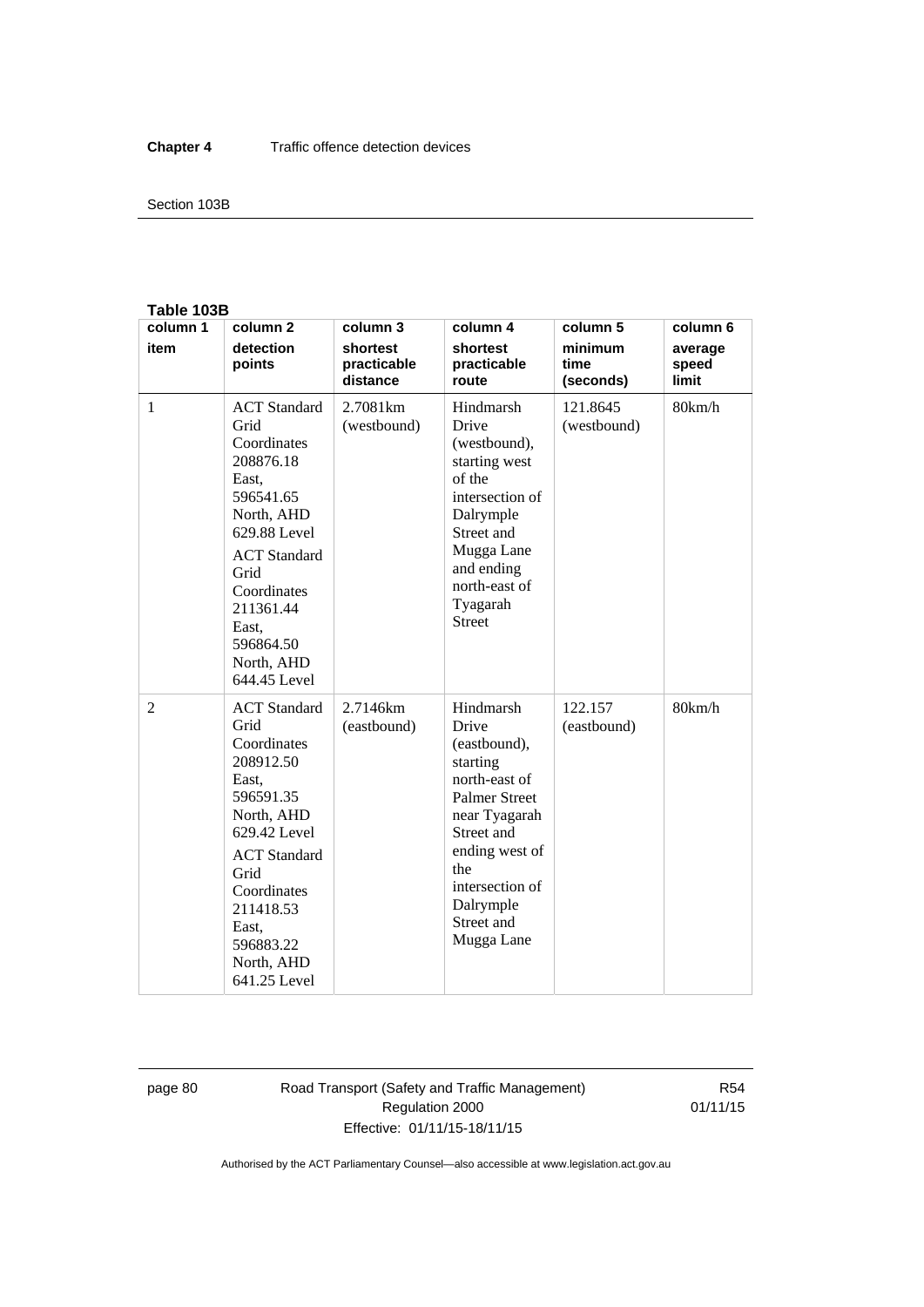| column 1<br>item | column <sub>2</sub><br>detection<br>points                                                                                                                                                                                 | column 3<br>shortest<br>practicable<br>distance | column 4<br>shortest<br>practicable<br>route                                                                                                                                                                                                            | column 5<br>minimum<br>time<br>(seconds) | column 6<br>average<br>speed<br>limit |
|------------------|----------------------------------------------------------------------------------------------------------------------------------------------------------------------------------------------------------------------------|-------------------------------------------------|---------------------------------------------------------------------------------------------------------------------------------------------------------------------------------------------------------------------------------------------------------|------------------------------------------|---------------------------------------|
| 3                | <b>ACT</b> Standard<br>Grid<br>Coordinates<br>207503.18<br>East,<br>593617.84<br>North, AHD<br>629.92 Level<br><b>ACT</b> Standard<br>Grid<br>Coordinates<br>205843.16<br>East,<br>591218.80<br>North, AHD<br>581.95 Level | 3.3226km<br>(southbound)                        | <b>Athllon Drive</b><br>(southbound),<br>starting south<br>of the<br>intersection of<br><b>Beasley Street</b><br>and Athllon<br>Drive and<br>ending<br>north-east of<br>the<br>intersection of<br><b>Drakeford</b><br>Drive and<br><b>Athllon Drive</b> | 149.517<br>(southbound)                  | 80km/h                                |
| $\overline{4}$   | <b>ACT</b> Standard<br>Grid<br>Coordinates<br>205879.90<br>East,<br>591244.94<br>North, AHD<br>582.25 Level<br><b>ACT</b> Standard<br>Grid<br>Coordinates<br>207485.15<br>East,<br>593666.74<br>North, AHD<br>629.42 Level | 3.3022km<br>(northbound)                        | <b>Athllon Drive</b><br>(northbound),<br>starting<br>north-east of<br>the<br>intersection of<br><b>Drakeford</b><br>Drive and<br><b>Athllon Drive</b><br>and ending<br>south of the<br>intersection of<br><b>Beasley Street</b><br>and Athllon<br>Drive | 148.599<br>(northbound)                  | 80km/h                                |

R54 01/11/15 Road Transport (Safety and Traffic Management) Regulation 2000 Effective: 01/11/15-18/11/15

page 81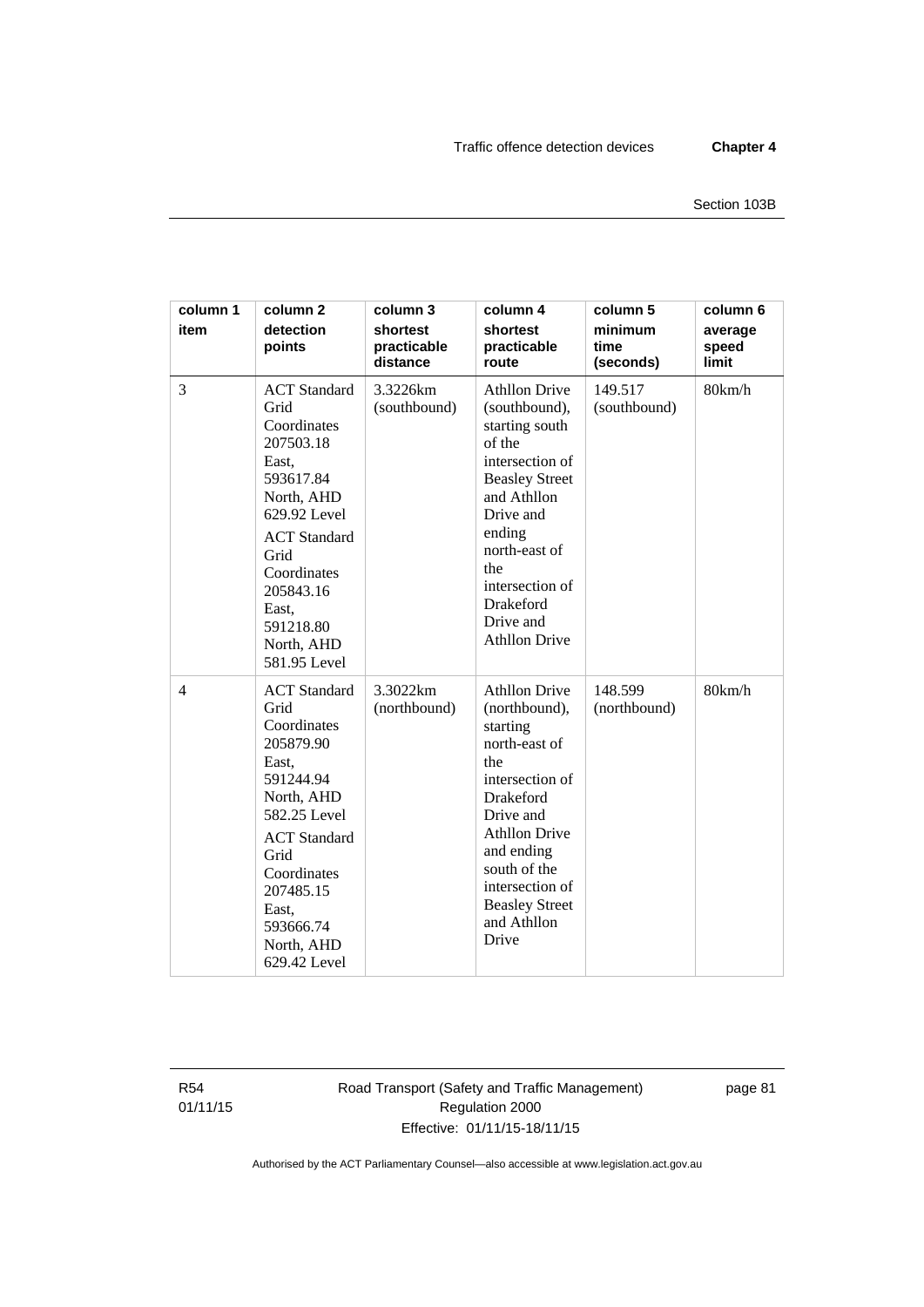#### **104 Major testing of laser speed measuring devices**

- (1) The following devices must be tested in accordance with this section at least once every 12 months:
	- (a) a laser speed measuring device;
	- (b) the laser speed measuring device component of a digital camera detection device.
- (2) The test must be carried out—
	- (a) by a person approved under section 106 (Approved people testing and sealing); and
	- (b) in accordance with Australian Standard AS 4691.1-2003, as in force on the commencement of this paragraph.
		- *Note 1* The text of an applied, adopted or incorporated law or instrument, whether applied as in force from time to time or at a particular time, is taken to be a notifiable instrument if the operation of the [Legislation Act,](http://www.legislation.act.gov.au/a/2001-14) s 47 (5) or (6) is not disapplied (see s 47 (7)).
		- *Note 2* A notifiable instrument must be notified under the [Legislation](http://www.legislation.act.gov.au/a/2001-14)  [Act](http://www.legislation.act.gov.au/a/2001-14).
- (3) The [Legislation Act,](http://www.legislation.act.gov.au/a/2001-14) section 47 (5) does not apply in relation to subsection (2) (b).
- (4) The test must show whether the device—
	- (a) is operating in accordance with the manufacturer's specifications; and
	- (b) is accurate within a tolerance of 2km/h.
- (5) For this section, it is sufficient for the laser speed measuring device component of a digital camera detection device to be tested separately from the other components of the device, and it is not necessary for the other components to be tested.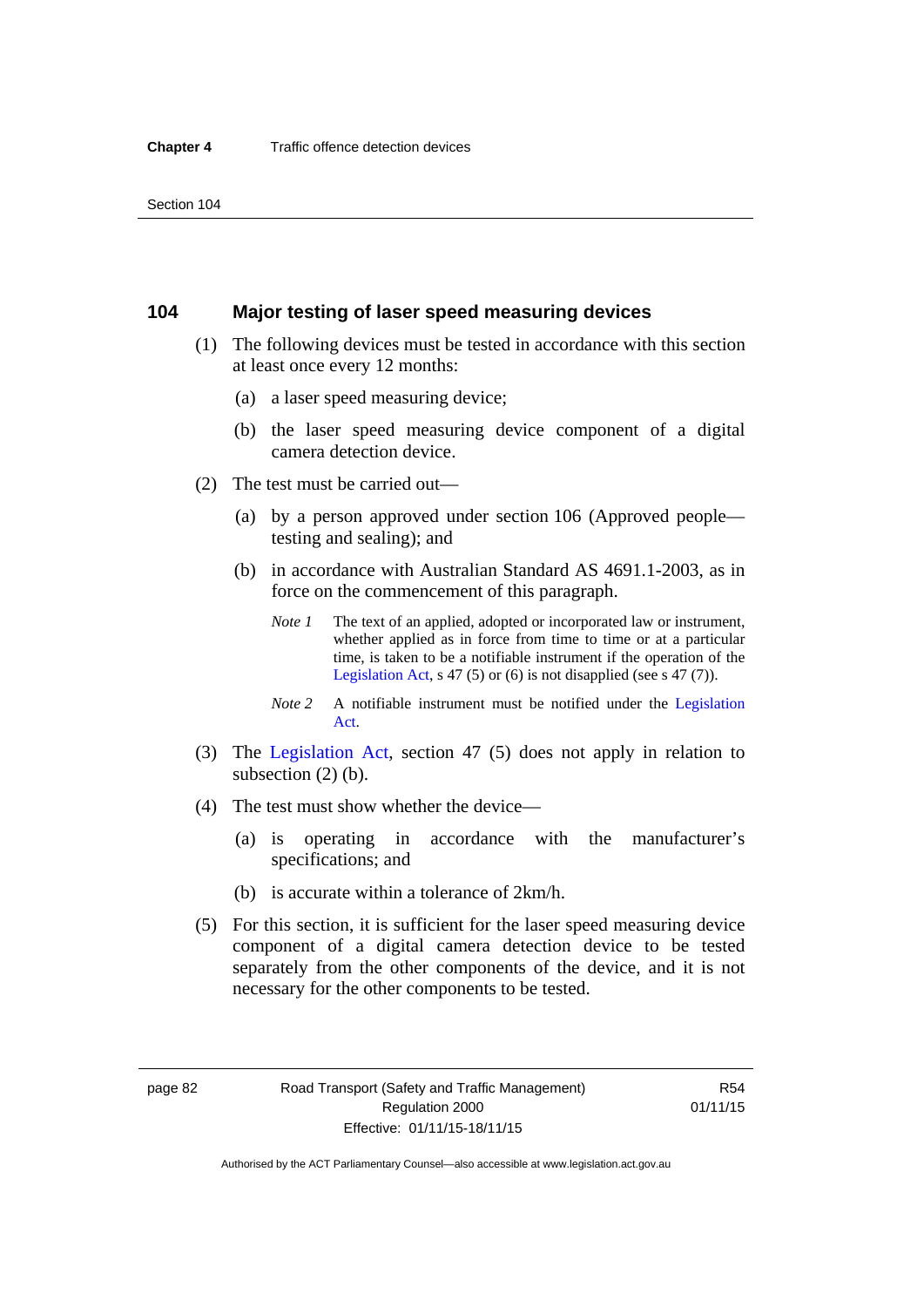#### **104A Major testing of other traffic offence detection devices**

- (1) The following devices must be tested in accordance with this section:
	- (a) a radar speed measuring device that is not a component of a fixed camera detection device or a digital camera detection device;
	- (b) a radar speed measuring device component of a fixed camera detection device or a digital camera detection device;
	- (c) an approved police speedometer;
	- (d) the loop detector speed measuring device component of a fixed camera detection device;
	- (e) the piezo strip speed measuring device component of a fixed camera detection device;
	- (f) an approved average speed detection system.
- (2) The devices mentioned in subsection (1) must be tested at least once every 12 months.
- (3) The test must be carried out by a person approved under section 106 (Approved people—testing and sealing).
- (4) The test of a radar speed measuring device that is not a component of a fixed camera detection device, or a digital camera detection device, must show whether the device is operating in accordance with Australian Standard AS 2898.1-2, as in force on the commencement of this subsection.
	- *Note 1* AS 2898.1-2 may be purchased at [www.standards.org.au](http://www.standards.org.au/Pages/default.aspx)*.*
	- *Note* 2 The text of an applied, adopted or incorporated law or instrument, whether applied as in force from time to time or at a particular time, is taken to be a notifiable instrument if the operation of the [Legislation](http://www.legislation.act.gov.au/a/2001-14)  [Act,](http://www.legislation.act.gov.au/a/2001-14) s 47 (5) or (6) is not disapplied (see s 47 (7)).
	- *Note 3* A notifiable instrument must be notified under the [Legislation Act](http://www.legislation.act.gov.au/a/2001-14).

R54 01/11/15 page 83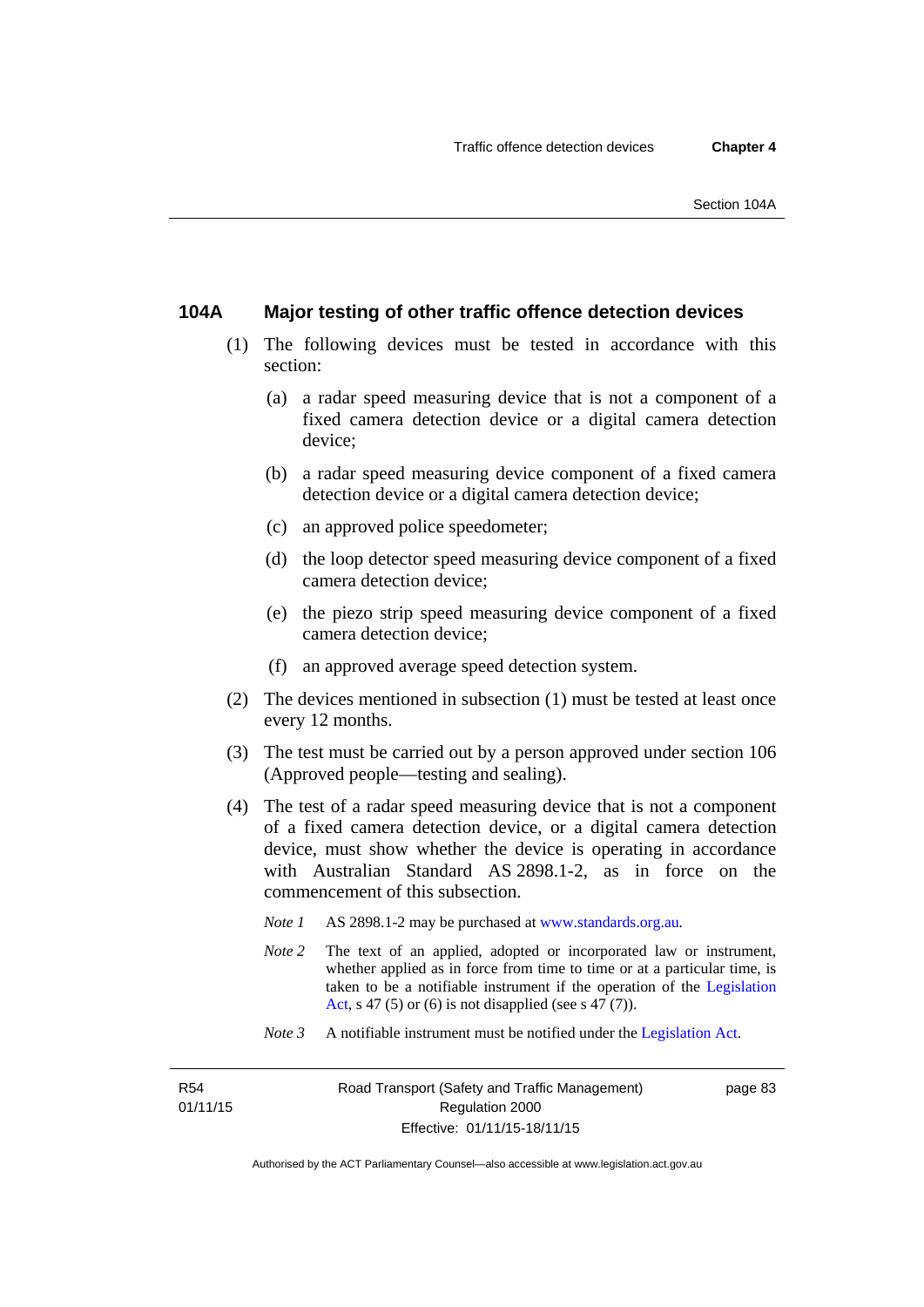- (5) The [Legislation Act,](http://www.legislation.act.gov.au/a/2001-14) section 47 (5) does not apply in relation to AS 2898.1-2 under subsection (4).
- (6) The test of the radar speed measuring device component of a fixed camera detection device, or a digital camera detection device, must show whether the device—
	- (a) is operating in accordance with the manufacturer's specifications; and
	- (b) for speeds of 100km/h and under—is accurate within a tolerance of 2km/h; and
	- (c) for speeds over 100km/h—is accurate within a tolerance of 2%.
- (7) The test of an approved police speedometer must show whether the device is accurate within a tolerance of 2km/h.
- (8) The test of the loop detector speed measuring device component of a fixed camera detection device must show whether the speed measuring device—
	- (a) for speeds of 100km/h and under—is accurate within a tolerance of 2km/h; and
	- (b) for speeds over 100km/h—is accurate within a tolerance of 2%.
- (9) The test of the piezo strip speed measuring device component of a fixed camera detection device must show whether the speed measuring device—
	- (a) is operating in accordance with the manufacturer's specifications; and
	- (b) is accurate within a tolerance of 2km/h.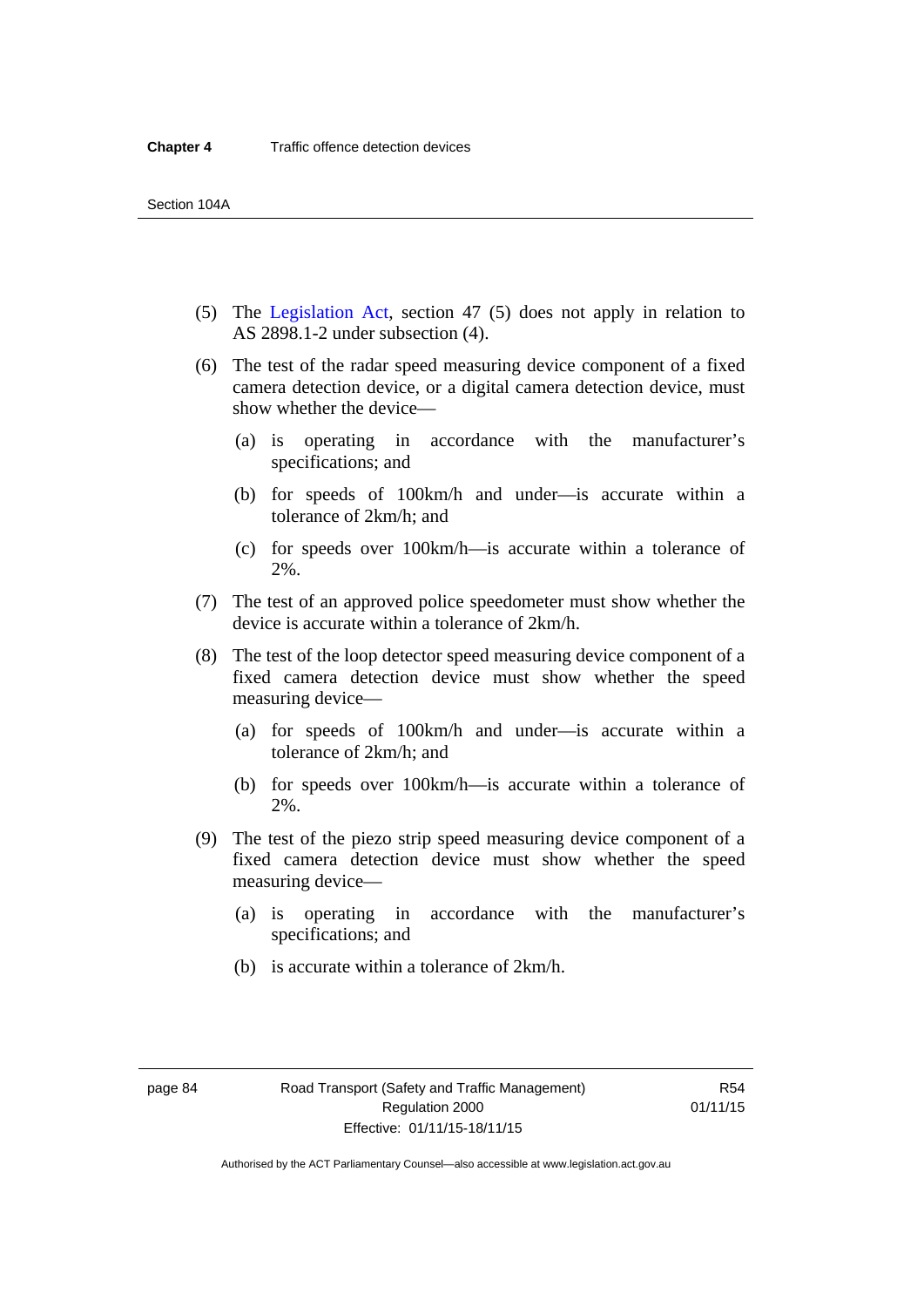- (10) The test of an approved average speed detection system that takes images of vehicles at 2 detection points must show whether the device—
	- (a) is operating in accordance with the manufacturer's specifications; and
	- (b) for the measurement of the time that elapses between vehicles passing the first and second detection points—is accurate within a tolerance of 2%.

# **104B Certification and sealing of traffic offence detection devices**

- (1) This section applies if a test of a traffic offence detection device under section 104 or section 104A establishes—
	- (a) a matter mentioned in section 104A (4) or (7) in relation to the device; or
	- (b) the matters mentioned in section 104 (4) or section 104A (9) in relation to the device.
- (2) The person who carried out the test must—
	- (a) sign a certificate to that effect; and
	- (b) if a seal on the device has been damaged or removed—seal the device.

## **105 Use of certain digital camera detection devices**

(1) This section applies to the operation of a digital camera detection device that is located in a vehicle that can be moved from place to place to detect traffic offences.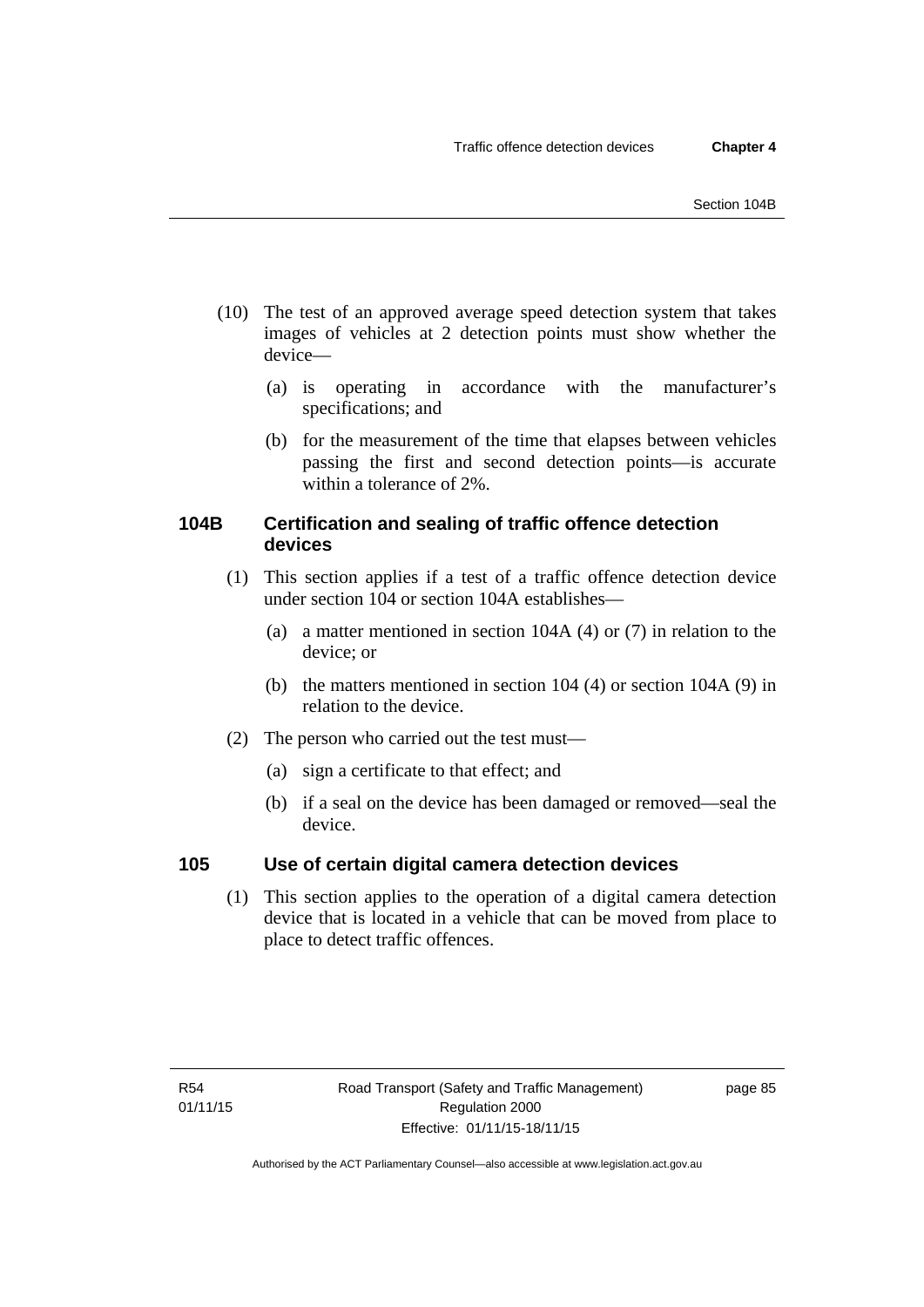- (2) The operator of a digital camera detection device that includes as a component a radar speed measuring device must ensure that the following operations are done in accordance with the manufacturer's instructions for the device:
	- (a) aligning the vehicle in which the device is located with the road;
	- (b) activating the device;
	- (c) operating the device.
- (3) The operator of a digital camera detection device that includes as a component a laser speed measuring device must ensure that the following operations are done in accordance with the manufacturer's instructions for the device:
	- (a) testing the laser speed measuring component of the device at the beginning and end of each shift of the operator by carrying out the following checks:
		- (i) an instrument confidence check;
		- (ii) a calibration verification check;
		- (iii) a scope alignment check;
	- (b) activating the device;
	- (c) operating the device.
- (4) However, subsection (3) (a) (ii) and (iii) do not apply in relation to the operation of a VITRONIC PoliScan SPEED M1 HP device.
- (5) To remove any doubt, if a device mentioned in subsection (3) is used at more than 1 place during a shift of the operator, the operator is not required to carry out the checks mentioned in subsection (3) (a) each time the device is activated at a different place.

page 86 Road Transport (Safety and Traffic Management) Regulation 2000 Effective: 01/11/15-18/11/15

R54 01/11/15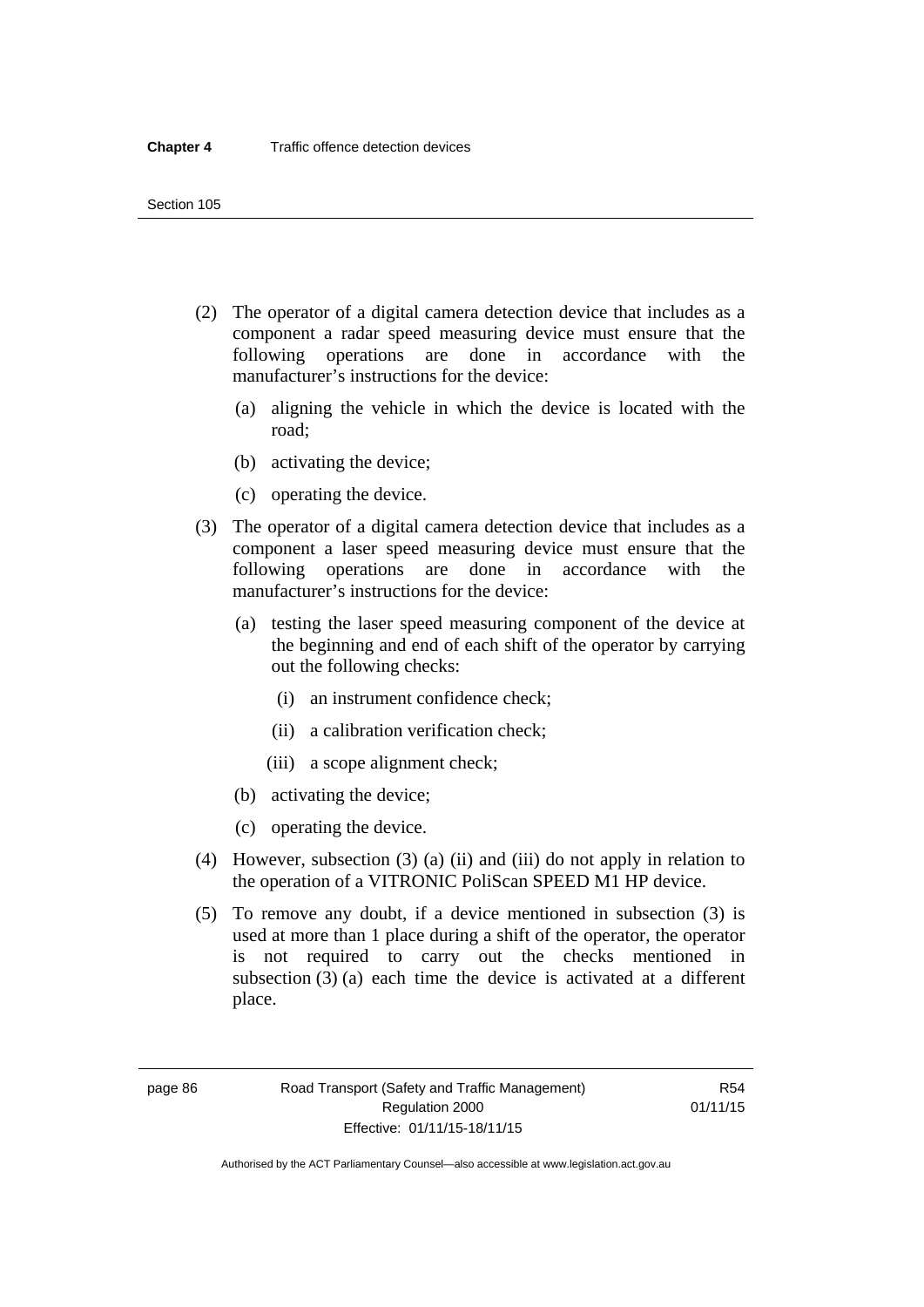- (6) If the requirements set out in this section are met, the device may operate unattended.
- (7) If a device is used by 2 or more operators, who are working together during a shift, the requirements set out in this section may be carried out by different operators.
- (8) In this section:

*operator* means a person approved to use a traffic offence detection device under section 107 (Approved people—use).

#### **105A Use of certain laser speed measuring devices**

- (1) This section applies to a laser speed measuring device, other than a device mentioned in section 105 (Use of certain digital camera detection devices).
- (2) The operator of the laser speed measuring device must ensure that the following operations are done in accordance with the manufacturer's instructions for the device:
	- (a) testing the device at the beginning and end of each shift of the operator by carrying out the following checks:
		- (i) an instrument confidence check;
		- (ii) a calibration verification check;
		- (iii) a scope alignment check;
	- (b) activating the device;
	- (c) operating the device.
- (3) To remove any doubt, if the device is used at more than 1 place during a shift of the operator, the operator is not required to carry out the checks mentioned in subsection (1) (a) each time the device is activated at a different place.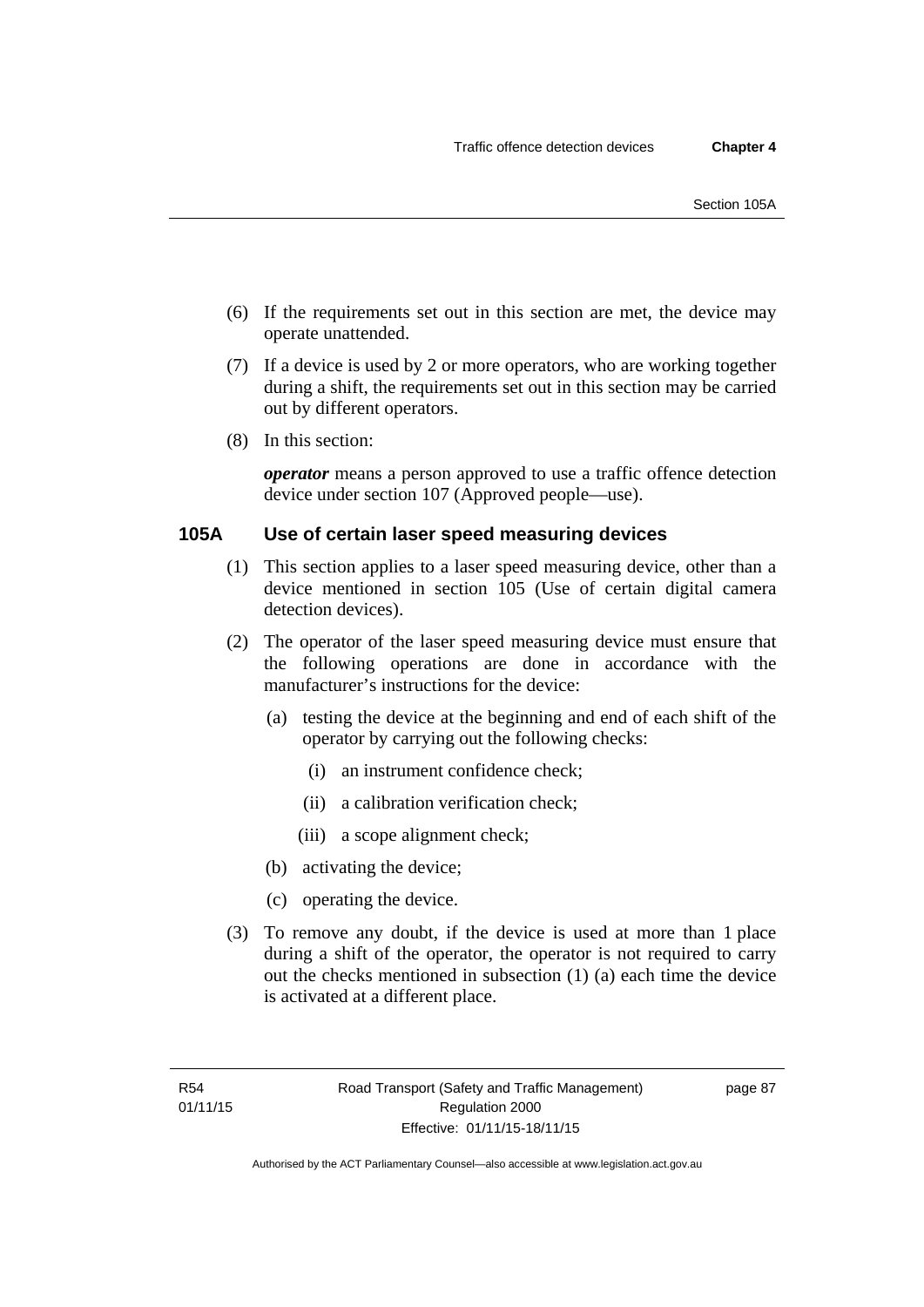- (4) If the device is used by 2 or more operators who are working together during the shift, the tests mentioned in subsection (1) (a) and (d) may be carried out by different operators.
- (5) In this section:

*operator* means a person approved to use a traffic offence detection device under section 107 (Approved people—use).

#### **105B Use of certain radar speed measuring devices**

- (1) This section applies to a radar speed measuring device, other than a device that is a component of—
	- (a) a digital camera detection device; or
	- (b) a fixed camera detection device.
- (2) The radar speed measuring device must be used by an operator in accordance with the manufacturer's instructions for the device.
- (3) The operator must test the device—
	- (a) at the beginning of each shift of the operator against an approved police speedometer; and
	- (b) at the end of each shift of the operator against the speedometer mentioned in paragraph (a); and
	- (c) if the operator's shift is longer than 9 hours—9 hours after the beginning of the shift against the speedometer mentioned in paragraph (a).
- (4) After each test, the device must be found to be accurate within a tolerance of 2 km/h.
- (5) To remove any doubt, if the device is used at more than 1 place during a shift of the operator, the operator is not required to carry out the checks mentioned in subsection (3) (a) each time the device is activated at a different place.

page 88 Road Transport (Safety and Traffic Management) Regulation 2000 Effective: 01/11/15-18/11/15

R54 01/11/15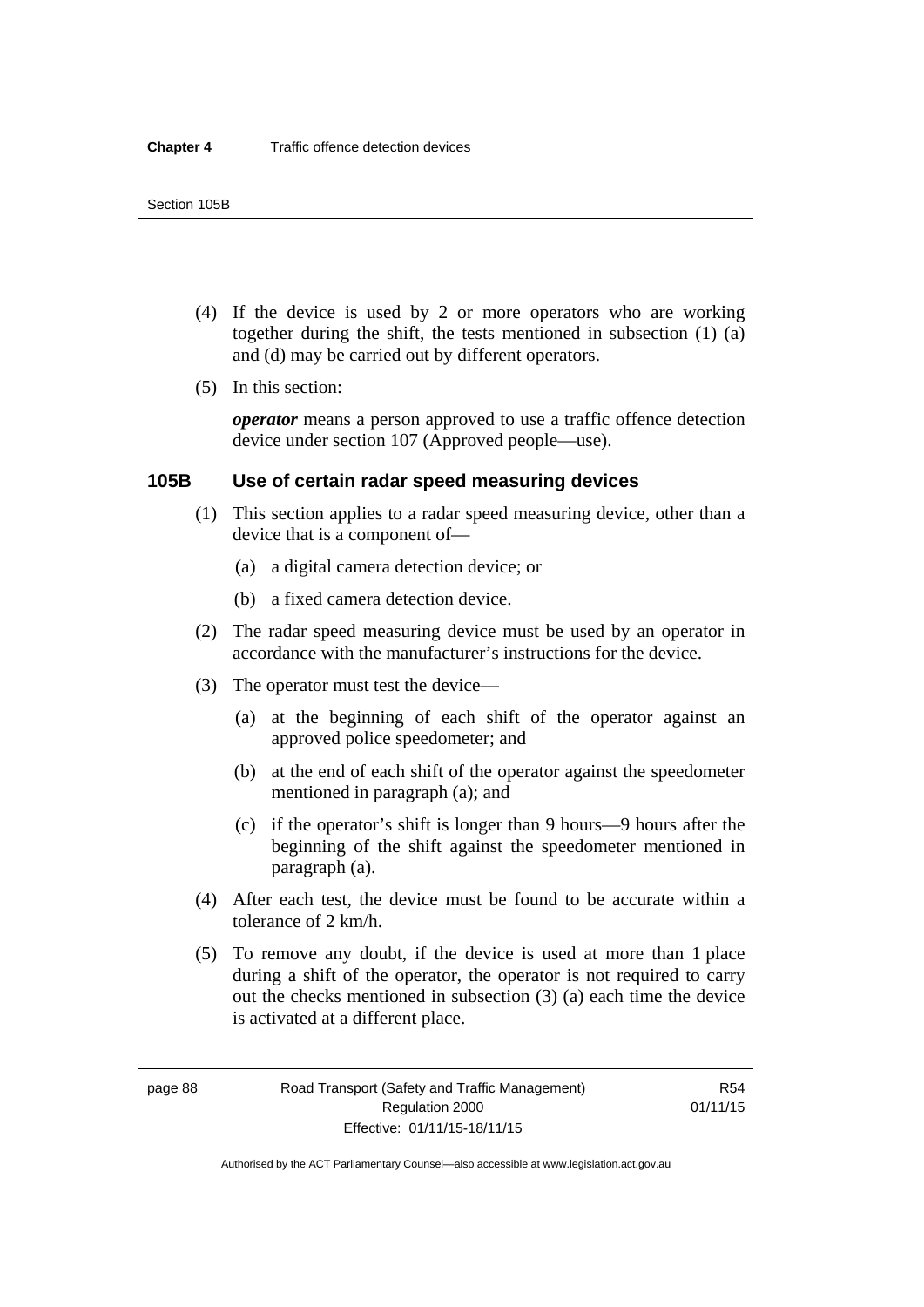- (6) If the device is used by 2 or more operators who are working together during the shift, the tests mentioned in subsection (3) may be carried out by different operators.
- (7) In this section:

*operator* means a person approved to use a traffic offence detection device under section 107 (Approved people—use).

## **106 Approved people—testing and sealing**

Each person employed by a testing authority to test and seal traffic offence detection devices is approved to test and seal traffic offence detection devices.

#### **107 Approved people—use**

- (1) Each police officer is approved to use any traffic offence detection device (other than a fixed camera detection device).
- (2) The road transport authority may approve a person who is not a police officer to use digital camera detection devices.
- (3) The road transport authority may only approve a person under subsection (2) if the authority is satisfied that the person has appropriate qualifications to operate, or experience in the operation of, digital camera detection devices.

## **107A Recording of camera detection device image files—Act, s 23 (2) (c) (ii)**

(1) An electronic file created by a camera detection device must be recorded on a storage medium for electronic data (the *recording medium*).

*Note Camera detection device*—see the [Act](http://www.legislation.act.gov.au/a/1999-80/default.asp), s 23.

- (2) The recording medium for a camera detection device may be—
	- (a) attached directly to, or located with, the device; or

R54 01/11/15 page 89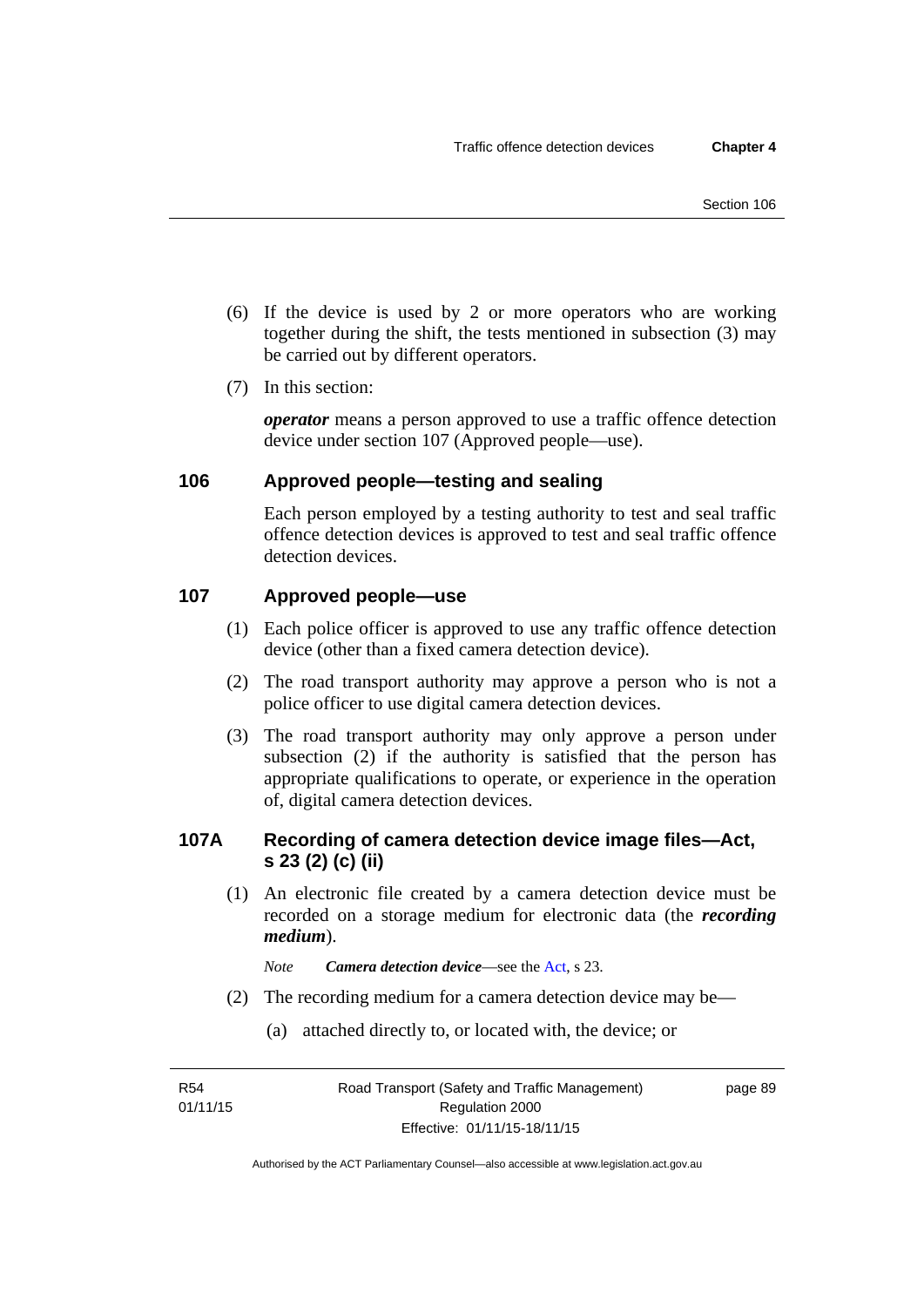(b) at a place other than the place where the device is located.

#### **Example—par (b)**

If a motor vehicle goes through a red traffic light and an image of the vehicle is taken by a fixed camera detection device, the electronic file created by the device in relation to the offence is sent along a wire or optical fibre, or across a wireless network, to a recording device in a building in another suburb and is stored at that building on a recording medium.

- *Note* An example is part of the regulation, is not exhaustive and may extend, but does not limit, the meaning of the provision in which it appears (see [Legislation Act,](http://www.legislation.act.gov.au/a/2001-14) s 126 and s 132).
- (3) If the recording medium for a camera detection device is at a place other than the place where the device is located—
	- (a) the device must produce a security checksum for each electronic file created by the device; and
	- (b) the device must encrypt the security checksum and the file; and
	- (c) the security checksum and the encrypted file must be recorded as soon as practicable on a recording medium.
- (4) However, subsection (3) does not prevent other security measures being taken in relation to a security checksum or an electronic file before it is recorded on the recording medium.

#### **107B Verification of camera detection device image files—Act, s 23 (2) (c) (iii)**

- (1) This section applies if an electronic file that contains an image of a vehicle taken by a camera detection device is recorded on a recording medium that is at a place other than the place where the device is located.
- (2) Before the image of the vehicle is produced from the file, the accuracy of the file must be verified by using a computer to—
	- (a) recalculate the security checksum for the file; and

page 90 Road Transport (Safety and Traffic Management) Regulation 2000 Effective: 01/11/15-18/11/15

R54 01/11/15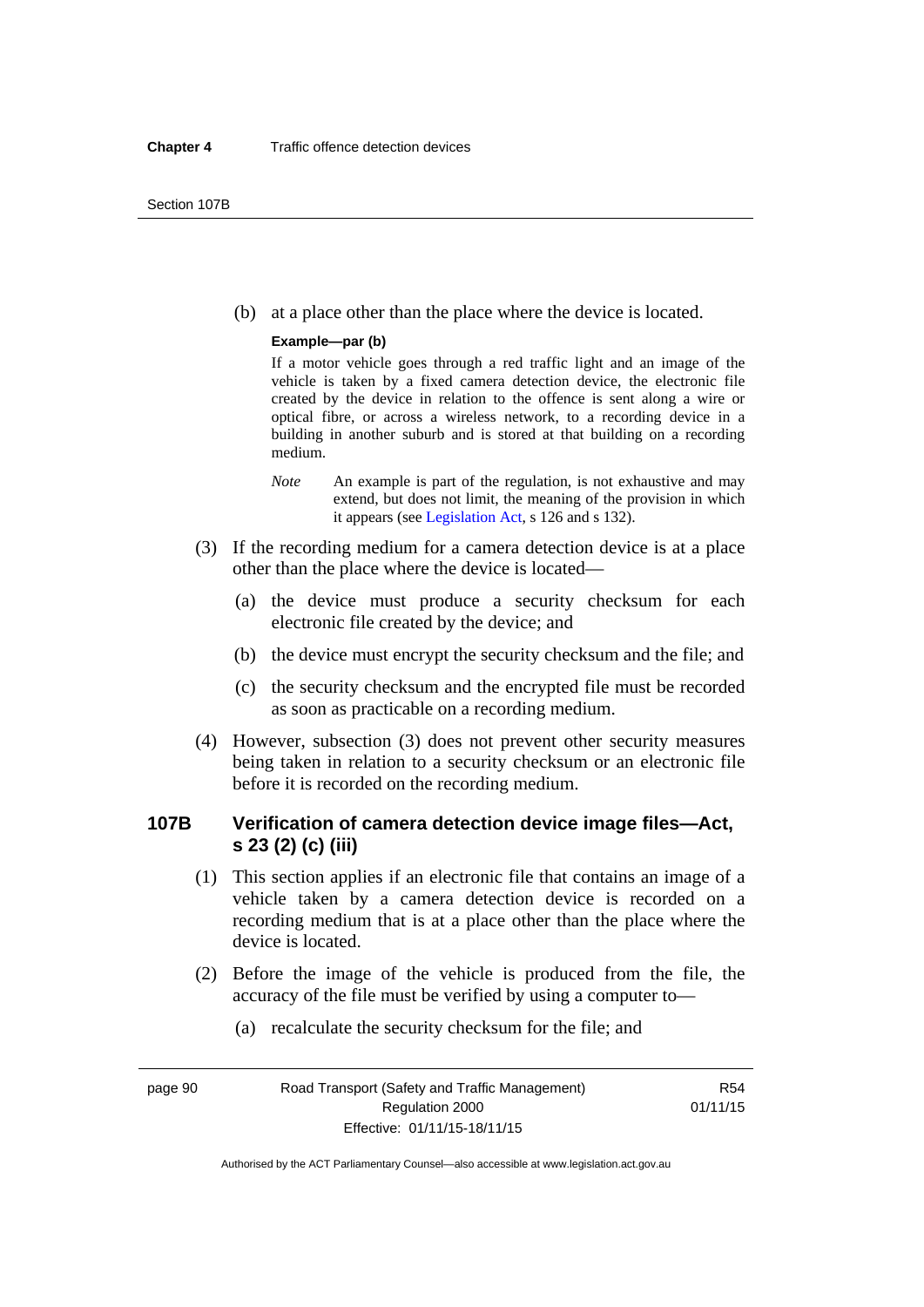(b) confirm that the security checksum produced by the recalculation is identical to the checksum produced by the device for the file.

## **108 Meaning of codes etc on image taken by approved camera detection device or approved average speed detection system—Act, s 24 (2) (a)**

(1) This section defines the meaning of codes and other information indicated on an image of a vehicle taken by an approved camera detection device or approved average speed detection system.

*Note* Information etc that is indicated on an image includes information etc accompanying or reasonably associated with the image (see [Act,](http://www.legislation.act.gov.au/a/1999-80/default.asp) dict, def of *indicated on*).

- (2) It is not necessary that all the codes and other information mentioned in this section be indicated on an image but if they do appear they have the meaning given in this section.
- (3) The characters (whether numbers, letters or both) in the field immediately after 'Device' is the code for—
	- (a) the laser speed measuring device component of the digital camera detection device that took the image; or
	- (b) the radar speed measuring device component of the digital camera detection device, or fixed camera detection device, that took the image; or
	- (c) the piezo strip speed measuring device component of the fixed camera detection device that took the image; or
	- (d) the loop detector speed measuring device component of the fixed camera detection device that took the image; or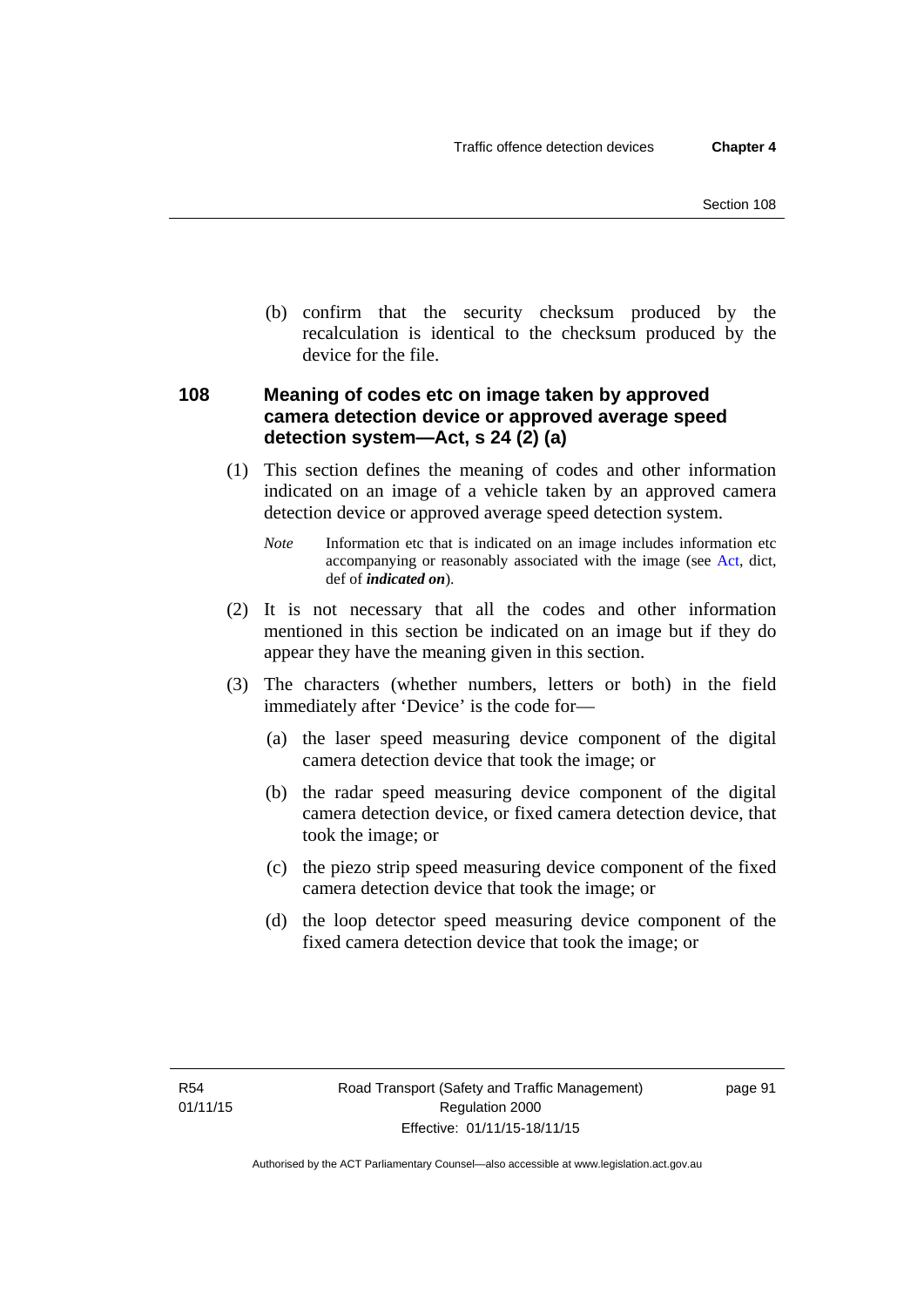#### Section 108

 (e) the automatic number plate recognition camera component of the average speed detection system that took the image.

#### **Example**

'Device: 012409' indicates that the code for the laser speed measuring device component of the digital detection device, or piezo strip speed measuring device component of the fixed camera detection device, that took the image, is 012409.

 (4) The characters in the field immediately after 'Date' is the date when the image was taken, with the first 2 numbers indicating the day of the month, followed by an abbreviation for the month and the year.

#### **Example**

'Date: 15/11/00' indicates that the image was taken on 15 November 2000.

 (5) The numbers in the field immediately after 'Time' is the time when the image was taken, stated in the 24-hour clock system.

#### **Examples**

- 1 'Time: 11.07.00.23' indicates that the image was taken at 0.23 seconds after 11.07 am.
- 2 'Time: 13:53:10:07' indicates that the image was taken at 10.07 seconds after 1.53 pm.
- (6) The letter in the field immediately after 'Direction' or 'Dir' indicates—
	- (a) for an image taken by a digital camera detection device whether the general direction in which the vehicle was travelling was away from or towards the device, with 'A' indicating away from the device and 'T' indicating towards the device; or
	- (b) for an image taken by a fixed camera detection device—the general direction in which the vehicle was travelling when the image was taken, with 'N' indicating north, 's' indicating south, 'E' indicating east and 'W' indicating west.

### **Example for par (a)**

'Direction: A' indicates that when the image was taken the vehicle was generally travelling away from the digital camera detection device that took the image.

page 92 Road Transport (Safety and Traffic Management) Regulation 2000 Effective: 01/11/15-18/11/15

R54 01/11/15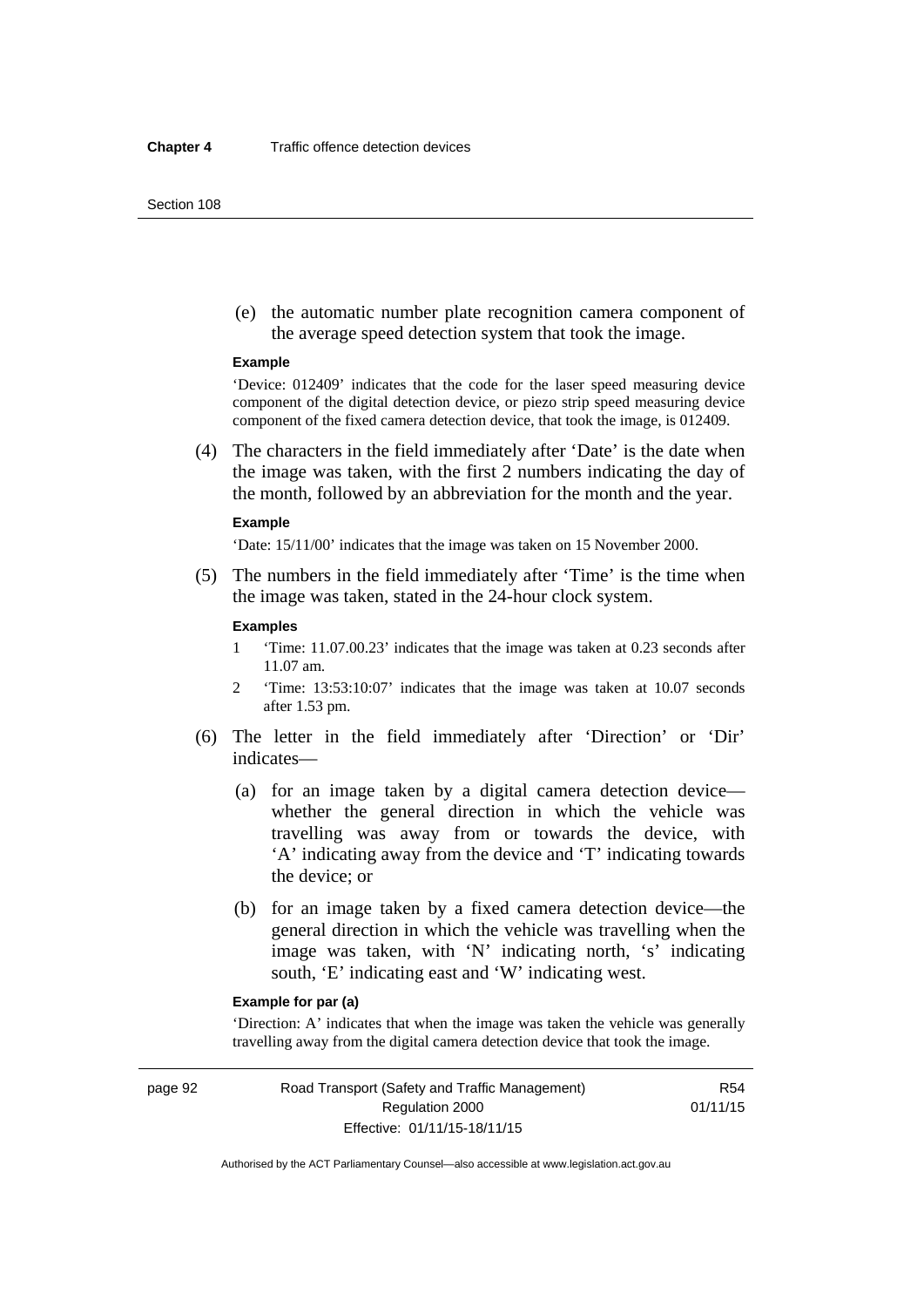#### **Example for par (b)**

'Direction: N' indicates that when the image was taken the vehicle was travelling in the general direction of north.

 (7) The characters in the field immediately after 'Lane' is the code for the lane in which the vehicle was travelling when the image was taken, with the following codes having the stated meaning:

'L1' or '1': means the lane next to the centre of the road

'L2' or '2': means the lane immediately to the left of L1 (or 1)

'L3' or '3': means the lane immediately to the left of L2 (or 2)

'L4' or '4': means the lane immediately to the left of L3 (or 3).

#### **Example**

'Lane: L1' indicates that the vehicle was travelling in the lane next to the centre of the road when the image was taken.

 (8) The number in the field immediately after 'Red time' is the time in seconds and part seconds (stated as a fraction) that a red traffic light or red traffic arrow facing the driver of the vehicle had been showing before the driver entered the intersection concerned.

#### **Example**

'Red time: 1.50' indicates that the red traffic light or red traffic arrow facing the driver of the vehicle had been showing for 1.5 seconds before the driver entered the intersection concerned.

 (9) The number in the field immediately after 'Speed li', which may be described as 'Speed limit', is the speed limit applying to the driver of the vehicle for the length of road where the driver was driving when the image was taken.

#### **Example**

'Speed li: 60'or 'Speed limit 60' indicates that the speed limit applying to the driver of the vehicle for the length of road where the driver was driving when the image was taken is 60 km/h.

R54 01/11/15 page 93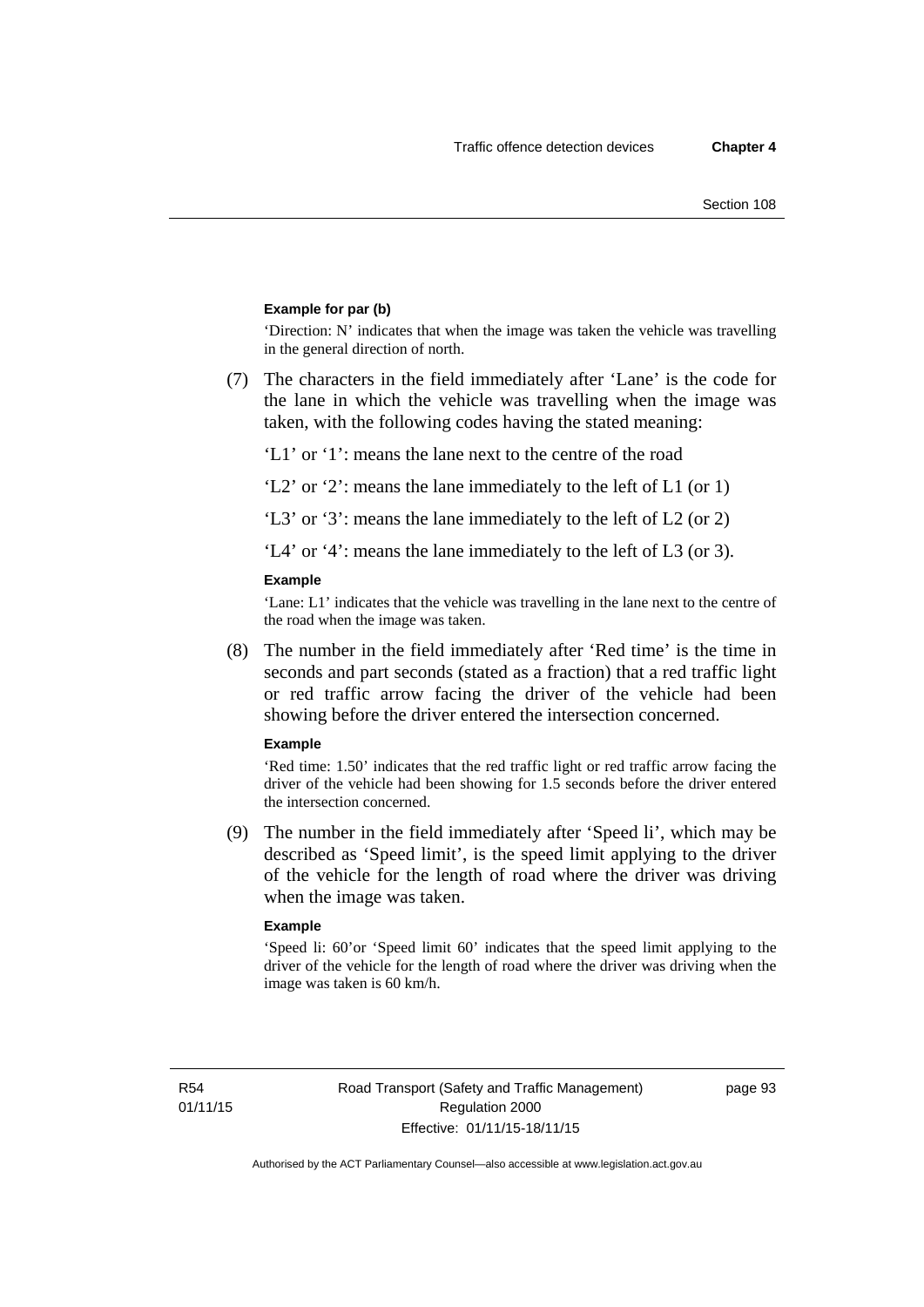(10) The number in the field immediately after 'Speed' is the speed in kilometres per hour at which the driver of the vehicle was driving when the image was taken.

#### **Example**

'Speed: 82' indicates that the driver of the vehicle was driving at 82 km/h when the image was taken.

 (11) The characters (whether numbers, letters or both) in the field immediately after 'Operator' is the code for the person responsible for the use of the device when the image was taken.

#### **Example**

'Operator: op002' indicates that the code for the person responsible for the device when the image was taken is operator 002.

 (12) The characters (whether numbers, letters or both) in the field immediately after 'Disk' is the code for the recording medium used to record the image of the vehicle.

#### **Example**

'Disk: WD0022' indicates that the code for the device used to record the image was WD0022.

*Note* An example is part of the regulation, is not exhaustive and may extend, but does not limit, the meaning of the provision in which it appears (see [Legislation Act,](http://www.legislation.act.gov.au/a/2001-14) s 126 and s 132).

page 94 Road Transport (Safety and Traffic Management) Regulation 2000 Effective: 01/11/15-18/11/15

R54 01/11/15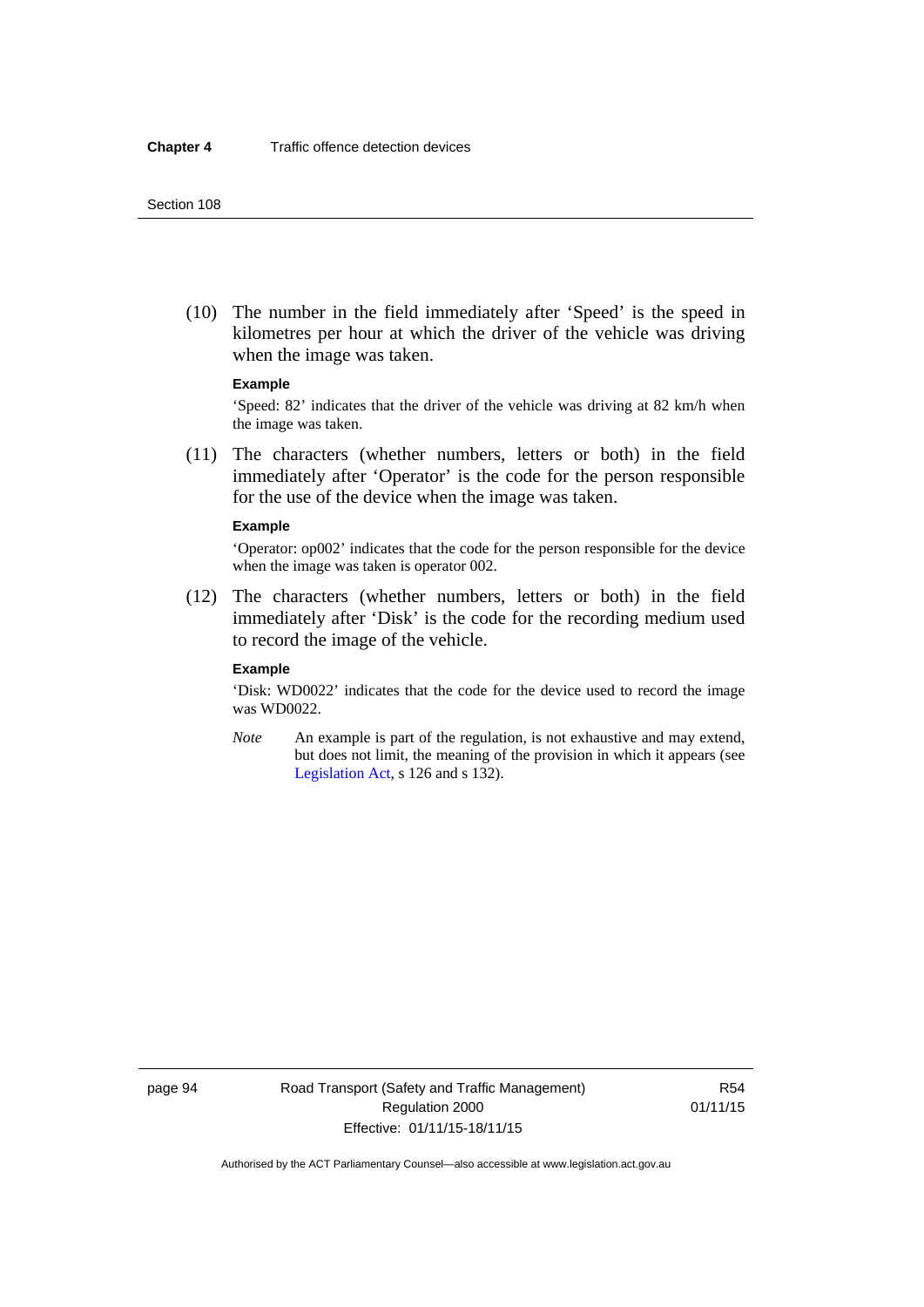# **Chapter 5 Miscellaneous**

## **109 Additional powers of police**

- (1) A police officer may request or signal the driver of a vehicle to stop the vehicle.
- (2) A person must not, without reasonable excuse, fail to comply with a request or signal made or given by a police officer under subsection  $(1)$ .

Maximum penalty: 20 penalty units.

 (3) A police officer may, during a temporary obstruction or danger to traffic or in an emergency, direct the responsible person for or driver of a vehicle parked in any part of a pay parking area to remove the vehicle or, if no-one appears to be in charge of the vehicle, remove the vehicle.

## **110 Prohibition on car minding**

- (1) The chief police officer may, by written notice given to a person, prohibit the person from—
	- (a) parking, minding, caring for, or taking charge of any motor vehicle or trailer (other than a motor vehicle or trailer of which the person is the driver) on a road; or
	- (b) offering his or her services for any such purpose.
- (2) A person who is given a notice under subsection (1) must comply with the notice.

Maximum penalty: 20 penalty units.

- (3) This section does not authorise the chief police officer to prohibit the proprietor of a parking station or parking area—
	- (a) from parking, minding, caring for, or taking charge of a motor vehicle or trailer in or on the parking station or parking area; or

R54 01/11/15 page 95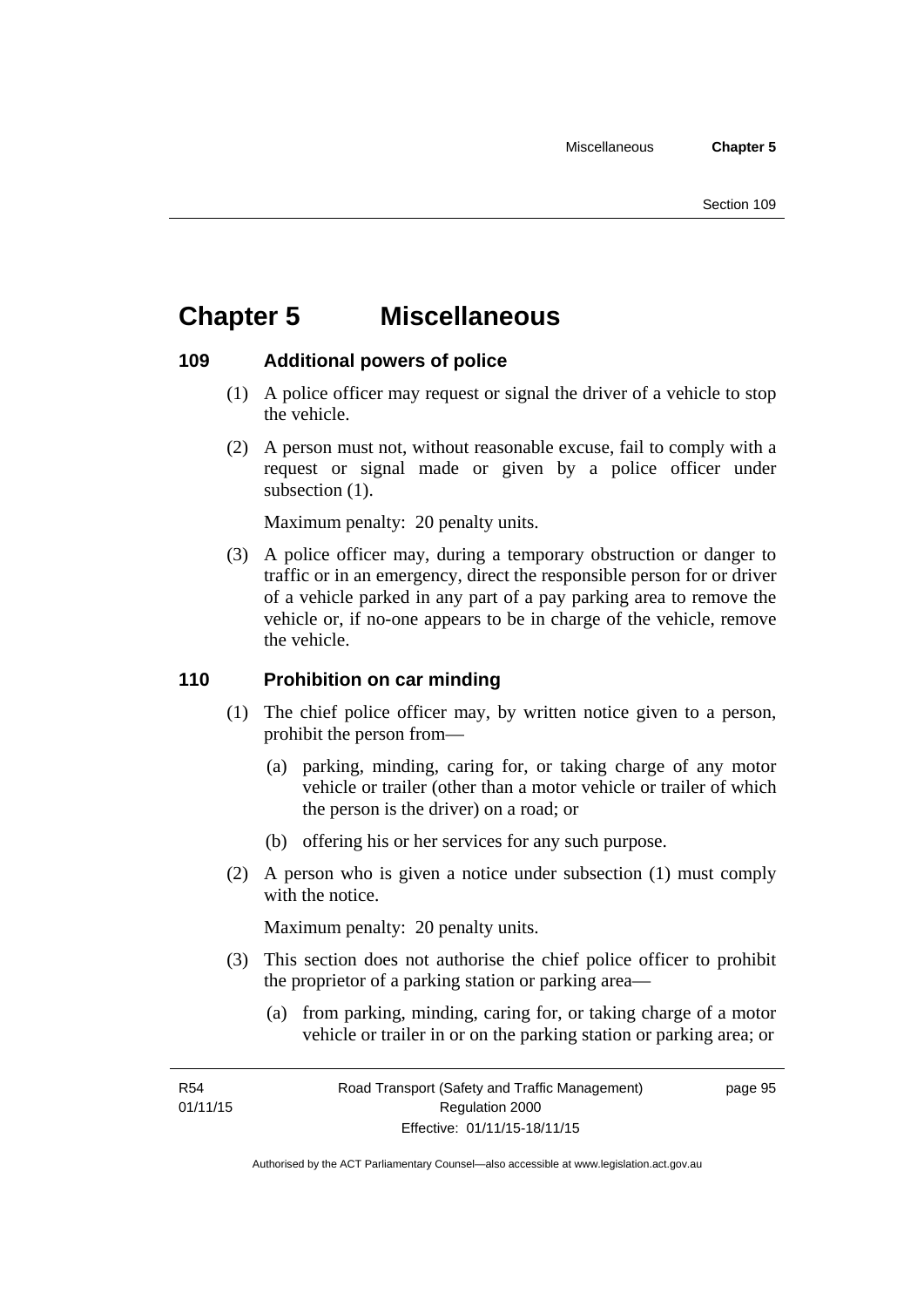- (b) from offering the proprietor's services for that purpose—
	- (i) whether by the display or publication of an advertisement in relation to the parking station or parking area or otherwise; and
	- (ii) whether the services are performed or offered to be performed by the proprietor or by an employee or agent of the proprietor.

## **111 Removal of unattended vehicles—Act, s 32 (1) (c)**

A police officer or authorised person may move an unattended vehicle from a road or road related area to a retention area if the vehicle is in—

- (a) a bus lane; or
- (b) a length of road to which a *clearway sign* applies; or
- (c) a transit lane.

## **112 Disposal of impounded vehicles—Act, s 10K**

- (1) This section applies to a vehicle impounded under the following provisions of the [Act:](http://www.legislation.act.gov.au/a/1999-80/default.asp)
	- (a) section 10A (Impounding of vehicles used for menacing driving on court order before conviction etc);
	- (b) section 10B (Impounding or forfeiture of vehicles on conviction etc for certain offences);
	- (c) section 10C (Powers of police officers to seize and impound vehicles used in committing certain offences).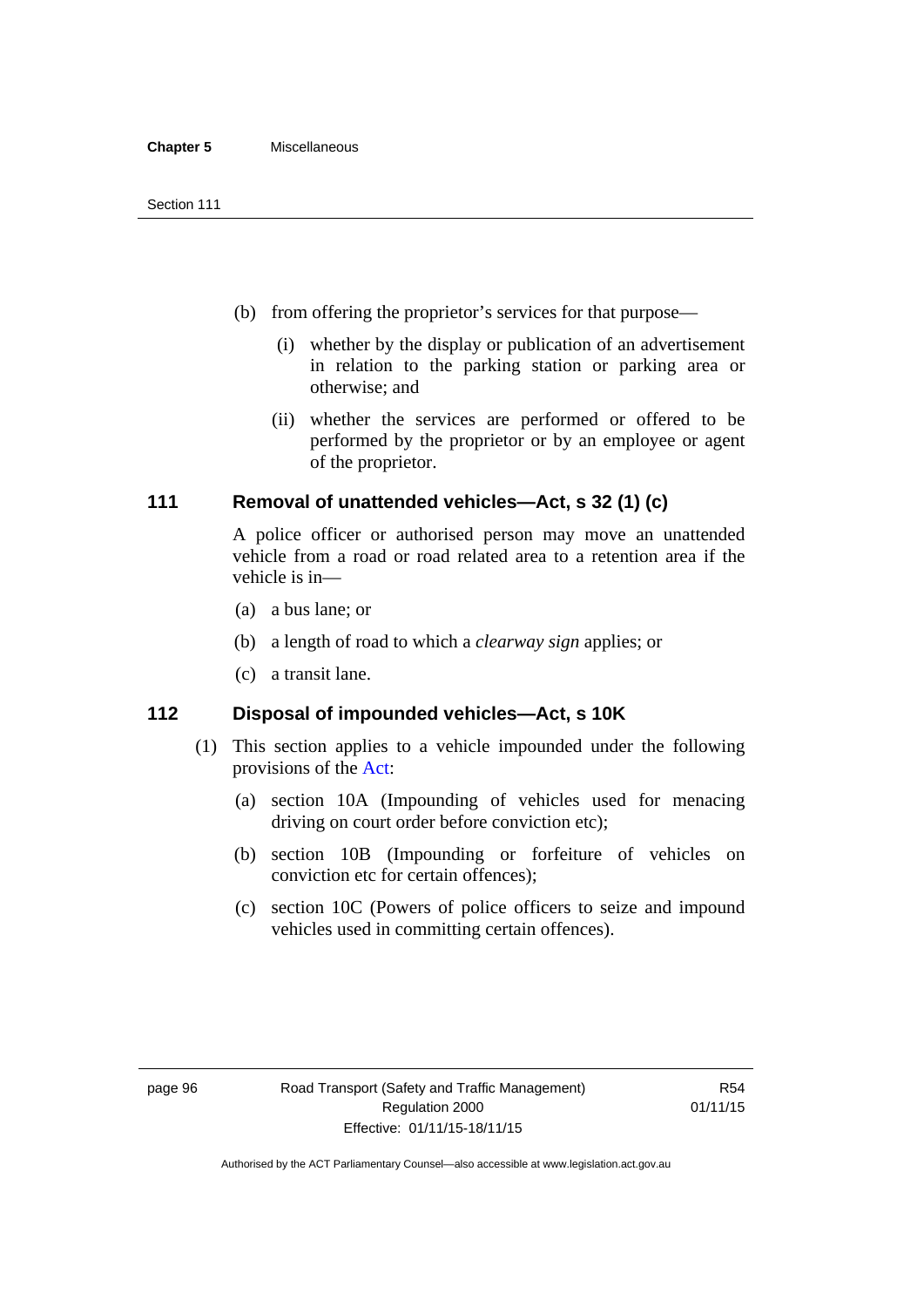- (2) If a person has not applied to the chief police officer for the release of the vehicle at the end of the period of impoundment, the chief police officer must, by notice served on the registered operator of the vehicle and every person who has a registered interest in the vehicle, warn them that the vehicle may be offered for sale if the vehicle is not removed from the place of impoundment within 28 days after the day of service of the notice.
- (3) The vehicle may be offered for sale, by public auction or public tender, if the vehicle is not removed within 28 days after service of the notice or, if more than 1 notice is served under subsection (2), the later of the notices.
- (4) A person may apply to the chief police officer for payment to the person of the balance of the proceeds of sale of a vehicle within 1 year after the vehicle is sold in accordance with subsection (3).
- (5) The balance of the proceeds of sale may be paid to the person if the person satisfies the chief police officer that—
	- (a) the person was lawfully entitled to possession of the vehicle immediately before its sale; and
	- (b) there was a reasonable excuse for the person's failure to obtain release of the vehicle before it was sold.
- (6) In this section:

*balance of the proceeds of sale*, of a vehicle, means the proceeds of the sale of the vehicle less—

- (a) any fee or other amount payable under the *[Road Transport](http://www.legislation.act.gov.au/a/1999-77)  [\(General\) Act 1999](http://www.legislation.act.gov.au/a/1999-77)* for the seizure, impounding and storage of the vehicle; and
- (b) the reasonable costs of or incidental to the sale.

page 97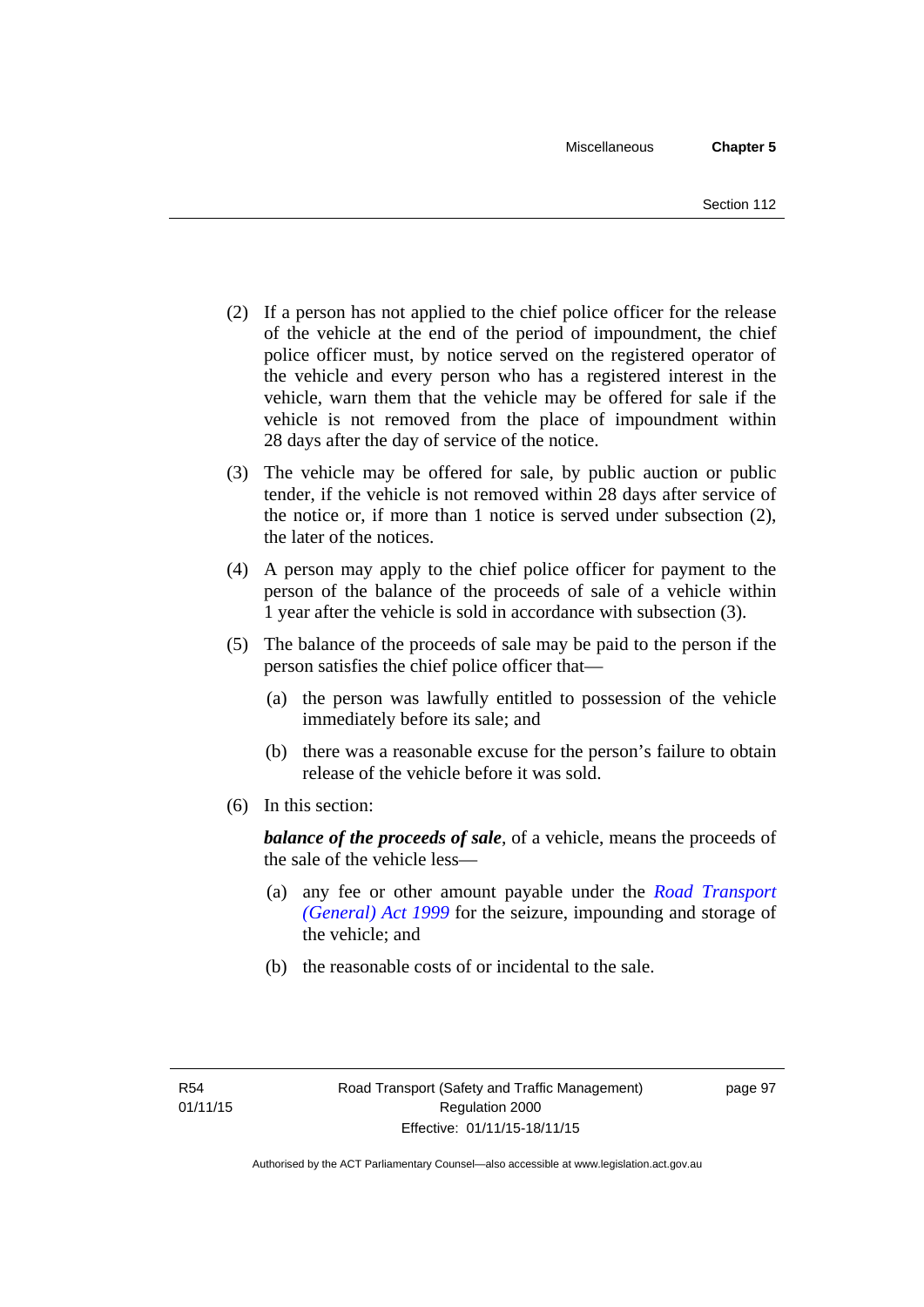(7) An interest mentioned in subsection (6), definition of *balance of proceeds of sale* paragraph (a) or (b) is a statutory interest of a kind to which the *[Personal Property Securities Act 2009](http://www.comlaw.gov.au/Series/C2009A00130)* (Cwlth), section 73 (2) applies.

## **112A Disposal of forfeited vehicles—Act, s 10K**

A vehicle that has been forfeited to the Territory under the [Act](http://www.legislation.act.gov.au/a/1999-80/default.asp), section 10B (Impounding or forfeiture of vehicles on conviction etc for certain offences) may be offered for sale by public auction or public tender.

## **113 Responsible person to inspect driver licence**

(1) Before permitting someone else to drive a motor vehicle, the responsible person for, or the person in charge of, the vehicle must require the person to produce his or her Australian driver licence or external driver licence and must inspect the licence.

Maximum penalty: 20 penalty units.

 (2) It is a defence to a prosecution of a person for an offence against subsection (1) if the person proves that the person had taken reasonable steps (other than those mentioned in the subsection) to ensure the person permitted to drive the motor vehicle was the holder of a current Australian driver licence or external driver licence.

## **114 Responsible person's consent**

The person in charge of a motor vehicle or trailer on a road must not, without reasonable excuse, permit anyone to use the vehicle without the consent of the responsible person for the vehicle.

Maximum penalty: 20 penalty units.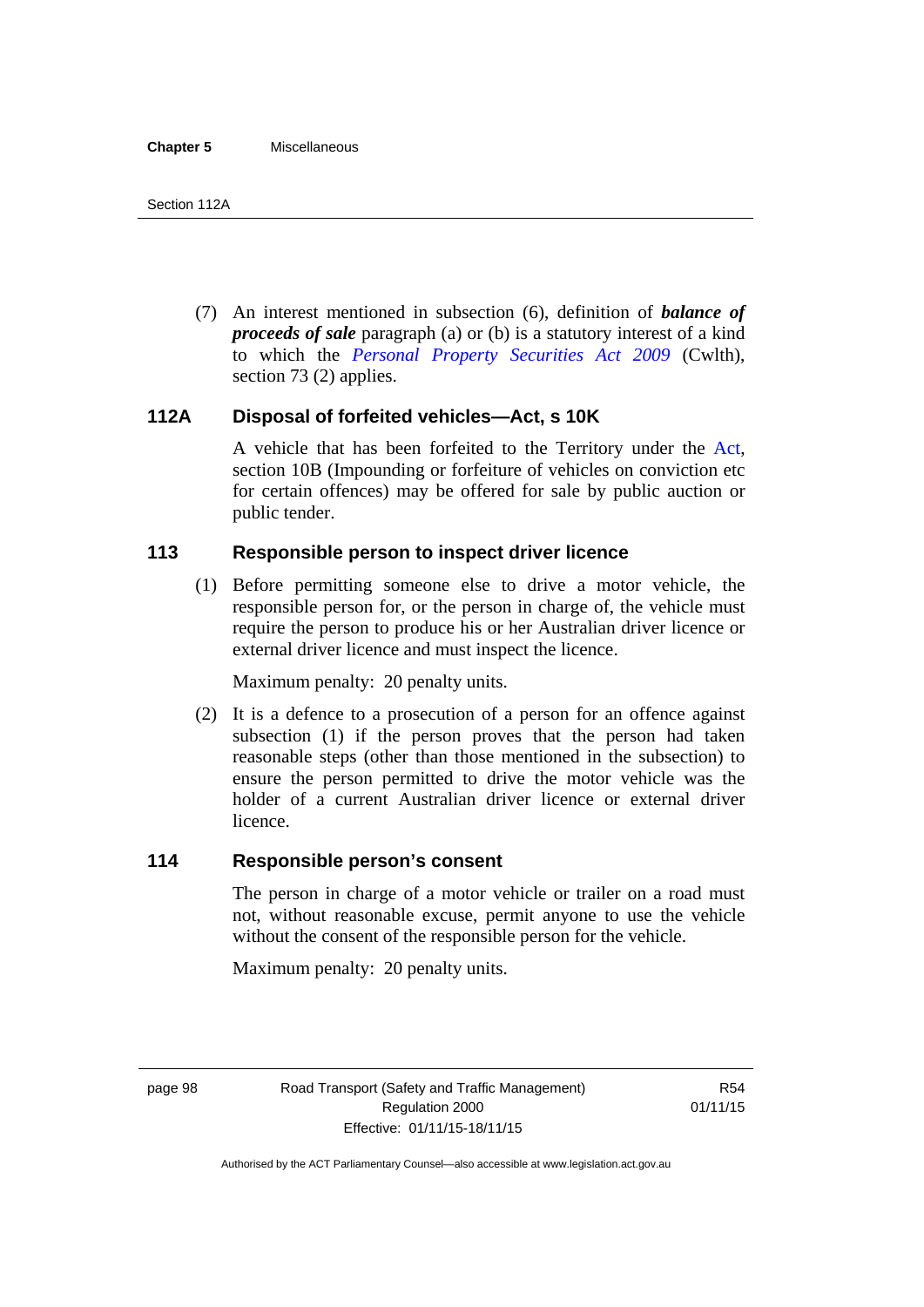## **115 Standards for safe carriage of loads—Act, s 14 (2)**

The prescribed standards are the performance standards in the *[Load](http://www.ntc.gov.au/viewpage.aspx?documentid=862)  [Restraint Guide—Guidelines and Performance Standards for the](http://www.ntc.gov.au/viewpage.aspx?documentid=862)  [Safe Carriage of Loads on Road Vehicles](http://www.ntc.gov.au/viewpage.aspx?documentid=862)*, 2nd ed (2004) published by the National Transport Commission.

## **116 Tracked vehicle—Act, dict, def** *vehicle***, par (b)**

- (1) Any tracked vehicle that is not used exclusively on a railway or tramway is prescribed.
- (2) In this section:

*tracked vehicle* means a vehicle that moves on wheels inside endless tracks.

**Example—tracked vehicle** 

bulldozer

*Note* An example is part of the regulation, is not exhaustive and may extend, but does not limit, the meaning of the provision in which it appears (see [Legislation Act,](http://www.legislation.act.gov.au/a/2001-14) s 126 and s 132).

## **117 Review of div 2.3.1A**

- (1) The Minister must review the operation of division 2.3.1A (Bicycle riders) as soon as practicable after the end of its 2nd year of operation.
- (2) The Minister must present a report of the review to the Legislative Assembly within 3 months after the day the review is started.
- (3) This section expires 2 years after the day it commences.

page 99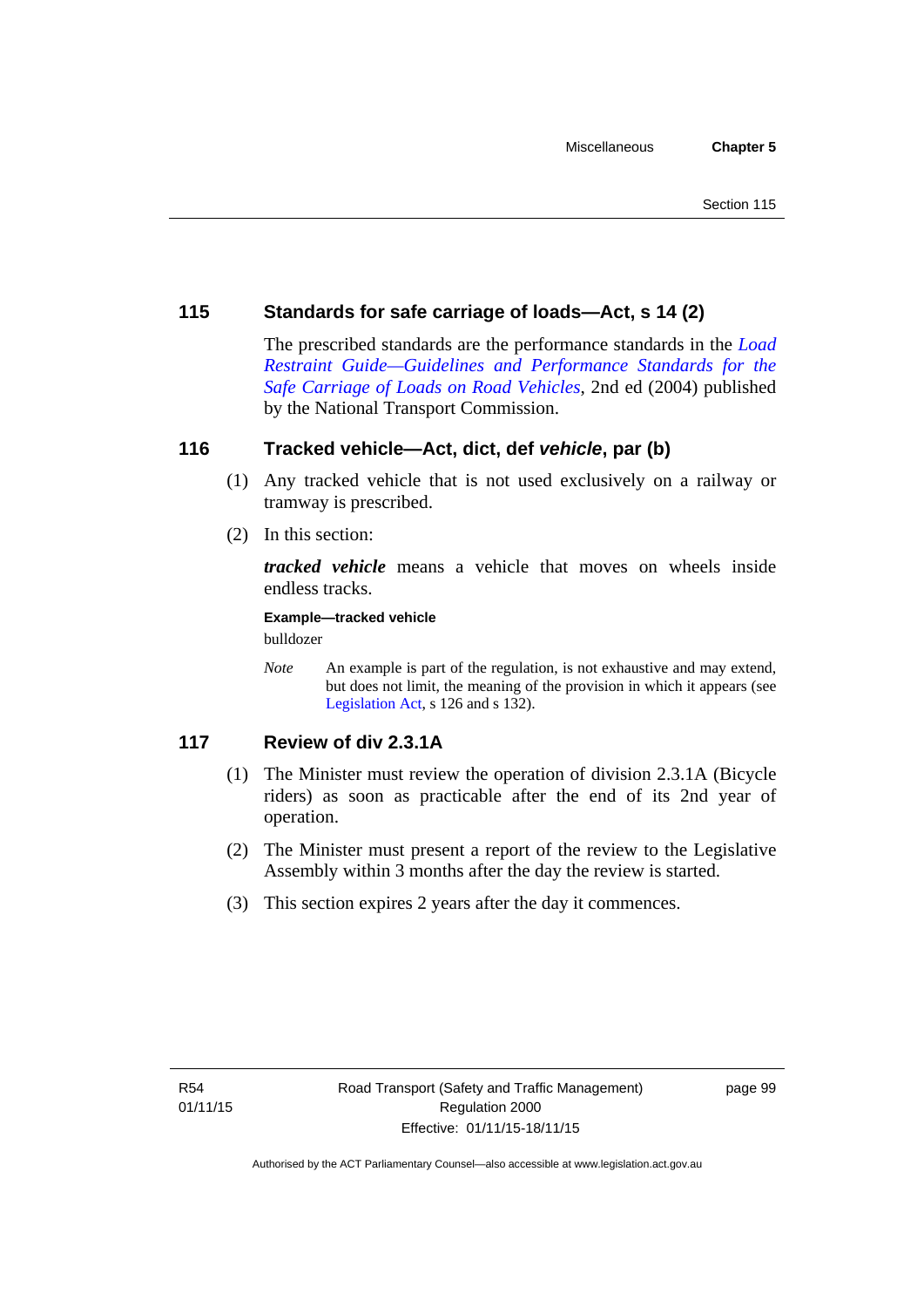**Dictionary** 

# **Dictionary**

(see s 3)

- *Note 1* The [Legislation Act](http://www.legislation.act.gov.au/a/2001-14) contains definitions and other provisions relevant to this regulation.
- *Note 2* For example, the [Legislation Act,](http://www.legislation.act.gov.au/a/2001-14) dict, pt 1, defines the following terms:
	- ambulance service
	- chief police officer
	- contravene
	- exercise
	- fire brigade
	- police officer
	- rural fire service
	- **SES**
	- territory plan
	- the Territory.

*Note 3* Terms used in this regulation have the same meaning that they have in the *[Road Transport \(Safety and Traffic Management\) Act 1999](http://www.legislation.act.gov.au/a/1999-80)* (see [Legislation Act,](http://www.legislation.act.gov.au/a/2001-14) s 148.) For example, the following terms are defined in the *[Road Transport \(Safety and Traffic Management\) Act 1999](http://www.legislation.act.gov.au/a/1999-80)*, dict:

- authorised person
- camera detection device (see s 23)
- indicated on
- registered interest
- road related area
- speed measuring device
- traffic offence detection device.

*Note 4* The *[Road Transport \(General\) Act 1999](http://www.legislation.act.gov.au/a/1999-77)* contains definitions relevant to this Regulation. For example, the following terms are defined in the *[Road Transport \(General\) Act 1999](http://www.legislation.act.gov.au/a/1999-77)*, dictionary:

- another jurisdiction
- bicycle
- combination

page 100 Road Transport (Safety and Traffic Management) Regulation 2000 Effective: 01/11/15-18/11/15

R54 01/11/15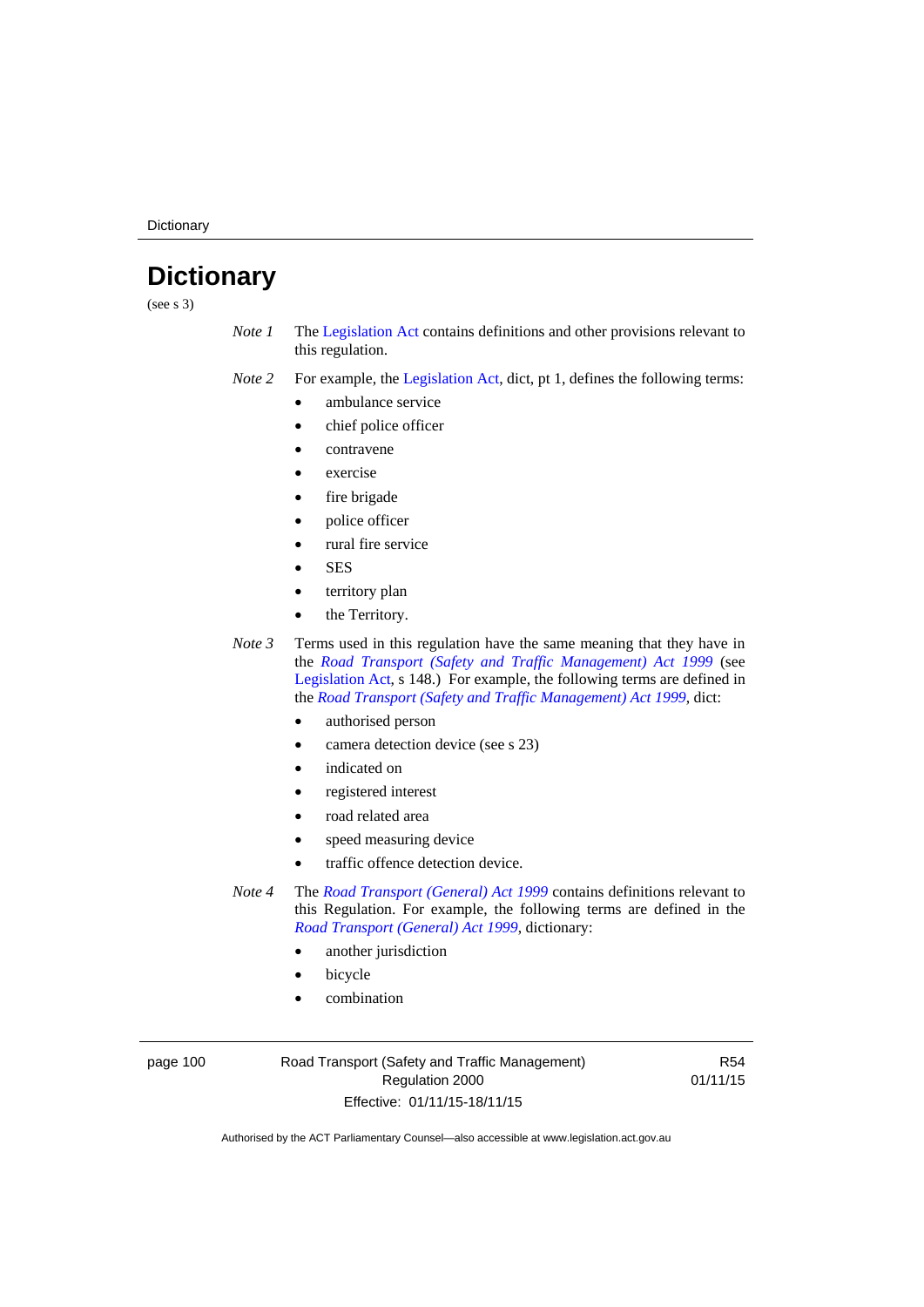- driver
- jurisdiction
- motor vehicle
- National Transport Commission
- ride
- road transport authority (or authority) (see s 16)
- road transport legislation (see s 6)
- taxi
- trailer
- use (in relation to a vehicle).

*approved child restraint* means a child restraint approved by the road transport authority under section 66 (1) (c).

*approved e-payment method*—see section 76AA.

*approved police speedometer*, for chapter 4 (Traffic offence detection devices)—see section 102.

*area*—see the [Australian Road Rules,](http://www.legislation.act.gov.au//ni/db_37271/default.asp) dictionary.

*area of operations*, for a parking authority, means the area of operations declared for the parking authority under section 75A.

*ARR* means [Australian Road Rules](http://www.legislation.act.gov.au//ni/db_37271/default.asp).

*articulated vehicle* means a motor vehicle with—

- (a) 2 rigid sections, each of which has wheels; and
- (b) the rear section pivoted on, and part of the rear section (other than a pole, drawbar or similar device, or an accessory of the motor vehicle) superimposed on, the front section.

*Australian driver licence*—see the *[Road Transport \(Driver](http://www.legislation.act.gov.au/a/1999-78)  [Licensing\) Act 1999](http://www.legislation.act.gov.au/a/1999-78)*, dictionary.

*Australian Road Rules*—see section 5.

R54 01/11/15 page 101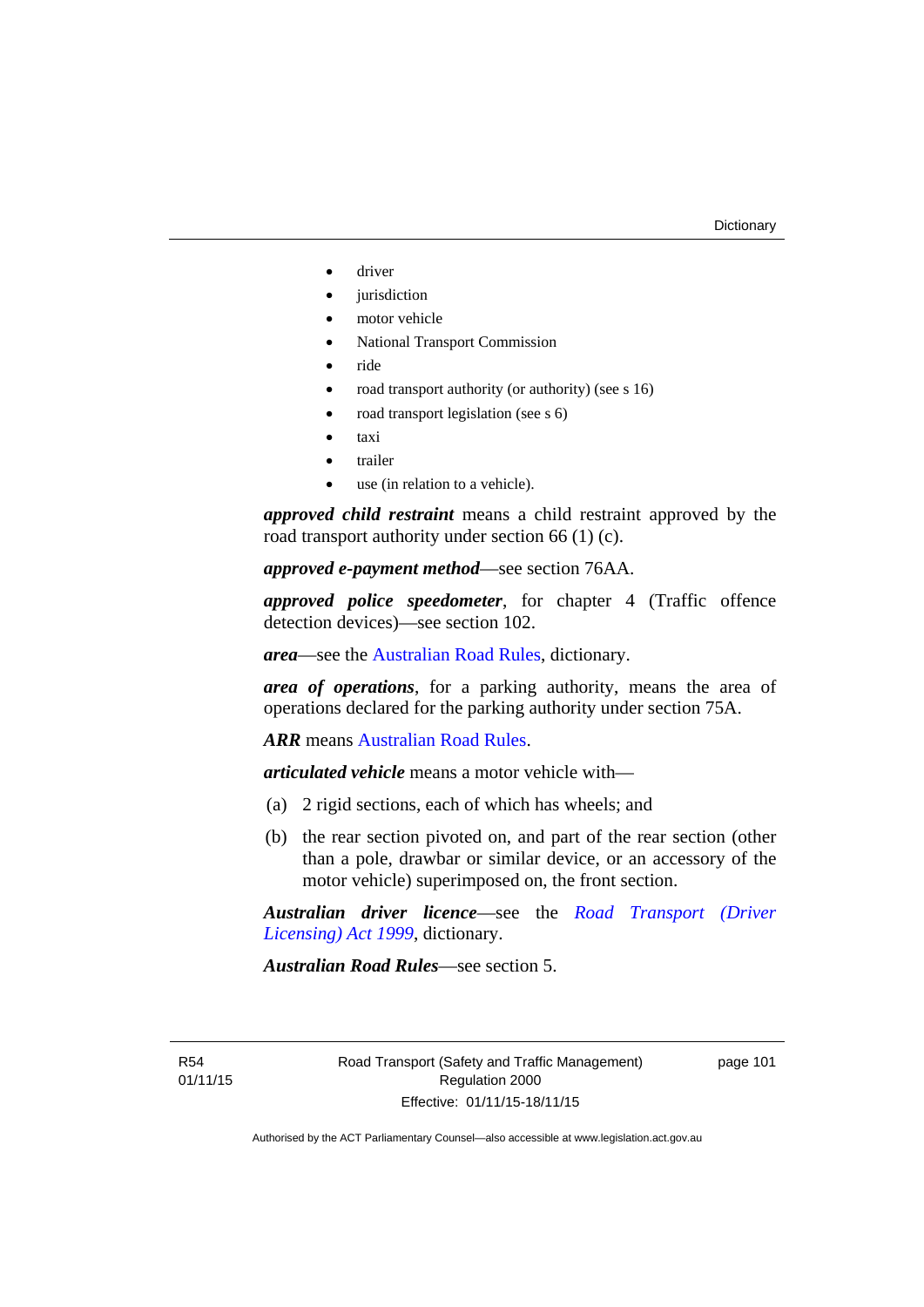*axle group*—see the *[Road Transport \(Vehicle Registration\)](http://www.legislation.act.gov.au/sl/2000-12)  [Regulation 2000](http://www.legislation.act.gov.au/sl/2000-12)*, dictionary.

*B-double*—see the *[Road Transport \(Vehicle Registration\)](http://www.legislation.act.gov.au/sl/2000-12)  [Regulation 2000](http://www.legislation.act.gov.au/sl/2000-12)*, dictionary.

**built-up area**, in relation to a length of road—see the Australian [Road Rules,](http://www.legislation.act.gov.au//ni/db_37271/default.asp) dictionary.

*bus*—see the [Australian Road Rules,](http://www.legislation.act.gov.au//ni/db_37271/default.asp) dictionary.

*bus lane*—see the [Australian Road Rules](http://www.legislation.act.gov.au//ni/db_37271/default.asp), rule 154.

*camera detection device*—see the [Act](http://www.legislation.act.gov.au/a/1999-80/default.asp), section 23 (1) (Use of camera detection devices).

*centre of the road*—see the [Australian Road Rules](http://www.legislation.act.gov.au//ni/db_37271/default.asp), dictionary.

*clearway sign*—see the [Australian Road Rules,](http://www.legislation.act.gov.au//ni/db_37271/default.asp) schedule 2, rule 314, rule 315 and rule 316.

*controlled parking hours*, in relation to a pay parking space, means the periods (as indicated by information on or with traffic signs applying to the space) when a vehicle may not be parked in the space unless the relevant parking fee has been paid.

*converter dolly*—see the *[Road Transport \(Vehicle Registration\)](http://www.legislation.act.gov.au/sl/2000-12)  [Regulation 2000](http://www.legislation.act.gov.au/sl/2000-12)*, dictionary.

*crash*—see the [Australian Road Rules](http://www.legislation.act.gov.au//ni/db_37271/default.asp), dictionary.

*demand responsive service vehicle*—see the *[Road Transport](http://www.legislation.act.gov.au/a/2001-62)  [\(Public Passenger Services\) Act 2001](http://www.legislation.act.gov.au/a/2001-62)*, section 81.

*digital camera detection device*, for chapter 4 (Traffic offence detection devices)—see section 102.

*dog trailer*—see the *[Road Transport \(Vehicle Registration\)](http://www.legislation.act.gov.au/sl/2000-12)  [Regulation 2000](http://www.legislation.act.gov.au/sl/2000-12)*, dictionary.

*do not overtake turning vehicle sign*—see the [Australian Road](http://www.legislation.act.gov.au//ni/db_37271/default.asp)  [Rules](http://www.legislation.act.gov.au//ni/db_37271/default.asp), schedule 4, rule 319 and rule 320.

page 102 Road Transport (Safety and Traffic Management) Regulation 2000 Effective: 01/11/15-18/11/15

R54 01/11/15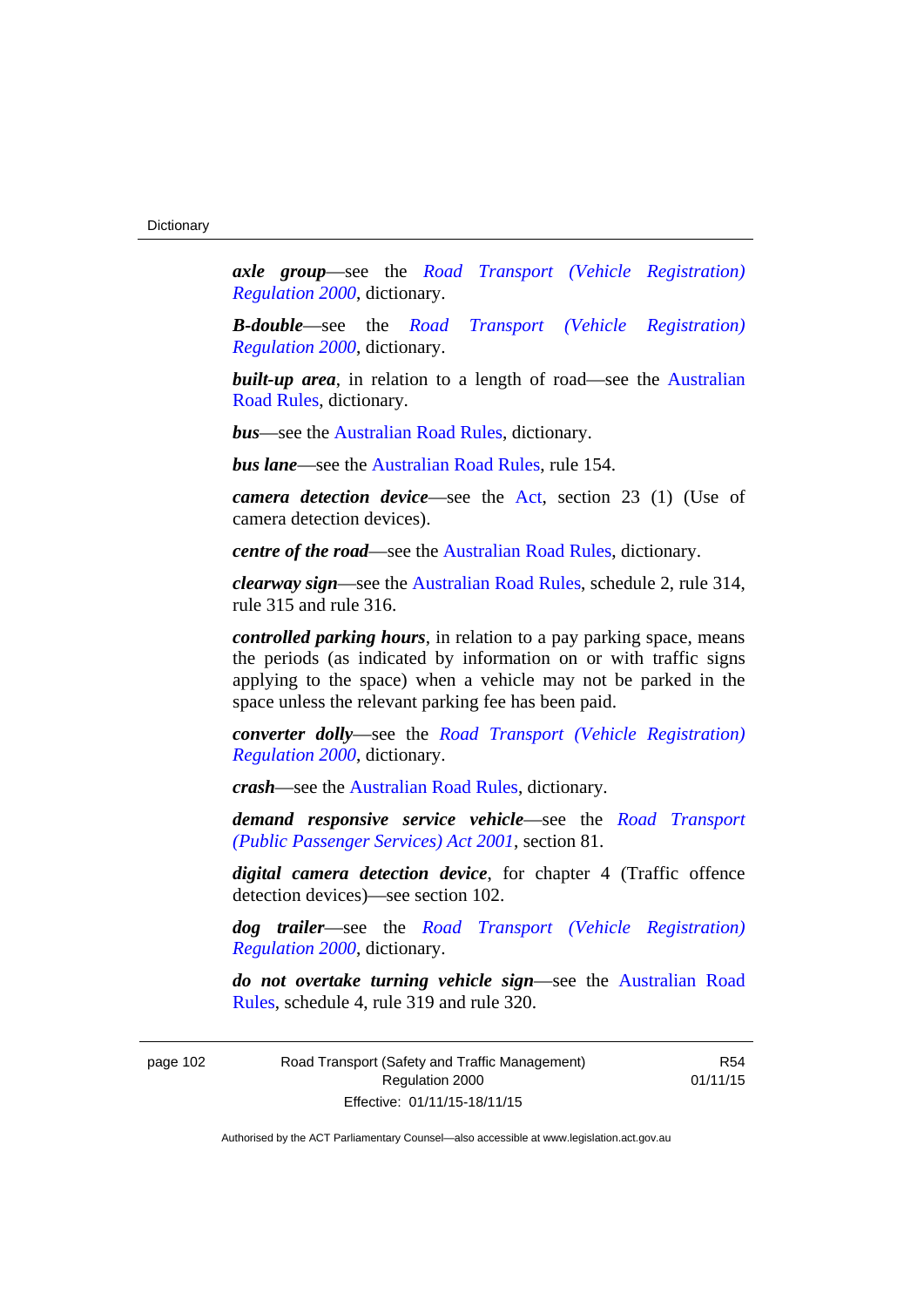*drawbar*—see the *[Road Transport \(Vehicle Registration\)](http://www.legislation.act.gov.au/sl/2000-12)  [Regulation 2000](http://www.legislation.act.gov.au/sl/2000-12)*, dictionary.

*driver's vehicle*, for a driver*—*see the [Australian Road Rules](http://www.legislation.act.gov.au//ni/db_37271/default.asp), dictionary.

*emergency stopping lane—see the [Australian Road Rules](http://www.legislation.act.gov.au//ni/db_37271/default.asp), rule 95.* 

*emergency vehicle* means any vehicle driven by a person who is—

- (a) an emergency worker; and
- (b) driving the vehicle in the course of his or her duties as an emergency worker.

*emergency worker*—see section 33 (1).

*external driver licence*—see the *[Road Transport \(Driver Licensing\)](http://www.legislation.act.gov.au/a/1999-78)  [Act 1999](http://www.legislation.act.gov.au/a/1999-78)*, dictionary.

*fixed camera detection device*, for chapter 4 (Traffic offence detection devices)—see section 102.

*footpath*—see the [Australian Road Rules](http://www.legislation.act.gov.au//ni/db_37271/default.asp), dictionary.

*give way*—see the [Australian Road Rules](http://www.legislation.act.gov.au//ni/db_37271/default.asp), dictionary.

*GVM*—see the *[Road Transport \(Vehicle Registration\) Act 1999](http://www.legislation.act.gov.au/a/1999-81)*, dictionary.

*heavy vehicle*, for division 3.1.3 (Heavy vehicle parking)—see section 82.

*hire car*—see the *[Road Transport \(Public Passenger Services\)](http://www.legislation.act.gov.au/a/2001-62)  [Act 2001](http://www.legislation.act.gov.au/a/2001-62)*, section 67.

*implement*—see the *[Road Transport \(Vehicle Registration\)](http://www.legislation.act.gov.au/sl/2000-12)  [Regulation 2000](http://www.legislation.act.gov.au/sl/2000-12)*, dictionary.

*land adjoining residential land*, for division 3.1.3 (Heavy vehicle parking)—see section 82.

R54 01/11/15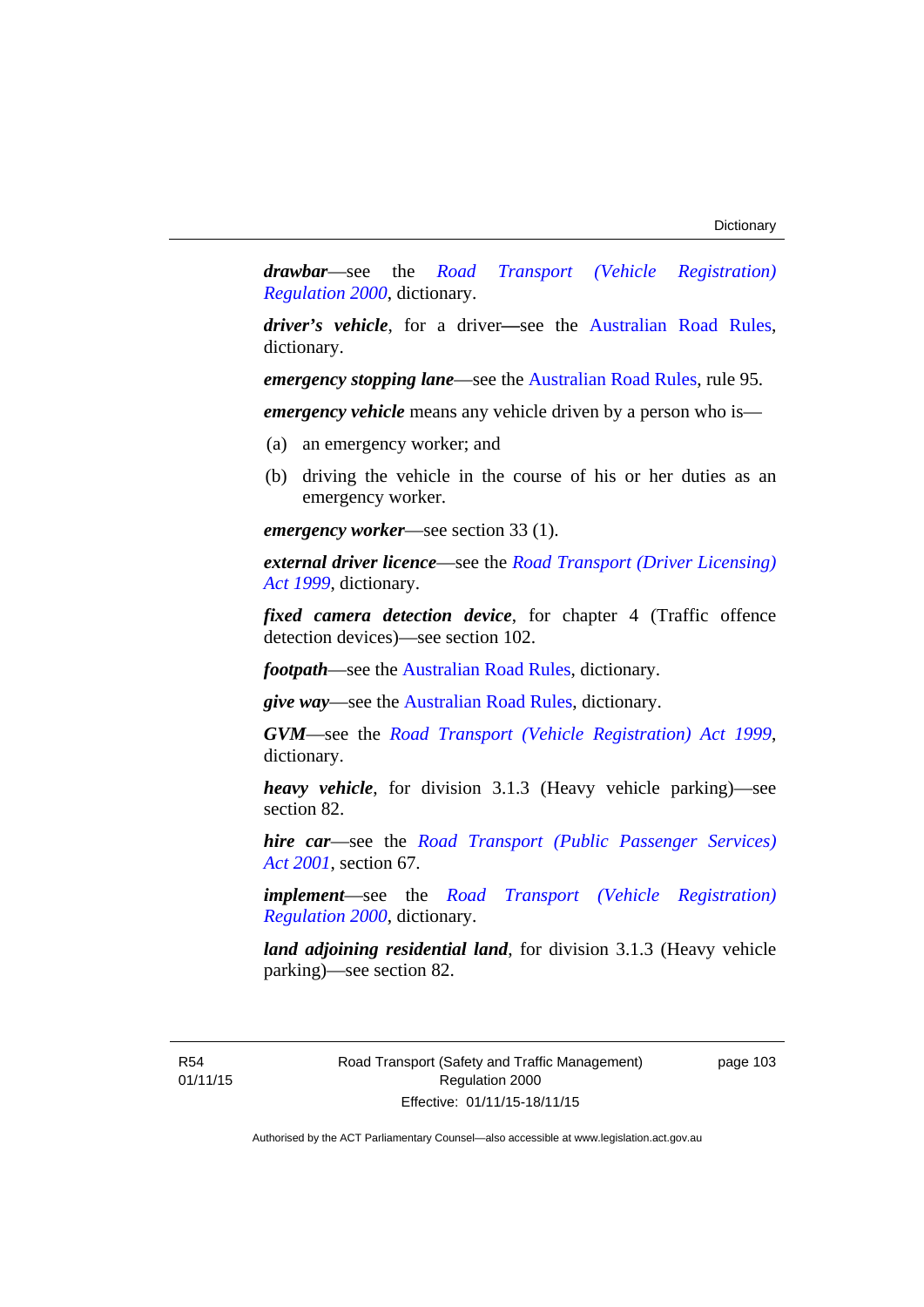*laser speed measuring device*, for chapter 4 (Traffic offence detection devices)—see section 102.

*length*, of road—see the [Australian Road Rules](http://www.legislation.act.gov.au//ni/db_37271/default.asp), dictionary.

*lift and tow trailer* means a trailer consisting of an axle group and a drawbar designed to support 1 axle group of a vehicle under tow.

*loading zone*—see the [Australian Road Rules,](http://www.legislation.act.gov.au//ni/db_37271/default.asp) rule 179.

*marked foot crossing*—see the [Australian Road Rules,](http://www.legislation.act.gov.au//ni/db_37271/default.asp) dictionary.

*metered parking area* means a length of road or area that is set aside as a metered parking area in accordance with section 73.

*metered parking scheme* means a metered parking scheme under division 3.1.1.

*metered parking sign* means a *permissive parking sign* with the word 'meter' on or with the sign.

*metered parking space* means an area that is a metered parking space mentioned in section 75.

*mobility parking scheme authority* means an authority issued under section 101.

*motorbike*—see the [Australian Road Rules,](http://www.legislation.act.gov.au//ni/db_37271/default.asp) dictionary, definition of *motor bike*.

*multi-space parking meter* means a parking meter that applies to 2 or more metered parking spaces.

*nature strip*—see the [Australian Road Rules](http://www.legislation.act.gov.au//ni/db_37271/default.asp), dictionary.

*night*—see the [Australian Road Rules,](http://www.legislation.act.gov.au//ni/db_37271/default.asp) dictionary.

*no parking sign*—see the [Australian Road Rules](http://www.legislation.act.gov.au//ni/db_37271/default.asp), schedule 2, schedule 3, rule 314, rule 315 and rule 316.

*no trucks sign*—see the [Australian Road Rules,](http://www.legislation.act.gov.au//ni/db_37271/default.asp) schedule 2, rule 314, rule 315 and rule 316.

page 104 Road Transport (Safety and Traffic Management) Regulation 2000 Effective: 01/11/15-18/11/15

R54 01/11/15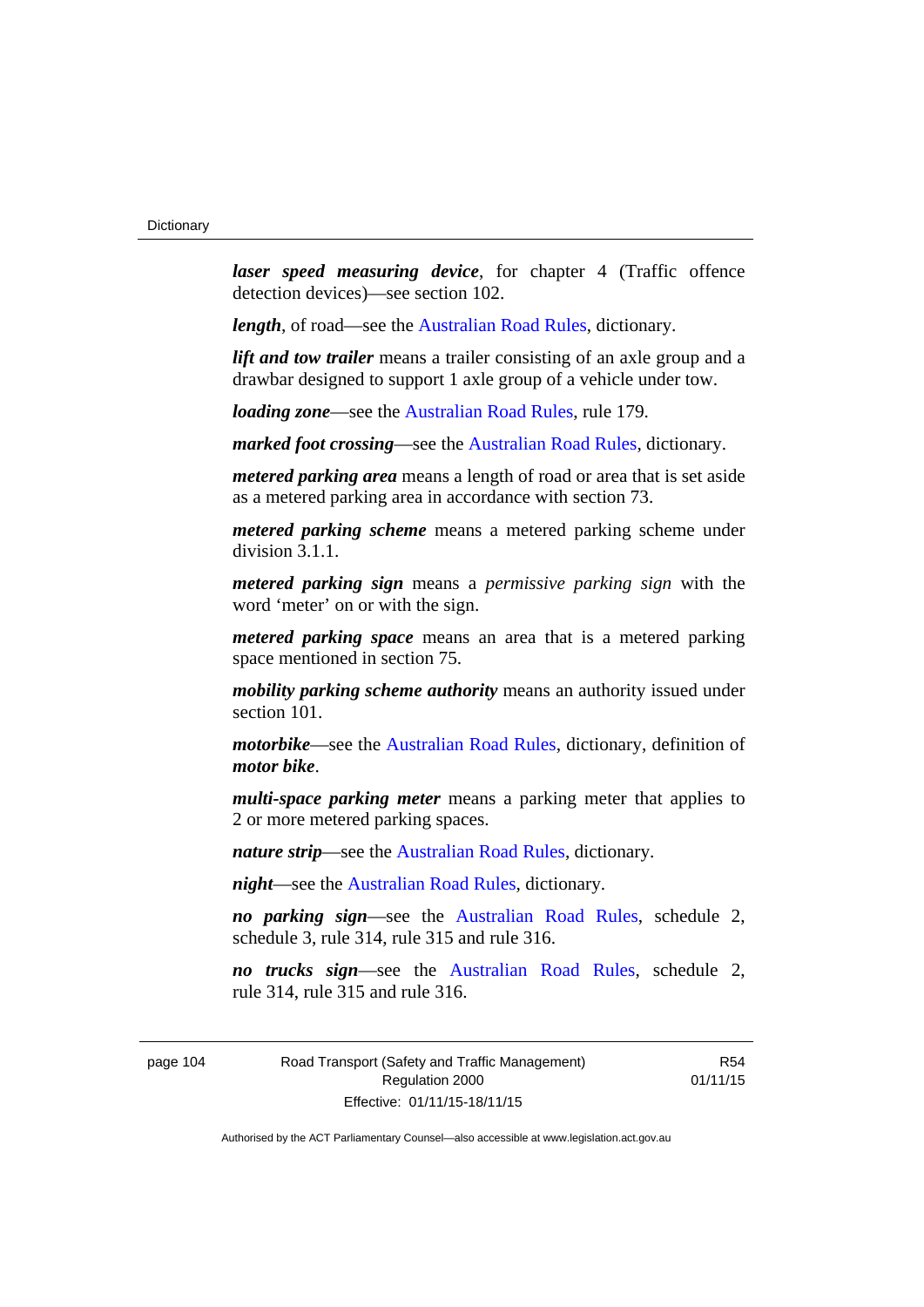*oncoming vehicle*, for a driver—see the [Australian Road Rules](http://www.legislation.act.gov.au//ni/db_37271/default.asp), dictionary.

*park*—see section 3B.

*parking authority* means a person declared to be a parking authority under section 75A.

*parking authority guidelines*—see section 75B (1).

*parking bay*—see the [Australian Road Rules,](http://www.legislation.act.gov.au//ni/db_37271/default.asp) dictionary.

*parking control sign*—see the [Australian Road Rules](http://www.legislation.act.gov.au//ni/db_37271/default.asp), dictionary.

*parking meter* means a device designed to indicate, or capable of indicating, whether the relevant parking fee for the parking of a vehicle in a metered parking space has been paid, and includes the stand on which the device is erected.

*parking meter hood* means a hood or other cover designed to be fitted to a parking meter and to cover the part of the meter that would normally display a sign with the word 'expired' when the meter is not in operation.

*parking permit* means a parking permit issued under section 100.

*parking ticket* means a ticket issued by the road transport authority or a parking authority (by means of a parking ticket machine) for display in or on a vehicle as evidence of the prepayment of a parking fee.

*parking ticket machine* means a device designed to issue parking tickets, and includes the stand on which the device is erected.

*pay parking area* means a metered parking area or ticket parking area.

*pay parking device* means a parking meter or parking ticket machine.

*pay parking scheme* means a metered parking scheme or ticket parking scheme.

Road Transport (Safety and Traffic Management) Regulation 2000 Effective: 01/11/15-18/11/15

page 105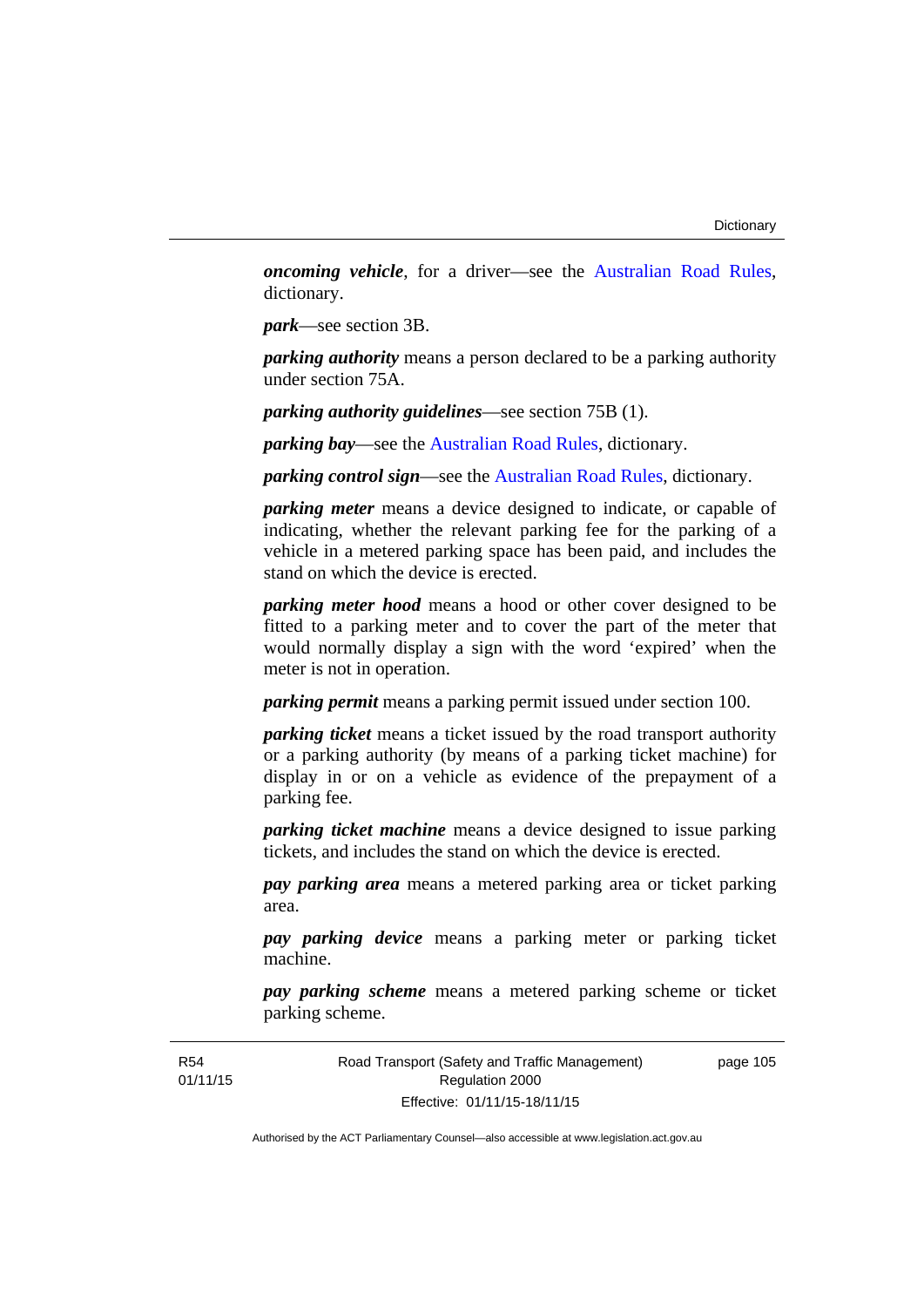*pay parking sign* means a metered parking sign or ticket parking sign.

*pay parking space* means a metered parking space or ticket parking space.

*pedestrian***—see the [Australian Road Rules](http://www.legislation.act.gov.au//ni/db_37271/default.asp)**, rule 18.

*permissive parking sign*—see the [Australian Road Rules](http://www.legislation.act.gov.au//ni/db_37271/default.asp), schedule 2, schedule 3, rule 314, rule 315 and rule 316.

*person with a disability* means a person—

- (a) who cannot walk because of permanent or temporary loss of the use of 1 or both legs or another permanent medical or physical condition; or
- (b) whose physical condition is detrimentally affected by walking 100m; or
- (c) who needs to use a walking frame, crutches, callipers, a scooter, a wheelchair or a similar mobility aid.

*piezo strip speed measuring device*, for chapter 4 (Traffic offence detection devices)—see section 102.

*police vehicle* means any vehicle driven by a person who is—

- (a) a police officer; and
- (b) driving the vehicle in the course of his or her duties as a police officer.

*postal vehicle*—see the [Australian Road Rules,](http://www.legislation.act.gov.au//ni/db_37271/default.asp) dictionary.

*premises* includes land.

*prime mover*—see the *[Road Transport \(Vehicle Registration\)](http://www.legislation.act.gov.au/sl/2000-12)  [Regulation 2000](http://www.legislation.act.gov.au/sl/2000-12)*, dictionary.

*public bus*—see the *[Road Transport \(Public Passenger Services\)](http://www.legislation.act.gov.au/a/2001-62)  [Act 2001](http://www.legislation.act.gov.au/a/2001-62)*, dictionary.

page 106 Road Transport (Safety and Traffic Management) Regulation 2000 Effective: 01/11/15-18/11/15

R54 01/11/15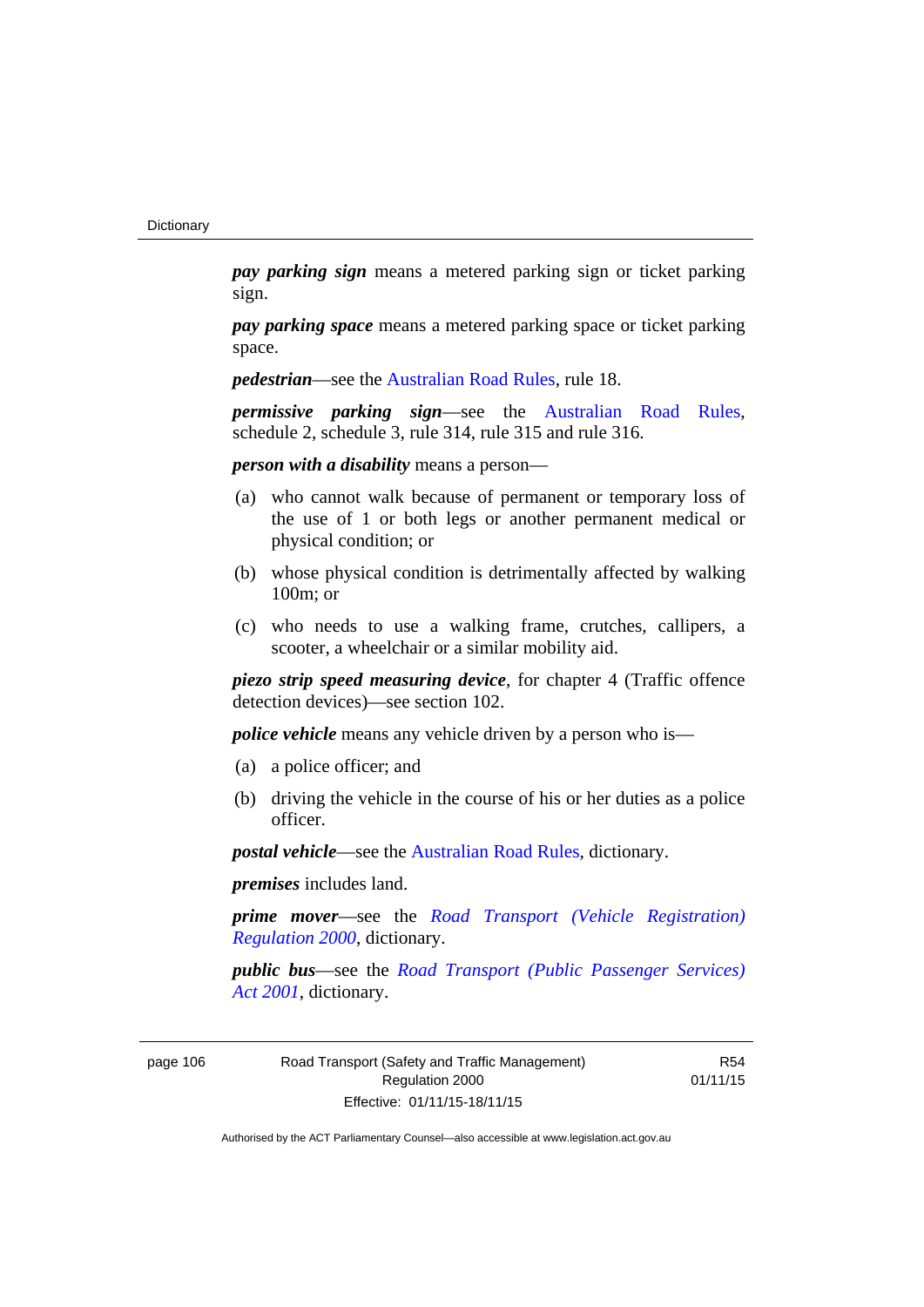*radar speed measuring device*, for chapter 4 (Traffic offence detection devices)—see section 102.

*recording medium*, for chapter 4 (Traffic offence detection devices)—see section 107B (1).

*red traffic arrow*—see the [Australian Road Rules,](http://www.legislation.act.gov.au//ni/db_37271/default.asp) dictionary.

*red traffic light*—see the [Australian Road Rules](http://www.legislation.act.gov.au//ni/db_37271/default.asp), dictionary.

*registered operator*—see the *[Road Transport \(Vehicle Registration\)](http://www.legislation.act.gov.au/a/1999-81)  [Act 1999](http://www.legislation.act.gov.au/a/1999-81)*, dictionary.

*relevant parking fee*, for parking a vehicle in a pay parking space, means the fee for parking the vehicle in the space, for the day and time when the vehicle is parked in the space, as indicated on or with the parking meter or parking ticket machine applying to the space.

*residential land*, for division 3.1.3 (Heavy vehicle parking)—see section 82.

*rider*—see the [Australian Road Rules,](http://www.legislation.act.gov.au//ni/db_37271/default.asp) rule 17.

*road*—see section 3A.

*road marking*—see the [Australian Road Rules](http://www.legislation.act.gov.au//ni/db_37271/default.asp), dictionary.

*road train*—see the *[Road Transport \(Vehicle Registration\)](http://www.legislation.act.gov.au/sl/2000-12)  [Regulation 2000](http://www.legislation.act.gov.au/sl/2000-12)*, dictionary.

*road user***—see the Australian Road Rules**, rule 14.

*security checksum*, for chapter 4 (Traffic offence detection devices)—see section 102.

*semitrailer*—see the *[Road Transport \(Vehicle Registration\)](http://www.legislation.act.gov.au/sl/2000-12)  [Regulation 2000](http://www.legislation.act.gov.au/sl/2000-12)*, dictionary.

*stock truck*, for division 3.1.3 (Heavy vehicle parking)—see section 82.

*stop*—see section 3B.

R54 01/11/15 Road Transport (Safety and Traffic Management) Regulation 2000 Effective: 01/11/15-18/11/15

page 107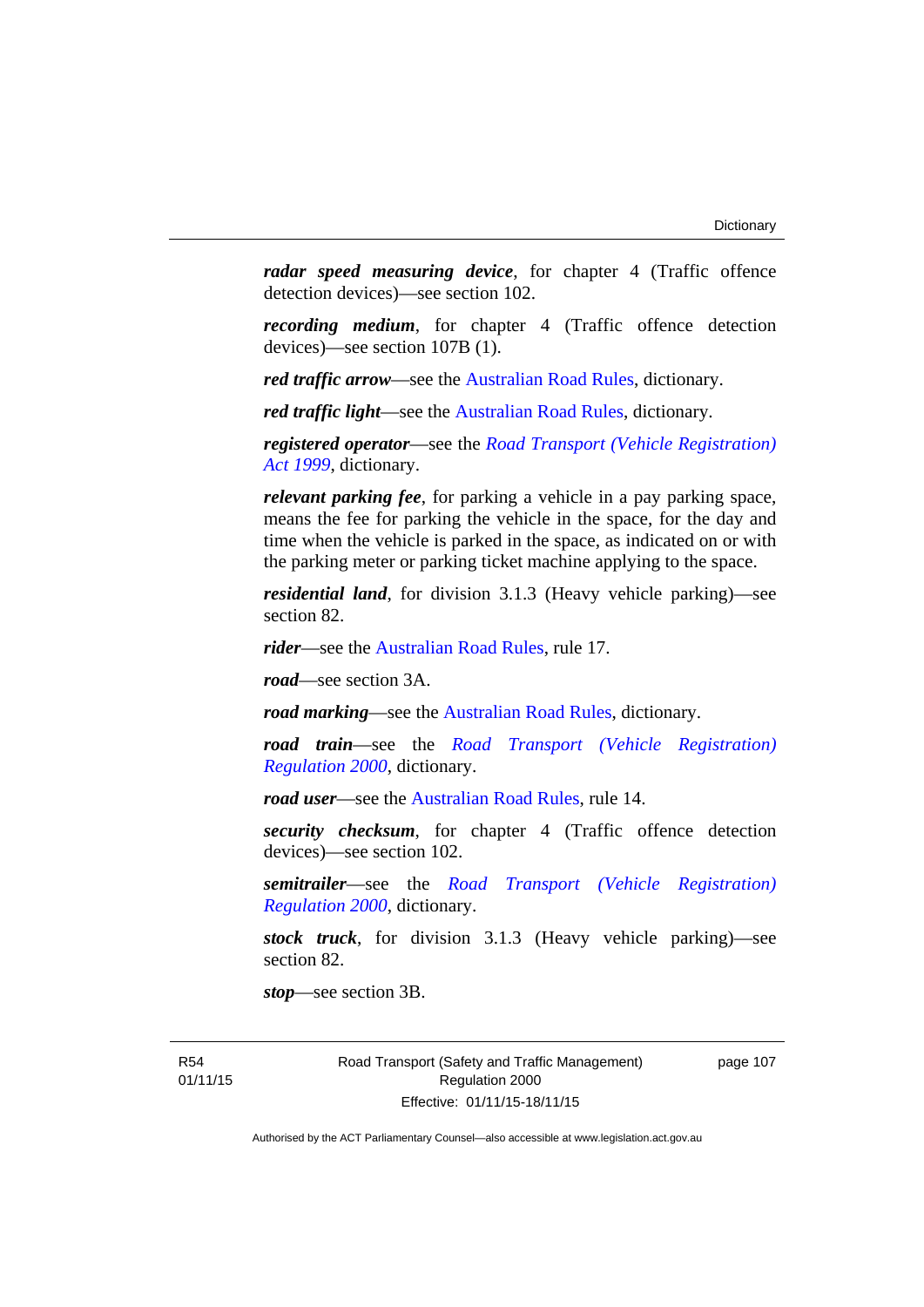*testing authority*, for chapter 4 (Traffic offence detection devices) see section 102.

### *ticket parking area*—

- (a) means a length of road or area that is set aside as a ticket parking area under section 76 (2) (a) or section 76A (2) (a); but
- (b) does not include a length of road or area that, under section 77 (2), is not taken to be included in the length of road or area set aside.

*ticket parking scheme* means a ticket parking scheme under division 3.1.2.

*ticket parking sign* means a *permissive parking sign* with the word 'ticket' on or with the sign.

*ticket parking space* means a ticket parking space under section 78.

*tow truck*—see the *[Road Transport \(Vehicle Registration\)](http://www.legislation.act.gov.au/sl/2000-12)  [Regulation 2000](http://www.legislation.act.gov.au/sl/2000-12)*, dictionary.

*towing attachment* means a device fitted to a vehicle to which the drawbar of a trailer may be attached.

*tractor*—see the *[Road Transport \(Vehicle Registration\) Regulation](http://www.legislation.act.gov.au/sl/2000-12)  [2000](http://www.legislation.act.gov.au/sl/2000-12)*, dictionary.

*traffic control device*—see the [Australian Road Rules](http://www.legislation.act.gov.au//ni/db_37271/default.asp), dictionary.

*traffic-related item*—see the [Australian Road Rules,](http://www.legislation.act.gov.au//ni/db_37271/default.asp) dictionary.

*traffic sign*—see the [Australian Road Rules](http://www.legislation.act.gov.au//ni/db_37271/default.asp), dictionary.

*traffic signals*—see the [Australian Road Rules](http://www.legislation.act.gov.au//ni/db_37271/default.asp), dictionary.

*transit lane*—see the [Australian Road Rules,](http://www.legislation.act.gov.au//ni/db_37271/default.asp) rule 156.

*truck lane*—see the [Australian Road Rules,](http://www.legislation.act.gov.au//ni/db_37271/default.asp) rule 157.

*vehicle*—see the [Australian Road Rules](http://www.legislation.act.gov.au//ni/db_37271/default.asp), rule 15.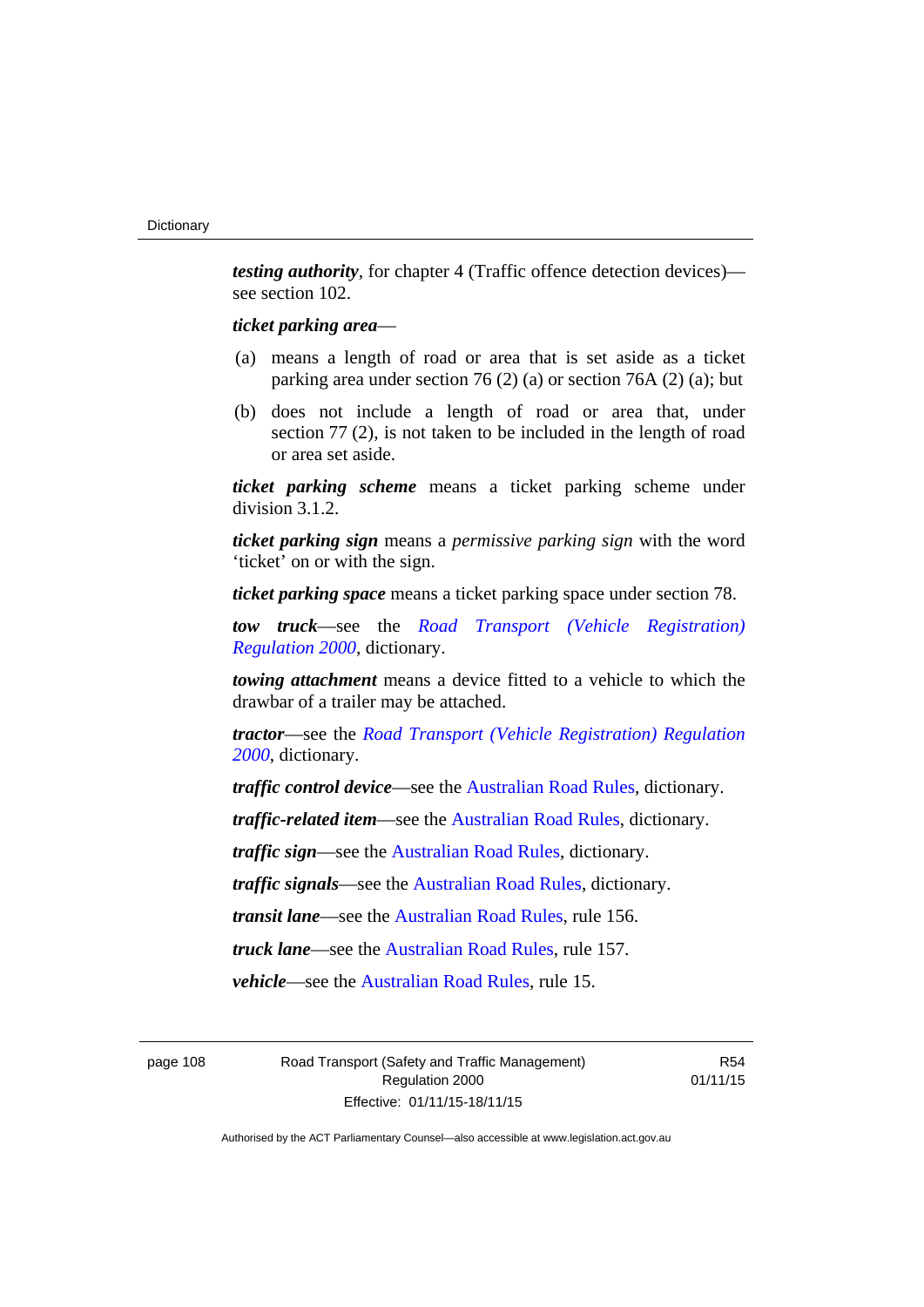*wheeled recreational device*—see the [Australian Road Rules](http://www.legislation.act.gov.au//ni/db_37271/default.asp), dictionary.

*wheeled toy*—see the [Australian Road Rules](http://www.legislation.act.gov.au//ni/db_37271/default.asp), dictionary.

*with*, for information about the application of a traffic control device—see the [Australian Road Rules](http://www.legislation.act.gov.au//ni/db_37271/default.asp), dictionary.

Road Transport (Safety and Traffic Management) Regulation 2000 Effective: 01/11/15-18/11/15

page 109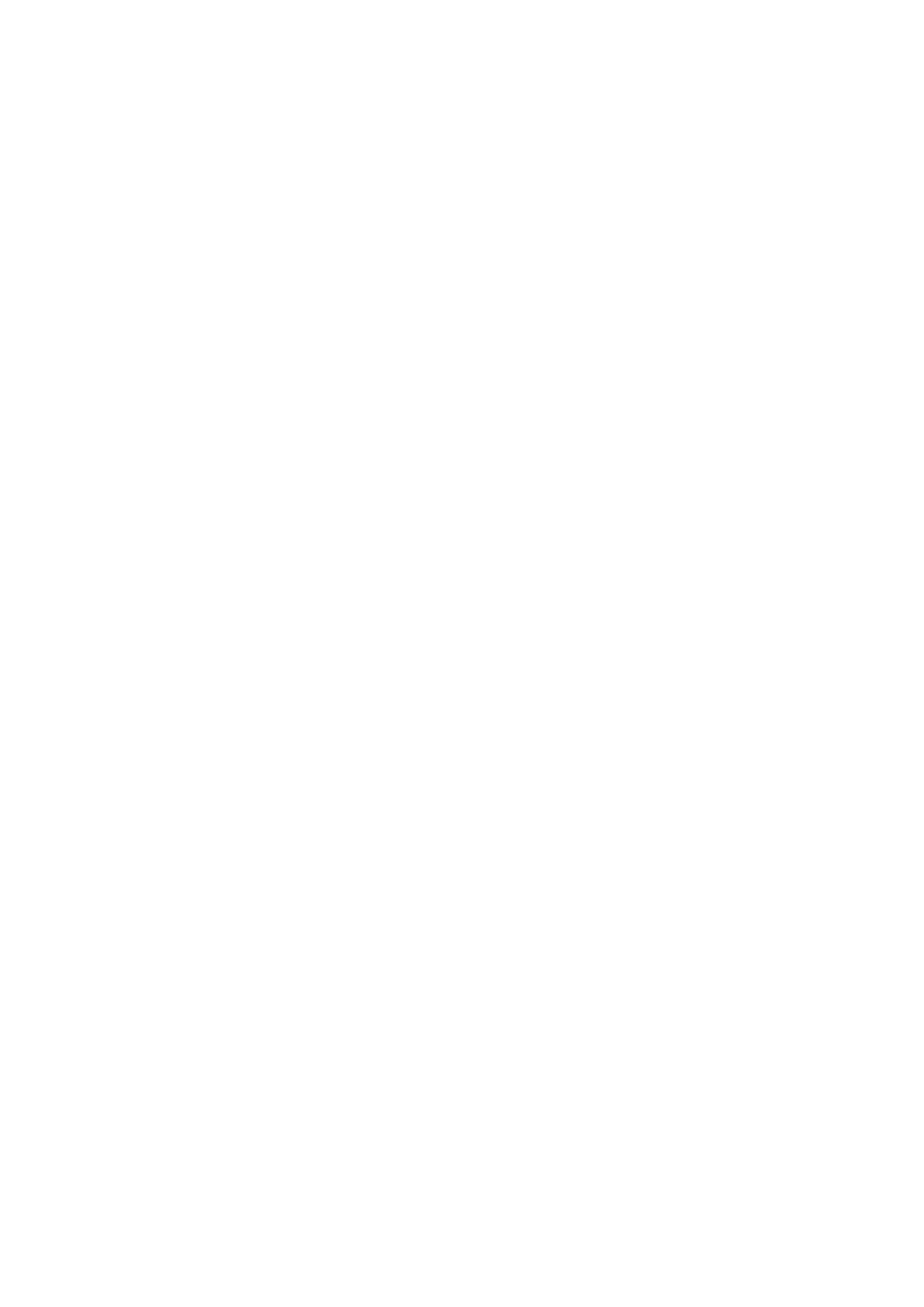1 About the endnotes

## **Endnotes**

## **1 About the endnotes**

Amending and modifying laws are annotated in the legislation history and the amendment history. Current modifications are not included in the republished law but are set out in the endnotes.

Not all editorial amendments made under the *[Legislation Act 2001](http://www.legislation.act.gov.au/a/2001-14)*, part 11.3 are annotated in the amendment history. Full details of any amendments can be obtained from the Parliamentary Counsel's Office.

Uncommenced amending laws are not included in the republished law. The details of these laws are underlined in the legislation history. Uncommenced expiries are underlined in the legislation history and amendment history.

If all the provisions of the law have been renumbered, a table of renumbered provisions gives details of previous and current numbering.

The endnotes also include a table of earlier republications.

| $NI =$ Notifiable instrument                |
|---------------------------------------------|
| $o = order$                                 |
| $om = omitted/repealed$                     |
| $ord = ordinance$                           |
| $orig = original$                           |
| par = paragraph/subparagraph                |
| $pres = present$                            |
| $prev = previous$                           |
| $(\text{prev}) = \text{previously}$         |
| $pt = part$                                 |
| $r = rule/subrule$                          |
| $reloc = relocated$                         |
| $renum = renumbered$                        |
| $R[X]$ = Republication No                   |
| $RI = reissue$                              |
| $s = section/subsection$                    |
| $sch = schedule$                            |
| $sdiv = subdivision$                        |
| $SL = Subordinate$ law                      |
| $sub =$ substituted                         |
| $underlining = whole or part not commenced$ |
| or to be expired                            |
|                                             |
|                                             |

## **2 Abbreviation key**

page 110 Road Transport (Safety and Traffic Management) Regulation 2000 Effective: 01/11/15-18/11/15

R54 01/11/15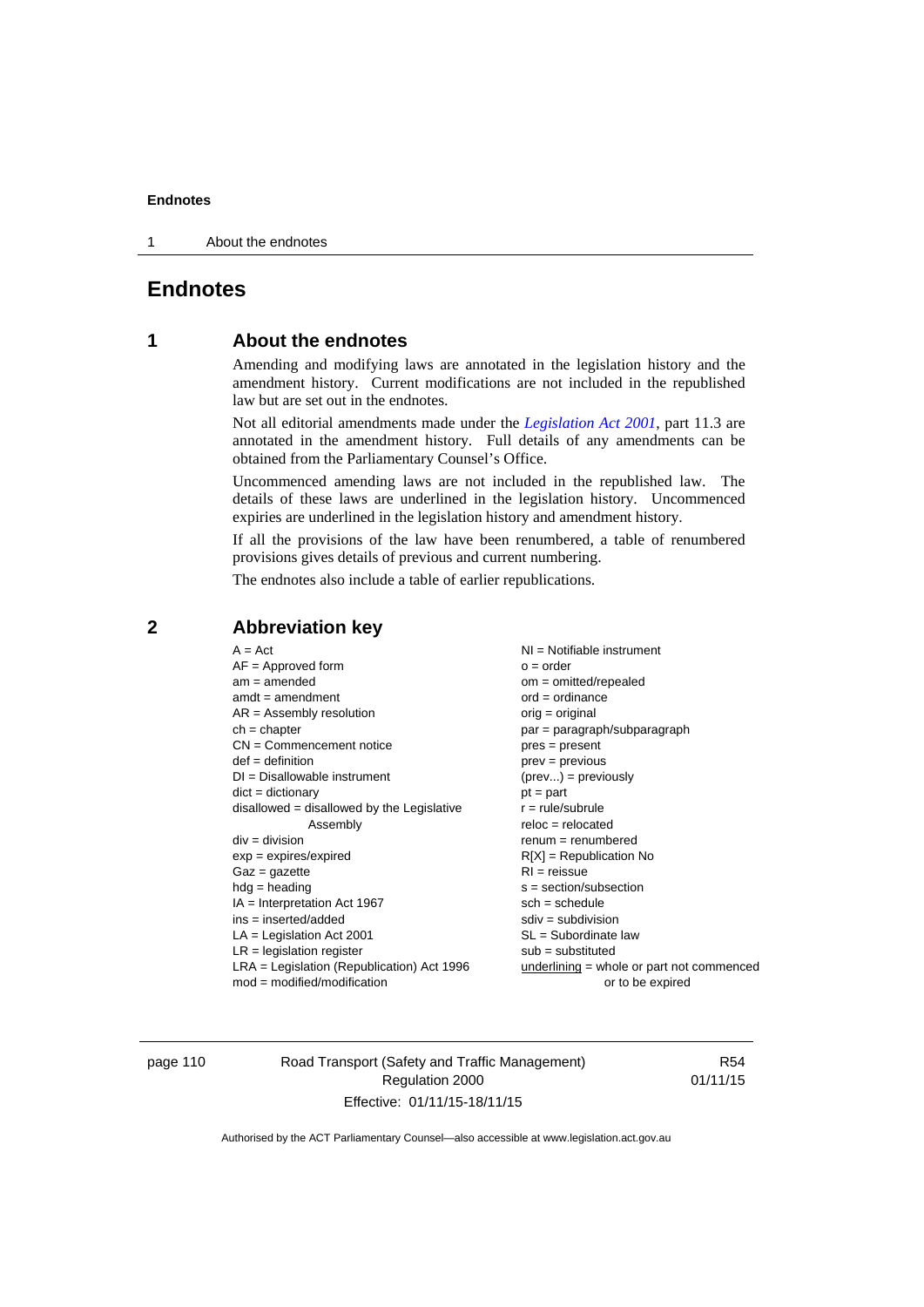#### **3 Legislation history**

This regulation was originally the *Road Transport (Safety and Traffic Management) Regulations 2000*. It was renamed under the *[Legislation Act 2001](http://www.legislation.act.gov.au/a/2001-14)*.

## **Road Transport (Safety and Traffic Management) Regulation 2000 SL2000-10**

notified 29 February 2000 [\(Gaz 2000 No S6](http://www.legislation.act.gov.au/gaz/2000-S6/default.asp))

s 1, s 2 commenced 29 February 2000 (IA 10B)

remainder commenced 1 March 2000 (s 2 and [Gaz 2000 No S5\)](http://www.legislation.act.gov.au/gaz/2000-S5/default.asp)

#### as amended by

## **Legislative Assembly [AR2000-2](http://www.legislation.act.gov.au/ar/2000-2/default.asp)**

notified 18 May 2000 ([Gaz 2000 No 20 p](http://www.legislation.act.gov.au/gaz/2000-20/default.asp) 505) commenced 18 May 2000 (SLA s 6 (13))

#### **[Road Transport \(Safety and Traffic Management\) Regulations](http://www.legislation.act.gov.au/sl/2000-21/default.asp)  [Amendment](http://www.legislation.act.gov.au/sl/2000-21/default.asp) SL2000-21 pt 2**

notified 18 May 2000 ([Gaz 2000 No 20\)](http://www.legislation.act.gov.au/gaz/2000-20/default.asp) commenced 18 May 2000 (s 1)

### **[Road Transport Legislation Regulations Amendment](http://www.legislation.act.gov.au/sl/2000-33/default.asp) SL2000-33 pt 2**  notified 2 August 2000 ([Gaz 2000 No S41](http://www.legislation.act.gov.au/gaz/2000-S41/default.asp)) commenced 2 August 2000 (s 1)

## **[Road Transport Legislation Regulations Amendment](http://www.legislation.act.gov.au/sl/2000-52/default.asp) SL2000-52 pt 2**  notified 14 December 2000 [\(Gaz 2000 No 50](http://www.legislation.act.gov.au/gaz/2000-50/default.asp)) commenced 14 December 2000 (s 1)

## **[Road Transport Legislation Amendment Act 2001](http://www.legislation.act.gov.au/a/2001-27) A2001-27 sch 4**

notified 24 May 2001 ([Gaz 2001 No 21\)](http://www.legislation.act.gov.au/gaz/2001-21/default.asp) s 1, s 2 commenced 24 May 2001 (IA s 10B) sch 4 commenced 24 May 2001 (s 2)

#### **[Road Transport \(Safety and Traffic Management\) Amendment](http://www.legislation.act.gov.au/a/2001-29)  [Act 2001](http://www.legislation.act.gov.au/a/2001-29) A2001-29 pt 3**  notified 24 May 2001 ([Gaz 2001 No 21\)](http://www.legislation.act.gov.au/gaz/2001-21/default.asp)

commenced 24 May 2001 (s 2)

R54 01/11/15 Road Transport (Safety and Traffic Management) Regulation 2000 Effective: 01/11/15-18/11/15

page 111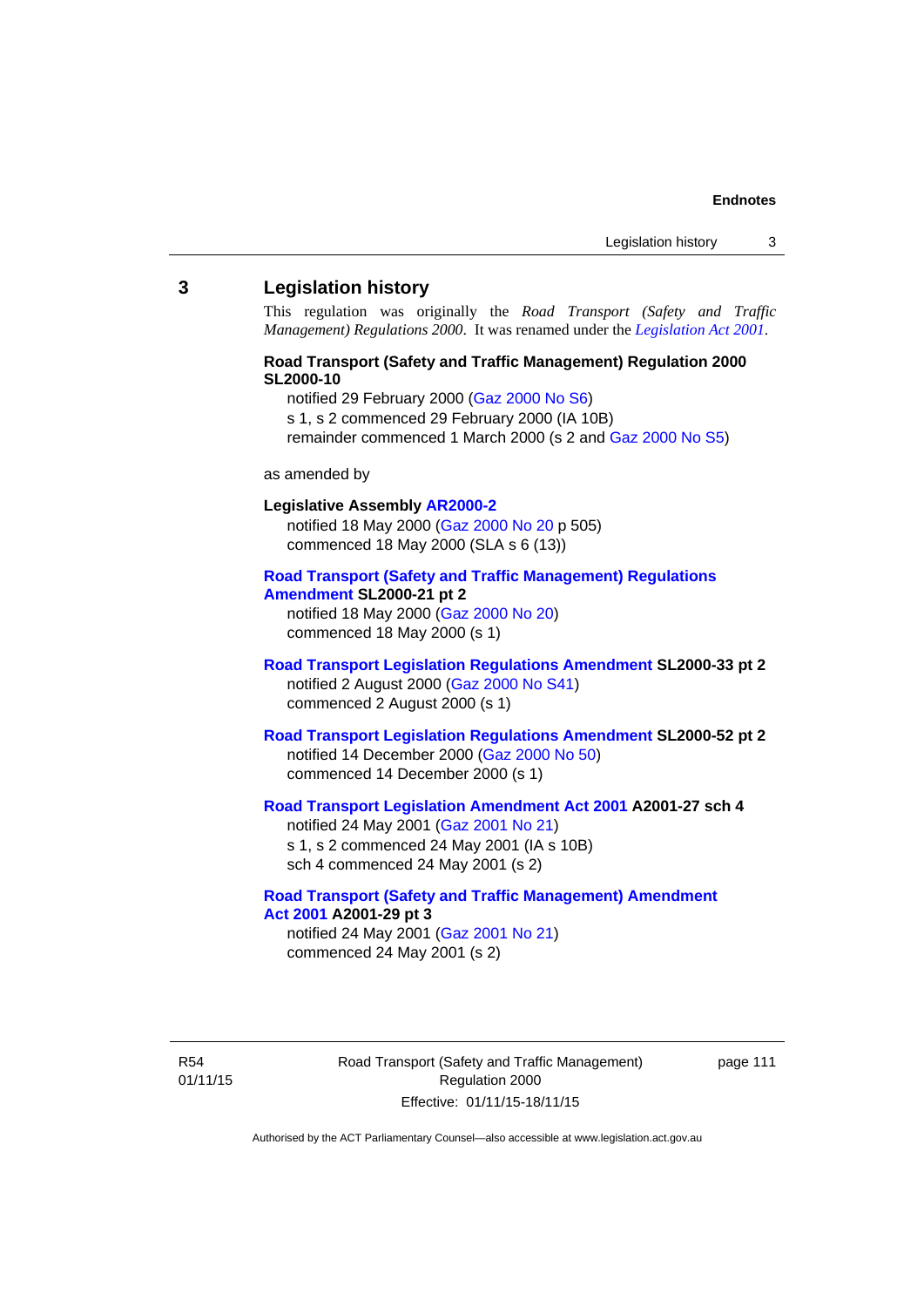| Legislation history<br>-3 |
|---------------------------|
|---------------------------|

| Legislation (Consequential Amendments) Act 2001 A2001-44 pt 348<br>notified 26 July 2001 (Gaz 2001 No 30)<br>s 1, s 2 commenced 26 July 2001 (IA s 10B)<br>pt 348 commenced 12 September 2001 (s 2 and see Gaz 2001<br><b>No S65)</b> |
|---------------------------------------------------------------------------------------------------------------------------------------------------------------------------------------------------------------------------------------|
| Statute Law Amendment Act 2001 A2001-11 pt 3.46<br>notified 5 September 2001 (Gaz 2001 No S 65)<br>s 1, s 2 commenced 5 September 2001 (IA s 10B)<br>pt 3.46 commenced 12 September 2001 (amdt 3.475)                                 |
| <b>Road Transport (Safety and Traffic Management) Regulations</b><br><b>Amendment 2001 SL2001-32</b><br>notified 11 September 2001 (Gaz 2001 No S69)<br>commenced 11 September 2001 (s 1)                                             |
| Road Transport (Public Passenger Services) Act 2001 A2001-62<br>pt 1.12<br>notified 10 September 2001 (Gaz 2001 No S66)<br>s 1, s 2 commenced 10 September 2001 (IA s 10B)<br>pt 1.12 commenced 1 December 2001 (s 2 and CN2001-2)    |
| <b>Road Transport Legislation Amendment Regulations 2002 SL2002-2</b><br>pt 5<br>notified LR 27 February 2002<br>s 1, s 2 commenced 27 February 2002 (LA s 75)<br>pt 5 commenced 1 March 2002 (s 2 and see CN2002-2)                  |
| <b>Road Transport (Safety and Traffic Management) Amendment</b><br><b>Regulations 2002 SL2002-7</b><br>notified LR 15 April 2002<br>commenced 16 April 2002 (s 2)                                                                     |
| Statute Law Amendment Act 2002 A2002-30 pt 3.73<br>notified LR 16 September 2002<br>s 1, s 2 taken to have commenced 19 May 1997 (LA s 75 (2))<br>pt 3.73 commenced 17 September 2002 (s 2 (1))                                       |

page 112 Road Transport (Safety and Traffic Management) Regulation 2000 Effective: 01/11/15-18/11/15

R54 01/11/15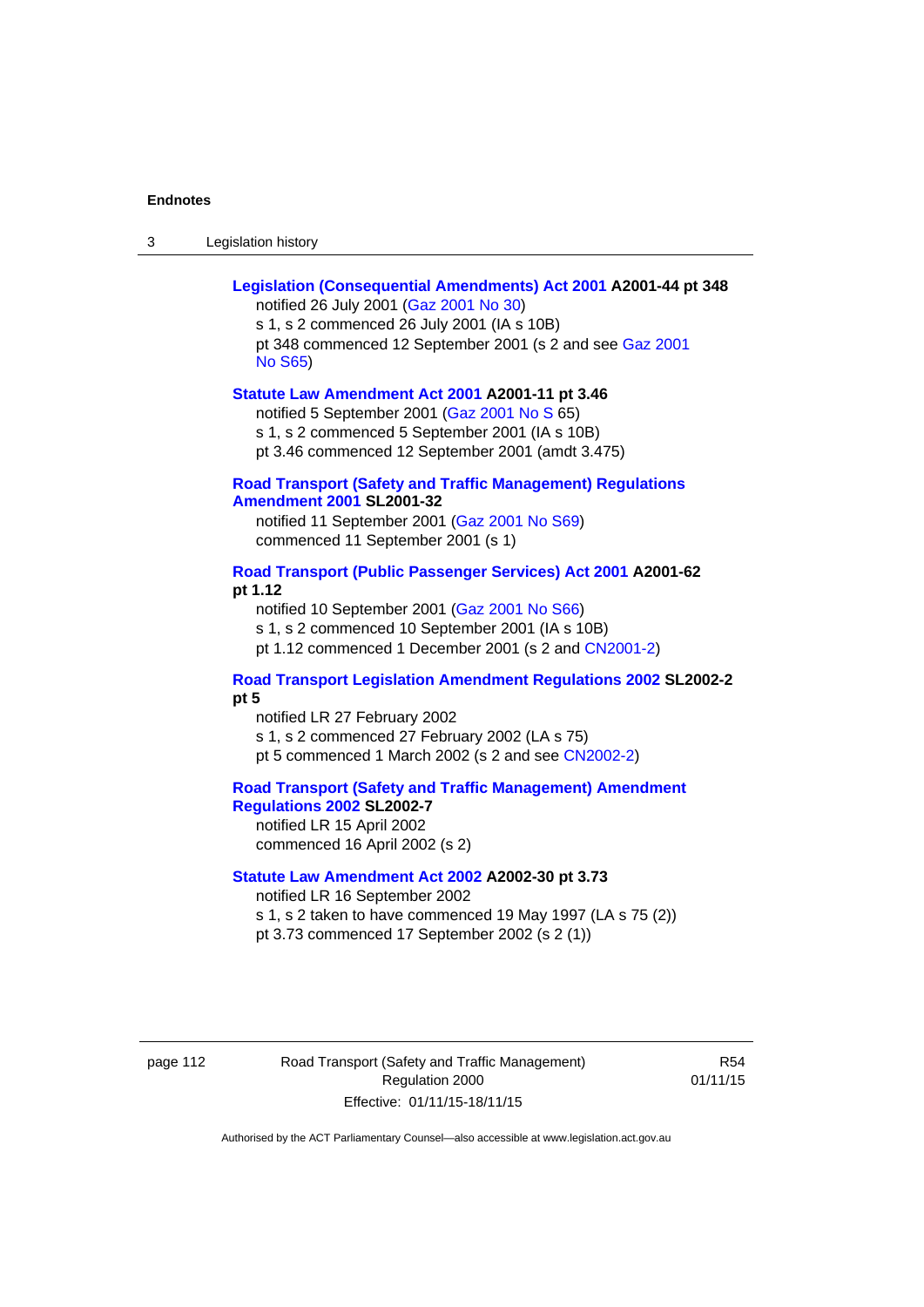#### **[Road Transport Legislation Amendment Regulations 2002 \(No 2\)](http://www.legislation.act.gov.au/sl/2002-31) SL2002-31 pt 5**

notified LR 31 October 2002 s 1, s 2 commenced 31 October 2002 (LA s 75 (1)) pt 5 commenced 1 November 2002 (s 2 (1))

#### **[Criminal Code 2002](http://www.legislation.act.gov.au/a/2002-51) A2002-51 pt 1.20**

notified LR 20 December 2002 s 1, s 2 commenced 20 December 2002 (LA s 75)

pt 1.20 commenced 1 January 2003 (s 2 (1))

## **[Urban Services \(Application of Criminal Code\) Amendment](http://www.legislation.act.gov.au/sl/2003-1)**

## **[Regulations 2002](http://www.legislation.act.gov.au/sl/2003-1) SL2003-1 pt 4**

notified LR 9 January 2003 s 1, s 2 commenced 9 January 2003 (LA s 75 (1)) pt 4 commenced 10 January 2003 (s 2 (3) and see LA s 73 (3) (b))

## **[Road Transport \(Safety and Traffic Management\) Amendment](http://www.legislation.act.gov.au/sl/2003-12)  [Regulations 2003 \(No 1\)](http://www.legislation.act.gov.au/sl/2003-12) SL2003-12**

notified LR 22 May 2003 s 1, s 2 commenced 22 May 2003 (LA s 75 (1)) remainder commenced 1 June 2003 (s 2 and [CN2003-3](http://www.legislation.act.gov.au/cn/2003-3/default.asp))

### **[Road Transport \(Safety and Traffic Management\) Amendment](http://www.legislation.act.gov.au/sl/2003-14)  [Regulations 2003 \(No 2\)](http://www.legislation.act.gov.au/sl/2003-14) SL2003-14**

notified LR 10 June 2003 s 1, s 2 commenced 10 June 2003 (LA s 75 (1)) remainder commenced 11 June 2003 (s 2)

#### **[Dangerous Substances Act 2004](http://www.legislation.act.gov.au/a/2004-7) A2004-7 sch 1 pt 1.8**

notified LR 19 March 2004 s 1, s 2 commenced 19 March 2004 (LA s 75 (1)) sch 1 pt 1.8 commenced 5 April 2004 (s 2 and [CN2004-6](http://www.legislation.act.gov.au/cn/2004-6/default.asp))

R54 01/11/15 Road Transport (Safety and Traffic Management) Regulation 2000 Effective: 01/11/15-18/11/15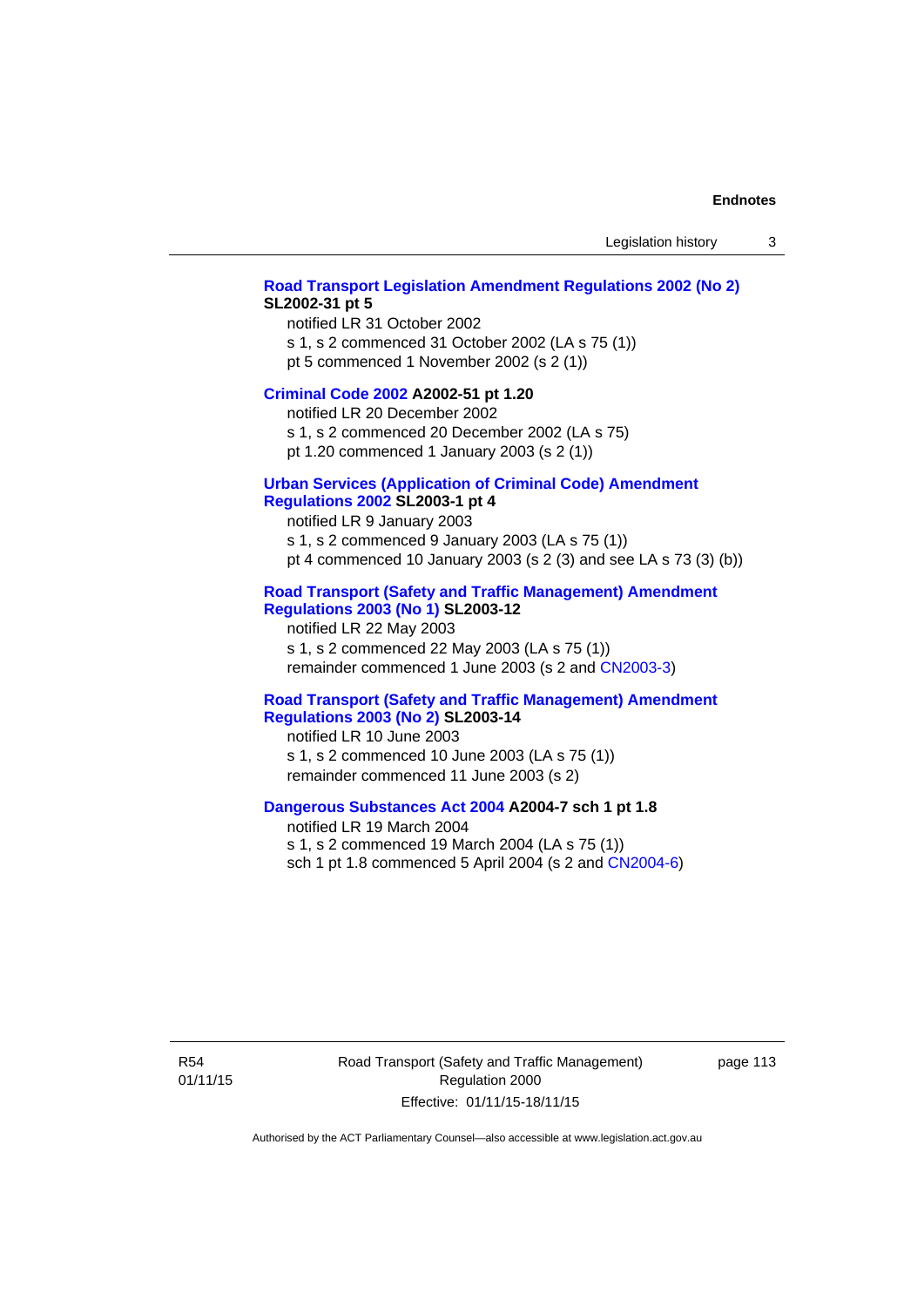## **[Road Transport Legislation \(Australian Road Rules\) Amendment](http://www.legislation.act.gov.au/sl/2004-16)  [Regulations 2004 \(No 1\)](http://www.legislation.act.gov.au/sl/2004-16) SL2004-16 pt 3**

notified LR 24 May 2004

s 1, s 2 commenced 24 May 2004 (LA s 75 (1)) pt 3 commenced 19 July 2004 (s 2 and [CN2004-10](http://www.legislation.act.gov.au/cn/2004-10/default.asp))

#### **[Emergencies Act 2004](http://www.legislation.act.gov.au/a/2004-28) A2004-28 sch 3 pt 3.20**

notified LR 29 June 2004 s 1, s 2 commenced 29 June 2004 (LA s 75 (1)) sch 3 pt 3.20 commenced 1 July 2004 (s 2 (1) and [CN2004-11](http://www.legislation.act.gov.au/cn/2004-11/default.asp))

#### **[Road Transport Legislation Amendment Regulations 2004 \(No 1\)](http://www.legislation.act.gov.au/sl/2004-47) SL2004-47 pt 5**

notified LR 9 September 2004 s 1, s 2 commenced 9 September 2004 (LA s 75 (1)) pt 5 commenced 10 September 2004 (s 2)

## **[Road Transport Legislation \(Hire Cars\) Amendment Regulation 2005](http://www.legislation.act.gov.au/sl/2005-4)  [\(No 1\)](http://www.legislation.act.gov.au/sl/2005-4) SL2005-4 sch 2 pt 2.4**

notified LR 7 March 2005 s 1, s 2 commenced 7 March 2005 (LA s 75 (1)) sch 2 pt 2.4 commenced 9 March 2005 (s 2 and see [Road Transport](http://www.legislation.act.gov.au/a/2004-69)  [\(Public Passenger Services\) \(Hire Cars\) Amendment Act 2004](http://www.legislation.act.gov.au/a/2004-69) A2004-69, s 2 and LA s 79)

## **[Road Transport \(Safety and Traffic Management\) Amendment](http://www.legislation.act.gov.au/sl/2005-7)  [Regulation 2005 \(No 1\)](http://www.legislation.act.gov.au/sl/2005-7) SL2005-7**

notified LR 8 April 2005 s 1, s 2 commenced 8 April 2005 (LA s 75 (1)) remainder commenced 9 April 2005 (s 2)

## **[Road Transport \(Safety and Traffic Management\) Amendment](http://www.legislation.act.gov.au/sl/2005-22)  [Regulation 2005 \(No 2\)](http://www.legislation.act.gov.au/sl/2005-22) SL2005-22**

notified LR 15 September 2005 s 1, s 2 commenced 15 September 2005 (LA s 75 (1)) remainder commenced 16 September 2005 (s 2)

## **[Statute Law Amendment Act 2005 \(No 2\)](http://www.legislation.act.gov.au/a/2005-62) A2005-62 sch 1 pt 1.4**

notified LR 21 December 2005 s 1, s 2 commenced 21 December 2005 (LA s 75 (1)) sch 1 pt 1.4 commenced 11 January 2006 (s 2 (1))

page 114 Road Transport (Safety and Traffic Management) Regulation 2000 Effective: 01/11/15-18/11/15

R54 01/11/15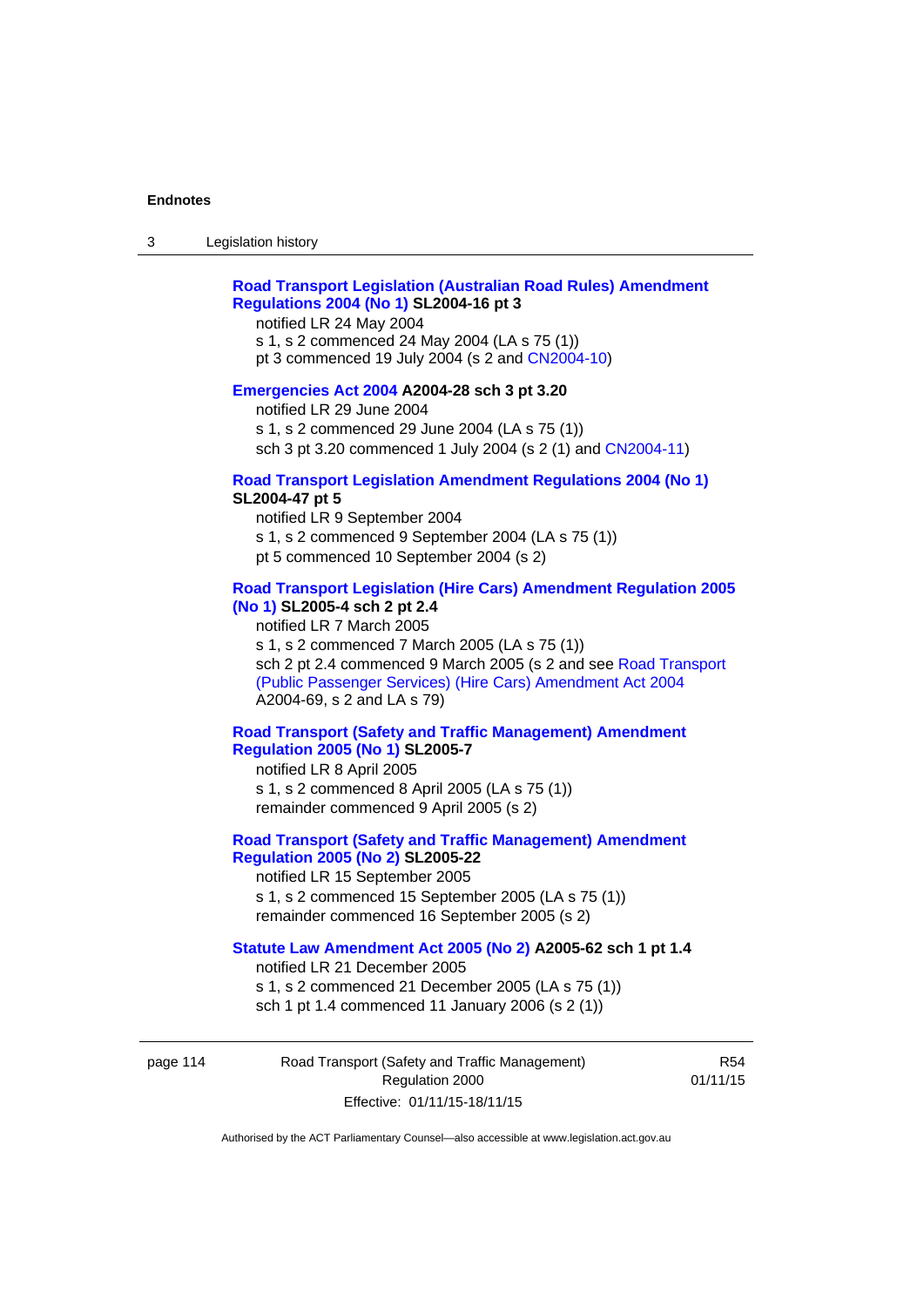| Legislation history |  |
|---------------------|--|
|---------------------|--|

### **[Road Transport \(Safety and Traffic Management\) Amendment](http://www.legislation.act.gov.au/sl/2006-4)  [Regulation 2006 \(No 1\)](http://www.legislation.act.gov.au/sl/2006-4) SL2006-4**

notified LR 16 January 2006 s 1, s 2 commenced 16 January 2006 (LA s 75 (1)) remainder commenced 17 January 2006 (s 2)

### **[Road Transport \(Public Passenger Services\) Amendment](http://www.legislation.act.gov.au/sl/2006-32)  [Regulation 2006 \(No 1\)](http://www.legislation.act.gov.au/sl/2006-32) SL2006-32 sch 1 pt 1.5**

notified LR 26 June 2006 s 1, s 2 commenced 26 June 2006 (LA s 75 (1)) sch 1 pt 1.5 commenced 3 July 2006 (s 2 (2))

#### **[Road Transport \(Safety and Traffic Management\) Amendment](http://www.legislation.act.gov.au/sl/2006-51)  [Regulation 2006 \(No 2\)](http://www.legislation.act.gov.au/sl/2006-51) SL2006-51**

notified LR 4 December 2006 s 1, s 2 commenced 4 December 2006 (LA s 75 (1)) remainder commenced 5 December 2006 (s 2)

### **[Road Transport \(Safety and Traffic Management\) Amendment](http://www.legislation.act.gov.au/sl/2007-20)**

**[Regulation 2007 \(No 1\)](http://www.legislation.act.gov.au/sl/2007-20) SL2007-20**  notified LR 30 July 2007 s 1, s 2 commenced 30 July 2007 (LA s 75 (1)) remainder commenced 31 July 2007 (s 2)

#### **[Planning and Development \(Consequential Amendments\) Act 2007](http://www.legislation.act.gov.au/a/2007-25) A2007-25 sch 1 pt 1.29**

notified LR 13 September 2007 s 1, s 2 commenced 13 September 2007 (LA s 75 (1)) sch 1 pt 1.29 commenced 31 March 2008 (s 2 and see [Planning and](http://www.legislation.act.gov.au/a/2007-24)  [Development Act 2007](http://www.legislation.act.gov.au/a/2007-24) A2007-24, s 2 and [CN2008-1](http://www.legislation.act.gov.au/cn/2008-1/default.asp))

## **[Road Transport \(Safety and Traffic Management\) Amendment](http://www.legislation.act.gov.au/sl/2008-40)  [Regulation 2008 \(No 1\)](http://www.legislation.act.gov.au/sl/2008-40) SL2008-40**

notified LR 11 September 2008 s 1, s 2 commenced 11 September 2008 (LA s 75 (1)) remainder commenced 11 March 2009 (s 2 and LA s 79)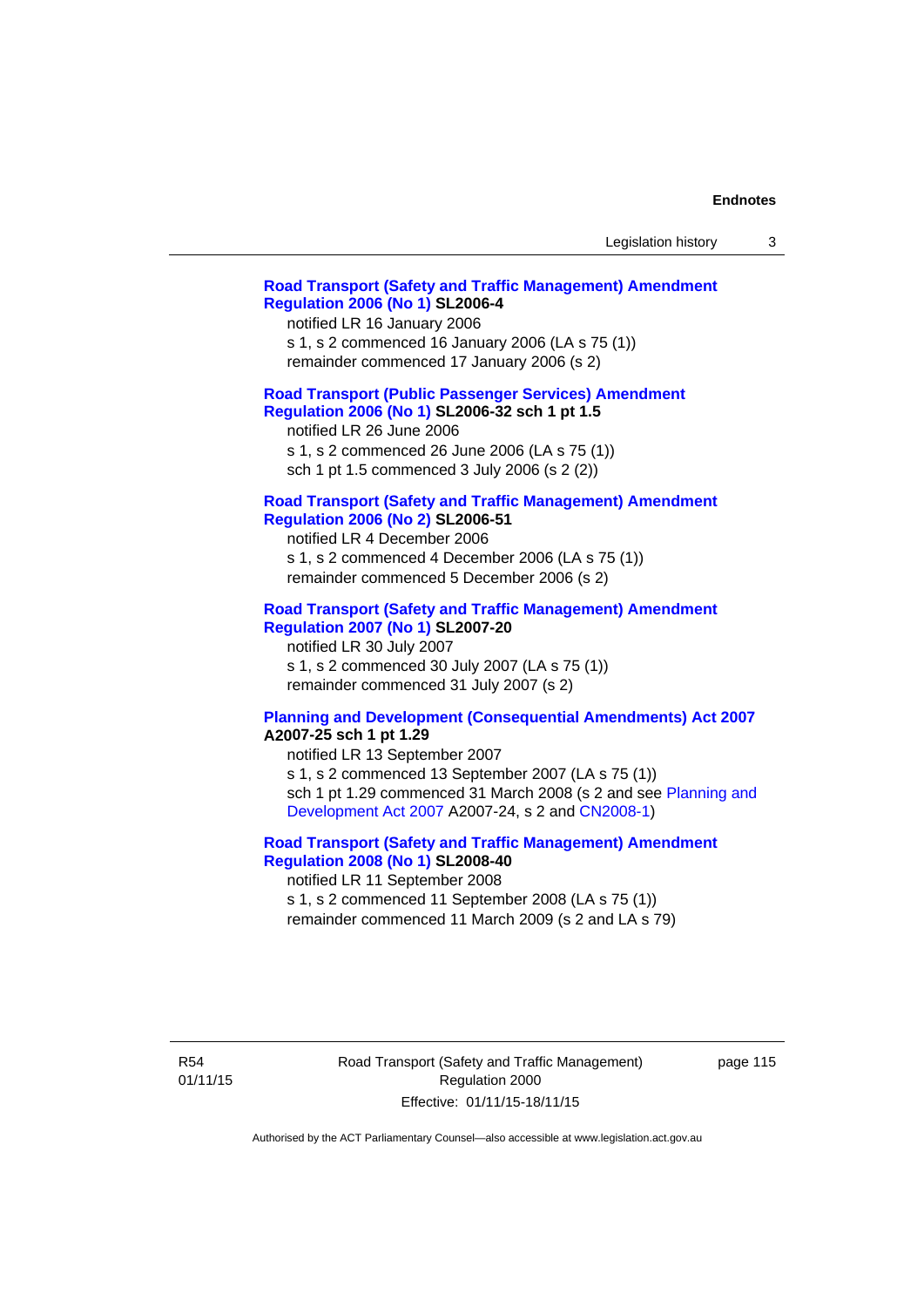## **[Road Transport Legislation Amendment Regulation 2008 \(No 2\)](http://www.legislation.act.gov.au/sl/2008-47) SL2008-47 sch 1 pt 1.3**

notified LR 1 December 2008 s 1, s 2 commenced 1 December 2008 (LA s 75 (1)) sch 1 pt 1.3 commenced 2 December 2008 (s 2)

#### **[Road Transport Legislation Amendment Regulation 2009 \(No 1\)](http://www.legislation.act.gov.au/sl/2009-6) SL2009-6 pt 4**

notified LR 11 March 2009 s 1, s 2 commenced 11 March 2009 (LA s 75 (1)) pt 4 commenced 16 March 2009 (s 2 and [CN2009-7\)](http://www.legislation.act.gov.au/cn/2009-7/default.asp)

### **[Road Transport \(Safety and Traffic Management\) Amendment](http://www.legislation.act.gov.au/sl/2009-7)  [Regulation 2009 \(No 1\)](http://www.legislation.act.gov.au/sl/2009-7) SL2009-7**

notified LR 12 March 2009 s 1, s 2 commenced 12 March 2009 (LA s 75 (1)) remainder commenced 13 March 2009 (s 2)

#### **[Road Transport \(Mass, Dimensions and Loading\) Act 2009](http://www.legislation.act.gov.au/a/2009-22/default.asp) A2009-22 sch 1 pt 1.10**

notified LR 3 September 2009 s 1, s 2 commenced 3 September 2009 (LA s 75 (1)) sch 1 pt 1.10 commenced 3 March 2010 (s 2 and LA s 79)

## **[Dangerous Goods \(Road Transport\) Act 2009](http://www.legislation.act.gov.au/a/2009-34) A2009-34 sch 1 pt 1.3**

notified LR 28 September 2009 s 1, s 2 commenced 28 September 2009 (LA s 75 (1)) sch 1 pt 1.3 commenced 2 April 2010 (s 2, [CN2010-5 a](http://www.legislation.act.gov.au/cn/2010-5/default.asp)nd LA s 77 (3))

**[Road Transport Legislation Amendment Regulation 2010 \(No 1\)](http://www.legislation.act.gov.au/sl/2010-5)**

#### **SL2010-5 pt 4**

notified LR 1 March 2010 s 1, s 2 commenced 1 March 2010 (LA s 75 (1)) s 55, ss 58-62 commenced 15 March 2011 (s 2 (2)) pt 4 remainder commenced 15 March 2010 (s 2 (1))

#### **[Road Transport Legislation Amendment Regulation 2010 \(No 2\)](http://www.legislation.act.gov.au/sl/2010-7) SL2010-7 pt 5**  notified LR 16 March 2010

s 1, s 2 commenced 16 March 2010 (LA s 75 (1)) pt 5 commenced 17 March 2010 (s 2 (1))

page 116 Road Transport (Safety and Traffic Management) Regulation 2000 Effective: 01/11/15-18/11/15

R54 01/11/15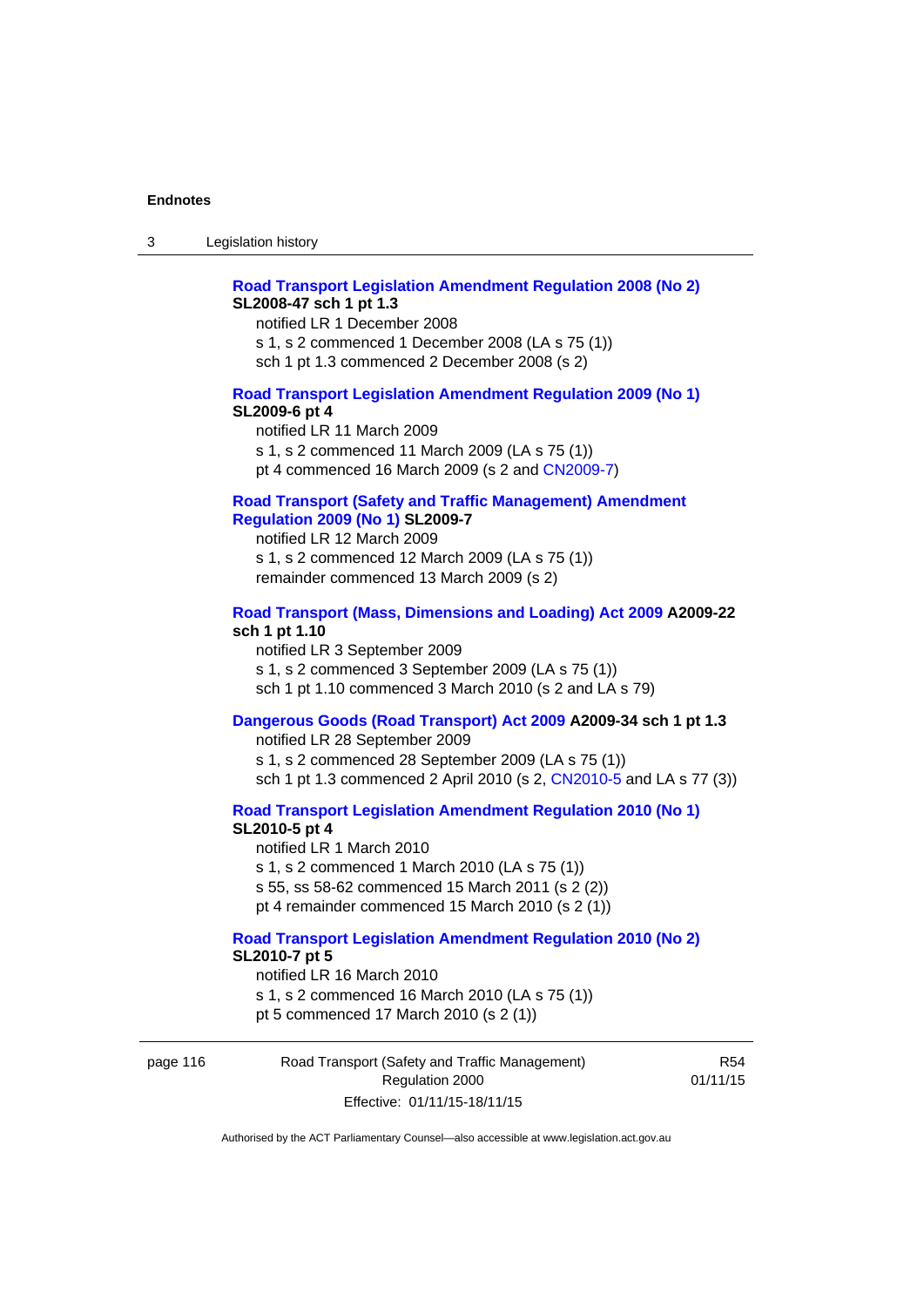| Legislation history |  |
|---------------------|--|
|---------------------|--|

### **[Personal Property Securities Act 2010](http://www.legislation.act.gov.au/a/2010-15) A2010-15 sch 2 pt 2.5**

notified LR 1 April 2010 s 1, s 2 commenced 1 April 2010 (LA s 75 (1)) sch 2 pt 2.5 commenced 30 January 2012 (s 2 (2) (b))

## **[Statute Law Amendment Act 2010](http://www.legislation.act.gov.au/a/2010-18) A2010-18 sch 3 pt 3.21**

notified LR 13 May 2010 s 1, s 2 commenced 13 May 2010 (LA s 75 (1)) sch 3 pt 3.21 commenced 3 June 2010 (s 2)

#### **[Road Transport Legislation Amendment Regulation 2010 \(No 4\)](http://www.legislation.act.gov.au/sl/2010-33) SL2010-33 pt 3**

notified LR 5 August 2010 s 1, s 2 commenced 5 August 2010 (LA s 75 (1)) pt 3 commenced 6 August 2010 (s 2)

#### **[Road Transport \(Safety and Traffic Management\) Amendment](http://www.legislation.act.gov.au/sl/2010-38)  [Regulation 2010 \(No 1\)](http://www.legislation.act.gov.au/sl/2010-38) SL2010-38**

notified LR 16 September 2010 s 1, s 2 commenced 16 September 2010 (LA s 75 (1)) remainder commenced 17 September 2010 (s 2)

#### **[Road Transport Legislation Amendment Regulation 2011 \(No 1\)](http://www.legislation.act.gov.au/sl/2011-2) SL2011-2 pt 3**

notified LR 27 January 2011 s 1, s 2 commenced 27 January 2011 (LA s 75 (1)) pt 3 commenced 28 January 2011 (s 2)

## **[Statute Law Amendment Act 2011 \(No 3\)](http://www.legislation.act.gov.au/a/2011-52) A2011-52 sch 3 pt 3.49**

notified LR 28 November 2011 s 1, s 2 commenced 28 November 2011 (LA s 75 (1)) sch 3 pt 3.49 commenced 12 December 2011 (s 2)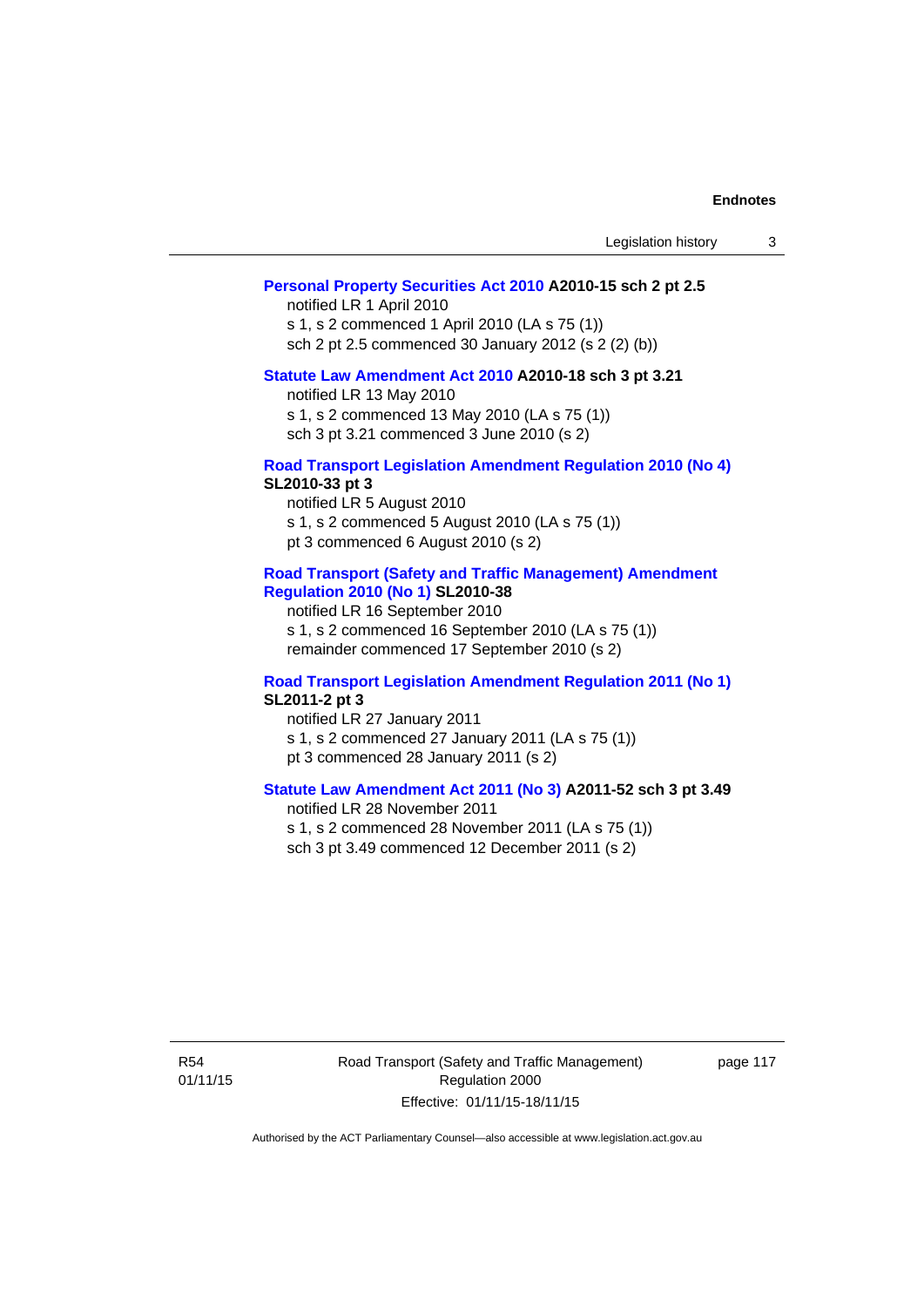3 Legislation history

## **[Road Transport \(Safety and Traffic Management\) Amendment](http://www.legislation.act.gov.au/sl/2011-35)  [Regulation 2011 \(No 1\)](http://www.legislation.act.gov.au/sl/2011-35) SL2011-35**

notified LR 19 December 2011

s 1, s 2 commenced 19 December 2011 (LA s 75 (1)) remainder commenced 15 January 2012 (s 2 and see [Road Transport](http://www.legislation.act.gov.au/a/2011-38)  [\(Safety and Traffic Management\) Amendment Act 2011](http://www.legislation.act.gov.au/a/2011-38) A2011-38, s 2 and [CN2011-15\)](http://www.legislation.act.gov.au/cn/2011-15/default.asp)

### **[Road Transport Legislation Amendment Regulation 2012 \(No 1\)](http://www.legislation.act.gov.au/sl/2012-44/default.asp) SL2012-44 pt 6**

notified LR 19 December 2012 s 1, s 2 commenced 19 December 2012 (LA s 75 (1)) pt 6 commenced 20 December 2012 (s 2)

#### **[Road Transport \(Police Driver and Rider Exemptions\) Amendment](http://www.legislation.act.gov.au/sl/2013-9/default.asp)  [Regulation 2013 \(No 1\)](http://www.legislation.act.gov.au/sl/2013-9/default.asp) SL2013-9 pt 3**

notified LR 6 May 2013 s 1, s 2 commenced 6 May 2013 (LA s 75 (1)) pt 3 commenced 7 May 2013 (s 2)

#### **[Road Transport Legislation Amendment Regulation 2013 \(No 3\)](http://www.legislation.act.gov.au/sl/2013-20) SL2013-20 pt 3**  notified LR 29 July 2013

s 1, s 2 commenced 29 July 2013 (LA s 75 (1)) pt 3 commenced 1 August 2013 (s 2)

## **[Road Transport \(Safety and Traffic Management\) Amendment](http://www.legislation.act.gov.au/sl/2013-25)  [Regulation 2013 \(No 1\)](http://www.legislation.act.gov.au/sl/2013-25) SL2013-25**

notified LR 5 September 2013 s 1, s 2 commenced 5 September 2013 (LA s 75 (1)) remainder commenced 6 September 2013 (s 2)

#### **[Heavy Vehicle National Law \(Consequential Amendments\) Act 2013](http://www.legislation.act.gov.au/a/2013-52) A2013-52 pt 13**  notified LR 9 December 2013

s 1, s 2 commenced 9 December 2013 (LA s 75 (1)) pt 13 commenced 10 February 2014 (s 2 and see [Heavy Vehicle](http://www.legislation.act.gov.au/a/2013-51/default.asp)  [National Law \(ACT\) Act 2013](http://www.legislation.act.gov.au/a/2013-51/default.asp) A2013-51, s 2 (1) and [CN2014-2](http://www.legislation.act.gov.au/cn/2014-2/default.asp))

### page 118 Road Transport (Safety and Traffic Management) Regulation 2000 Effective: 01/11/15-18/11/15

R54 01/11/15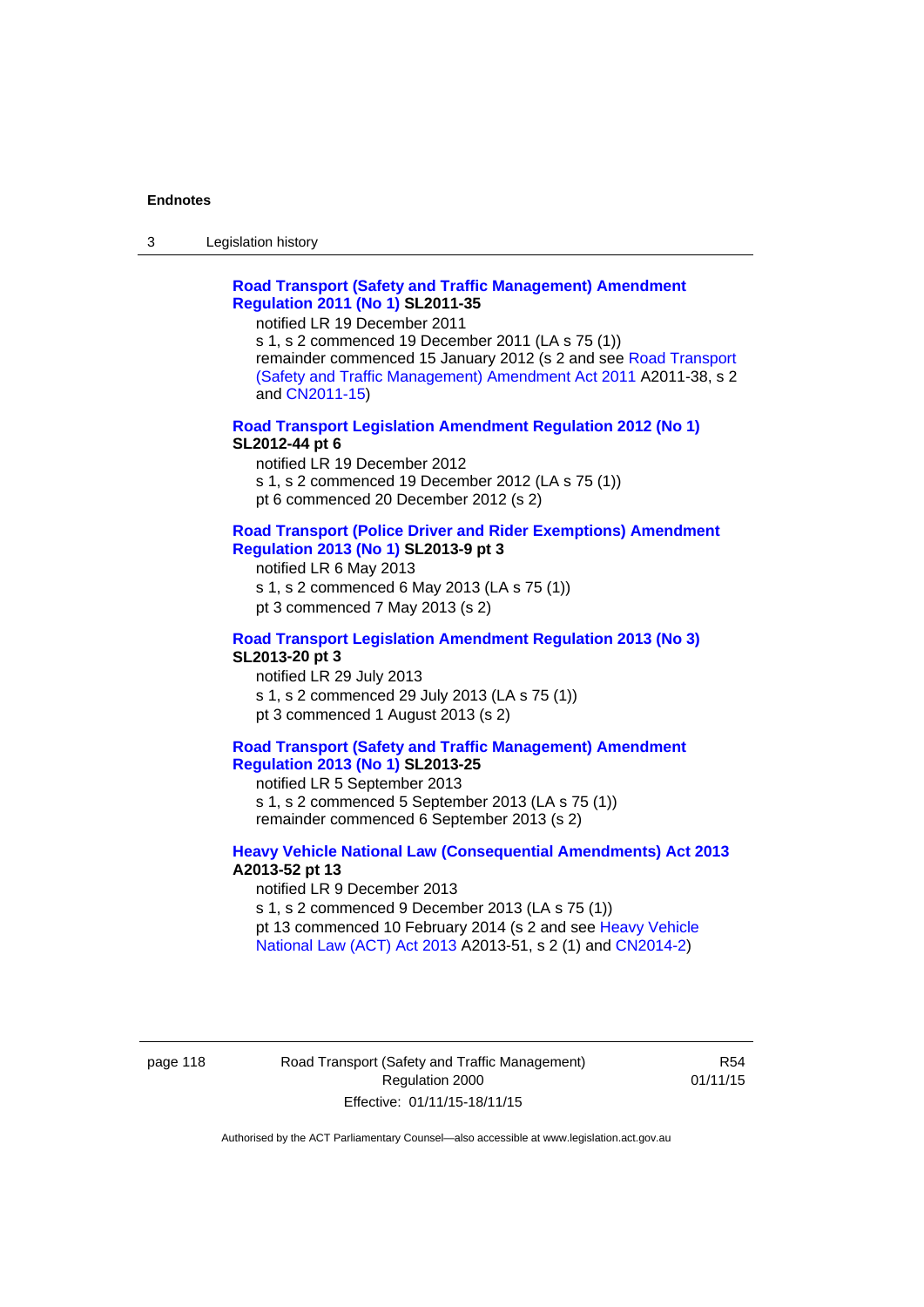## **[Road Transport \(Safety and Traffic Management\) Amendment](http://www.legislation.act.gov.au/sl/2014-5)  [Regulation 2014 \(No 1\)](http://www.legislation.act.gov.au/sl/2014-5) SL2014-5**

notified LR 27 March 2014 s 1, s 2 commenced 27 March 2014 (LA s 75 (1)) remainder commenced 28 March 2014 (s 2)

## **[Road Transport \(Safety and Traffic Management\) Amendment](http://www.legislation.act.gov.au/sl/2014-11)**

**[Regulation 2014 \(No 2\)](http://www.legislation.act.gov.au/sl/2014-11) SL2014-11**  notified LR 26 June 2014 s 1, s 2 commenced 26 June 2014 (LA s 75 (1))

# remainder commenced 27 June 2014 (s 2)

## **[Road Transport Legislation Amendment Act 2015](http://www.legislation.act.gov.au/a/2015-30/default.asp) A2015-30 pt 8**

notified LR 21 August 2015 s 1, s 2 commenced 21 August 2015 (LA s 75 (1)) pt 8 commenced 22 August 2015 (s 2)

### **[Road Transport \(Safety and Traffic Management\) Amendment](http://www.legislation.act.gov.au/sl/2015-29)  [Regulation 2015 \(No 1\)](http://www.legislation.act.gov.au/sl/2015-29) SL2015-29**

notified LR 28 August 2015 s 1, s 2 commenced 28 August 2015 (LA s 75 (1)) remainder commenced 29 August 2015 (s 2)

#### **[Road Transport Legislation Amendment Regulation 2015 \(No 1\)](http://www.legislation.act.gov.au/sl/2015-33) SL2015-33 pt 3**

notified LR 29 October 2015

s 1, s 2 commenced 29 October 2015 (LA s 75 (1))

pt 3 commenced 1 November 2015 (s 2)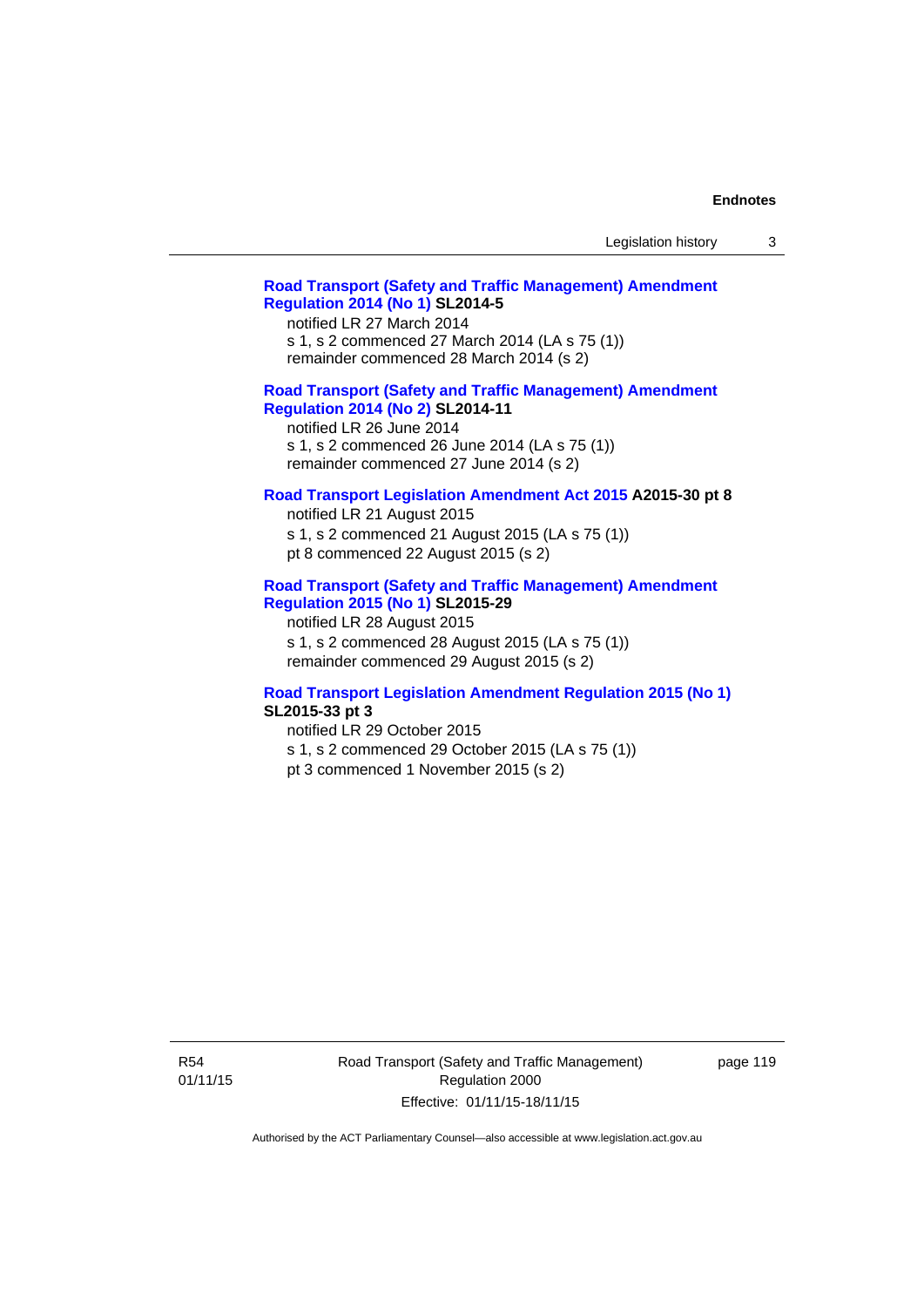| 4 | Amendment history |
|---|-------------------|
|---|-------------------|

## **4 Amendment history**

```
Name of regulation 
s 1 am R18 LA
Dictionary 
s 2 om A2001-27 amdt 4.24
                ins SL2005-22 amdt 1.1 
Dictionary—application to Australian Road Rules 
s 3 hdg bracketed note exp 17 September 2002 (s 4 (3))
s 3 am A2001-44 amdt 1.3793 
                sub SL2005-22 amdt 1.1 
Road includes road related area 
s 3A ins SL2005-22 amdt 1.1
Meaning of park and stop
SL2005-22 amdt 1.1
Notes 
s 4 hdg bracketed note exp 17 September 2002 (s 4 (3))<br>s 4 am A2001-44 amdt 1.3794: A2002-30 amdt 3.76
                A2001-44 A2002-30 amdt 3.769
                (2), (3) exp 17 September 2002 (s (4 (3)) 
Offences against regulation—application of Criminal Code etc 
SL2003-1 s 16
Offences against regulation are strict liability offences 
SL2003-1 s 16
General defence of accident or reasonable effort 
SL2003-1 s 16
Meaning of Australian Road Rules
s 5 hdg bracketed note exp 17 September 2002 (s 4 (3)) 
SL2004-16 s 25
                 am SL2005-22 amdt 1.2 
                sub SL2010-5 s 51 
                 am SL2013–20 s 24 
Incorporation of Australian Road Rules into ACT law 
s 6 hdg bracketed note exp 17 September 2002 (s 4 (3)) 
Transitional—ARR r 266 and r 267 
SL2010-5 s 52
                exp 14 March 2011 (s 6A (2)) 
Substitution—ARR r 300 
SL2010-38 s 4
                 om SL2013–20 s 25
```
page 120 Road Transport (Safety and Traffic Management) Regulation 2000 Effective: 01/11/15-18/11/15

R54 01/11/15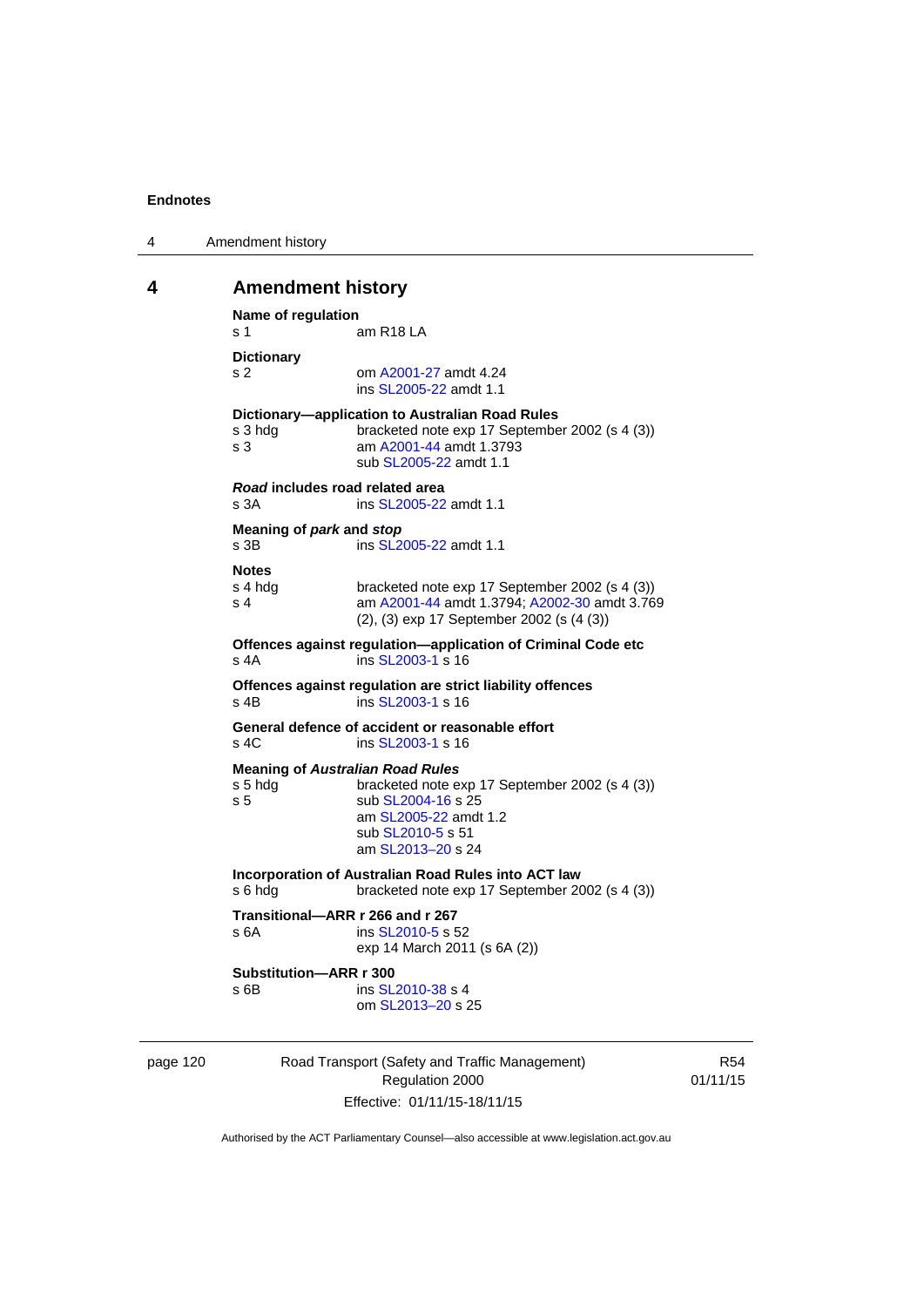| General<br>div 2.2.1 hdg                     |                                                                                                                                                                                         |
|----------------------------------------------|-----------------------------------------------------------------------------------------------------------------------------------------------------------------------------------------|
| note 2                                       | am SL2000-52 s 3; SL2001-32 s 3; SL2002-31 s 22;<br>SL2003-12 s 4; SL2004-16 ss 26-30<br>sub SL2005-22 s 4                                                                              |
| div 2.2.1 hdg                                | am SL2006-32 amdt 1.92; items renum R24 LA; SL2010-5<br>s 53, s 54; items renum R34 LA; SL2010-5 s 55; SL2013-20<br>ss 26-28; items renum R47 LA                                        |
| note 3                                       | sub SL2005-22 s 4<br>am A2009-22 amdt 1.25; SL2010-33 s 5; items renum R38 LA;<br>A2013-52 s 65; A2015-30 s 42; SL2015-33 s 5, s 6; items<br>renum R54 LA                               |
| s 7 hdg<br>s <sub>7</sub>                    | References to another law of this jurisdiction etc<br>bracketed note exp 17 September 2002 (s 4 (3))<br>am A2001-44 amdt 1.3795, amdt 1.3796                                            |
| s 8 hda                                      | ARR r 10 (2)-penalties for offences<br>bracketed note exp 17 September 2002 (s 4 (3))                                                                                                   |
| s 8A                                         | ARR r 25 (2)-default speed-limit in built-up area<br>ins SL2003-12 s 5<br>om SL2004-16 s 31                                                                                             |
| s 9 hdg<br>s 9                               | ARR r 95-emergency stopping lane only signs<br>bracketed note exp 17 September 2002 (s 4 (3))<br>am SL2005-22 amdt 1.3                                                                  |
| ARR r 104-no truck signs<br>s 10 hdg<br>s 10 | bracketed note exp 17 September 2002 (s 4 (3))<br>am SL2005-22 amdt 1.4                                                                                                                 |
| s 12 hdg<br>s 12                             | ARR r 158 (2) (c)-other vehicles permitted to travel in bus lanes<br>bracketed note exp 17 September 2002 (s 4 (3))<br>sub SL2002-31 s 23; SL2005-4 amdt 2.38<br>am SL2006-32 amdt 1.93 |
| s 12A                                        | ARR r 170 (1)-driver not to stop in intersection unless permitted<br>ins SL2004-16 s 32<br>om SL2010-5 s 56                                                                             |
| s 13 hdg<br>s 13                             | ARR r 179 (1) (c)-stopping in a loading zone-goods and permit vehicles<br>bracketed note exp 17 September 2002 (s 4 (3))<br>sub SL2005-22 s 5                                           |
| s 13A                                        | ARR r 179 (1) (c) and (2) (c)-stopping in loading zone-taxis<br>ins SL2005-22 s 5                                                                                                       |
|                                              |                                                                                                                                                                                         |

R54 01/11/15 Road Transport (Safety and Traffic Management) Regulation 2000 Effective: 01/11/15-18/11/15

page 121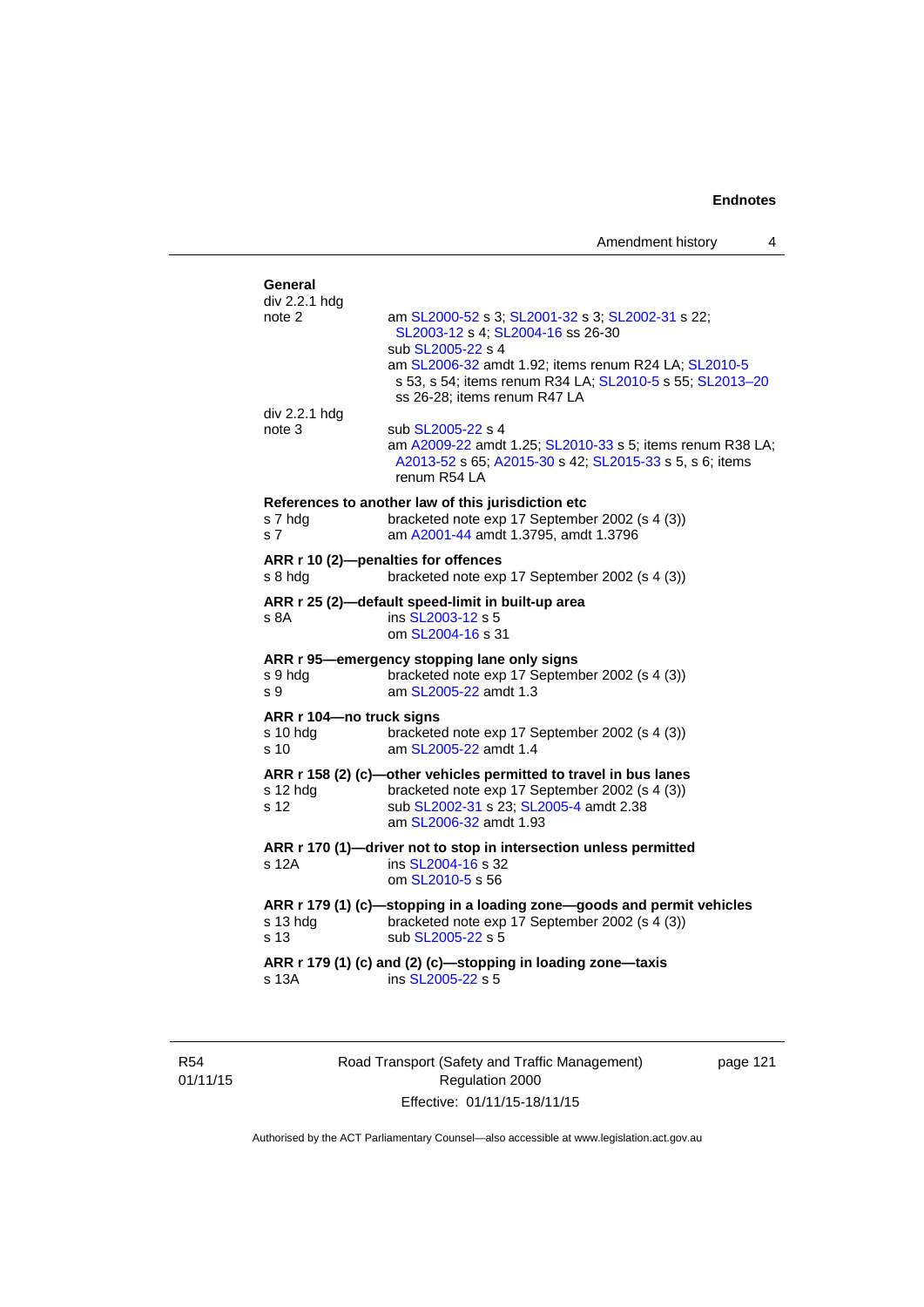| 4        | Amendment history                             |                                                                                                                                                                                                                        |                        |
|----------|-----------------------------------------------|------------------------------------------------------------------------------------------------------------------------------------------------------------------------------------------------------------------------|------------------------|
|          | s 13B                                         | ARR r 183-stopping in a bus zone<br>ins SL2006-32 amdt 1.94                                                                                                                                                            |                        |
|          | s 13C                                         | ARR r 195—stopping at or near a bus stop<br>ins SL2006-32 amdt 1.94                                                                                                                                                    |                        |
|          | s 14 hda                                      | ARR r 199 (2)—stopping near postbox<br>bracketed note exp 17 September 2002 (s 4 (3))                                                                                                                                  |                        |
|          | $s$ 15 hdg                                    | ARR $r$ 206 (2) (b), (c)—time extension for people with disabilities permit<br>bracketed note exp 17 September 2002 (s 4 (3))<br>sub SL2005-22 amdt 1.5                                                                |                        |
|          | $s$ 16 hdg                                    | ARR r 207 (2) (a)—fees for parking in pay parking spaces<br>bracketed note exp 17 September 2002 (s 4 (3))                                                                                                             |                        |
|          | s 16A                                         | ARR r 213 (5)—making a motor vehicle secure—exception<br>ins Legislative Assembly AR2000-2 (see Gaz SL2000-20)<br>am SL2004-16 s 33<br>sub SL2005-22 amdt 1.6                                                          |                        |
|          | $s$ 18 hdg<br>s 18                            | ARR r 216 (3)—towing a vehicle at night or in hazardous weather conditions<br>bracketed note exp 17 September 2002 (s 4 (3))<br>sub A2009-34 amdt 1.6                                                                  |                        |
|          | ARR r 225-use of radar detectors<br>$s22$ hdg | bracketed note exp 17 September 2002 (s 4 (3))                                                                                                                                                                         |                        |
|          | s 22A                                         | ARR r 236 (6)-hitchhiking, roadside commerce etc permitted<br>ins SL2004-16 s 34                                                                                                                                       |                        |
|          | s 23 hdg<br>s 23                              | ARR r 244C-motorised scooters not to be used<br>bracketed note exp 17 September 2002 (s 4 (3))<br>sub SL2010-5 s 57                                                                                                    |                        |
|          | s 23A                                         | ARR r 266—children travelling in interstate registered vehicles<br>ins SL2000-21 s 3<br>om SL2004-16 s 35<br>ins SL2010-5 s 58<br>om SL2013-20 s 29                                                                    |                        |
|          | s 23B                                         | ARR r 266 (2B)-children travelling in goods compartments<br>ins SL2001-32 s 4<br>am SL2002-2 s 28; A2002-51 amdt 1.38; SL2005-4 amdt 2.39,<br>amdt 2.40; SL2006-32 amdt 1.95<br>sub SL2010-5 s 58<br>om SL2013-20 s 29 |                        |
|          | s 24 hdg<br>s 24                              | ARR r 266 (7)-wearing of seatbelts by passengers under 16 years old<br>bracketed note exp 17 September 2002 (s 4 (3))<br>am SL2010-5 s 59                                                                              |                        |
| page 122 |                                               | Road Transport (Safety and Traffic Management)<br>Regulation 2000                                                                                                                                                      | <b>R54</b><br>01/11/15 |

Effective: 01/11/15-18/11/15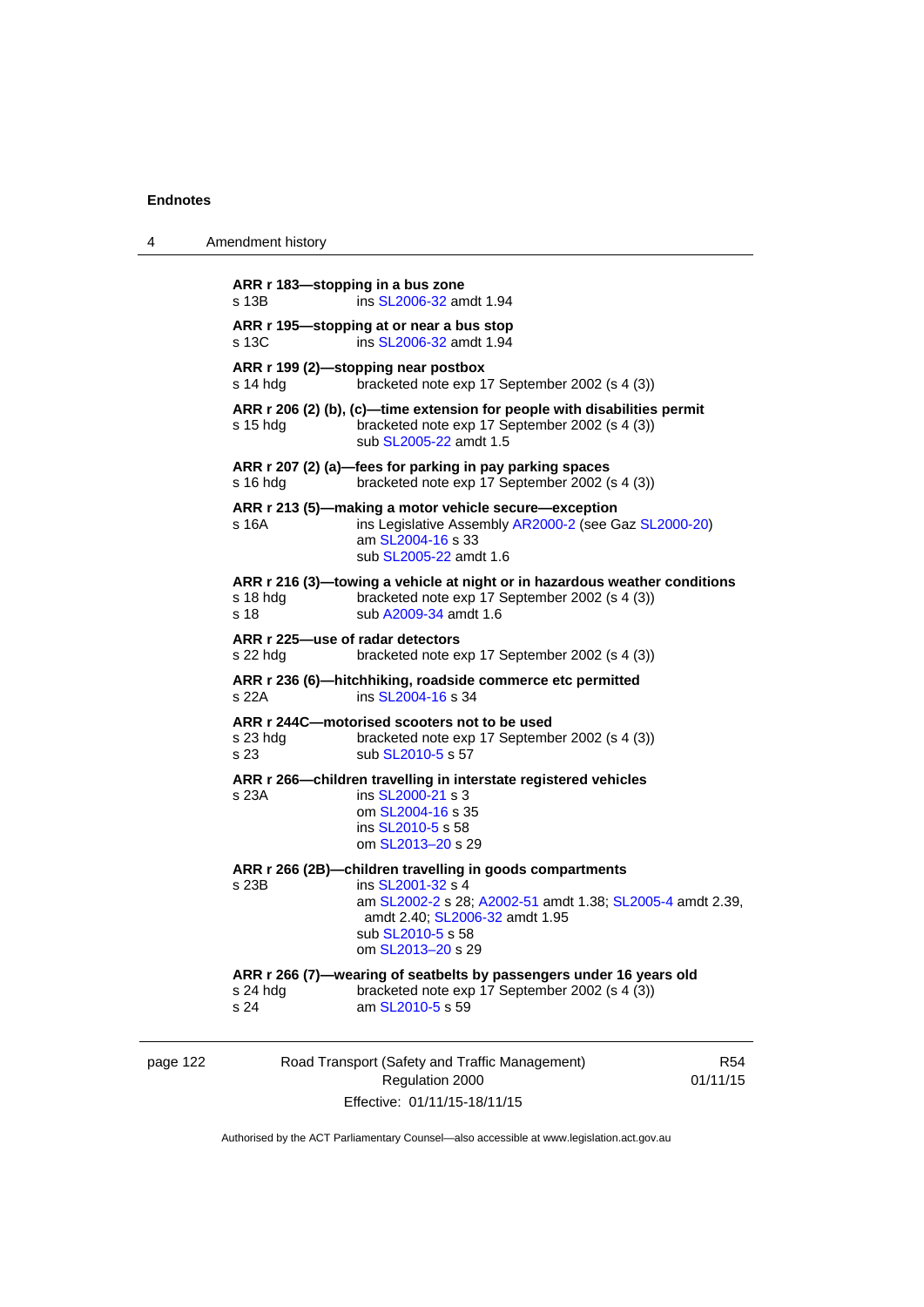Amendment history 4

| s 25 hdg<br>s 25                                        | ARR r 267 (3)—certificates of exemption from wearing seatbelts<br>bracketed note exp 17 September 2002 (s 4 (3))<br>om SL2010-5 s 60                                                                                                                                                                                                                                                                                                                                                                                                                                                                                             |
|---------------------------------------------------------|----------------------------------------------------------------------------------------------------------------------------------------------------------------------------------------------------------------------------------------------------------------------------------------------------------------------------------------------------------------------------------------------------------------------------------------------------------------------------------------------------------------------------------------------------------------------------------------------------------------------------------|
| s 26 hdg                                                | ARR r 270 (3)-wearing motorbike helmets<br>bracketed note exp 17 September 2002 (s 4 (3))                                                                                                                                                                                                                                                                                                                                                                                                                                                                                                                                        |
| s 27 hdg                                                | ARR r 271 (6)-riding on motorbikes<br>bracketed note exp 17 September 2002 (s 4 (3))                                                                                                                                                                                                                                                                                                                                                                                                                                                                                                                                             |
| s 27A                                                   | ARR r 280 (2) (a)-other vehicles to which B light rules apply<br>ins SL2002-31 s 24<br>sub SL2005-4 amdt 2.41; SL2006-32 amdt 1.96                                                                                                                                                                                                                                                                                                                                                                                                                                                                                               |
| s 28 hdg<br>s 28                                        | ARR r 287 (3), (4)-duties of participants in crashes<br>bracketed note exp 17 September 2002 (s 4 (3))<br>sub SL2008-40 s 4                                                                                                                                                                                                                                                                                                                                                                                                                                                                                                      |
| s 29 hdg<br>s 29                                        | ARR r 289 (1) (g)-driving on nature strip<br>bracketed note exp 17 September 2002 (s 4 (3))<br>am SL2004-16 s 36; pars renum R16 LA (see SL2004-16<br>s 37); SL2005-22 amdt 1.7                                                                                                                                                                                                                                                                                                                                                                                                                                                  |
| s 30                                                    | ARR r 298-driving with a person in or on trailer<br>am SL2005-22 amdt 1.8                                                                                                                                                                                                                                                                                                                                                                                                                                                                                                                                                        |
| ARR r 313-postal workers<br>s 32 hdg                    | bracketed note exp 17 September 2002 (s 4 (3))                                                                                                                                                                                                                                                                                                                                                                                                                                                                                                                                                                                   |
| ARR dict-definitions for dictionary<br>s 33 hdg<br>s 33 | bracketed note exp 17 September 2002 (s 4 (3))<br>am SL2005-22 amdt 1.9; SL2013-20 s 31<br>def approved seatbelt ins SL2013-20 s 30<br>def <i>authorised person</i> am SL2010-33 s 6<br>def emergency worker am A2004-28 amdt 3.61<br>def <i>hire car</i> ins SL2005-4 amdt 2.43<br>def oversize vehicle sub A2009-22 amdt 1.26<br>am A2013-52 s 66<br>def <i>police officer</i> sub A2001-56 amdt 3.475<br>def <i>private hire car</i> om SL2005-4 amdt 2.44<br>def <i>public bus</i> sub A2001-62 amdt 1.38<br>def restricted hire vehicle om SL2005-4 amdt 2.44<br>def <i>taxi</i> sub SL2002-2 s 29<br>am SL2005-4 amdt 2.42 |
| div 2.2.3 hdg                                           | <b>Offences against the Australian Road Rules</b><br>om SL2003-1 s 17                                                                                                                                                                                                                                                                                                                                                                                                                                                                                                                                                            |

R54 01/11/15 Road Transport (Safety and Traffic Management) Regulation 2000 Effective: 01/11/15-18/11/15

page 123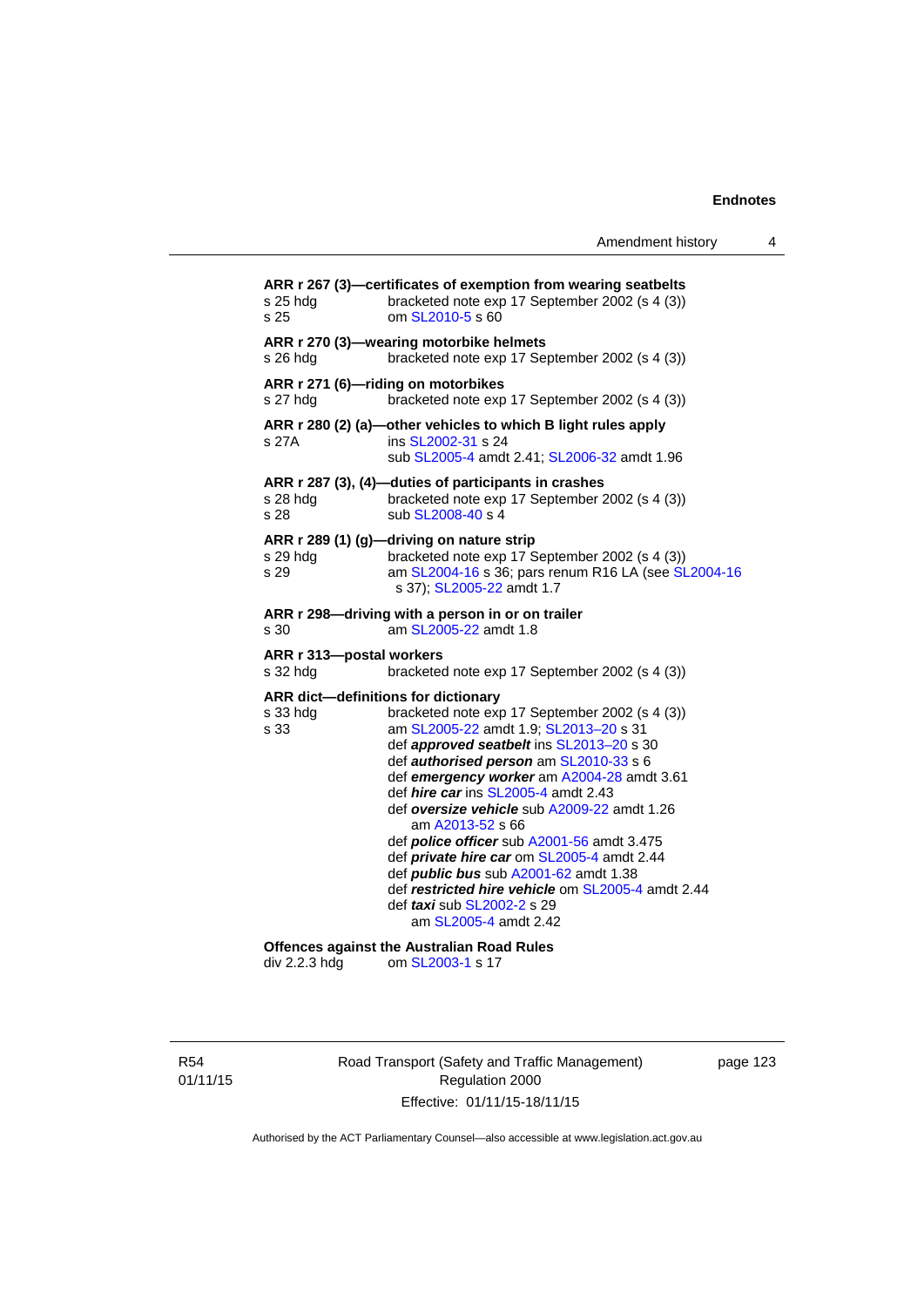| 4 | Amendment history                                                                                                                                                   |
|---|---------------------------------------------------------------------------------------------------------------------------------------------------------------------|
|   | <b>Application of Criminal Code</b><br>s 34 hda<br>bracketed note exp 17 September 2002 (s 4 (3))<br>s 34<br>sub A2002-51 amdt 1.39<br>om SL2003-1 s 17             |
|   | Offences are strict liability offences<br>s 35 hdg<br>bracketed note exp 17 September 2002 (s 4 (3))<br>s 35<br>am A2002-51 amdt 1.40<br>om SL2003-1 s 17           |
|   | General defence of accident or reasonable effort<br>bracketed note exp 17 September 2002 (s 4 (3))<br>s 36 hdg<br>s 36<br>am A2002-51 amdt 1.41<br>om SL2003-1 s 17 |
|   | Making unnecessary engine noise<br>bracketed note exp 17 September 2002 (s 4 (3))<br>s 37 hdg                                                                       |
|   | Emission of waste oil or grease<br>s 38 hdg<br>bracketed note exp 17 September 2002 (s 4 (3))                                                                       |
|   | <b>Bicycle riders</b><br>div 2.3.1A hdg<br>ins SL2015-33 s 7                                                                                                        |
|   | Keeping safe lateral distance when passing bicycle rider<br>s 38A<br>ins SL2015-33 s 7                                                                              |
|   | <b>Exceptions for passing bicycle rider</b><br>s 38B<br>ins SL2015-33 s 7                                                                                           |
|   | Riding across road on crossing<br>s 38C<br>ins SL2015-33 s 7                                                                                                        |
|   | Application of ARRs to riders crossing road on crossing<br>s 38D<br>ins SL2015-33 s 7                                                                               |
|   | Safety of persons on trailers<br>s 39 hda<br>bracketed note exp 17 September 2002 (s 4 (3))<br>s 39<br>am SL2005-22 amdt 1.10, amdt 1.11                            |
|   | Passengers in sidecars to be seated<br>s 40 hdg<br>bracketed note exp 17 September 2002 (s 4 (3))                                                                   |
|   | Number of vehicles that may be drawn<br>bracketed note exp 17 September 2002 (s 4 (3))<br>s 41 hdg                                                                  |
|   | Towing by vehicles under 4.5t<br>bracketed note exp 17 September 2002 (s 4 (3))<br>s 42 hdg                                                                         |
|   | Lights on motor vehicles generally<br>s 43 hdg<br>bracketed note exp 17 September 2002 (s 4 (3))                                                                    |
|   |                                                                                                                                                                     |

| page 124 |
|----------|
|----------|

page 124 Road Transport (Safety and Traffic Management) Regulation 2000 Effective: 01/11/15-18/11/15

R54 01/11/15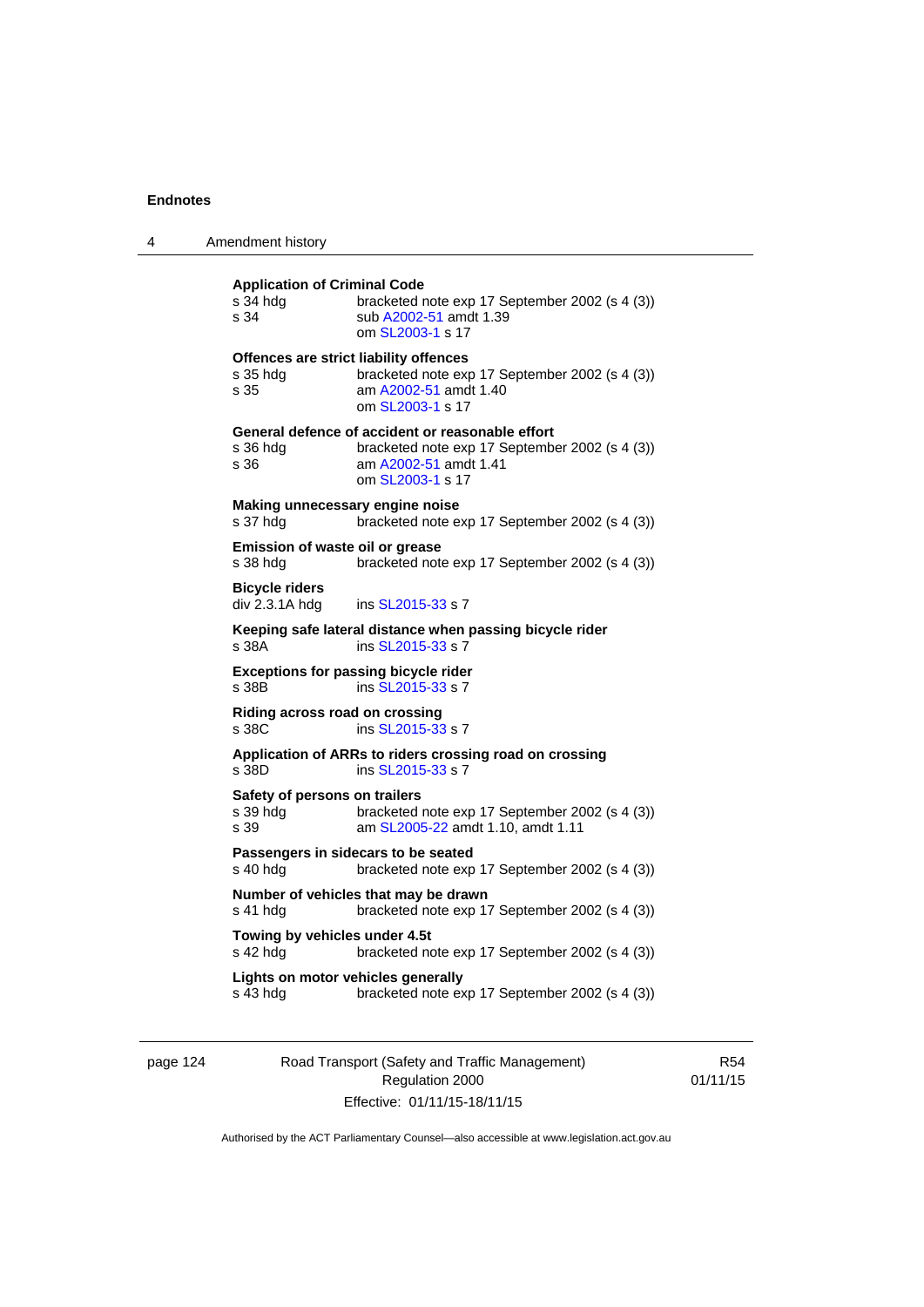| <b>Metered parking</b><br>div 2.3.5 hdg              | sub SL2005-22 s 6                                                                                                    |
|------------------------------------------------------|----------------------------------------------------------------------------------------------------------------------|
| s 44 hdg<br>s 44                                     | Metered parking-parking in spaces<br>bracketed note exp 17 September 2002 (s 4 (3))<br>sub SL2005-22 s 7             |
| Metered parking-parking fees<br>s 44A                | ins SL2005-22 s 7                                                                                                    |
| s 44B                                                | Metered parking-maximum length of stay<br>ins SL2005-22 s 7                                                          |
| s 45 hda<br>$s$ 45                                   | Metered parking-exceptions to s 44A and s 44B<br>bracketed note exp 17 September 2002 (s 4 (3))<br>sub SL2005-22 s 7 |
| s 46 hdg                                             | Temporary closure of metered parking spaces<br>bracketed note exp 17 September 2002 (s 4 (3))                        |
| <b>Misuse of parking meters</b><br>s 47 hda          | bracketed note exp 17 September 2002 (s 4 (3))                                                                       |
| Interfering with parking meters etc<br>s 48 hda      | bracketed note exp 17 September 2002 (s 4 (3))                                                                       |
| <b>Ticket parking</b><br>div 2.3.6 hdg               | orig div 2.3.6 hdg renum as div 2.3.8 hdg<br>ins by SL2005-22 s 8                                                    |
| Ticket parking-parking in spaces<br>s 49 hdg<br>s 49 | bracketed note exp 17 September 2002 (s 4 (3))<br>sub SL2005-22 s 8                                                  |
| Ticket parking-display of tickets<br>s 49A           | ins SL2005-22 s 8<br>am SL2010-7 s 42; SL2014-11 s 4                                                                 |
| Ticket parking-e-payment<br>s 49AA                   | ins SL2014-11 s 5                                                                                                    |
| s 49B                                                | Ticket parking-maximum length of stay<br>ins SL2005-22 s 8<br>am SL2014-11 s 6, s 7; ss renum R51 LA                 |
| $s50$ hdg<br>s 50                                    | Ticket parking-exceptions to s 49A and s 49B<br>bracketed note exp 17 September 2002 (s 4 (3))<br>sub SL2005-22 s 8  |
|                                                      |                                                                                                                      |

R54 01/11/15 Road Transport (Safety and Traffic Management) Regulation 2000 Effective: 01/11/15-18/11/15

page 125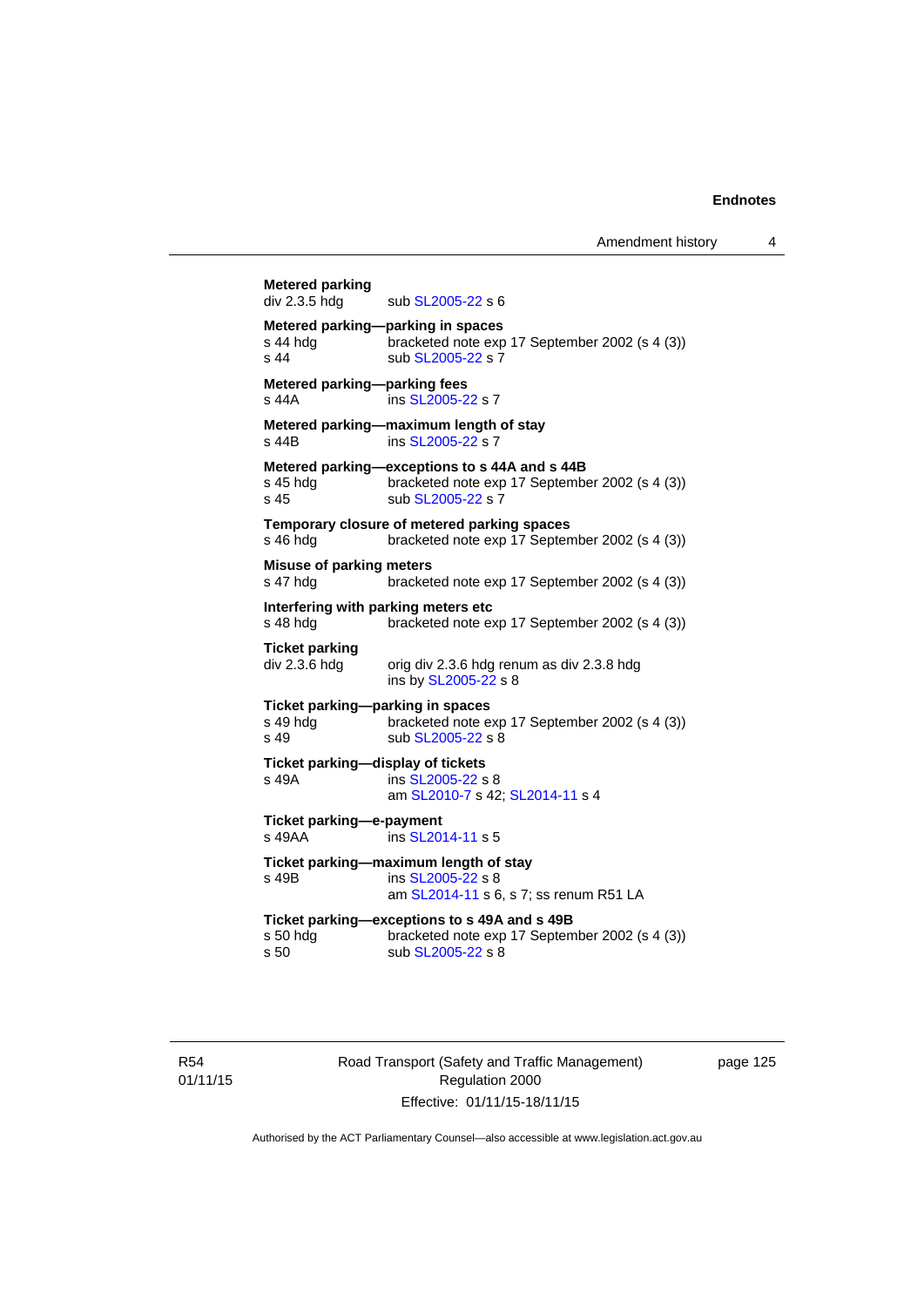| 4 | Amendment history                                                                      |                                                                                                                                                                                                |
|---|----------------------------------------------------------------------------------------|------------------------------------------------------------------------------------------------------------------------------------------------------------------------------------------------|
|   | $s51$ hdg<br>s 51                                                                      | Temporary closure of ticket parking spaces and areas<br>bracketed note exp 17 September 2002 (s 4 (3))<br>sub SL2005-22 amdt 1.12<br>am SL2002-7 s 4, s 5; regs renum R6 LA (see SL2002-7 s 6) |
|   | s 52 hdg<br>s 52                                                                       | Use of false or damaged parking tickets etc<br>bracketed note exp 17 September 2002 (s 4 (3))<br>sub SL2005-22 s 9                                                                             |
|   | Misuse of parking ticket machines<br>s 53 hdg<br>s 53                                  | bracketed note exp 17 September 2002 (s 4 (3))<br>sub SL2005-22 s 9                                                                                                                            |
|   | s 54 hda                                                                               | Interfering with parking ticket machines etc<br>bracketed note exp 17 September 2002 (s 4 (3))                                                                                                 |
|   | Interfering with parking tickets<br>s 55 hdg<br>s 55                                   | bracketed note exp 17 September 2002 (s 4 (3))<br>sub SL2005-22 s 10                                                                                                                           |
|   | Other ACT road rules about stopping and parking<br>div 2.3.7 hdg<br>ins SL2005-22 s 10 |                                                                                                                                                                                                |
|   | authorities<br>s 56 hdg<br>s 56                                                        | Unauthorised use of parking permits and mobility parking scheme<br>bracketed note exp 17 September 2002 (s 4 (3))<br>am A2002-30 amdt 3.770<br>sub SL2005-22 s 10                              |
|   | s 56A                                                                                  | Interfering with parking permits and mobility parking scheme authorities<br>ins SL2005-22 s 10                                                                                                 |
|   | s 57                                                                                   | No stopping on a road with a red kerb<br>am SL2001-32 s 5<br>exp 1 December 2002 (s 57 (2))                                                                                                    |
|   | s 57A hdg<br>s 57A                                                                     | Stopping public buses in bus zones and at bus stops<br>bracketed note exp 17 September 2002 (s 4 (3))<br>ins SL2000-33 s 3<br>am 2001 Act No 62 amdts 1.39-1.41                                |
|   | s 58 hdg<br>s 58                                                                       | Stopping in an emergency etc or to comply with another law<br>bracketed note exp 17 September 2002 (s 4 (3))<br>am SL2005-22 s 11, s 12                                                        |
|   | <b>Other ACT road rules</b><br>div 2.3.8 hdg                                           | (prev div 2.3.6 hdg) ins SL2005-22 s 13                                                                                                                                                        |

page 126 Road Transport (Safety and Traffic Management) Regulation 2000 Effective: 01/11/15-18/11/15

R54 01/11/15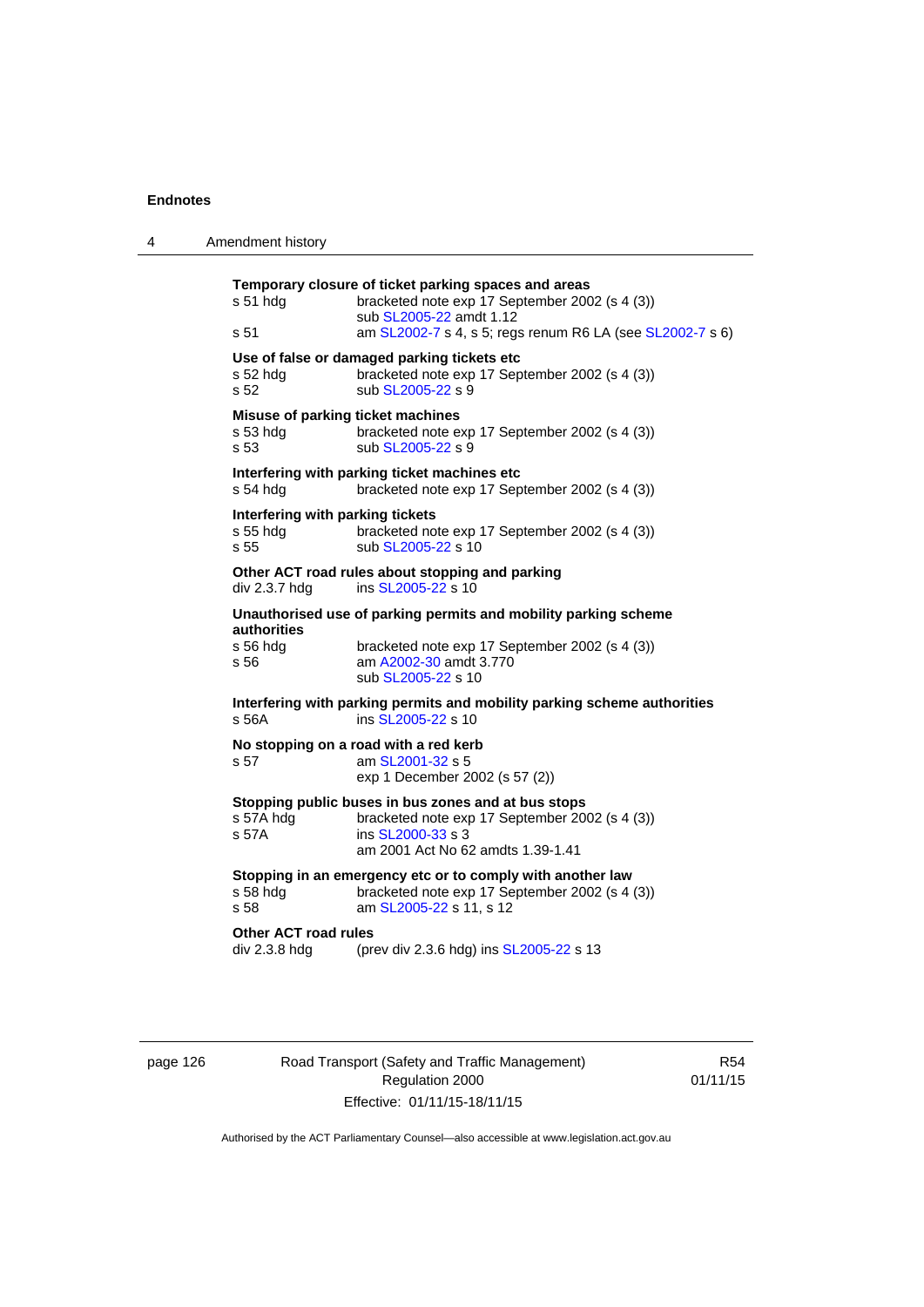| s 59 hdg               | <b>Carrying dangerous substances</b><br>bracketed note exp 17 September 2002 (s 4 (3))                                                            |
|------------------------|---------------------------------------------------------------------------------------------------------------------------------------------------|
| s 59                   | sub A2004-7 amdt 1.14<br>am A2004-7 amdt 1.15, amdt 1.16<br>om A2009-34 amdt 1.7                                                                  |
| s 60 hdg               | Interrupting funeral processions etc<br>bracketed note exp 17 September 2002 (s 4 (3))                                                            |
| s 61 hdg               | Driving on roads closed to traffic<br>bracketed note exp 17 September 2002 (s 4 (3))                                                              |
| s 62 hdg               | Use of wheeled recreational devices and wheeled toys on roads<br>bracketed note exp 17 September 2002 (s 4 (3))                                   |
| traffic control device | Devices that are prescribed traffic control devices-Act, dict, def prescribed                                                                     |
| s 63 hdg<br>s 63       | bracketed note exp 17 September 2002 (s 4 (3))<br>sub SL2005-22 s 14                                                                              |
| $s$ 64 hdg             | Preventing prescribed traffic control devices being clearly visible<br>bracketed note exp 17 September 2002 (s 4 (3))                             |
| s 65 hdg               | Use of do not overtake turning vehicle sign<br>bracketed note exp 17 September 2002 (s 4 (3))                                                     |
| s 66                   | Approvals etc by road transport authority<br>am A2001-44 amdt 1.3797, amdt 1.3798; SL2010-5 s 61, s 62;<br>pars renum R41 LA; A2011-52 amdt 3.184 |
| s 68 hdg               | Defence of complying with direction of police officer or authorised person<br>bracketed note exp 17 September 2002 (s 4 (3))                      |
| s 69 hdg<br>s 69       | Exemption for driver of police vehicle-generally-Act, s 35<br>bracketed note exp 17 September 2002 (s 4 (3))<br>sub SL2013-9 s 8                  |
| s 69A                  | Exemption for driver of police vehicle-training and assessment<br>ins SL2013-9 s 9<br>am A2015-30 s 43                                            |
| s 70 hdg               | <b>Exemption for driver of emergency vehicles</b><br>bracketed note exp 17 September 2002 (s 4 (3))                                               |
| authorised people      | Stopping and parking exemption for police and emergency vehicles and                                                                              |
| s 71 hda<br>s 71       | bracketed note exp 17 September 2002 (s 4 (3))<br>sub SL2002-7 s 7; SL2005-22 s 15                                                                |
| Parking<br>ch 3 hdg    | ins SL2001-32 s 6                                                                                                                                 |

R54 01/11/15

Road Transport (Safety and Traffic Management) Regulation 2000 Effective: 01/11/15-18/11/15

page 127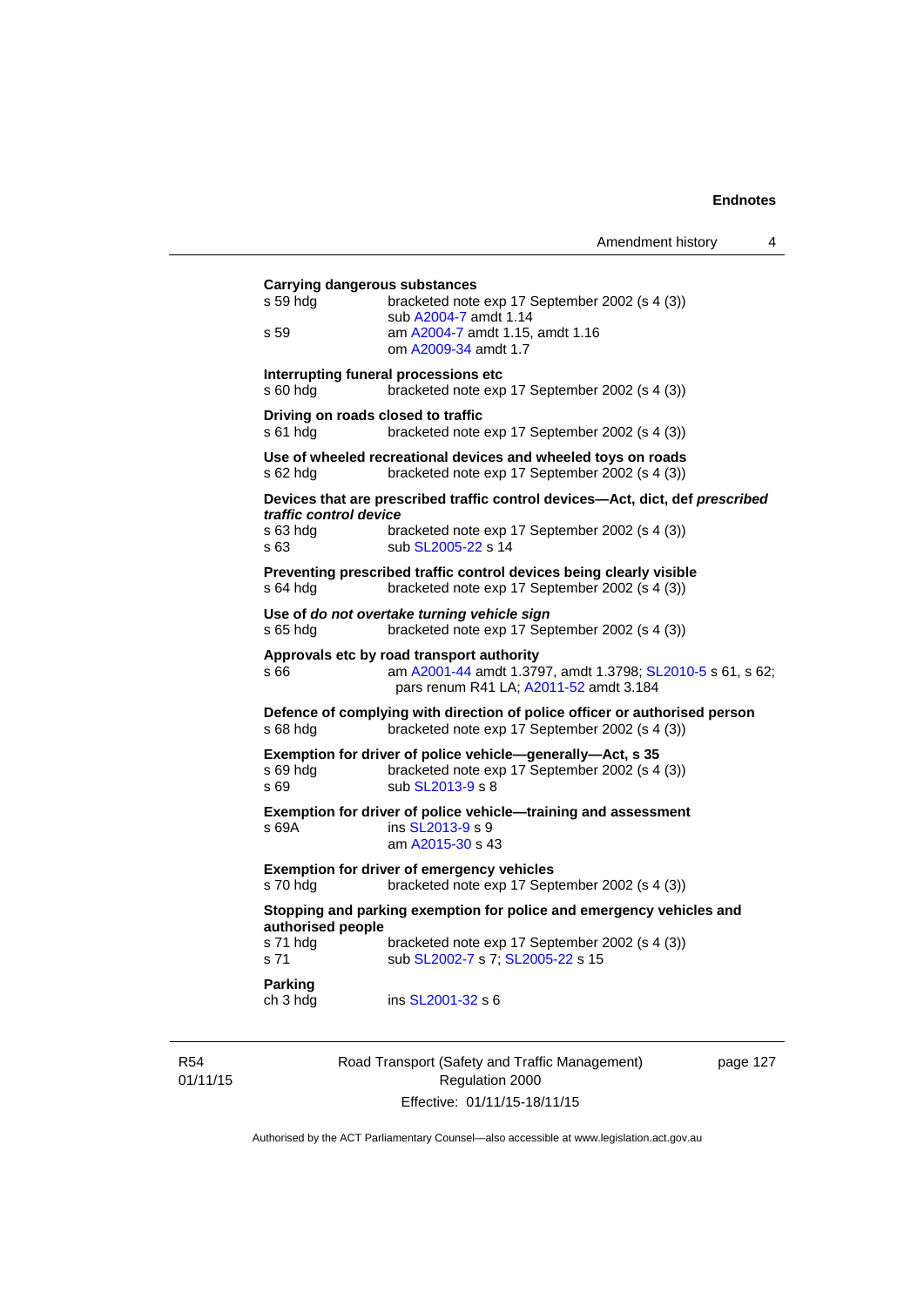| 4 | Amendment history                                         |                                                                                                                                            |
|---|-----------------------------------------------------------|--------------------------------------------------------------------------------------------------------------------------------------------|
|   | <b>Metered parking schemes</b><br>s 72 hdg                | bracketed note exp 17 September 2002 (s 4 (3))                                                                                             |
|   | <b>Metered parking areas</b><br>s 73 hdg<br>s 73          | bracketed note exp 17 September 2002 (s 4 (3))<br>am SL2005-22 amdt 1.13                                                                   |
|   | <b>Parking meters</b><br>s 74 hdg                         | bracketed note exp 17 September 2002 (s 4 (3))                                                                                             |
|   | <b>Metered parking spaces</b><br>s 75 hdg<br>s 74         | bracketed note exp 17 September 2002 (s 4 (3))<br>am SL2005-22 s 16                                                                        |
|   | <b>Parking authorities</b><br>s 75A                       | ins SL2002-7 s 8<br>am A2011-52 amdt 3.185                                                                                                 |
|   | <b>Parking authority guidelines</b><br>s 75B hdg<br>s 75B | bracketed note exp 17 September 2002 (s 4 (3))<br>ins SL2002-7 s 8<br>am A2011-52 amdt 3.186                                               |
|   | s 76 hdg<br>s 76                                          | Ticket parking schemes—road transport authority<br>sub SL2002-7 s 9<br>bracketed note exp 17 September 2002 (s 4 (3))<br>am SL2005-22 s 17 |
|   | Approval of e-payment method<br>s 76AA                    | ins SL2014-11 s 8                                                                                                                          |
|   | s 76A hdg                                                 | Ticket parking schemes-parking authorities<br>bracketed note exp 17 September 2002 (s 4 (3))<br>sub SL2005-22 amdt 1.14                    |
|   | s 76A                                                     | ins SL2002-7 s 10                                                                                                                          |
|   | <b>Ticket parking areas</b><br>s 77 hdg<br>s 77           | bracketed note exp 17 September 2002 (s 4 (3))<br>am SL2005-22 amdt 1.15, amdt 1.16<br>(3), (4) exp 1 December 2006 (s 77 (4))             |
|   | <b>Ticket parking spaces</b><br>s 78 hdg                  | bracketed note exp 17 September 2002 (s 4 (3))                                                                                             |
|   | <b>Ticket machines</b><br>s 79 hdg                        | bracketed note exp 17 September 2002 (s 4 (3))                                                                                             |
|   | <b>Parking tickets</b><br>s 80 hdg<br>s 80                | bracketed note exp 17 September 2002 (s 4 (3))<br>am SL2002-7 s 11; SL2005-22 ss 18-20; SL2010-7 ss 43-46                                  |

page 128 Road Transport (Safety and Traffic Management) Regulation 2000 Effective: 01/11/15-18/11/15

R54 01/11/15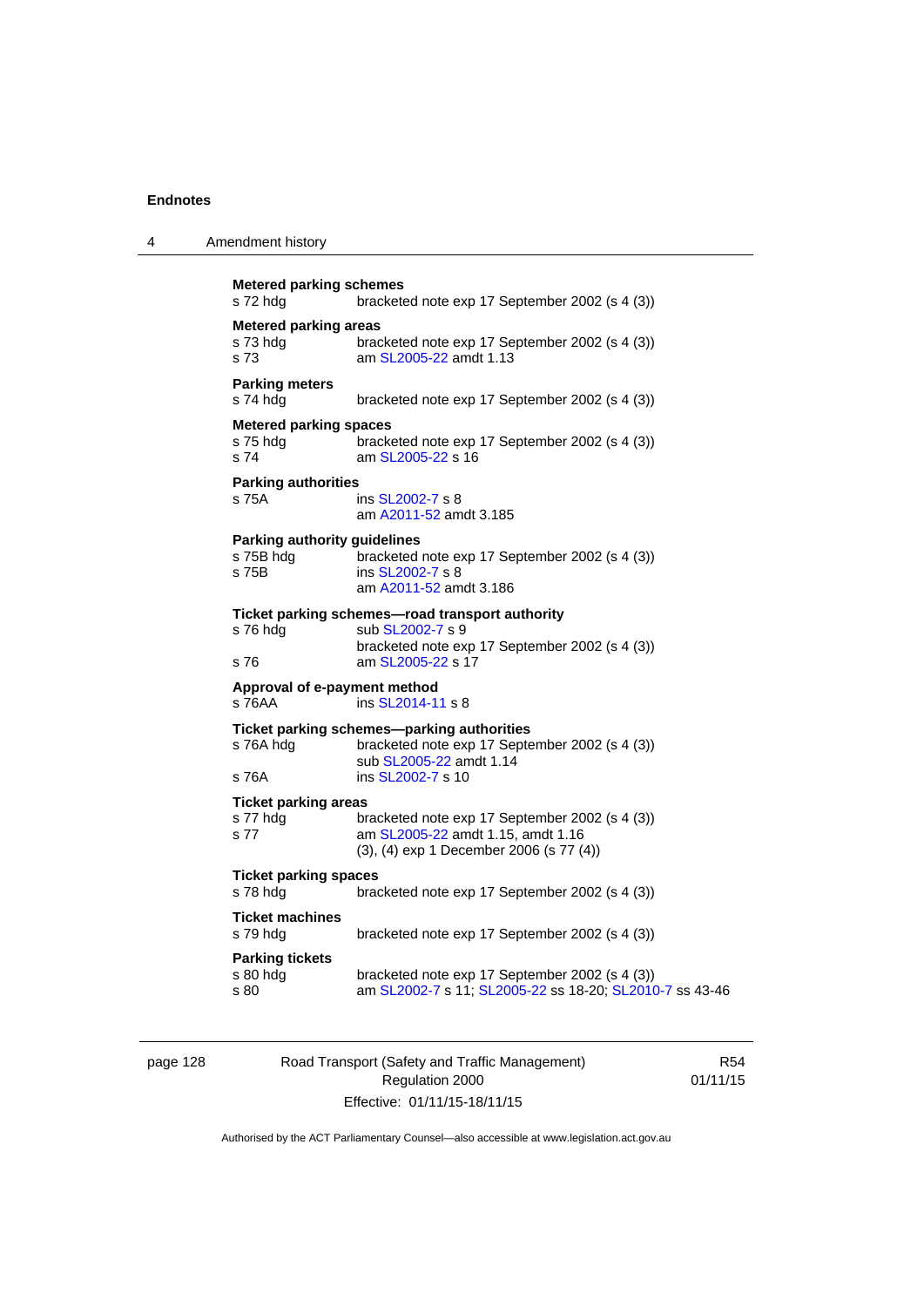| s 81 hdg<br>s 81                          | Duration of parking tickets and e-payment parking period<br>bracketed note exp 17 September 2002 (s 4 (3))<br>sub SL2014-11 s 9                                                                                                                 |
|-------------------------------------------|-------------------------------------------------------------------------------------------------------------------------------------------------------------------------------------------------------------------------------------------------|
| Definitions-div 3.1.3<br>s 82 hdg<br>s 82 | bracketed note exp 17 September 2002 (s 4 (3))<br>def code of practice om SL2008-47 amdt 1.4<br>def exemption om SL2008-47 amdt 1.4<br>def existing operator om SL2008-47 amdt 1.4<br>def existing operator's certificate om SL2008-47 amdt 1.4 |
| s 83 hdg                                  | References in div 3.1.3 to land adjoining residential land<br>bracketed note exp 17 September 2002 (s 4 (3))                                                                                                                                    |
| s 84 hdg                                  | Vehicle parked partly on residential land<br>bracketed note exp 17 September 2002 (s 4 (3))                                                                                                                                                     |
| s 85 hdg<br>s 85                          | Parking of certain vehicles on residential land prohibited<br>bracketed note exp 17 September 2002 (s 4 (3))<br>am SL2005-22 amdt 1.17; SL2008-47 amdt 1.5                                                                                      |
| s 85A                                     | No more than 1 heavy vehicle on residential land<br>ins SL2008-47 amdt 1.6                                                                                                                                                                      |
| s 85B                                     | Heavy vehicles to be parked away from residential land boundaries<br>ins SL2008-47 amdt 1.6                                                                                                                                                     |
| s 86 hdg<br>s 86                          | Parking of certain vehicles on land adjoining residential land prohibited<br>bracketed note exp 17 September 2002 (s 4 (3))<br>am SL2005-22 amdt 1.17; SL2008-47 amdt 1.7, amdt 1.8;<br>ss renum R29 LA                                         |
| s 87 hdg                                  | Parking of certain commercial vehicles on land with multi-unit housing<br>bracketed note exp 17 September 2002 (s 4 (3))                                                                                                                        |
| s 87                                      | sub A2007-25 amdt 1.165<br>am A2002-30 amdt 3.771; SL2005-22 amdt 1.17; A2007-25<br>amdt 1.166, amdt 1.167; SL2008-47 amdt 1.9; ss renum R29<br>LA                                                                                              |
| s 87A                                     | No offence if reasonable necessity etc<br>ins SL2008-47 amdt 1.10                                                                                                                                                                               |
| s 87B                                     | Heavy vehicle refrigeration units not to be operated on residential land<br>ins SL2008-47 amdt 1.10                                                                                                                                             |
| s 87C                                     | Prohibition on night operation of heavy vehicle<br>ins SL2008-47 amdt 1.10                                                                                                                                                                      |

R54 01/11/15 Road Transport (Safety and Traffic Management) Regulation 2000 Effective: 01/11/15-18/11/15

page 129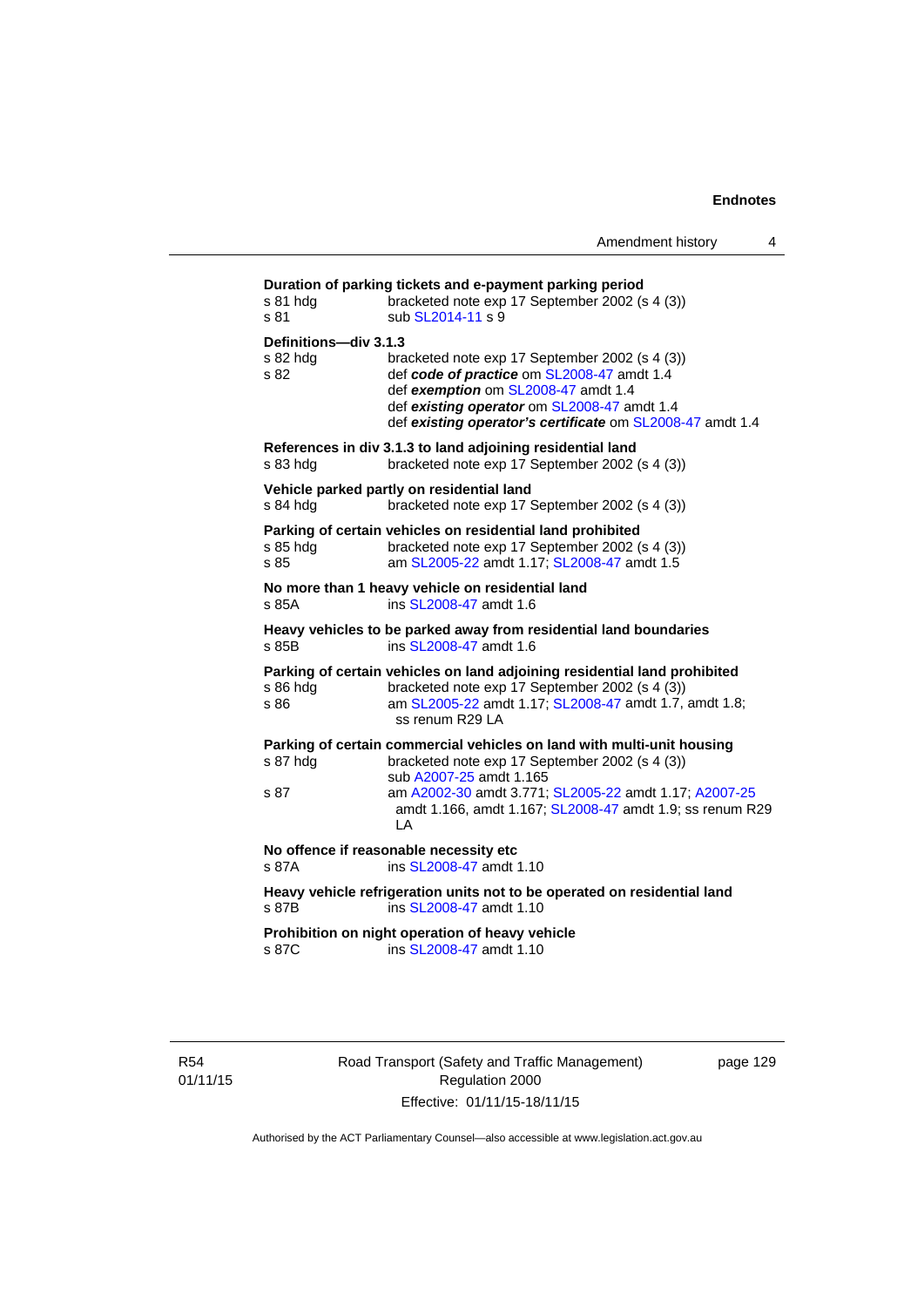| 4 | Amendment history                                                                                                                               |                                                                                                    |
|---|-------------------------------------------------------------------------------------------------------------------------------------------------|----------------------------------------------------------------------------------------------------|
|   | Daily infringement<br>s 88 hdg<br>am A2007-25 amdt 1.168<br>s 88<br>sub SL2008-47 amdt 1.11                                                     | bracketed note exp 17 September 2002 (s 4 (3))                                                     |
|   | Heavy vehicle parking-enforcement<br>div 3.1.3A hdg<br>ins SL2008-47 amdt 1.13                                                                  |                                                                                                    |
|   | Meaning of occupier-div 3.1.3A<br>s 89 hdg<br>am A2001-44 amdt 1.3799, amdt 1.3800<br>s 89<br>om SL2008-47 amdt 1.12<br>ins SL2008-47 amdt 1.13 | bracketed note exp 17 September 2002 (s 4 (3))                                                     |
|   | Power to enter premises<br>s 90 hdg<br>am A2001-44 amdts 1.3801-1.3803<br>s 90<br>om SL2008-47 amdt 1.12<br>ins SL2008-47 amdt 1.13             | bracketed note exp 17 September 2002 (s 4 (3))<br>def the code of practice om A2001-44 amdt 1.3803 |
|   | <b>Production of identity card</b><br>s 91 hda<br>s 91<br>om SL2008-47 amdt 1.12<br>ins SL2008-47 amdt 1.13                                     | bracketed note exp 17 September 2002 (s 4 (3))                                                     |
|   | <b>Consent to entry</b><br>s 92 hdg<br>s 92<br>am SL2005-22 s 21<br>om SL2008-47 amdt 1.12<br>ins SL2008-47 amdt 1.13<br>am A2010-18 amdt 3.93  | bracketed note exp 17 September 2002 (s 4 (3))                                                     |
|   | General powers on entry to premises<br>s 93 hdg<br>om SL2008-47 amdt 1.12<br>s 93<br>ins SL2008-47 amdt 1.13                                    | bracketed note exp 17 September 2002 (s 4 (3))                                                     |
|   | Damage etc to be minimised<br>s 94 hdg<br>om SL2008-47 amdt 1.12<br>s 94<br>ins SL2008-47 amdt 1.13                                             | bracketed note exp 17 September 2002 (s 4 (3))                                                     |
|   | <b>Compensation for exercise of enforcement powers</b><br>s 95 hdg<br>om SL2008-47 amdt 1.12<br>s 95<br>ins SL2008-47 amdt 1.13                 | bracketed note exp 17 September 2002 (s 4 (3))                                                     |
|   |                                                                                                                                                 |                                                                                                    |

page 130 Road Transport (Safety and Traffic Management) Regulation 2000 Effective: 01/11/15-18/11/15

R54 01/11/15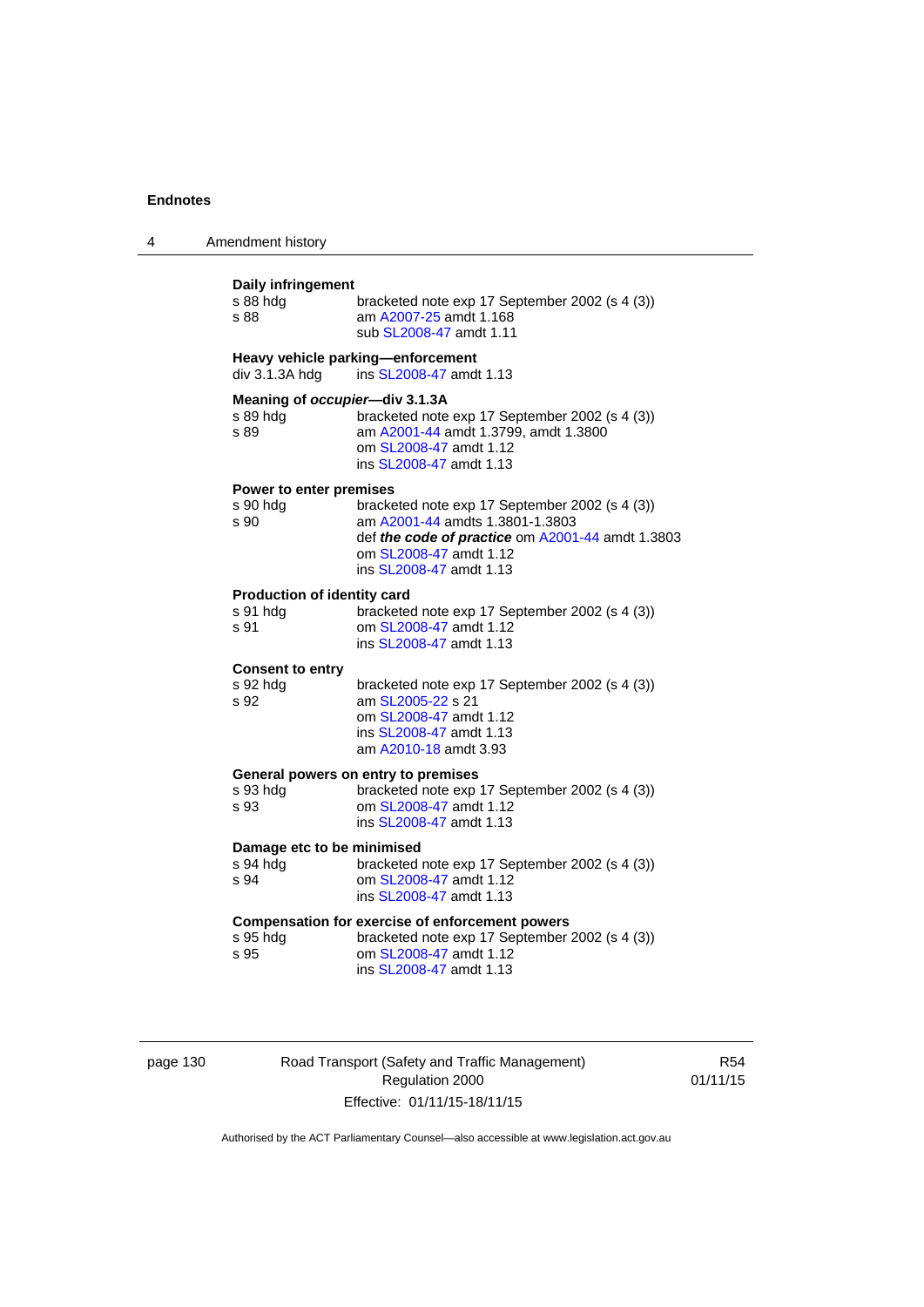| s 96 hda<br>s 96                                     | bracketed note exp 17 September 2002 (s 4 (3))<br>om SL2008-47 amdt 1.12                                                                                  |
|------------------------------------------------------|-----------------------------------------------------------------------------------------------------------------------------------------------------------|
| s 97 hdg<br>s 97                                     | Cancellation of existing operator's certificate etc<br>bracketed note exp 17 September 2002 (s 4 (3))<br>am A2002-30 amdt 3.772<br>om SL2008-47 amdt 1.12 |
| s 97A hdg<br>s 97A                                   | Other powers to provide pay parking<br>bracketed note exp 17 September 2002 (s 4 (3))<br>ins SL2002-7 s 12                                                |
| <b>Overlapping schemes</b><br>s 98 hda<br>s 98       | bracketed note exp 17 September 2002 (s 4 (3))<br>am SL2002-7 s 13                                                                                        |
| s 98A hdq<br>s 98A                                   | Income from ticket parking scheme<br>bracketed note exp 17 September 2002 (s 4 (3))<br>ins SL2002-7 s 14                                                  |
| Costs of ticket parking scheme<br>s 98B hdg<br>s 98B | bracketed note exp 17 September 2002 (s 4 (3))<br>ins SL2002-7 s 14                                                                                       |
| s 99 hda                                             | Trailers not separately chargeable<br>bracketed note exp 17 September 2002 (s 4 (3))                                                                      |
| <b>Parking permits</b><br>s 100 hdg<br>s 100         | bracketed note exp 17 September 2002 (s 4 (3))<br>sub SL2005-22 s 22                                                                                      |
| s 101 hda<br>$s$ 101                                 | Mobility parking scheme authorities<br>bracketed note exp 17 September 2002 (s 4 (3))<br>sub SL2005-22 s 22                                               |
| $s$ 101 $A$                                          | Parking permits and mobility parking scheme authorities-cancellation<br>ins SL2005-22 s 22                                                                |
| cancelled<br>s 101B                                  | Parking permits and mobility parking scheme authorities—return when<br>ins SL2005-22 s 22                                                                 |
| Parking-other provisions<br>pt $3.3$ hdg             | ins SL2006-51 s 4                                                                                                                                         |
| s 101C                                               | Marking tyres by parking inspectors<br>ins SL2006-51 s 4                                                                                                  |

R54 01/11/15 Road Transport (Safety and Traffic Management) Regulation 2000 Effective: 01/11/15-18/11/15

page 131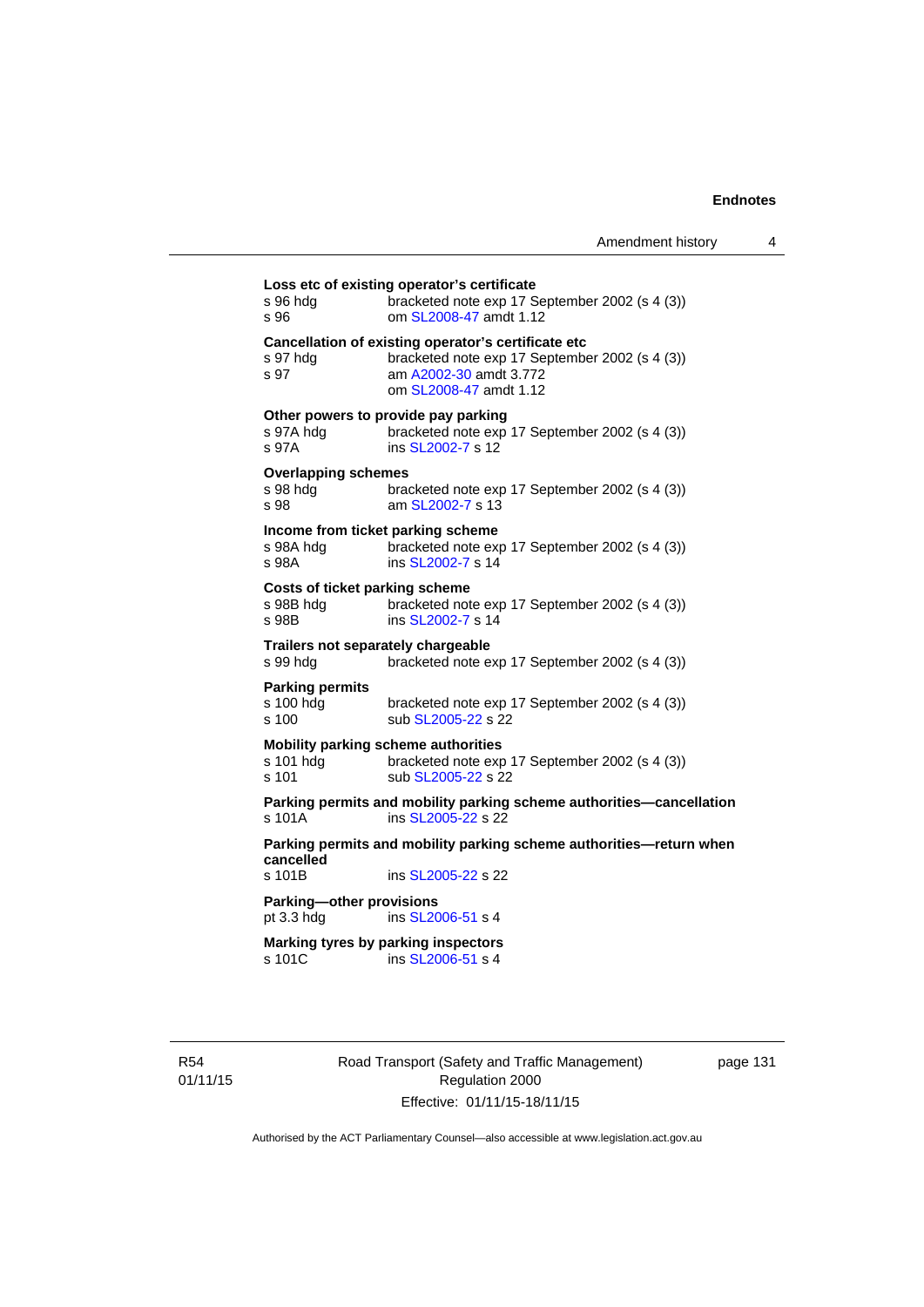| 4 | Amendment history                        |                                                                                                                                                                                                                                                                                                                                                                                                                                                                                                                                                                                                                                                                                                    |
|---|------------------------------------------|----------------------------------------------------------------------------------------------------------------------------------------------------------------------------------------------------------------------------------------------------------------------------------------------------------------------------------------------------------------------------------------------------------------------------------------------------------------------------------------------------------------------------------------------------------------------------------------------------------------------------------------------------------------------------------------------------|
|   | Definitions---ch 4<br>s 102 hdg<br>s 102 | bracketed note exp 17 September 2002 (s 4 (3))<br>am SL2000-33 s 4; SL2000-52 s 4<br>def approved police speedometer ins SL2001-32 s 7<br>def digital camera detection device sub SL2001-32 s 8;<br>SL2007-20 s 4<br>am SL2014-11 s 10<br>def <i>fixed camera detection device</i> ins SL2007-20 s 5<br>am SL2014-11 s 11; pars renum R51 LA<br>def laser speed measuring device sub SL2004-47 s 40<br>am SL2009-7 s 4; SL2014-11 s 12<br>def loop detector speed measuring device ins SL2006-51<br>s 5<br>def piezo strip speed measuring device sub SL2006-51 s 6<br>def radar speed measuring device sub SL2004-47 s 41;<br>SL2007-20 s 6<br>am SL2009-7 s 5; SL2014-11 s 13; pars renum R51 LA |
|   |                                          | def security checksum ins SL2001-32 s 9<br>def testing authority am SL2001-32 s 10; SL2004-47 s 42;<br>SL2009-6 s 33<br>def traffic lights camera detection device am SL2006-51 s 7<br>om SL2007-20 s 7<br>def <b>WORM disk</b> ins <b>SL2004-47</b> s 43<br>om SL2014-11 s 14                                                                                                                                                                                                                                                                                                                                                                                                                     |
|   | s 103 hdg<br>s 103                       | Approved traffic offence detection devices<br>bracketed note exp 17 September 2002 (s 4 (3))<br>sub SL2000-52 s 5<br>am SL2001-32 s 11; SL2006-51 s 8; SL2007-20 s 8;<br>SL2011-35 s 4                                                                                                                                                                                                                                                                                                                                                                                                                                                                                                             |
|   | s 103A                                   | Approval of police vehicle speedometers<br>ins SL2001-32 s 12<br>am A2011-52 amdt 3.187                                                                                                                                                                                                                                                                                                                                                                                                                                                                                                                                                                                                            |
|   | s 103B                                   | Average speed detection systems-Act, s 22AA, s 23B and s 24 (2)<br>ins SL2011-35 s 5<br>table am SL2013-25 s 4                                                                                                                                                                                                                                                                                                                                                                                                                                                                                                                                                                                     |
|   | s 104 hdg<br>s 104                       | Major testing of laser speed measuring devices<br>bracketed note exp 17 September 2002 (s 4 (3))<br>am SL2000-33 s 5<br>sub SL2000-52 s 5<br>am SL2001-32 regs 13-17<br>sub SL2004-47 s 44                                                                                                                                                                                                                                                                                                                                                                                                                                                                                                         |

page 132 Road Transport (Safety and Traffic Management) Regulation 2000 Effective: 01/11/15-18/11/15

R54 01/11/15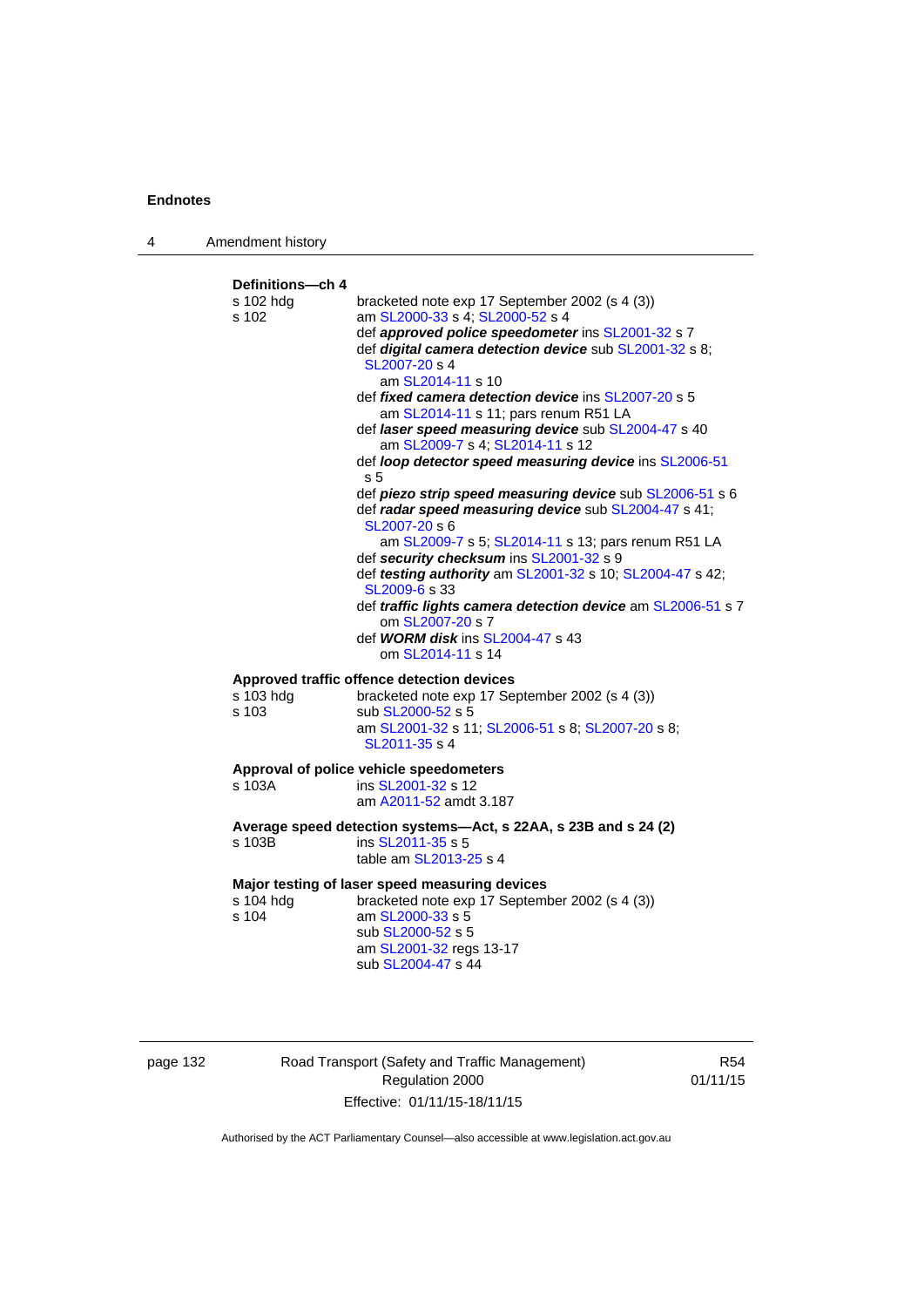# **Major testing of other traffic offence detection devices**  s 104A ins [SL2004-47](http://www.legislation.act.gov.au/sl/2004-47) s 44 am [SL2006-51](http://www.legislation.act.gov.au/sl/2006-51) ss 9-11; ss renum R26 LA sub [SL2007-20](http://www.legislation.act.gov.au/sl/2007-20) s 9 am [SL2011-35](http://www.legislation.act.gov.au/sl/2011-35) s 6, s 7; [SL2014-11](http://www.legislation.act.gov.au/sl/2014-11) s 15 **Certification and sealing of traffic offence detection devices**  s 104B ins [SL2004-47](http://www.legislation.act.gov.au/sl/2004-47) s 44 am [SL2011-35](http://www.legislation.act.gov.au/sl/2011-35) s 8 **Use of certain digital camera detection devices**  s 105 hdg bracketed note exp 17 September 2002 (s 4 (3)) s 105 sub [SL2001-32](http://www.legislation.act.gov.au/sl/2001-32) s 18; [SL2007-20](http://www.legislation.act.gov.au/sl/2007-20) s 10 am [SL2014-11](http://www.legislation.act.gov.au/sl/2014-11) s 16; ss renum R51 LA **Use of certain laser speed measuring devices**  s 105A hdg bracketed note exp 17 September 2002 (s 4 (3)) sub [SL2007-20](http://www.legislation.act.gov.au/sl/2007-20) s<sup>11</sup><br>s 105A ins SL2001-32 s 18 ins [SL2001-32](http://www.legislation.act.gov.au/sl/2001-32) s 18 am [SL2007-20](http://www.legislation.act.gov.au/sl/2007-20) s 11; ss renum R27 LA **Use of certain radar speed measuring devices**  s 105B hdg bracketed note exp 17 September 2002 (s 4 (3)) sub [SL2007-20](http://www.legislation.act.gov.au/sl/2007-20) s 12 s 105B ins [SL2001-32](http://www.legislation.act.gov.au/sl/2001-32) s 18 am [SL2007-20](http://www.legislation.act.gov.au/sl/2007-20) s 12; ss renum R27 LA **Approved people—testing and sealing**  s 106 hdg bracketed note exp 17 September 2002 (s 4 (3)) **Approved people—use**  s 107 hdg bracketed note exp 17 September 2002 (s 4 (3))<br>s 107 am SL2000-52 s 6: SL2007-20 s 13 am [SL2000-52](http://www.legislation.act.gov.au/sl/2000-52) s 6; [SL2007-20](http://www.legislation.act.gov.au/sl/2007-20) s 13 **Recording of camera detection device image files—Act, s 23 (2) (c) (ii)**  s 107A ins [SL2001-32](http://www.legislation.act.gov.au/sl/2001-32) s 19 am [SL2004-47](http://www.legislation.act.gov.au/sl/2004-47) s 45 sub [SL2007-20](http://www.legislation.act.gov.au/sl/2007-20) s 14 am [SL2014-11](http://www.legislation.act.gov.au/sl/2014-11) s 17 **Verification of camera detection device image files—Act, s 23 (2) (c) (iii)**  s 107B ins [SL2001-32](http://www.legislation.act.gov.au/sl/2001-32) s 19 sub [SL2007-20](http://www.legislation.act.gov.au/sl/2007-20) s 14 **Verification of traffic lights camera detection device image files—Act, s 23 (2) (c) (iii)**  ins [SL2001-32](http://www.legislation.act.gov.au/sl/2001-32) s 19 om [SL2007-20](http://www.legislation.act.gov.au/sl/2007-20) s 14

R54 01/11/15 Road Transport (Safety and Traffic Management) Regulation 2000 Effective: 01/11/15-18/11/15

page 133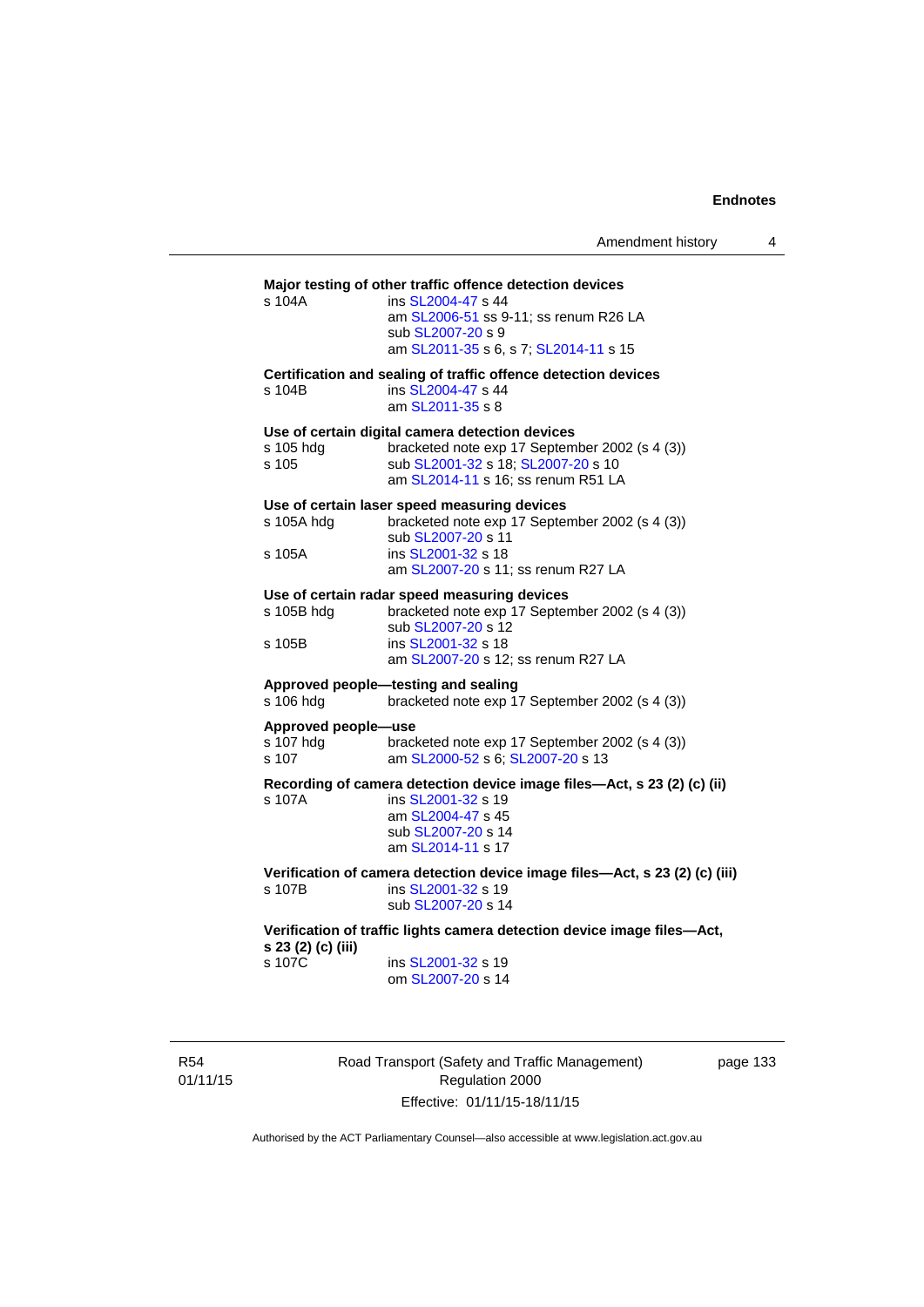| 4 | Amendment history                               |                                                                                                                                                                                                                                                                                                                                                                                                                     |
|---|-------------------------------------------------|---------------------------------------------------------------------------------------------------------------------------------------------------------------------------------------------------------------------------------------------------------------------------------------------------------------------------------------------------------------------------------------------------------------------|
|   | s 108 hdg<br>s 108                              | Meaning of codes etc on image taken by approved camera detection device<br>or approved average speed detection system-Act, s 24 (2) (a)<br>bracketed note exp 17 September 2002 (s 4 (3))<br>sub SL2011-35 s 9<br>sub SL2000-33 s 6; SL2000-52 s 7<br>am SL2001-32 regs 20-22; SL2005-7 ss 4-6; SL2006-51 s 12;<br>SL2007-20 s 15, s 16; SL2011-35 s 10, s 11; SL2014-11<br>ss 18-21; A2015-29 s 4; ss renum R53 LA |
|   | <b>Additional powers of police</b><br>s 109 hdg | bracketed note exp 17 September 2002 (s 4 (3))                                                                                                                                                                                                                                                                                                                                                                      |
|   | Prohibition on car minding<br>s 110 hdg         | bracketed note exp 17 September 2002 (s 4 (3))                                                                                                                                                                                                                                                                                                                                                                      |
|   | s 111 hdg<br>s 111                              | Removal of unattended vehicles—Act, s 32 (1) (c)<br>bracketed note exp 17 September 2002 (s 4 (3))<br>sub SL2005-22 amdt 1.18                                                                                                                                                                                                                                                                                       |
|   | s 112 hdg<br>s 112                              | Disposal of impounded or forfeited vehicles<br>bracketed note exp 17 September 2002 (s 4 (3))<br>am A2001-29 s 14<br>sub SL2001-32 s 23<br>am A2010-15 amdt 2.5                                                                                                                                                                                                                                                     |
|   | s 112A hdg<br>s 112A                            | Disposal of forfeited vehicles-Act, s 10J<br>bracketed note exp 17 September 2002 (s 4 (3))<br>ins SL2001-32 s 23                                                                                                                                                                                                                                                                                                   |
|   | s 113 hdg                                       | Responsible person to inspect driver licence<br>bracketed note exp 17 September 2002 (s 4 (3))                                                                                                                                                                                                                                                                                                                      |
|   | Responsible person's consent<br>s 114 hdg       | bracketed note exp 17 September 2002 (s 4 (3))                                                                                                                                                                                                                                                                                                                                                                      |
|   | s 115 hdg<br>s 115                              | Standards for safe carriage of loads-Act, s 14 (2)<br>bracketed note exp 17 September 2002 (s 4 (3))<br>sub A2002-51 amdt 1.42<br>om SL2003-1 s 18<br>ins A2005-62 amdt 1.6                                                                                                                                                                                                                                         |
|   | s 116 hdg<br>s 116                              | Tracked vehicle-Act, dict, def vehicle, par (b)<br>bracketed note exp 17 September 2002 (s 4 (3))<br>am A2002-51 amdt 1.43<br>om SL2003-1 s 18<br>ins SL2012-44 s 8                                                                                                                                                                                                                                                 |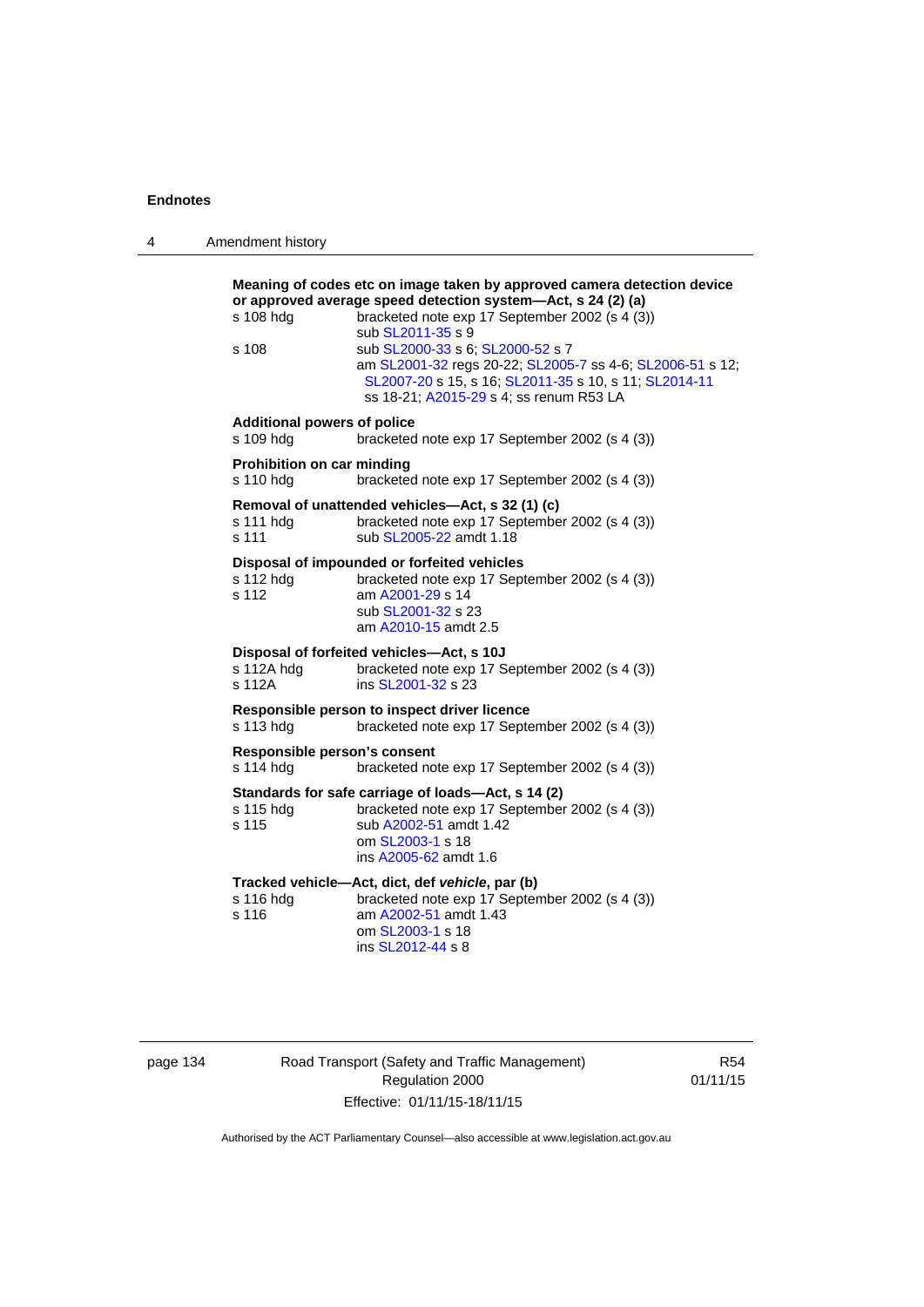Amendment history 4

```
Review of div 2.3.1A 
                bracketed note exp 17 September 2002 (s 4 (3))
s 117 am A2002-51 amdt 1.44
                 om SL2003-1 s 18 
                 ins SL2015-33 s 8 
                exp 1 November 2017 (s 117 (3))
Transitional 
ch 6 hdg exp 1 March 2002 (s 128) 
Parking 
pt 6.1 hdg exp 1 March 2002 (s 128) 
Existing Class A and Class B parking spaces 
s 118 exp 1 March 2002 (s 128) 
Existing parking labels 
s 119 exp 1 March 2002 (s 128) 
Existing disability labels 
s 120 exp 1 June 2000 (s 120) 
Existing codes of practice 
s 121 exp 1 March 2002 (s 128) 
Existing exemptions 
s 122 exp 1 March 2002 (s 128) 
Existing applications for exemptions and variation of conditions 
s 123 exp 1 March 2002 (s 128) 
Existing notices to show cause 
s 124 exp 1 March 2002 (s 128) 
Traffic offence detection devices 
pt 6.2 hdg exp 1 March 2002 (s 128) 
Existing tests and certificates 
s 125 am SL2001-32 s 24 
                exp 1 March 2002 (s 128) 
Existing approved people—use 
s 126 exp 1 March 2002 (s 128) 
Other transitional provisions 
pt 6.3 hdg exp 1 March 2002 (s 128) 
Existing medical certificate about seatbelts 
s 127 exp 1 March 2002 (s 128)
```
R54 01/11/15 Road Transport (Safety and Traffic Management) Regulation 2000 Effective: 01/11/15-18/11/15

page 135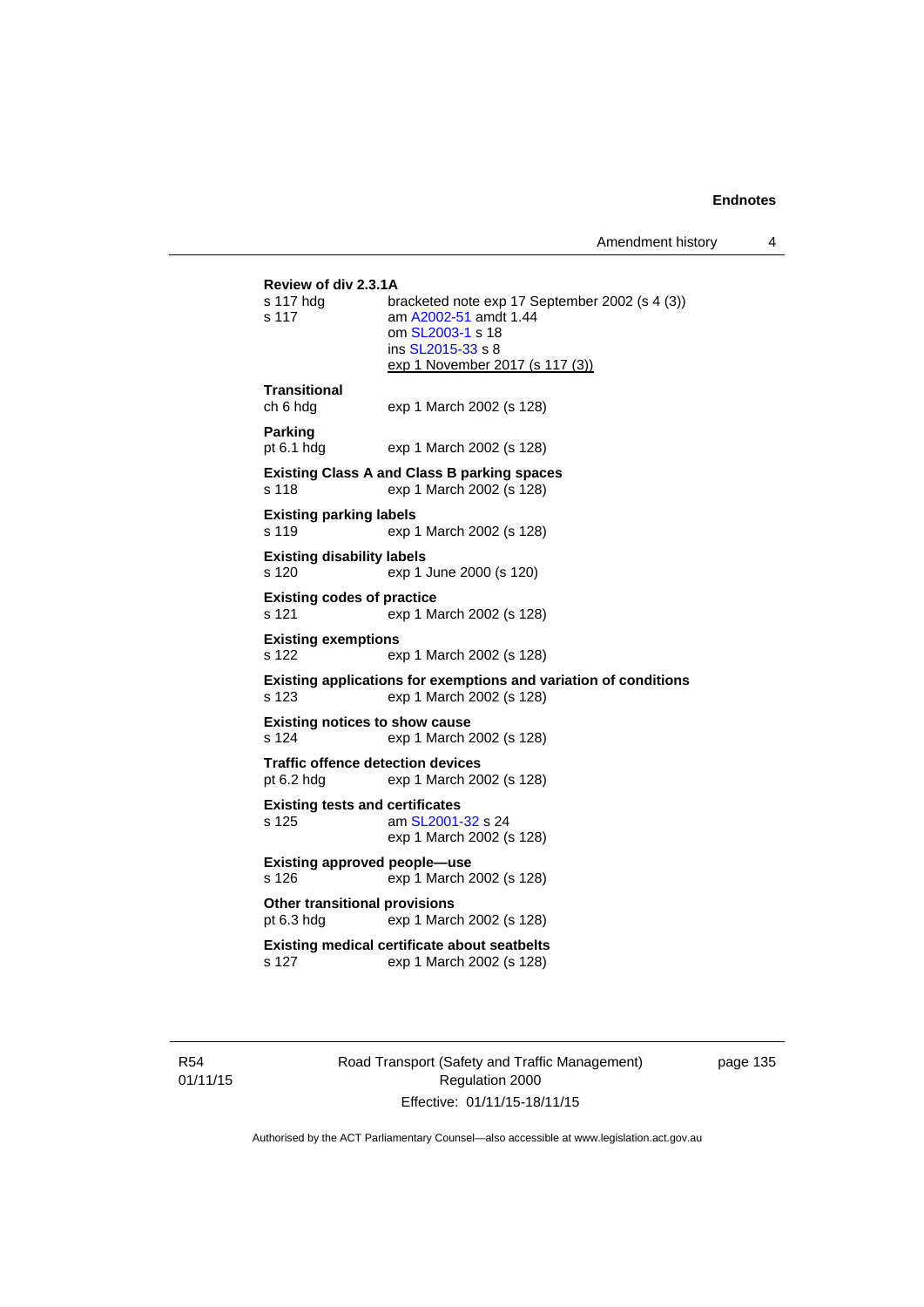| 4 | Amendment history                                                           |                                                                                                                                                                                                                                                                                                                                                                                                                                                                                                                                                                                                                                                                                                 |
|---|-----------------------------------------------------------------------------|-------------------------------------------------------------------------------------------------------------------------------------------------------------------------------------------------------------------------------------------------------------------------------------------------------------------------------------------------------------------------------------------------------------------------------------------------------------------------------------------------------------------------------------------------------------------------------------------------------------------------------------------------------------------------------------------------|
|   | Expiry of ch 6<br>s 128                                                     | am A2001-27 amdt 4.25<br>am A2001-44 amdt 1.3804<br>exp 1 March 2002 (s 128)                                                                                                                                                                                                                                                                                                                                                                                                                                                                                                                                                                                                                    |
|   | sch 1                                                                       | Meaning of location codes on images<br>sub SL2000-33 s 8<br>om A2015-29 s 5                                                                                                                                                                                                                                                                                                                                                                                                                                                                                                                                                                                                                     |
|   | <b>Digital camera detection devices</b><br>sch 1 pt 1.1 hdg<br>sch 1 pt 1.1 | (prev sch 1 pt 1 hdg) ins SL2000-52 s 8<br>renum R4 LA<br>am SL2000-52 s 8; SL2005-7 s 7; SL2006-4 s 4; SL2006-51<br>ss 13-15; SL2011-2 ss 6-10; SL2014-5 s 4                                                                                                                                                                                                                                                                                                                                                                                                                                                                                                                                   |
|   | <b>Fixed camera detection devices</b><br>sch 1 pt 1.2 hdg                   | om A2015-29 s 5<br>(prev sch 1 pt 2 hdg) ins SL2000-52 s 8<br>renum R4 LA<br>sub SL2007-20 s 17                                                                                                                                                                                                                                                                                                                                                                                                                                                                                                                                                                                                 |
|   | sch 1 pt 1.2                                                                | ins SL2000-52 s 8<br>am SL2003-14 s 4; items renum SL2005-7 s 8; SL2006-51<br>s 16; SL2007-20 s 18<br>om A2015-29 s 5                                                                                                                                                                                                                                                                                                                                                                                                                                                                                                                                                                           |
|   | Average speed detection system<br>sch 1 pt 1.3                              | ins SL2011-35 s 12<br>am SL2013-25 s 5<br>om A2015-29 s 5                                                                                                                                                                                                                                                                                                                                                                                                                                                                                                                                                                                                                                       |
|   | <b>Dictionary</b><br>dict                                                   | am A2004-28 amdt 3.62; SL2007-20 s 19; A2007-25<br>amdt 1.169; SL2008-47 amdt 1.14; A2010-18 amdt 3.94;<br>SL2013-9 s 10<br>def approved e-payment method ins SL2014-11 s 22<br>def approved police speedometer ins SL2001-32 s 26<br>def area of operations ins SL2002-7 s 15<br>def ARR ins SL2003-12 s 6<br>def bicycle om A2010-18 amdt 3.95<br>def camera detection device ins SL2000-52 s 9<br>sub SL2001-32 s 25<br>def centre of the road ins SL2000-52 s 9<br>def code of practice om SL2008-47 amdt 1.15<br>def combination om A2010-18 amdt 3.96<br>def demand responsive service vehicle ins SL2006-32<br>amdt 1.97<br>def <i>digital camera detection device</i> ins SL2000-52 s 9 |

page 136 Road Transport (Safety and Traffic Management) Regulation 2000 Effective: 01/11/15-18/11/15

R54 01/11/15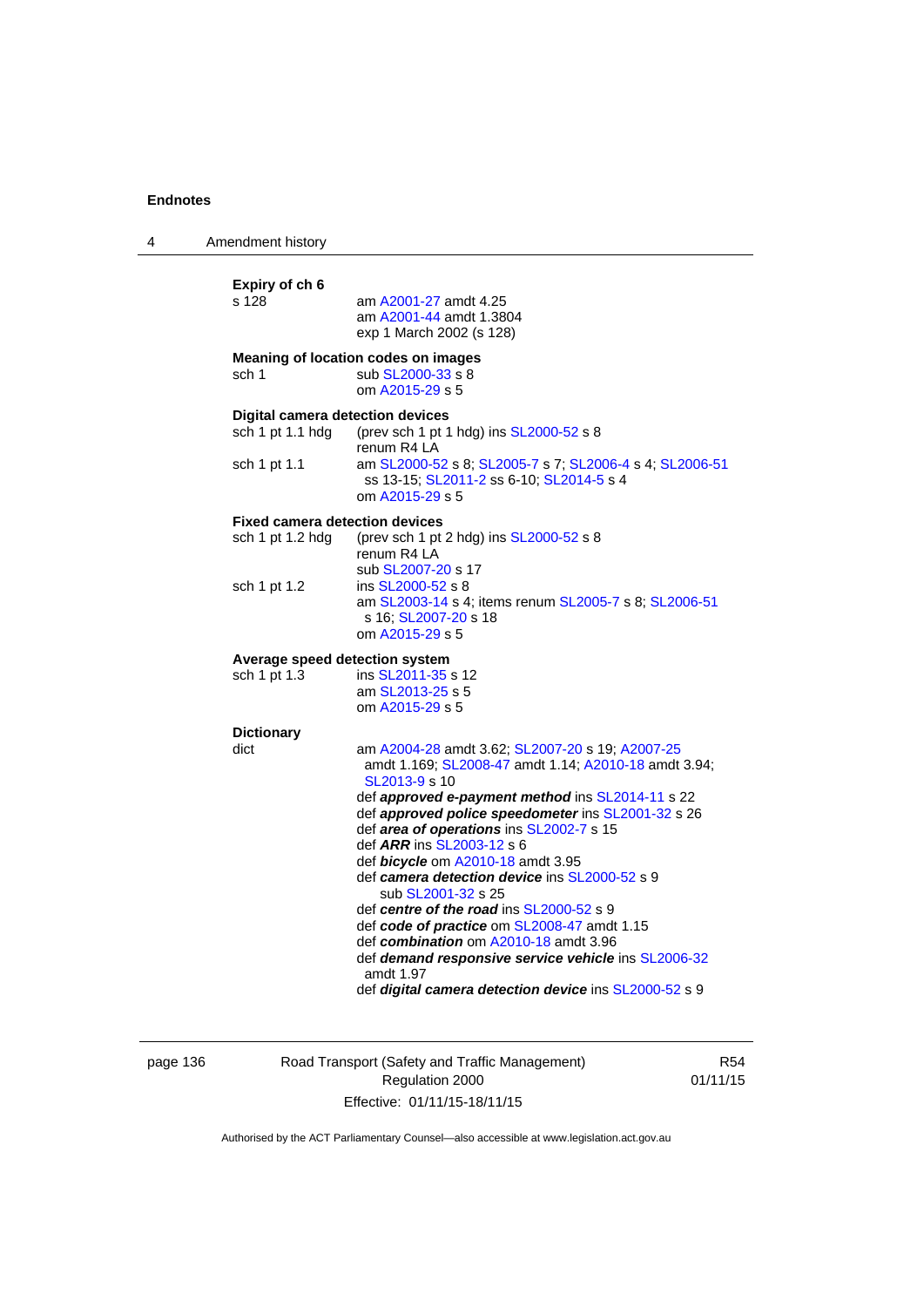def *emergency worker* om [SL2004-16](http://www.legislation.act.gov.au/sl/2004-16) s 38 ins [SL2005-22](http://www.legislation.act.gov.au/sl/2005-22) amdt 1.19 def *exemption* om [SL2008-47](http://www.legislation.act.gov.au/sl/2008-47) amdt 1.15 def *existing operator's certificate* om [SL2008-47](http://www.legislation.act.gov.au/sl/2008-47) amdt 1.15 def *fixed camera detection device* ins [SL2007-20](http://www.legislation.act.gov.au/sl/2007-20) s 20 def *give way* ins [SL2000-21](http://www.legislation.act.gov.au/sl/2000-21) s 4 def *hire car* ins [SL2005-4](http://www.legislation.act.gov.au/sl/2005-4) amdt 2.43 def *indicated on* ins [SL2001-32](http://www.legislation.act.gov.au/sl/2001-32) s 26 om R18 LA def *laser speed measuring device* ins [SL2000-52](http://www.legislation.act.gov.au/sl/2000-52) s 9 def *length* ins [SL2000-52](http://www.legislation.act.gov.au/sl/2000-52) s 9 def *length of road* om [SL2000-52](http://www.legislation.act.gov.au/sl/2000-52) s 9 def *loading zone permit* om [SL2005-22](http://www.legislation.act.gov.au/sl/2005-22) s 23 def *marked foot crossing* ins [SL2000-21](http://www.legislation.act.gov.au/sl/2000-21) s 4 def *motor vehicle* ins [SL2000-52](http://www.legislation.act.gov.au/sl/2000-52) s 9 om [A2010-18](http://www.legislation.act.gov.au/a/2010-18) amdt 3.97 def *park* sub [SL2005-22](http://www.legislation.act.gov.au/sl/2005-22) amdt 1.10 def *parking authority* ins [SL2002-7](http://www.legislation.act.gov.au/sl/2002-7) s 15 def *parking authority guidelines* ins [SL2002-7](http://www.legislation.act.gov.au/sl/2002-7) s 15 def *parking meter* am [SL2005-22](http://www.legislation.act.gov.au/sl/2005-22) s 24 def *parking permit* sub [SL2005-22](http://www.legislation.act.gov.au/sl/2005-22) s 25 def *parking ticket* am [SL2002-7](http://www.legislation.act.gov.au/sl/2002-7) s 16 def *pay parking device* sub [SL2005-22](http://www.legislation.act.gov.au/sl/2005-22) s 25 def *pay parking sign* ins [SL2005-22](http://www.legislation.act.gov.au/sl/2005-22) s 26 def *pedestrian* ins [SL2000-21](http://www.legislation.act.gov.au/sl/2000-21) s 4 def *piezo strip speed measuring device* ins [SL2000-52](http://www.legislation.act.gov.au/sl/2000-52) s 9 def *postal vehicle* am [SL2004-16](http://www.legislation.act.gov.au/sl/2004-16) s 39 def *premises* ins [SL2008-47](http://www.legislation.act.gov.au/sl/2008-47) amdt 1.16 def *private hire car* om [SL2005-4](http://www.legislation.act.gov.au/sl/2005-4) amdt 2.44 def *public bus* sub [A2001-62](http://www.legislation.act.gov.au/a/2001-62) amdt 1.42 def *radar speed measuring device* ins [SL2000-52](http://www.legislation.act.gov.au/sl/2000-52) s 9 def *recording medium* ins [SL2001-32](http://www.legislation.act.gov.au/sl/2001-32) s 26 def *red traffic arrow* ins [SL2000-52](http://www.legislation.act.gov.au/sl/2000-52) s 9 def *red traffic light* ins [SL2000-52](http://www.legislation.act.gov.au/sl/2000-52) s 9 def *registered interest* om R18 LA def *relevant parking fee* sub [SL2005-22](http://www.legislation.act.gov.au/sl/2005-22) s 27 def *restricted hire vehicle* om [SL2005-4](http://www.legislation.act.gov.au/sl/2005-4) amdt 2.44 def *restricted taxi* om [SL2002-2](http://www.legislation.act.gov.au/sl/2002-2) s 30 def *ride* ins [SL2000-21](http://www.legislation.act.gov.au/sl/2000-21) s 4 om [A2010-18](http://www.legislation.act.gov.au/a/2010-18) amdt 3.97 def *rider* ins [SL2000-21](http://www.legislation.act.gov.au/sl/2000-21) s 4 def *road* sub [A2002-30](http://www.legislation.act.gov.au/a/2002-30) amdt 3.773; [SL2005-22](http://www.legislation.act.gov.au/sl/2005-22) amdt 1.20 def *road related area* ins [A2002-30](http://www.legislation.act.gov.au/a/2002-30) amdt 3.774 om R18 LA def *security checksum* ins [SL2001-32](http://www.legislation.act.gov.au/sl/2001-32) s 26

R54 01/11/15 Road Transport (Safety and Traffic Management) Regulation 2000 Effective: 01/11/15-18/11/15

page 137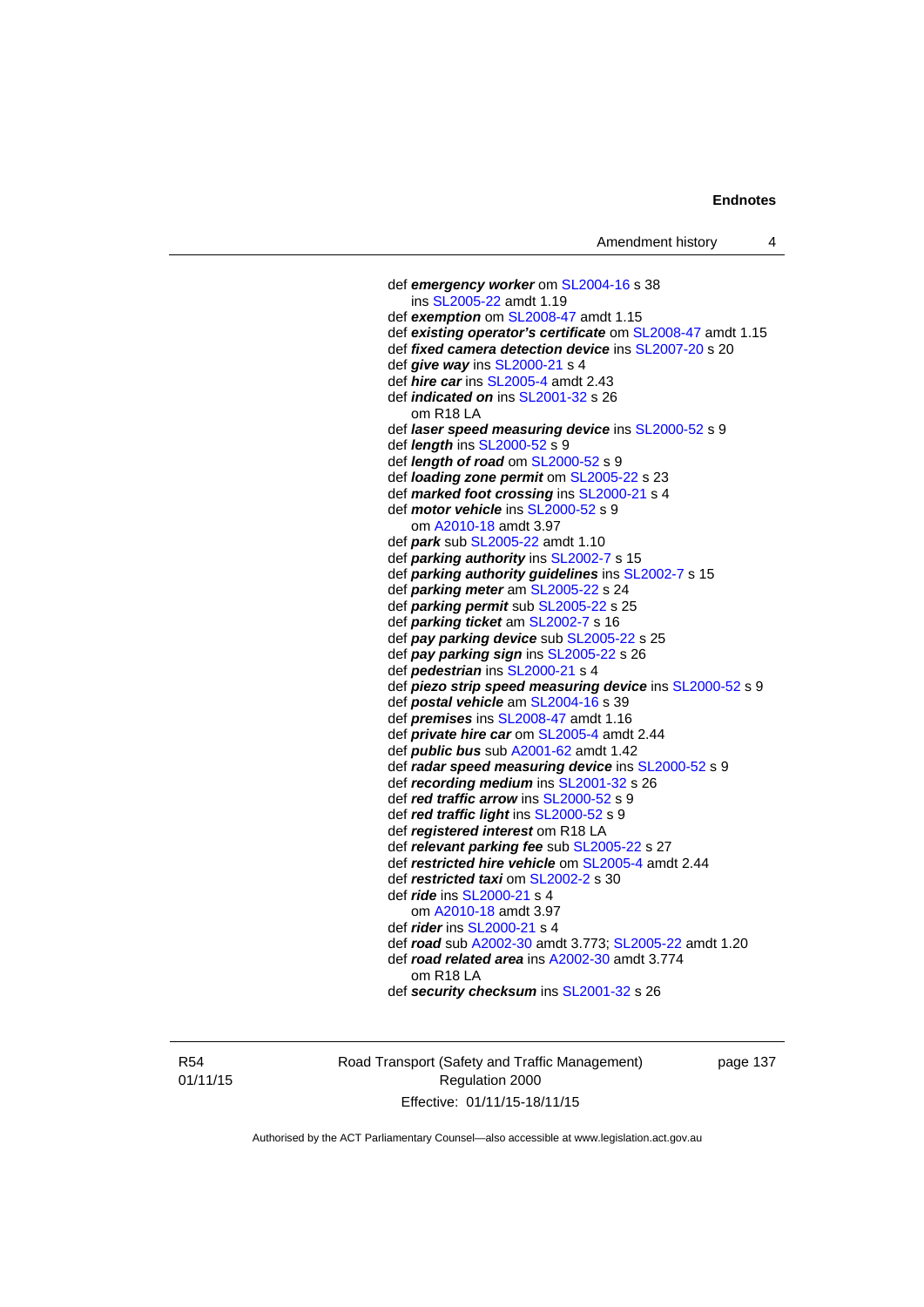| $\boldsymbol{\Lambda}$ | Amendment history |  |
|------------------------|-------------------|--|
|------------------------|-------------------|--|

 def *speed measuring device* ins [SL2000-52](http://www.legislation.act.gov.au/sl/2000-52) s 9 om R18 LA def *stop* sub [SL2005-22](http://www.legislation.act.gov.au/sl/2005-22) amdt 1.20 def *taxi* sub [SL2002-2](http://www.legislation.act.gov.au/sl/2002-2) s 31 om [A2010-18](http://www.legislation.act.gov.au/a/2010-18) amdt 3.97 def *testing authority* ins [SL2000-52](http://www.legislation.act.gov.au/sl/2000-52) s 9 def *the Act* om [A2001-44](http://www.legislation.act.gov.au/a/2001-44) amdt 1.3805 def *ticket parking area* sub [SL2005-22](http://www.legislation.act.gov.au/sl/2005-22) s 27 def *ticket parking space* sub [SL2005-22](http://www.legislation.act.gov.au/sl/2005-22) s 27 def *traffic lights camera detection device* ins [SL2000-52](http://www.legislation.act.gov.au/sl/2000-52) s 9 om [SL2007-20](http://www.legislation.act.gov.au/sl/2007-20) s 21 def *trailer* ins [SL2000-52](http://www.legislation.act.gov.au/sl/2000-52) s 9 om [A2010-18](http://www.legislation.act.gov.au/a/2010-18) amdt 3.97 def *use* om [A2010-18](http://www.legislation.act.gov.au/a/2010-18) amdt 3.97 def *vehicle* ins [SL2000-52](http://www.legislation.act.gov.au/sl/2000-52) s 9 def *WORM disk* ins [SL2001-32](http://www.legislation.act.gov.au/sl/2001-32) s 26 sub [SL2004-47](http://www.legislation.act.gov.au/sl/2004-47) s 46 om [SL2014-11](http://www.legislation.act.gov.au/sl/2014-11) s 23

page 138 Road Transport (Safety and Traffic Management) Regulation 2000 Effective: 01/11/15-18/11/15

R54 01/11/15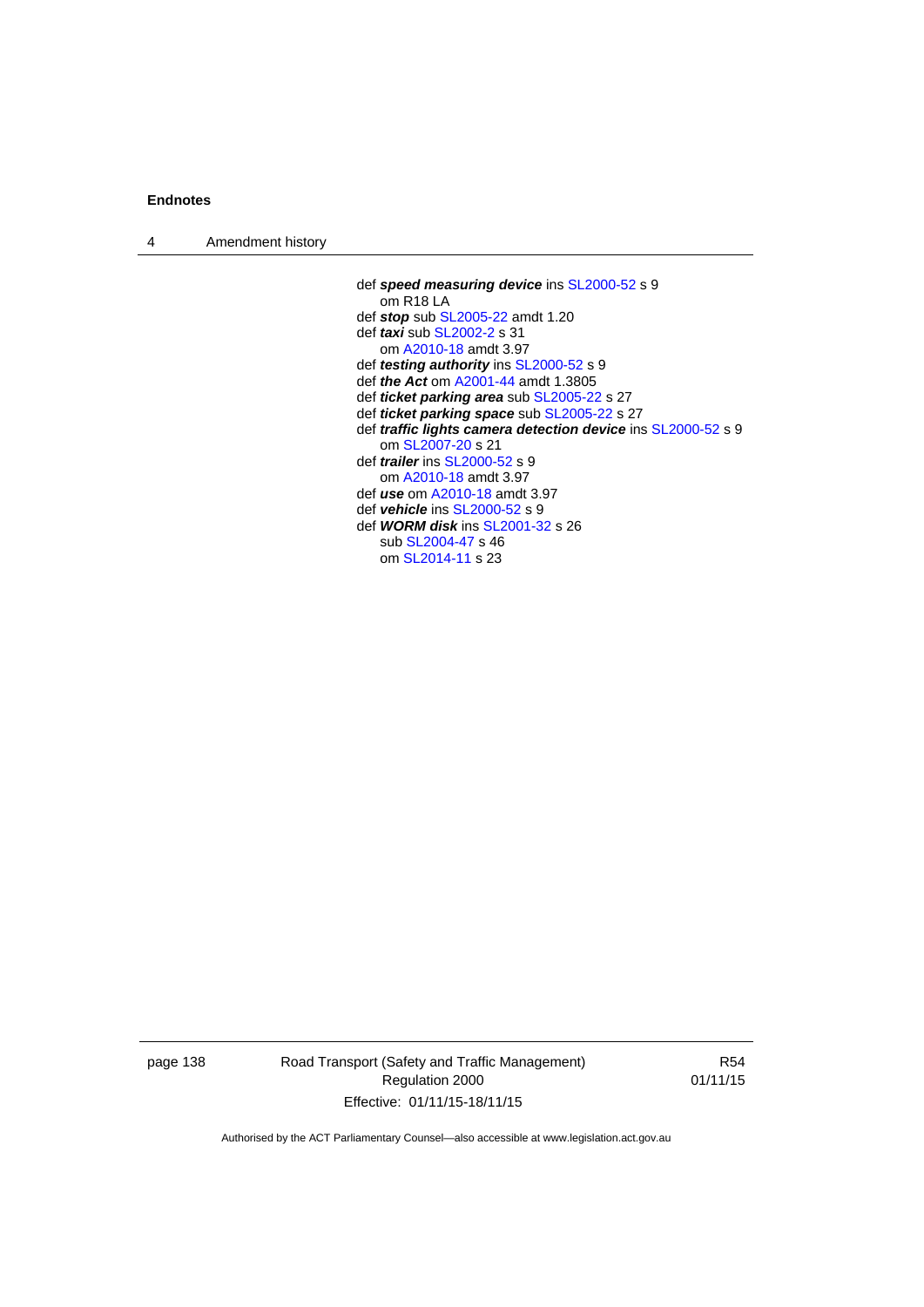# **5 Earlier republications**

Some earlier republications were not numbered. The number in column 1 refers to the publication order.

Since 12 September 2001 every authorised republication has been published in electronic pdf format on the ACT legislation register. A selection of authorised republications have also been published in printed format. These republications are marked with an asterisk (\*) in column 1. Electronic and printed versions of an authorised republication are identical.

| <b>Republication No</b> | <b>Amendments to</b> | <b>Republication date</b> |
|-------------------------|----------------------|---------------------------|
| 1                       | not amended          | 1 March 2000              |
| $\overline{2}$          | A2001-56             | 12 September 2001         |
| 3                       | A2001-62             | 3 December 2001           |
| $\overline{4}$          | SL2002-2             | 1 March 2002              |
| $5*$                    | SL2002-2             | 2 March 2002              |
| 6                       | SL2002-7             | 16 April 2002             |
| $\overline{7}$          | A2002-30             | 10 October 2002           |
| 8                       | SL2002-31            | 1 November 2002           |
| 9                       | SL2002-31            | 2 December 2002           |
| 10                      | A2002-51             | 1 January 2003            |
| 11                      | SL2003-1             | 10 January 2003           |
| $12*$                   | SL2003-12            | 1 June 2003               |
| 13                      | SL2003-14            | 11 June 2003              |
| 14                      | A2004-7              | 5 April 2004              |
| 15                      | A2004-28             | 1 July 2004               |
| 16                      | A2004-28             | 19 July 2004              |
| 17                      | SL2004-47            | 10 September 2004         |
| 18                      | SL2004-47            | 2 November 2004           |
| 19                      | <b>SL2005-4</b>      | 9 March 2005              |
| 20                      | <b>SL2005-7</b>      | 9 April 2005              |
| $21*$                   | SL2005-22            | 16 September 2005         |
|                         |                      |                           |

R54 01/11/15 Road Transport (Safety and Traffic Management) Regulation 2000 Effective: 01/11/15-18/11/15

page 139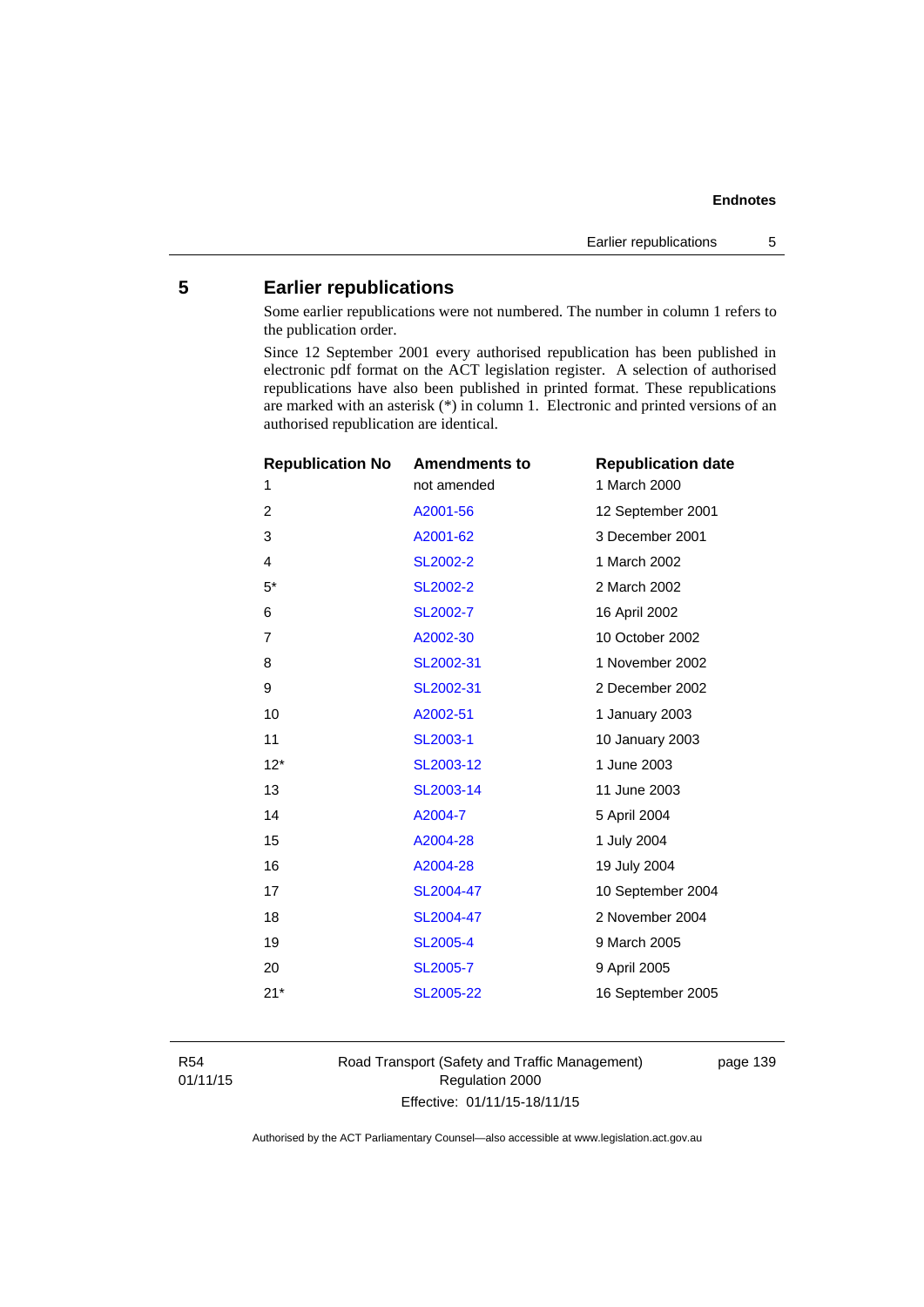| <b>Republication No</b> | <b>Amendments to</b> | <b>Republication date</b> |
|-------------------------|----------------------|---------------------------|
| 22                      | A2005-62             | 11 January 2006           |
| 23                      | SL2006-4             | 17 January 2006           |
| 24                      | SL2006-32            | 3 July 2006               |
| 25                      | SL2006-32            | 2 December 2006           |
| 26                      | SL2006-51            | 5 December 2006           |
| 27                      | SL2007-20            | 31 July 2007              |
| 28                      | A2007-25             | 31 March 2008             |
| 29                      | SL2008-47            | 2 December 2008           |
| 30                      | SL2008-47            | 11 March 2009             |
| 31                      | SL2009-7             | 13 March 2009             |
| 32                      | SL2009-7             | 16 March 2009             |
| 33                      | SL2010-5             | 3 March 2010              |
| 34                      | SL2010-5             | 15 March 2010             |
| 35                      | SL2010-7             | 17 March 2010             |
| 36 (RI)                 | A2010-15             | 6 April 2010              |
| 37                      | A2010-18             | 3 June 2010               |
| 38                      | SL2010-33            | 6 August 2010             |
| 39                      | SL2010-38            | 17 September 2010         |
| 40                      | SL2011-2             | 28 January 2011           |
| 41                      | SL2011-2             | 15 March 2011             |
| 42                      | A2011-52             | 12 December 2011          |
| 43                      | SL2011-35            | 15 January 2012           |
| 44*                     | SL2011-35            | 30 January 2012           |
| 45                      | SL2012-44            | 20 December 2012          |
| 46                      | SL2013-9             | 7 May 2013                |
| 47                      | SL2013-20            | 1 August 2013             |
| 48                      | SL2013-25            | 6 September 2013          |

| 5 | Earlier republications |
|---|------------------------|
|---|------------------------|

page 140 Road Transport (Safety and Traffic Management) Regulation 2000 Effective: 01/11/15-18/11/15

R54 01/11/15